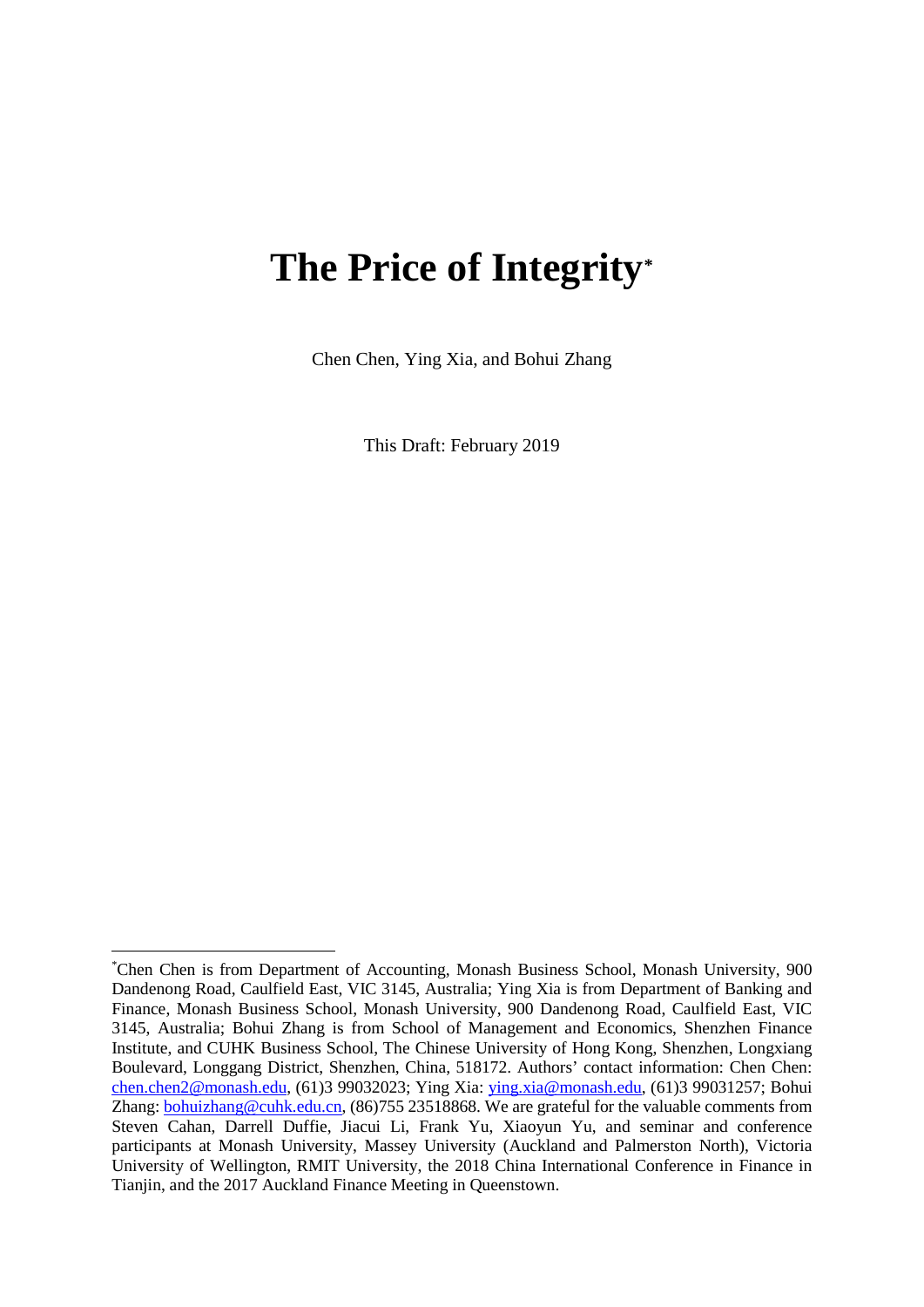# **The Price of Integrity**

# **Abstract**

This paper examines the effect of integrity culture on financing costs. We construct four measures to capture firms' integrity culture based on two different data sources, the first one collects employees' comments on firms' integrity culture from Glassdoor.com and the second one is Asheley Maison, a website designed to facilitate extramarital affairs. We find a negative relationship between financee's integrity and its financing costs, i.e. bank loan spread and cost of equity. Using the Massachusetts' Alimony Reform Law of 2011 as an exogenous shock to integrity culture, forced departures of CEOs due to managerial indiscretions as a quasi-natural experiment, and instrumental variable approach, we establish a causal effect of financee's integrity on financing costs. In addition, we find that our integrity measures can predict future stock returns. We further show that lower integrity level can increase the financing costs through opaque accounting information and excessive corporate risk taking.

*JEL classifications:* M14, G21, G12, G30

*Keywords:* Integrity, Bank Loan Spread, Cost of Equity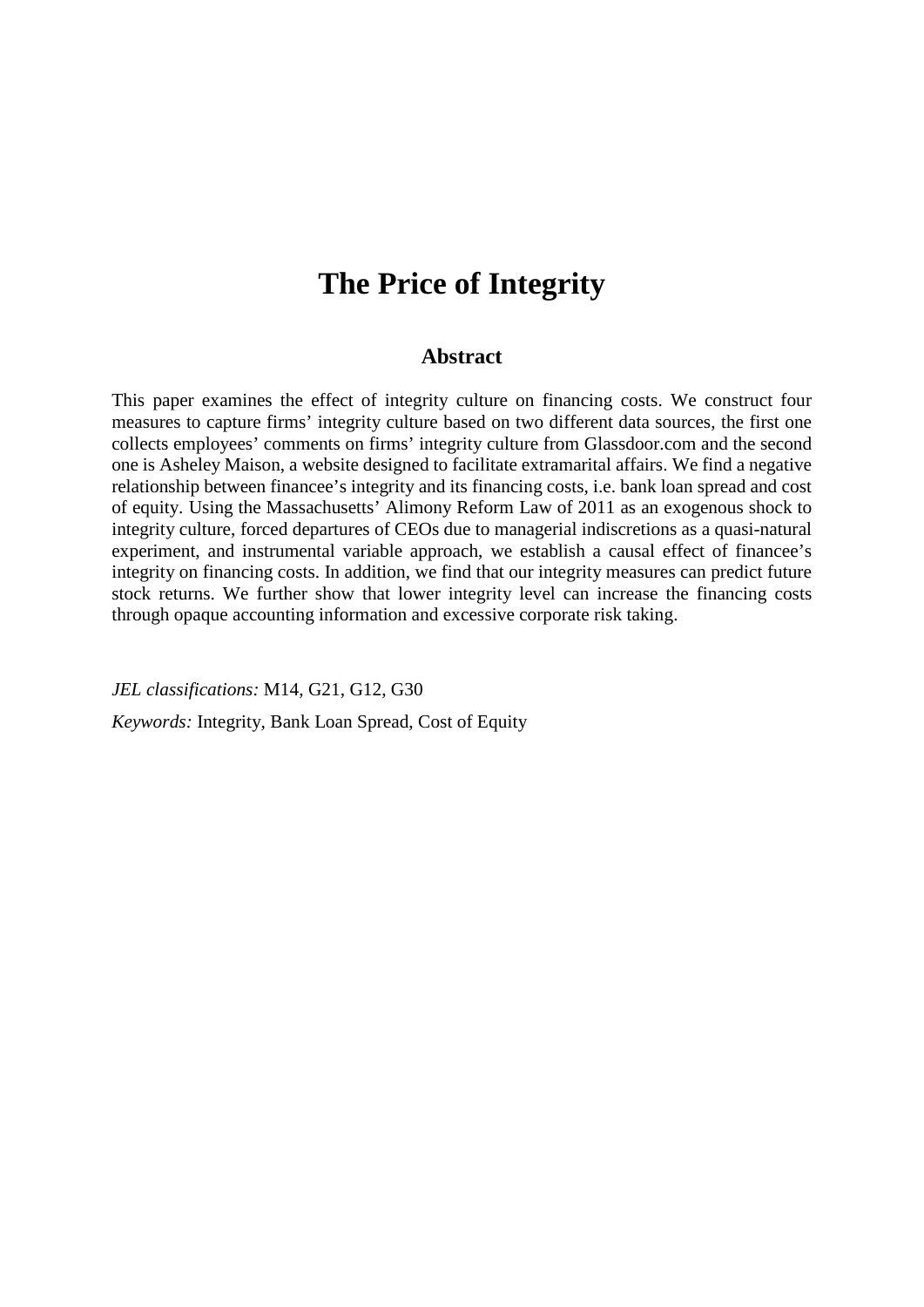*"I am sure that in estimating every man's value either in private or public life, a pure integrity is the quality we take first into calculation, and that learning and talents are only the second." -- Thomas Jefferson*

### **1. Introduction**

Corporate culture has been addressed as an essential element in business. Due to the difficulties in defining the concept and the absence of high quality data to measure corporate culture, there are limited empirical studies on corporate culture. A recent development in the literature is the paper by Guiso, Sapienza, and Zingales (2015), in which they emphasize integrity as one dimension of corporate culture that matters for firms. Integrity, meaning to keep one's word and to have strong moral principles, is ranked as the second most important corporate value by the Standard and Poor's 500 companies (Guiso, Sapienza, and Zingales, 2015). Integrity is also among the most crucial factors that financial market participants consider when they enter into a financial contract. When financiers perceive the financee as a party with integrity, they spend fewer resources on collecting information and protecting their rights, leading to lower external financing costs. Therefore, integrity should have major effects on capital prices. However, there is no empirical research providing evidence on whether and how much integrity affects capital prices. Our paper constitutes an attempt to fill this gap in literature.

In this paper, we investigate whether financee's integrity can affect its financing costs. Financial contracts are incomplete contracts where the financiers are unable to contract on a financee's all future activities (Christensen, Nikolaev, and Wittenberg-Moerman, 2016). A firm with the culture of "keeping one's word" can help mitigate the moral hazard problem in financial contracts, and thereafter the financiers should charge less in terms of financing costs. Implied from the incomplete contract theory, we expect the risk premiums required by financiers to be lower for the firms with higher integrity compared to those with lower integrity.

To empirically test our conjecture, we construct four different measures of integrity, including two firm-year level measures and two region-year level measures, by using two different data sources. The first data source is Glassdoor.com, a website collects employees' comments on their employers. Using the web crawling techniques and textual analysis, we are able to extract reviewers' comments on the integrity dimension of corporate culture. As there are both positive and negative comments from the employees, we calculate the net negative comments. We first develop a measure at the firm-year level by aggregating the comments on a firm within the fiscal year. The more net negative comments on a firm's integrity culture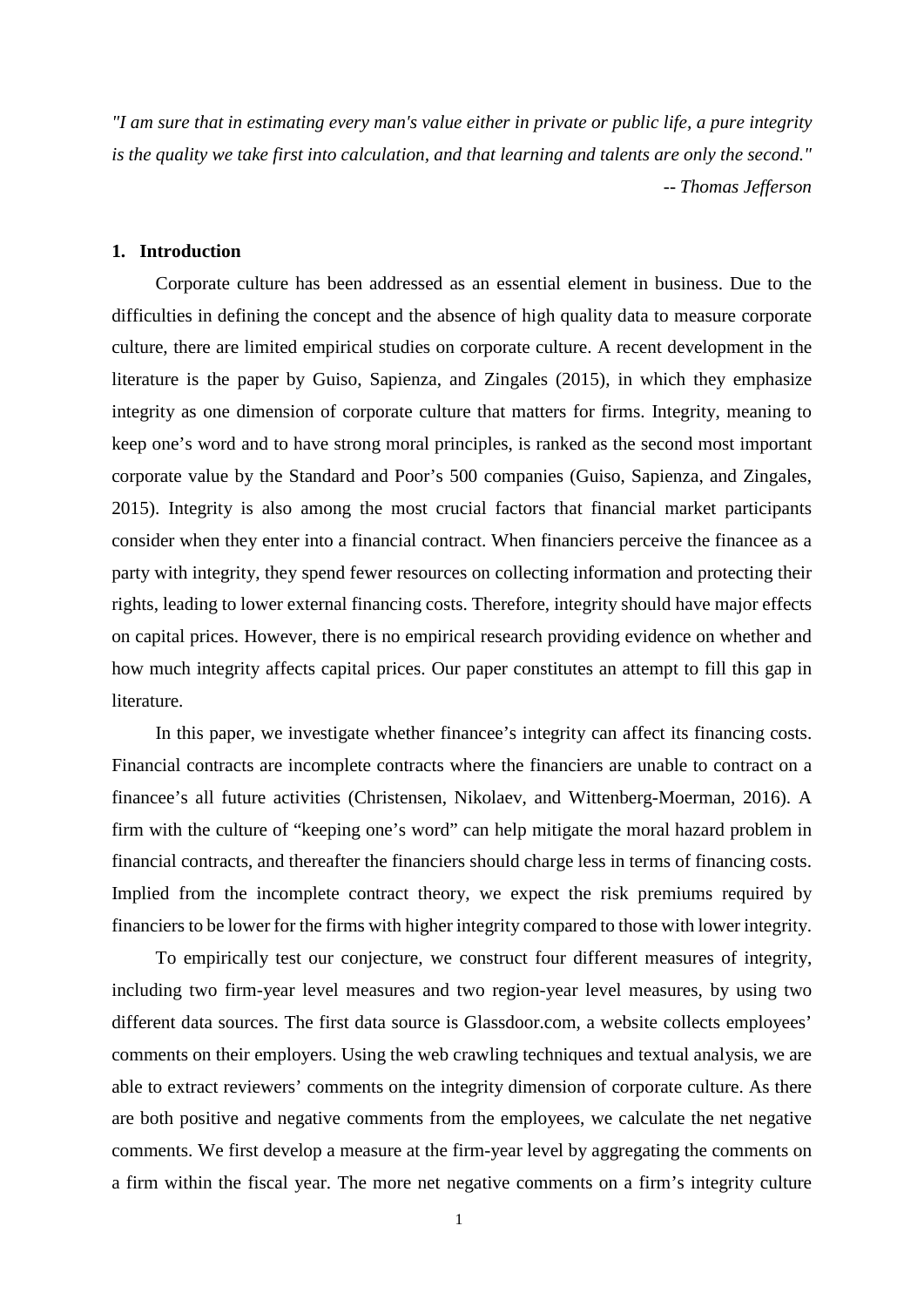indicates less trustworthy, honest and ethical corporate culture the firm has. Then we develop a measure at the region level by aggregating the comments within the same region over the year. Our Glassdoor measures are similar to Guiso, Sapienza, and Zingales (2015)'s integrity measures which use the employee's perception of executives' ethical standards from the questionnaire conducted by the Great Place to Work Institute.

Our second data source is Ashley Madison (AM) website, which provides paid matching services for married people to seek for extramarital affairs. In 2015, a widely publicized hack resulted in the public release of name, address, and billing information of approximately 40 million Ashley Madison users<sup>[1](#page-3-0)</sup>. Although marital infidelity is one of the off-the-job behaviors, it could be reflected in on-the-job decisions given that integrity is embedded in one's mind. Prior literature has argued and found evidence that executives' off-the-job behavior can reflect their innate personal traits which can affect their on-the-job behaviors, such as financial misconduct (Davidson, Dey, and Smith, 2015; Parsons, Sulaeman and Titman, 2018) and income diversion (Mironov, 2015). Moreover, compared to on-the-job behaviors, employees' extramarital affair is less likely to be affected by characteristics of the firm such as the incentive plans, the internal control environment, and corporate governance systems, facilitating a better identification of the effects of integrity. To capture the measure of integrity culture at firm-year level, we merge the registrants' email domains with the companies' email domains and calculate the number of AM website users within a company. As pointed out by Schneider (1987), a firm is more likely to attract, select, and retain employees who match its culture, we expect that firms that do not emphasize and value integrity in their cultures are more likely to employ individuals who display a lack of integrity in their daily lives. Therefore, the greater the number of a firm's employees who register with the website and actively use its service indicates the lower the degree of the integrity. To capture the measure of integrity culture at region level, we follow Parsons, Sulaeman and Titman (2018) to aggregate the registrants' accounts within a region over the year.

Our empirical analyses are based on the Glassdoor data during years 2008 -2015 and AM membership data during years 2002–2015. After controlling for various firm characteristics as well as firm and year fixed effects, we find results supporting our hypothesis that firms with lower level of integrity (i.e., more net negative comments on integrity culture or greater number of AM users) or firms located in the regions lack of integrity receive higher bank loan spreads

<span id="page-3-0"></span><sup>&</sup>lt;sup>1</sup> Ashley Madison account data are available at http://fusion.net/story/185853/the-united-states-ofashley-madison/.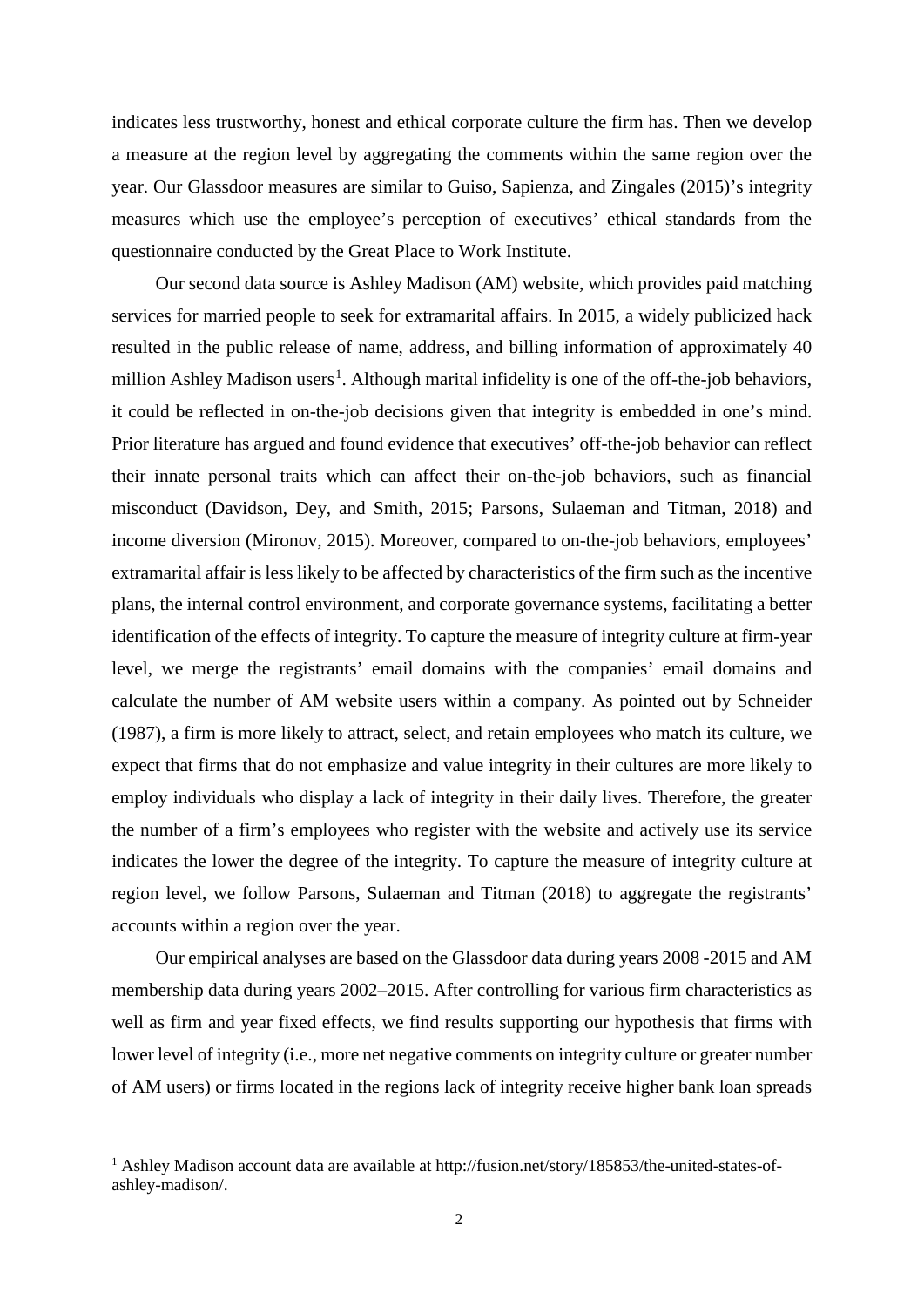and higher cost of equity. In terms of economic significance, we find that one standard deviation increase of integrity measured by *Ln(1+NegComment)* or *Ln(1+AMActUser)* reduces the average *Loan Spread* by 8.28 basis points or 16.28 basis points and reduces the average *ICOCAvg* by 35.04 basis points or 24.08 basis points.

One concern with our main results is that the observed relation between integrity culture and capital pricing could be endogenous even though we include firm fixed effects in the regression to control for time-invariant unobservable firm characteristics. To further address the omitted and correlated variable issue, we perform several tests as follows.

In the first test, we implement a difference-in-difference (DID) analysis around the Massachusetts' Alimony Reform Law of 2011. Massachusetts' Alimony Reform Law was passed on September 26, 2011 and took effect in March, 2012. It set limits on the amount and duration of spousal support upon divorce. We argue that such a law change reduces the expected alimony if divorce happens, thus reducing the expected cost of extramarital infidelity. This change will either attract persons with lower ethical standards to move to Massachusetts or encourage the unethical off-the-job behaviors of the existing residents in Massachusetts. As a result, it could increase the unethical on-the-job behaviors for firms in Massachusetts. Empirically, we find that, after the Reform Law, integrity level of the firms located in Massachusetts significantly decreases compared to those in the surrounding states, validating our experiment. We then show that, compared to the firms in surrounding states, firms in Massachusetts experience larger increases in both cost of bank loan and cost of equity after the shock. Our results are not sensitive to different control samples and different event windows.

Next, we utilize a quasi-natural experiment based on executives' forced turnovers due to their personal indiscretions to identify the causal evidence. Cline, Walkling and Yore (2018) find that executives with personal indiscretions, including sexual misadventure, substance abuse, violence and dishonesty face significant labor market consequences, including forced turnover once the indiscretions information becomes available to the public. We use this setting as an exogenous change to firm's integrity culture value. Research in organizational studies have found consistent evidence that leadership is the main shaper and builder of organizational culture (Schein, 1985; Bennis, 1986). Prior literature (Davis, 1984; Quinn and McGrath, 1984; Schein, 1985; Bennis, 1986; Trice and Beyer, 1993) show that a strong visionary or charismatic leader accounts for the unique character of an organization's values. We posit that, after the forced departure of executives with personal indiscretions, integrity culture of the firm becomes significantly better, thus lowering the external financing costs of the firm. Empirically, we validate our conjecture that firm level measure of integrity becomes significantly higher. We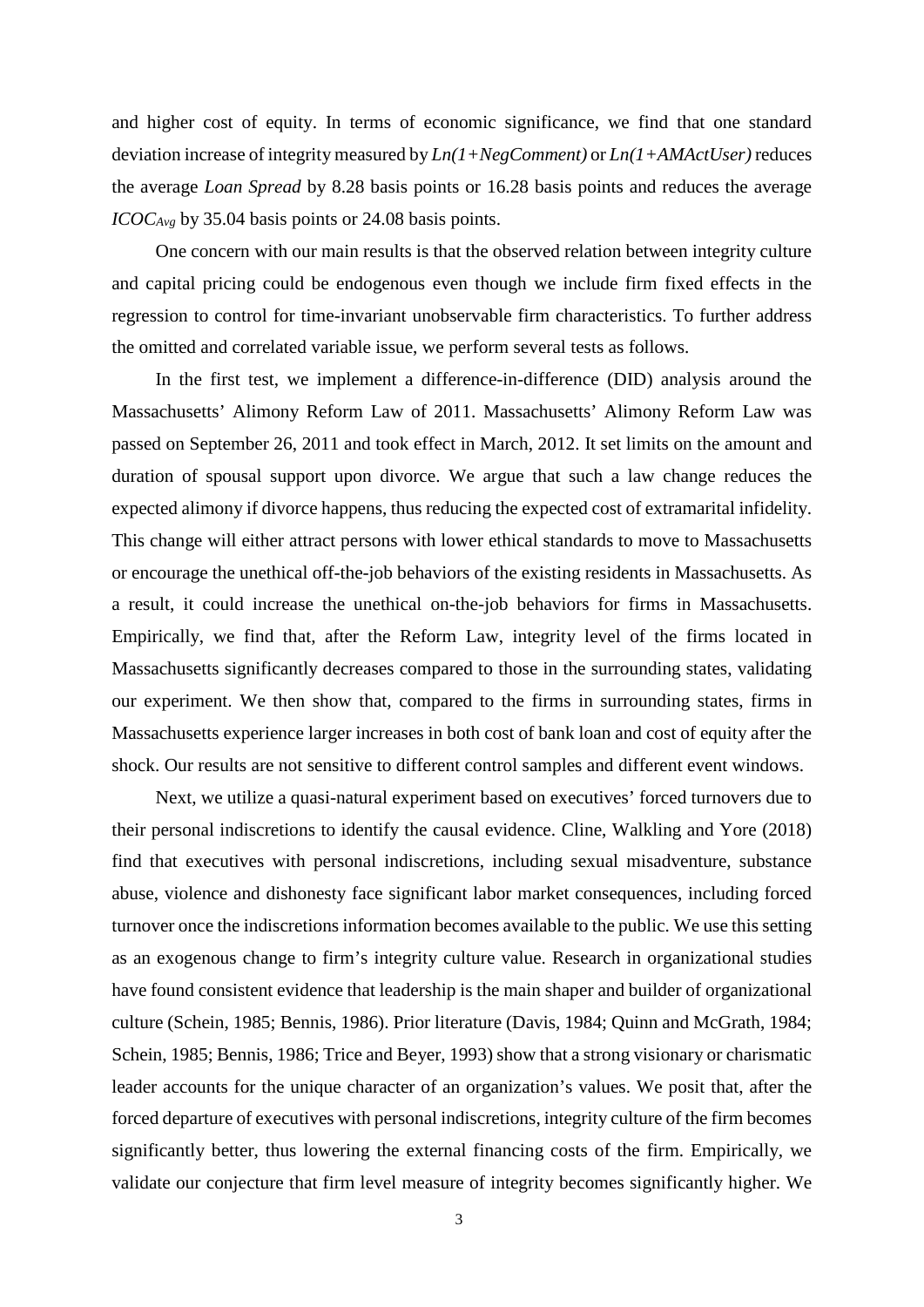then perform a difference-in-difference test to show that firms which force their executives to step down due to personal indiscretions have significantly lower cost of bank loan and cost of equity after the shock compared to the control firms.

We further strengthen the analysis by employing the instrumental variable approach. In particular, we use the social capital in the firm's home county as our instrumental variable. Social capital in the firm's home county directly curbs people's tendency and incentive to cheat on their partners, friends and colleagues as it provides a community-based governance mechanism (Bowles and Gintis, 2002). Research in sociology documents that as social capital in US decreases, the divorce rates increase significantly (Putnam, 1995). And there is no evidence showing that social capital can directly affect cost of capital via other channels. The 2SLS regression results support our hypothesis that social capital is negatively associated with our integrity measures. More importantly, we find in the second stage that the predicted value of integrity measures are negatively related to bank loan spread and cost of equity.

We then perform analysis using realized stock returns. Specifically, we estimate monthly Fama and MacBeth (1973) cross-sectional regressions of stock returns on our measures of integrity and find that lower integrity predicts higher future return. In addition, we find that the market reacts more negatively for the firms in Massachusetts when the Alimony Reform Law was passed compared to the control firms, which is consistent with the results of Fama and MacBeth (1973) regressions.

The other potential concern is that how the capital providers, such as banks, analysts, and financial institutions, gauge the integrity culture of one firm. We argue that the outsiders can gauge or infer integrity culture of the firm from various public information sources indirectly. Our two natural experiments and comments from Glassdoor are good examples showing how the outsiders of the firms can use the public information to infer integrity culture of the firms. To further strengthen our argument, we investigate channels through which integrity culture affects financing costs. One potential channel is increased information risks as financees with lower integrity are more likely to hide negative information or provide spurious information. We first establish that higher integrity level is associated with better accounting information quality and then show that the predicted accounting information quality from our integrity measures is negatively associated with financing costs. The other possible channel is financees' excessive risk taking behavior. Literature in phycology suggests that integrity and risk taking is inversely related to each other (Gino and Ariely, 2012). Firms display lack of integrity culture are more likely to take excessive risk, as a result, the financiers will charge higher risk premium. Our results also support this channel. We find that our integrity measures are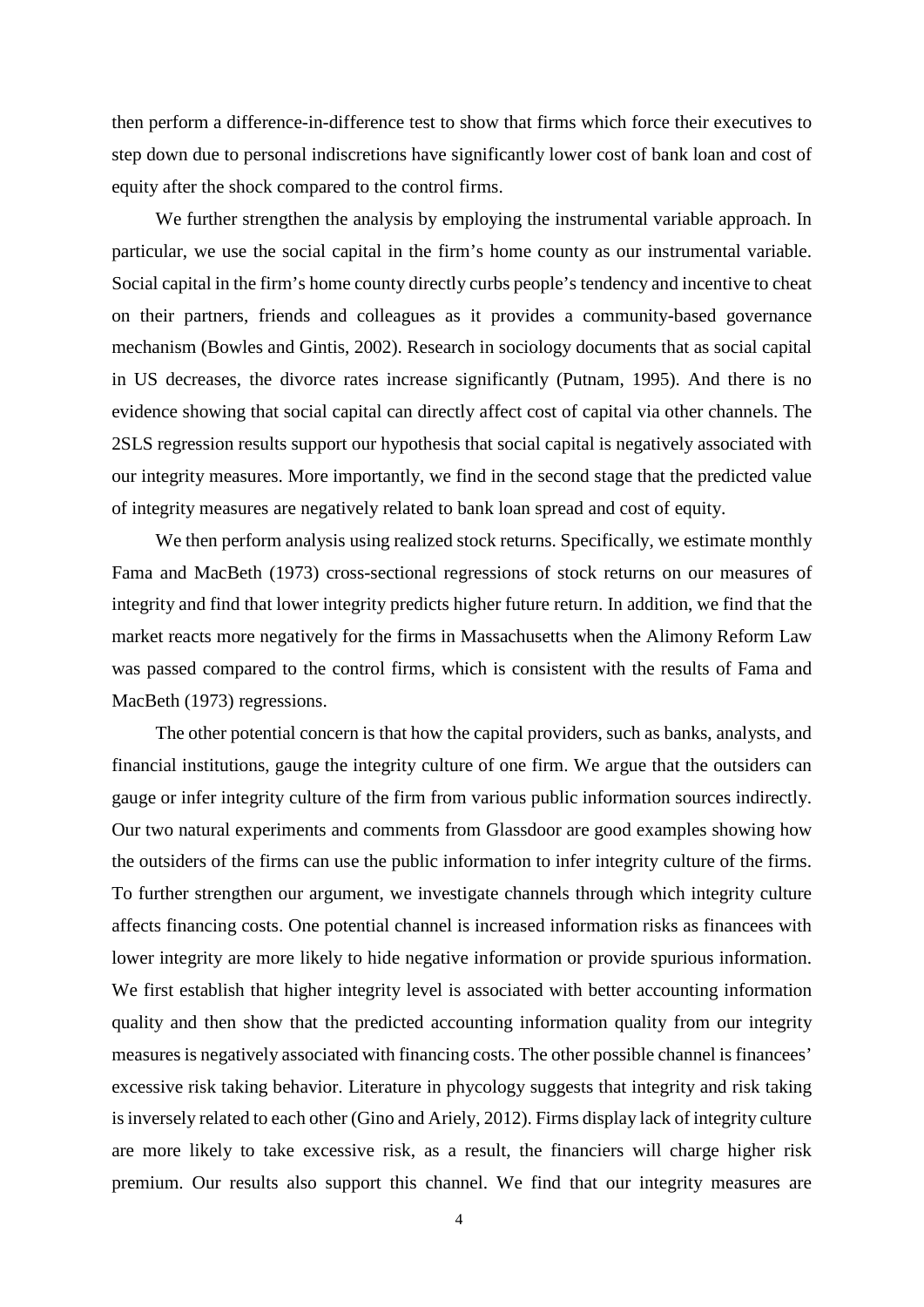positively associated with default risk and the predicted default risk explained by integrity is positively associated with financing costs.

Our study makes several contributions to the literature. First, we show that financees' integrity corporate culture is an important priced factor in financial contracts. Most of the prior studies focus on the traditional risk factors or financial fundamentals as the determinants of capital prices. We are among the first to show that, integrity corporate culture has also been considered by the capital providers. Second, our study broadens the current research in cultural finance. Guiso, Sapienza, and Zingales (2015) use the survey data for S&P 500 firms and show that integrity affects firms' performance positively. Cline, Walkling, and Yore (2018) find that personal managerial indiscretions are related to several negative outcomes such as significant wealth deterioration, reduced operating margins, lost business partners, increased probability of unrelated shareholder-initiated lawsuits, Department of Justice and Securities and Exchange Commission investigations, and earnings management. Using a large sample, we construct integrity measures which capture both executives' and non-executive employees' behavior and find that integrity can affect not only the numerator (cash flow) but also the denominator, in particular, investors' perceptions of risks. Third, our study provides direct evidence that financees' integrity affects sophisticated capital providers. Although prior studies have shown the importance of trust in affecting individuals willingness to participate in the stock market (Guiso, Sapienza, and Zingales, 2008), few studies investigate whether and how financee's integrity affects professional investors' (banks') attitudes in making their investment decisions. Our study fills this void by providing ample empirical evidence.

The rest of the paper is arranged as follows. Section 2 describes the data and research design. Section 3 reports our main results. Section 4 discusses the tests to address endogeneity. Section 5 presents the additional tests. Section 6 concludes.

### **2. Data and variable construction**

### *2.1 Sample selection*

The sample construction starts with a comprehensive list of US public firms between 2008 and 2015 for Glassdoor sample and 2002 and 2015 for AM sample[2](#page-6-0) . We obtained the Glassdoor user comment data from Glassdoor.com, released Ashley Madison accounts data from the internet, syndicated bank loan data from LPC's DealScan database, firm financial

<span id="page-6-0"></span><sup>&</sup>lt;sup>2</sup> The sample period is selected because of the constraints imposed by the availability of Glassdoor data and Ashley Madison accounts data.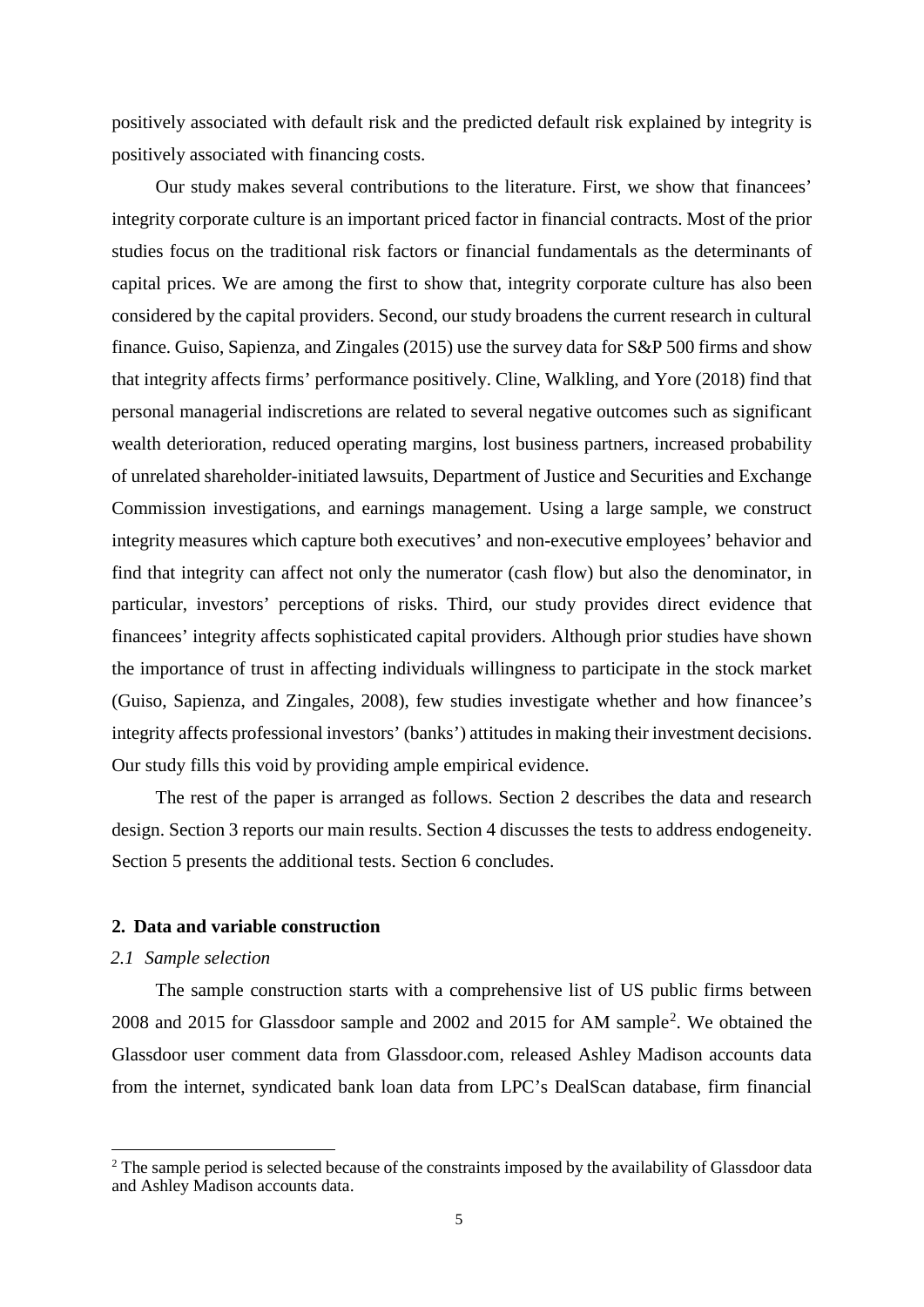statement data from Compustat, and stock return data from the Center for Research in Security Prices (CRSP) stock file. Implied cost of equity capital is estimated from the Institutional Brokers' Estimate System (IBES) data. We exclude financial firms [i.e. standard industrial classification (SIC) codes between 6000 and 6999] from our sample. The bank loan sample is created by matching bank loan data with Glassdoor comment data and Ashley Madison accounts data and other related firm fundamentals data, containing 2,783, 7,663, 2,465 and 8,030 firm-fiscal year observations for samples with different integrity measures respectively. The intersection of Glassdoor, Ashley Madison, IBES, CRSP, and Compustat databases creates our cost of equity capital sample which consists of 6,473, 17,145, 5,798 and 18,701 firm-fiscal year observations for samples with different integrity measures respectively. We winsorize all variables except for indicator variables at the 1st and 99th percentiles to mitigate the influences of outliers. All variable definitions are in Appendix Table A1.

### *2.2 Glassdoor data*

Glassdoor is a website launched in 2008 which allows current and former employees voluntarily and anonymously review their companies, working environment, salaries, senior management, and corporate culture. To avoid company self-promotion, Glassdoor requires email verification from an active email address or a valid social networking account. Glassdoor employer reviews include employees' one to five stars overall rating of the firm as well as other optional ratings for Career Opportunities, Compensation & Benefits, Work/Life Balance, Senior Management, and Cultures & Values. In addition to the numerical ratings, employees are also able to enter separate textual comments for Pros and Cons of their employer. Glassdoor's guidelines require that reviews should be about the organization rather than any identified individuals. To capture integrity culture of the company, we focus on employees' comments on integrity culture of the firm. We search key words related to integrity in our textual analysis to identify employees' comments on firms' integrity culture.<sup>[3](#page-7-0)</sup> After we identify the key words in the Pros and Cons, we develop a dummy variable *Con\_Int* equaling to one if one review contains negative comments (Cons) on the firm's integrity culture and zero otherwise. We also construct a dummy variable *Pro\_Int* equaling to one if one review has negative comments (Cons) on the firm's integrity culture and zero otherwise. Then we

<span id="page-7-0"></span><sup>&</sup>lt;sup>3</sup> The key words are integrity; thief; bipolar; two faces; trust; lack of trust; back stab; dishonest; lie(s); liar; honest(y); dishonest(y); moral(ity); ethic(al); stabbed in the back; despite what they say; despite what it is said; overstate; backstabbing; propaganda; keep your words; keep the promise; words are worth; cheat; faithful; truth; tell the truth; break the promise.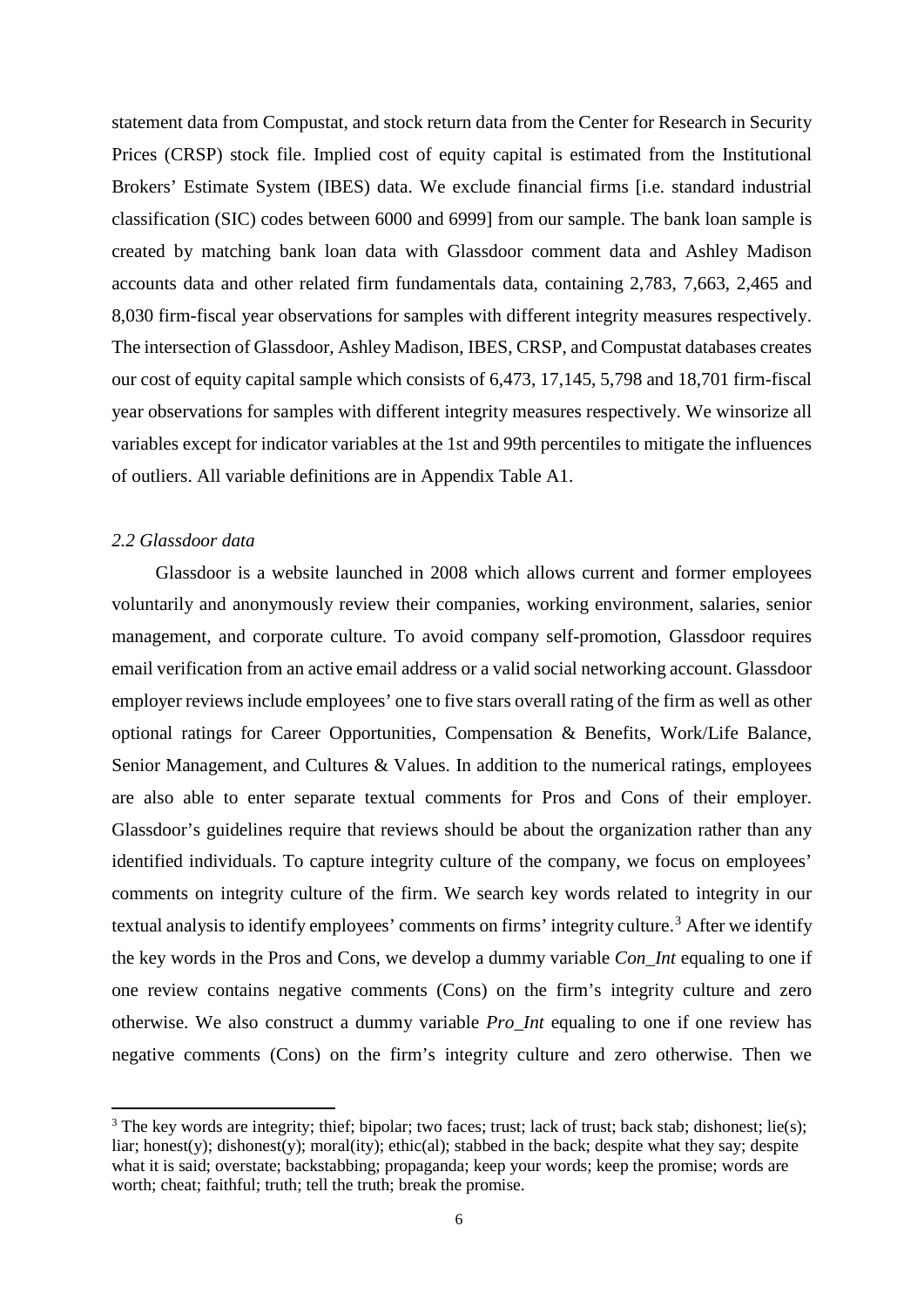summarize *Con\_Int* and *Pro\_Int* in one given firm-year, respectively, and label the aggregated *Con\_Int* as *Con\_Int\_A* and aggregated *Pro\_Int* as *Pro\_Int\_A*. Our final measure of integrity "*NegComment*" in one firm-year is developed as the difference between *Con\_Int\_A* and *Pro\_Int\_A* (*Con\_Int\_A*-*Pro\_Int\_A*). In the regression analysis, we transform this variable in the logarithm format and label the variable as  $Ln(1+NegComment)^4$  $Ln(1+NegComment)^4$ . Our second measure of integrity is a measure at the region level. In particular, we group firms in the same Core-based statistical area (CBSA) and aggregate the firm level *NegComment*. At last, we transform this variable in the logarithm format and label the variable as  $Ln(1+NegComment_{CSA})$ .

### *2.3 Ashley Madison (AM) accounts data*

Ashley Madison accounts data are collected from AshleyMadison.com which was hacked on July 15, 2015. We obtain subscribers' information for the majority of AM accounts from the internet. To protect personal privacy, we discard all information regarding personal identification and keep the email domain information (i.e., the suffix after the "@" sign) of email addresses people use to register for the AM service and the zip codes of their mailing addresses when they fill out the registration form. We then manually collect email domains for the companies from their websites, excluding any email domains that appear to be associated with a company but are not in reality, such as *yahoo.com*, *facebook.com*, *aol.com*, and *verizon.com*. After matching the AM users' email domains to companies' email domains, we are able to identify the firm that the AM users are currently affiliated with. An individual who use the AM service to seek extramarital affair is considered lack of integrity. We then calculate the number of AM users within a firm as firm level integrity measure. The underlying assumption is that a firm is more likely to attract and employ individuals who match the firm's culture (Schneider, 1987), thus firms that do not emphasize integrity in their cultures are more likely to employ individuals who display a lack of integrity. Greater number of AM users within a firm indicate that the firm's culture does not emphasize integrity.

One concern with relying on the registration information on Ashley Madison is that some subscribers may never use the AM service since they registered. To mitigate this concern, we construct our main measure of integrity, *AMActUser*, based on whether a registered user is actively using the AM website. A subscriber is defined as an active user if some activities are recorded, such as chatting or sending messages. The "active period" is defined as the period

<span id="page-8-0"></span><sup>4</sup> When we transform this variable in the logarithm format, if the raw value of *NegComment* is positive or zero, the logarithm value is the *Ln(1+NegComment)*. If the raw value is negative, the logarithm value is actually -1×*Ln(1+(NegComment×(-1)))*.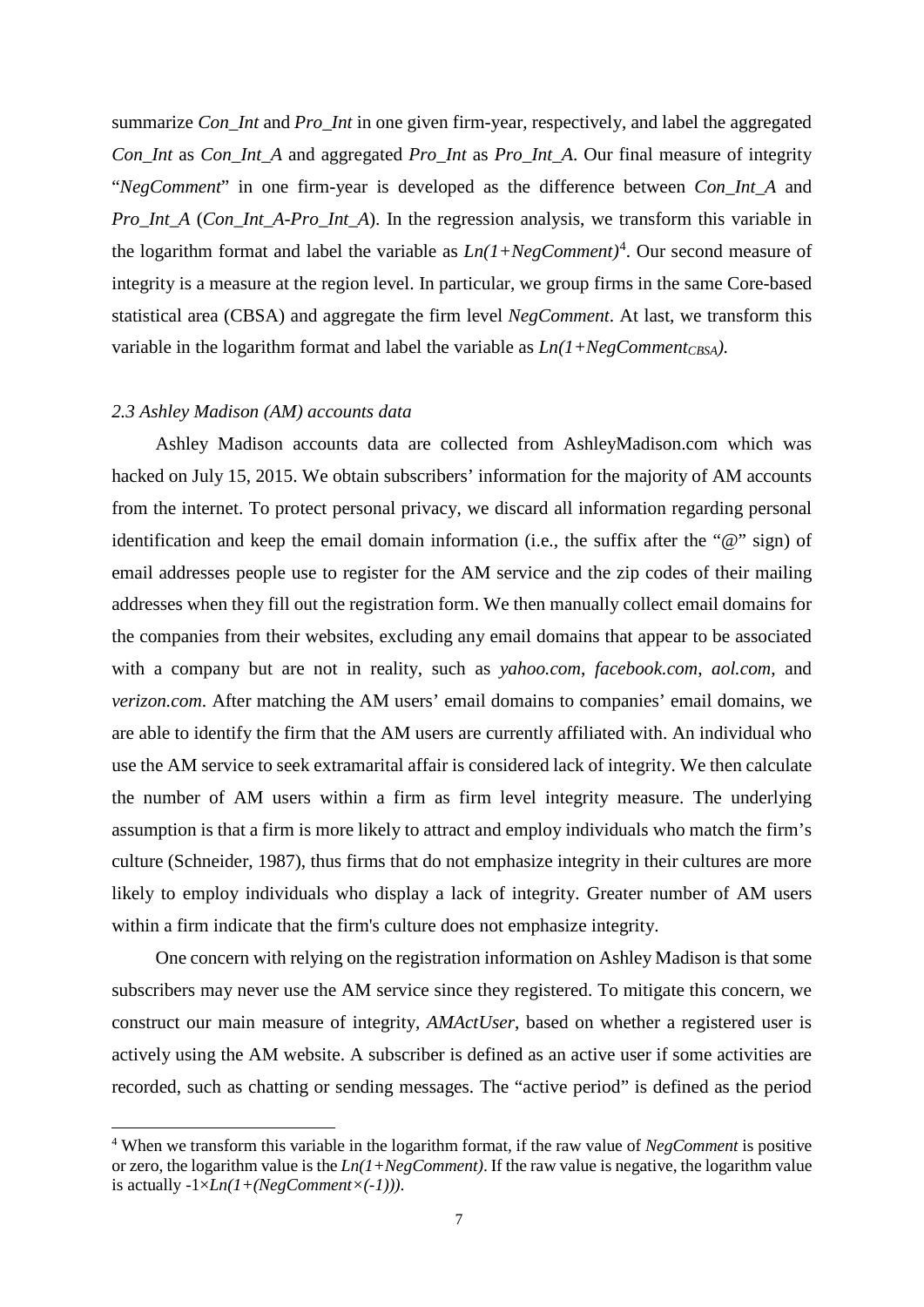between the date of an individual's registration for AM website and the last activity was recorded. For instance, if David of a firm registered on March 1, 2006, and his last recorded activity took place on December 16, 2010, he will be included in calculating the *AMActUser* for the firm from 2006 to 2010. If there is no AM active users within the firm over the year, then *AMActUser* equals to zero.

In addition, we construct another two measures of integrity. *AMUser* is the number of all AM users who have registered with AM service that are affiliated with a firm over a given fiscal year. For instance, if David of a firm registered with AM on March 1, 2006, he will be included in calculating *AMUser* from 2006 to the end of our sample period, but not the years before 2006. *AMNewUser* is defined as the number of new AM users who registered with AM website during the year. We take the natural logarithm of 1 plus all the three measures denoted by *Ln(1+AMUser)*, *Ln(1+AMActUser)*, and *Ln(1+AMNewUser)* respectively. We report the results using *AMActUser* as one of our main integrity measures and the results using *AMUser* and *AMNewUser* are reported in the appendix tables.

Our last measure of integrity is a measure using Ashley Madison data at the region level. From the user data of Ashley Madison website, we are able to gauge the location information of each user. Hence, we aggregate the number of Ashley Madison active users from the same Core-based statistical area (CBSA) over a year. This measure is similar as the one used by Parsons, Sulaeman and Titman (2018).

#### *2.4 Cost of bank loans*

Our bank loan data are extracted from Loan Pricing Corporation (LPC)'s DealScan database. The bank loan data is at facility or tranche level. Facilities are grouped into a package (i.e. a deal), one deal could have multiple facilities. In the case of multiple facilities within a deal, we take the largest facility as an observation. For each loan origination date, we are able to obtain the various loan information at the deal level, including spread, maturity, loan amount, purpose of the loan, and type of the loan. We capture cost of bank loans using the all-in-drawn spread (in percentage) measured as the spread over the London Interbank Offered Rate (LIBOR) or LIBOR equivalent on a loan plus associated loan origination fees. We take the natural logarithm of the loan spread, denoted as *Ln(Loan Spread)*, to mitigate the skewness problem in the data.

### *2.5 Implied cost of equity capital*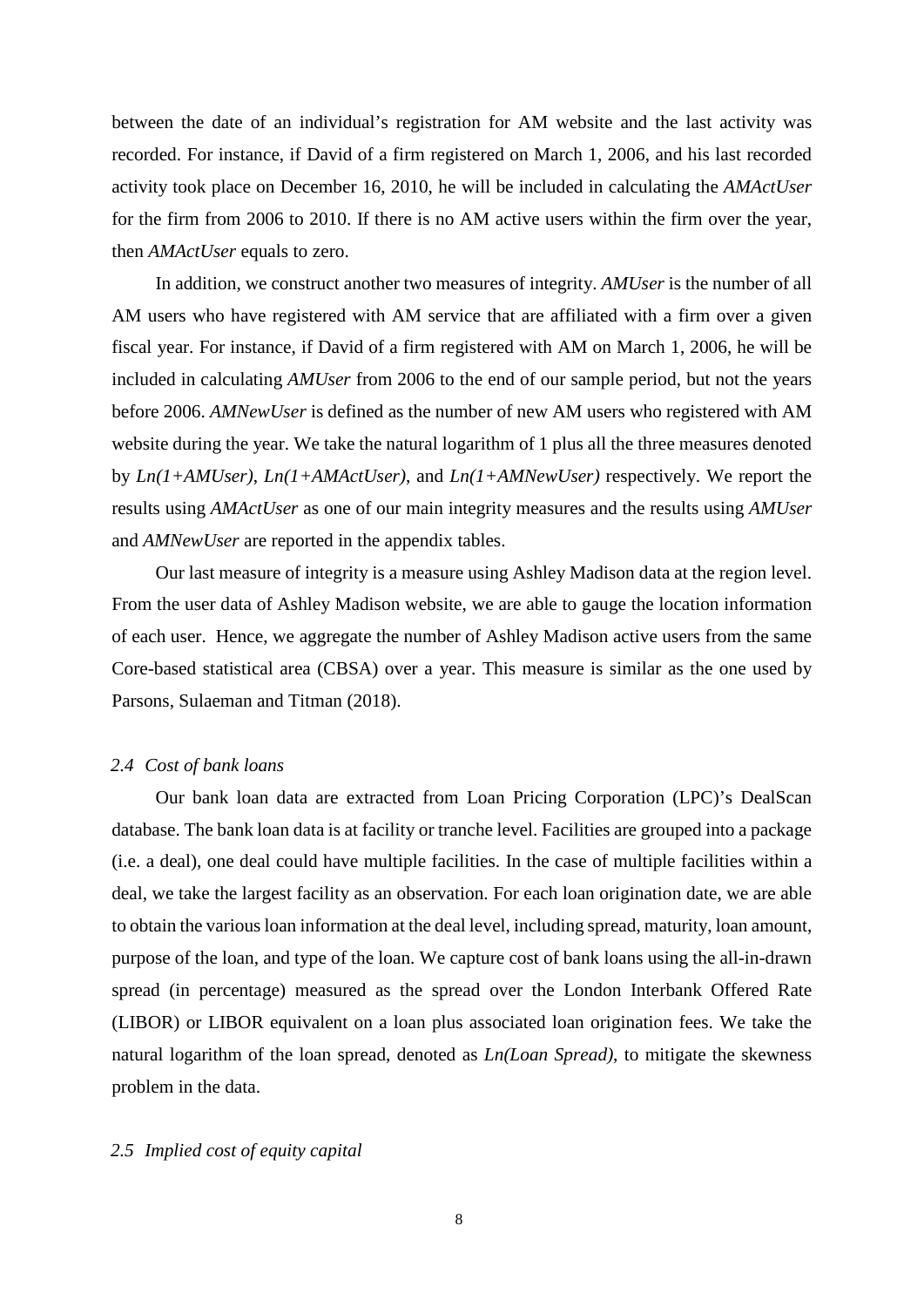We estimate the cost of equity capital which is implied in the current stock price and future earnings. Specifically, we use consensus earnings forecasts from the IBES database to estimate future earnings. Then we employ the methodologies outlined in in Gebhardt, Lee, and Swaminathan (2001), Claus and Thomas (2001), Easton (2004), and Ohlson and Juettner-Nauroth (2005) to calculate four implied cost of equity measures, denoted as *ICOCGLS*, *ICOC<sub>CT</sub>*, *ICOC<sub>Easton</sub>*, and *ICOC<sub>OJ</sub>* respectively. We follow the literature to use the mean of the four cost of equity estimates, denoted as *ICOCAvg*, as our main measure of the cost of equity.

#### *2.6 Control variables*

To investigate the effect of integrity on cost of bank loans, we follow the bank loan literature (e.g. Graham, Li, and Qiu, 2008) to control for other loan contract-specific and borrower-specific factors that might affect loan spread. Loan characteristics that we control for include natural logarithm of loan facility amount, loan maturity measured in months, whether the loan facility uses performance-based pricing, different loan types (term loans, acquisition facility, bridge loans, revolvers, and etc.), and different purpose of loan facility (acquisition, commercial paper backup, corporate purposes, debt repay, exit financing, mergers, securities purchase, stock buyback, takeover, working capital, and etc.). We also control for borrower characteristics which include the natural logarithm of total assets (*AT*), market-to-book ratio calculated as market value of assets divided by book value of assets, return on asset calculated as operating income before depreciation (*OIBDP*) divided by total assets (*AT*), leverage ratio calculated as the sum of long term debt (*DLTT*) and debt in current liabilities (*DLC*) divided by total assets (*AT*), asset tangibility captured by net property, plant and equipment (*PPENT*) divided by total assets (*AT*), cash flow volatility measured as the standard deviation of operating income before depreciation (*OIBDP*) divided by total assets (*AT)* over the 20 quarters before the quarter containing the loan origination date, Altman (1968) 's Z-Score, and the natural logarithm of the number of people (in thousand) employed by the firm.

To study the impact of integrity culture on cost of equity capital, we control for variables which are used in prior literature (e.g. Dhaliwal, Judd, Serfling, and Shaikh, 2016). Market beta is estimated by regressing daily stock returns on the CRSP value-weighted daily market returns over the fiscal year, idiosyncratic risk is the annualized standard deviation of the residuals from the regression of daily stock returns on the CRSP value-weighted daily market returns over the fiscal year, maket capitalization is calculated by multiplying stock price (*PRCC\_F*) by number of shares outstanding (*CSHO*), book-to-market ratio is book value of equity (*CEQ*) divided by maket capitalization, leverage ratio is the same as used in bank loan regressions, stock return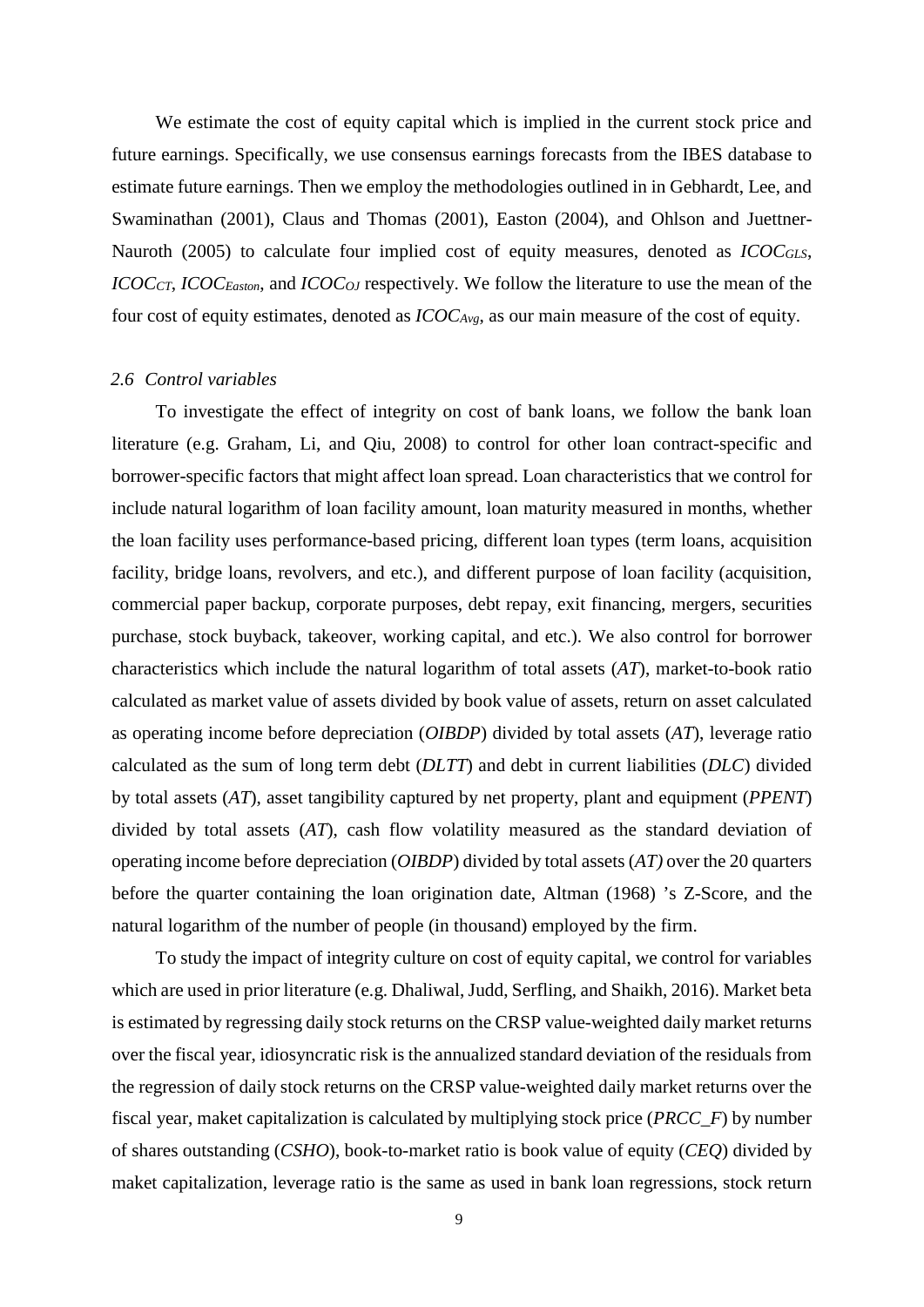momentum is stock return over the fiscal year, return on asset is calculated as income before extraordinary items (*IB*) divided by total asset (*AT*), the forecasted long-term growth rate is the median analyst forecast of the long-term earnings growth rate, analyst forecast dispersion is the standard deviation of the analysts' forecast for the next period's earnings within 90 days before earnings announcement divided by the consensus forecast for the next period's earnings. When the Glassdoor integrity measures are used, we control for the natural logarithm of number of total comments a firm (CBSA) received over a year and the average Glassdoor employee rating indexes at the firm (CBSA) level over a year. When the Ashley Madison measures are used, we control for the natural logarithm of the number of employees (population) at the firm (CBSA) level.

### *2.7 Summary statistics*

Panel A of Table 1 reports the summary statistics for the bank loan sample. An average firm in the Glassdoor sample has the *Loan Spread* of 198.90 basis points and *Loan Spread* of 176.40 basis points in the AM sample. The descriptive statistics of the control variables are largely consistent with the prior literature (Campello, Lin, Ma, and Zou, 2011; Campello and Gao, 2017). For instance, *Ln(Loan Size)* of 5.619, maturity of 51 months, market-to-book of 1.774, return on asset of 0.139, leverage ratio of 0.272, asset tangibility of 0.301, cash flow volatility of 0.015, and Z-Score of 3.558.

In terms of the descriptive statistics of the measures of our integrity, we have *Ln(1+NegComment)* ranges from 0 to 2.708 with a mean value of 0.792, indicating that on average, there are 1.2 net comments that criticize the corporate integrity of the firm<sup>[5](#page-11-0)</sup>. The  $Ln(1+$  $NegComment<sub>CBSA</sub>$ ) variable gives us larger variation, ranging from 0 to 6.050 with a mean value of 3.711. This means that on average there are 40 net negative comments on the integrity culture of the firms located in certain area. Our measures using Ashley Madison data show similar patterns. The *Ln(1+AMActUser)* measure ranges from 0 to 4.143 with a mean value of 0.682, indicating that on average, there are 0.97 active Ashley Madison user account within a firm over a year. The  $Ln(1+AMActUser_{CBSA})$  variable gives us larger variation, ranging from 0.693 to 12.574 with a mean value of 8.023. This means that on average there are 3,052 active Ashley Madison accounts within a CBSA area over one year.

<span id="page-11-0"></span><sup>5</sup> Note that this measure is the net comments (the difference between Cons and Pros). There are 15 observations with negative *Ln(1+NegComment)*. After winsorizing, the minimum value of *Ln(1+ NegComment)* becomes 0.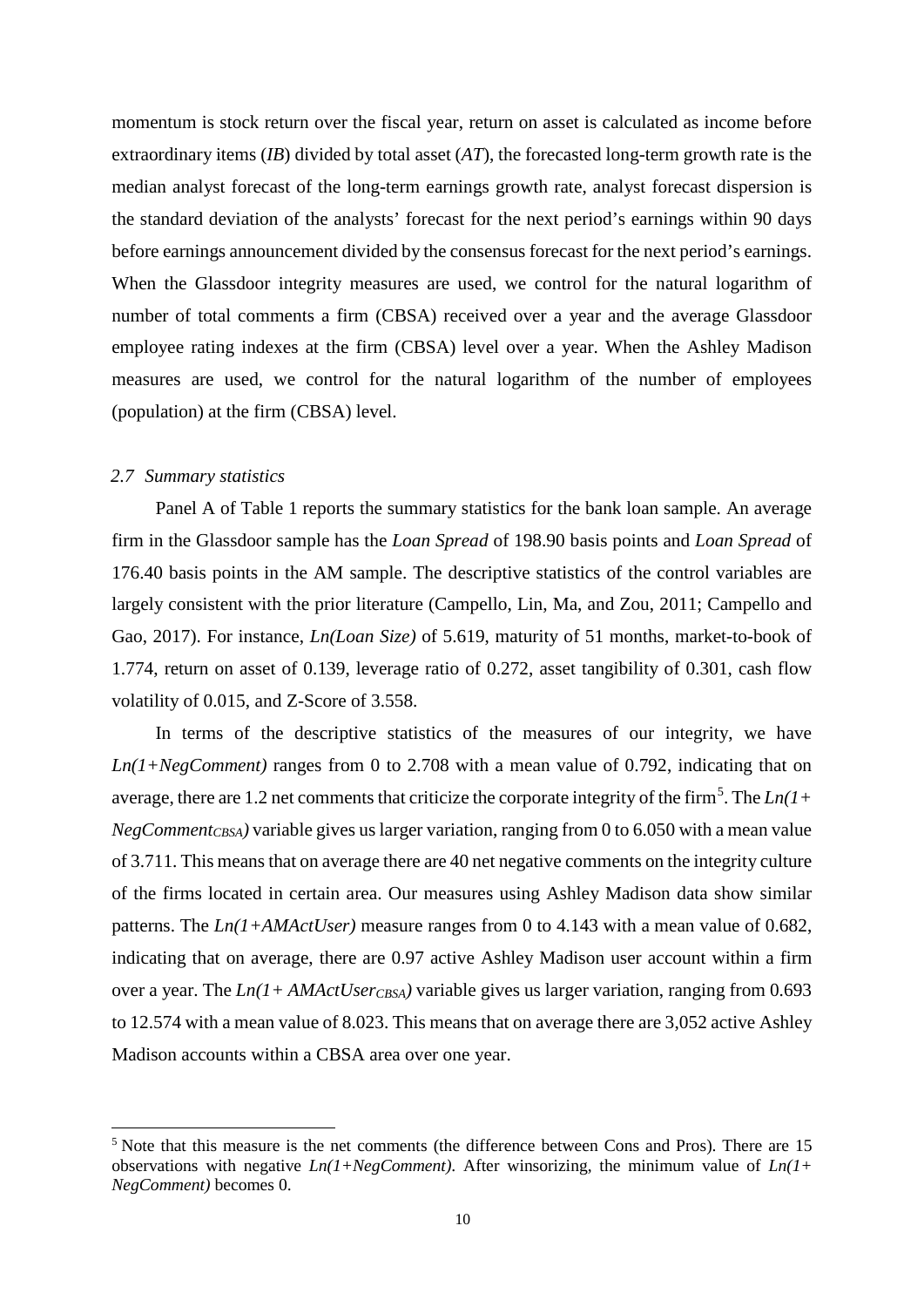The summary statistics for the cost of equity sample are reported in Panel B of Table 1. Gebhardt, Lee, and Swaminathan (2001)'s GLS method generates the lowest average cost of equity of 0.065 while the Ohlson and Juettner-Nauroth (2005)'s OJ method gives the highest estimation of the average cost of equity of 0.238. The mean value of the cost of equity estimated using Claus and Thomas (2001)'s and Easton (2004)'s methods are 0.090 and 0.111 respectively. The *ICOCAvg* which is the average of the four cost of equity measures has a mean value of 0.126. All these cost of equity measures are comparable to the prior literature (Dhaliwal, Judd, Serfling, and Shaikh, 2016). The other firm variables also have reasonable statistics. The average market beta, idiosyncratic risk, and momentum are 1.144, 0.368, and 0.140 respectively. The average firm has a market capitalization of \$7.327 billion, book-tomarket ratio of 0.499, and leverage ratio of 0.220. On average, the forecasted long-term growth rate is 0.156 and the analyst forecast dispersion is 0.211.

[Insert Table 1 About here]

### *2.8 Univariate Analysis*

 Given we have four measures of integrity measures, in this section, we examine the univariate correlation of the four different measures of interigity. Panel A of Table 2 reports the Pearson correlation for the bank loan sample in which the firm level integrity measures are reported. Panel B of Table 2 presents results for the bank loan sample for the region level integrity measures. Panel C and Panel D of Table 2 report the Pearson correlation for the cost of equity sample for firm-level and region-level integrity measures, respectively. In all correlation matrixes, the four measures of intergrity are all signficanly positively correlated with each other.

[Insert Table 2 About here]

#### **3 Baseline regression analysis**

In this section, we examine the relationship between financee's integrity and its financing costs. Overall, the multivariate regressions show that firms with higher integrity level tend to have lower costs of both bank loan and equity capital.

### *3.1 Effect of integrity on the cost of bank loans*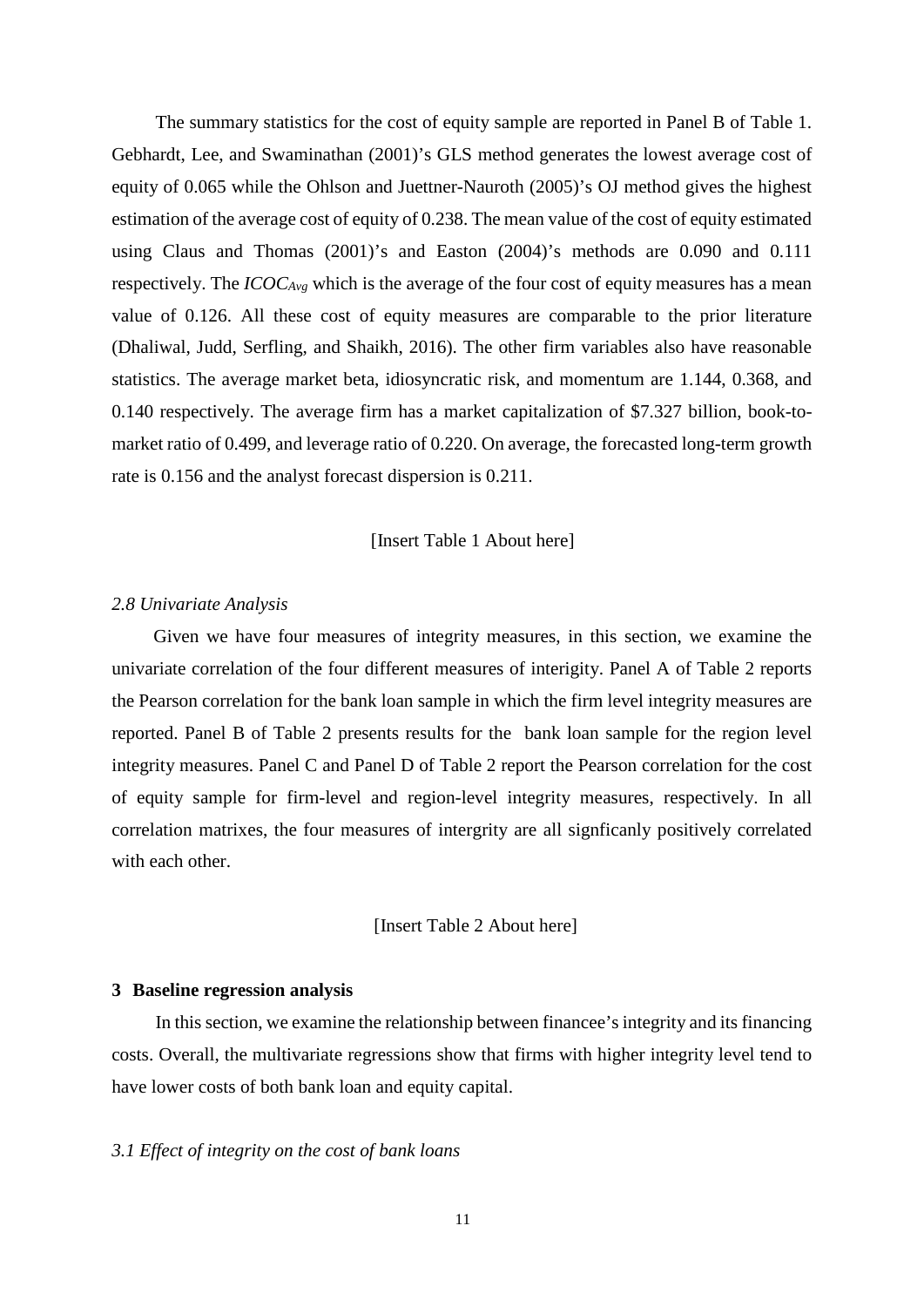To study the effect of integrity on the cost of bank loan, we rely on the multivariate regression analysis. We follow prior literature (Graham, Li, and Qiu, 2008; Campello, Lin, Ma, and Zou, 2011; Campello and Gao, 2017) to include both loan and firm characteristics as the determinants of bank loan spread. To mitigate the reverse causality issue, for each loan deal, we link it to the integrity measures and firm characteristics variables measured over the fiscal year before loan deal origination date. We also control for loan type, loan purpose, and firm and year fixed effects. Standard errors are clustered at firm level. To capture the effect of integrity, we add one of the integrity measures as the independent variable. The baseline specification for bank loan is as follows:

$$
Ln(Loan\,Speed) = \alpha_1 \,Integrity + \beta' Controls + \gamma' Firm + \theta' Year + \varepsilon,\tag{1}
$$

where *Integrity* is measured by either *Ln(1+NegComment)*, *Ln(1+AMActUser)*, *Ln(1+*  $NegComment_{CBSA}$ , or  $Ln(1+AMActUser_{CBSA})$ , *Controls* include a set of control variables including both loan and firm characteristics as mentioned above, *Firm* and *Year* stand for vectors of firm and year fixed effects.

Panel A of Table 3 presents the results from the bank loan spread regression analysis. Columns (1) and (2) report the results of regressions with *Ln(1+NegComment)* and *Ln(1+AMActUser)* as integrity measures, respectively. The results suggest that lower level of integrity (i.e. more negative employee comments on firms' integrity culture or greater number of AM accounts) is associated with higher bank loan spread. The results are consistent across all measures of integrity. All of the point estimates are statistically significant at the 1% or 5% level. The coefficients are also economically important. For instance, the coefficient on *Ln(1+NegComment)* is 0.048, meaning that a one standard deviation increase in *Ln(1+ NegComment)* raises the average *Loan Spread* by 4.162% (i.e., 0.048×0.867), which is equivalent to an increase of 8.28 (i.e.,  $4.162\% \times 198.9$ ) basis points over of the sample's average *Loan Spread[6](#page-13-0)* . The coefficient on *Ln(1+AMUser)* is 0.091, meaning that a one standard deviation increase in *Ln(1+AMUser)* raises the average *Loan Spread* by 9.227% (i.e.,  $0.091\times1.014$ ), which is equivalent to an increase of 16.28 (i.e.,  $9.227\% \times 176.4$ ) basis points over of the sample's average *Loan Spread*. The regression results with the other two region level measures, i.e.,  $Ln(1+NegComment<sub>CBSA</sub>)$  and  $Ln(1+AMActUser<sub>CBSA</sub>)$ , as independent

<span id="page-13-0"></span> $6$  Since the bank loan spread is in natural logarithm, the coefficient on integrity measure can be interpreted as a percentage change in loan spread as the integrity measure raises by one unit.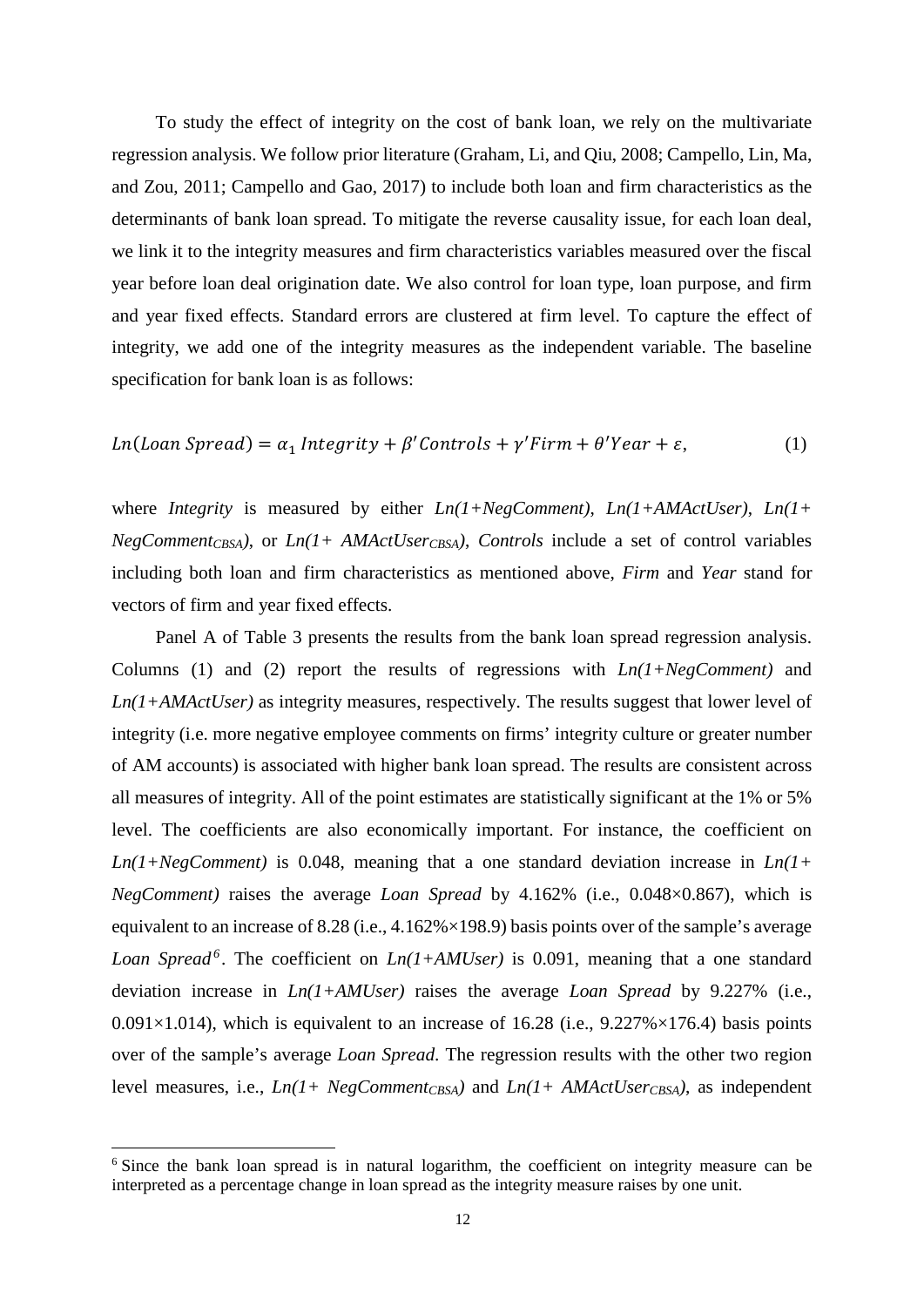variables are reported in Column (3) and Column (4). The coefficients on both measures are positive and significant.

With regard to the control variables, most of the results are consistent with prior literature. Larger firm size, higher market-to-book and return on asset, lower leverage ratio, higher asset tangibility, and larger loan facility amounts are associated with lower loan spreads.

### *3.2 Effect of integrity on the cost of equity*

We then look at the impact of integrity on the cost of equity using similar panel regression analysis. We control for the factors that might determine cost of equity. Likewise, we add one of the integrity measures as the independent variable. As in Equation (1), we also control for firm and year fixed effects in all regressions. Standard errors are clustered at firm level. The baseline specification for implied cost of equity is as follows:

Cost of Equity Capital = 
$$
\alpha_1
$$
 Integrity +  $\beta$ 'Contents +  $\gamma$ 'Firm +  $\theta$ 'Year +  $\varepsilon$ , (2)

where *Integrity* is measured by *Ln(1+NegComment)*, *Ln(1+AMActUser)*, *Ln(1+ NegCommentCBSA)*, or *Ln(1+ AMActUserCBSA)*, *Controls* include a set of control variables including the firm characteristics that we have discussed before, *Firm* and *Year* stand for vectors of firm and year fixed effects.

Panel B of Table 3 presents the results from the regression analysis with *ICOCAvg* as dependent variable. Columns (1) and (2) report the results of regressions with *Ln(1+NegComment)* and *Ln(1+AMActUser)* as integrity measures, respectively. Consistent with the bank loan estimates, the results indicate that lower level of integrity is associated with higher cost of equity. The coefficient on *Ln(1+ NegComment)* is 0.004, indicating that a one standard deviation increase in *Ln(1+ NegComment)* is associated with a 35.04 basis points (i.e.,  $0.004 \times 0.876 \times 10^4$ ) increase in average *ICOC<sub>Avg</sub>*. The coefficient on *Ln(1+AMActUser)* is 0.004, meaning that a one standard deviation increase in *Ln(1+ AMActUser)* is associated with a 24.08 basis points (i.e.,  $0.004 \times 0.602 \times 10^4$ ) increase in average *ICOC<sub>Avg</sub>*. The regression results with  $Ln(1+NegComment_{CBSA})$  and  $Ln(1+AMActUser_{CBSA})$  as independent variables are reported in Column (3) and Column (4). Again, the coefficients on both measures are positive and significant.

With regard to the control variables, most of the results are consistent with prior literature. Larger firm size, lower long-term growth rates, and lower idiosyncratic risks are associated with lower cost of equity. The results of the four individual implied cost of equity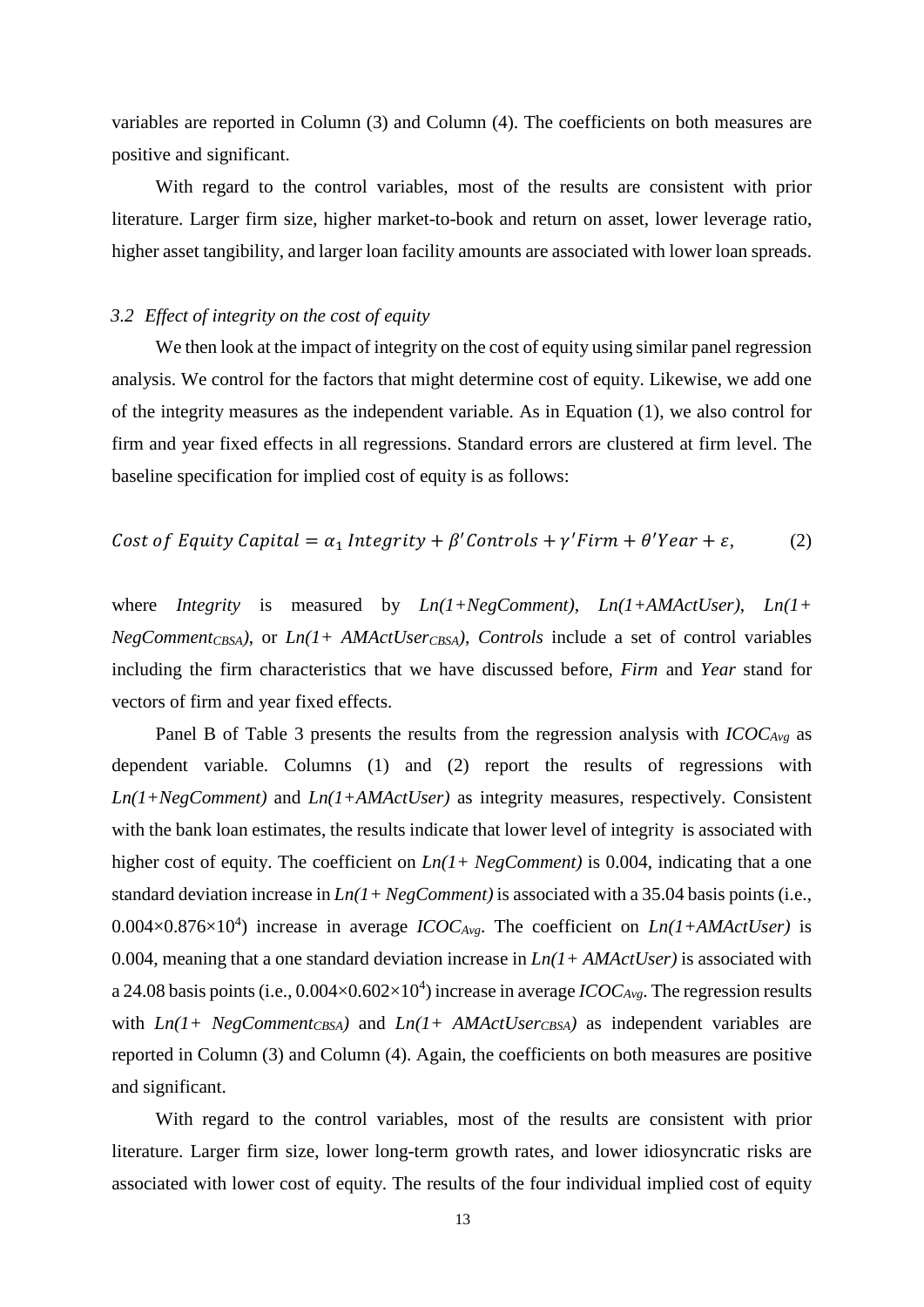measures as dependent variables are reported in Appendix Table A3. All the coefficients on the integrity measures are positive and significant.

### [Insert Table 3 About Here]

#### **4 Tests to address endogeneity**

The prior section suggests a significant relationship between financee's integrity and financing costs (loan spread and cost of equity), but the multivariate regression analyses are subject to several concerns regarding estimation biases. One of the major concerns is the endogeneity issue. We try to control for time-invariant unobservable omitted variables at firm level by including firm fixed effects in our main regressions. However, it is still possible that there might be some time-variant firm characteristics omitted from our regression specifications which can affect both the firm-level integrity measures and the cost of capital, leading to biased results. Although it is extremely difficult to completely overcome the endogeneity concern, we attempt to address this issue in three separate ways in this section. The first identification strategy we implement is to use Massachusetts' Alimony Reform Law as an exogenous shock that either changes the local resident's attitude towards extramarital affairs and integrity or attracts people with lower integrity standards to move to Massachusetts. In the second test, we utilize forced departures of CEOs due to their personal indiscretions as a quasi-natural experiment which bring exogenous change to the firm's integrity culture as it's indicated in prior literature that the top executives are the key determinant of the culture value of the firms (e.g., Schein 1985; Bennis 1986). The last approach we employ is a standard twostage least squares regression analysis with the social capital in the firm's home county as instrumental variable.

# *4.1 Differnece-in-Difference analysis using Alimony Reform in Massachusetts as natrual experiment*

To address the endogeneity issue, we first conduct a difference-in-difference test in the context of an exogenous event to identify the effect of integrity on cost of bank loan and cost of equity. The exogenous event we examine is the Massachusetts' Alimony Reform Law[7](#page-15-0) which was passed on September 26, 2011 and then took effect in March 2012. Alimony,

<span id="page-15-0"></span><sup>&</sup>lt;sup>7</sup> More information on the Massachusetts' Alimony Reform Law can be found via the following link: [https://www.massalimonyreform.org/reformlaw/.](https://www.massalimonyreform.org/reformlaw/)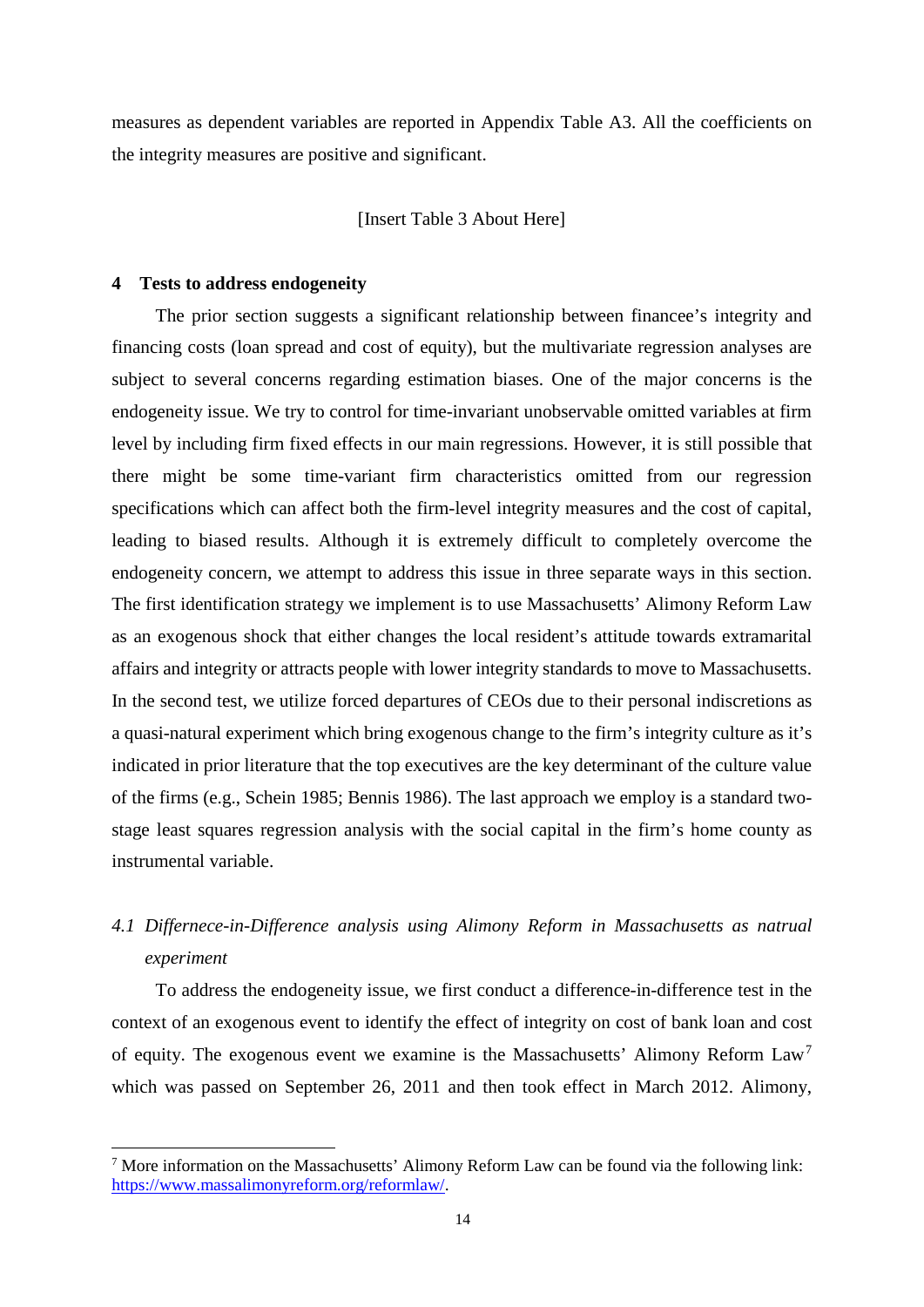or [spousal support,](http://www.sederlaw.com/Family-Law/Divorce/) is a court-ordered payment from higher-earning partner to the lowerearning partner upon divorce. The courts have discretions in determining the amount and duration of alimony award. Prior to the reform, Massachusetts employed typical alimony laws in which there was no cap for the amount of alimony and no guideline as to when the alimony should end. The Alimony Reform Law in Massachusetts then set limits on the amount and duration of alimony. Specifically, the Alimony Reform limits the cap of spousal support into 30% to 35% of the difference between the parties' gross incomes, sets durational limits which are based on the length of the marriage, and allows the termination of spousal support under some new circumstances. For instance, before the reform, all alimony in Massachusetts was alimony for life. After the reform, the paying party can terminate their alimony when they reach retirement age so as to save money to prepare for retirement. Another example is that before the reform, if the paying spouse got remarried, the receiving spouse could take them back into court to receive an increase in their alimony, based on the second spouse's income. After the reform, if the person who pays alimony gets remarried, their new spouse's income and assets are not considered in a re-determination of the alimony. These changes in the alimony law will significantly reduce the divorce costs for the betrayed party. As a result, it will induce more incentives for the unethical people to conduct extramarital affairs or attract more unethical people to move to Massachusetts. We believe this law change can serve as a good candidate for an exogenous shock to study whether the integrity culture affects cost of capital for three reasons. First of all, the event is unlikely to be driven by firm fundamentals or cost of capital. The reform was proposed to provide more specific guidelines on how to determine the reasonable amount and duration of [spousal support](http://www.sederlaw.com/Family-Law/Divorce/) based on the length of the marriage and the individual circumstances of the couple's relationship and the firms in Massachusetts have litter control of it. Hence, it satisfies the exogeneity assumption. Second, the reform is relevant to the change of integrity culture at firm level. As we discuss before, such a reform does have side effects which reduce divorce costs and thereafter the cost of cheating in marriage. In other words, the reform reduces the cost of dishonesty in people's daily life and it may create two unintended consequences. The first one is that it may cultivate the norm of cheating in people's daily life for the existing employees. The second one is that it may attract more unethical people moving to Massachusetts and change the ethical culture at firm level. Some employee reviews from the Glassdoor supports our second conjecture. We find that the number of negative comments on the new employees in Massachusetts significantly increases after the reform. For instance, one employee commented in 2013 that a firm in Massachusetts should "Implement a comprehensive background check program for potential new hires. Some new hires have low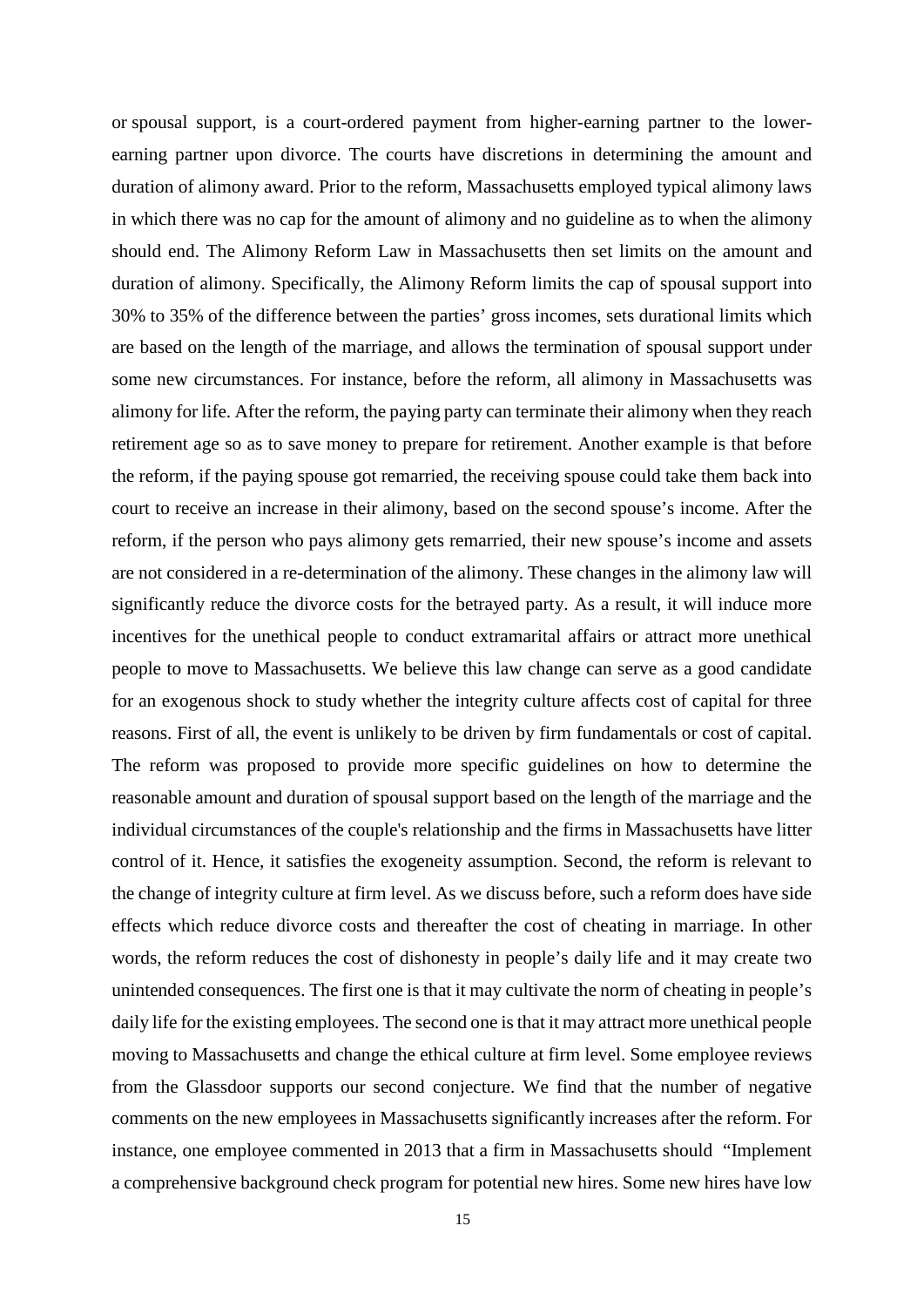or no work ethic". Another employee commented in 2015 that "The new management team is incredibly disrespectful and unprofessional. Everything they do is always morally questionable. Be accountable to your employees, be role models of good behavior vs bad". A comment in 2014 stated that "Some new hired mid-level managers have created a hostile work environment by lying about goals, and objectives ... just to make themselves look better." These evidence, taken together, provide support to our conjecture that the Alimony Reform attracted some dishonest people to work in Massachusetts. Last, this event only affects Massachusetts, which allows us to implement a difference-in-difference analysis to test whether an exogenous change in integrity measures for firms in Massachusetts will lead to a greater change in cost of capital.

To conduct the difference-in-difference identification strategy, we construct a treatment group and a control group. The treatment group contains the firms located in Massachusetts, while the control group includes firms located in the states surrounding Massachusetts<sup>[8](#page-17-0)</sup> (i.e. New York, New Jersey, New Hampshire, Vermont, Connecticut, Rhode Island, and Pennsylvania). We focus on the fiscal years before and the fiscal years after the reform (excluding the event period which are the fiscal years between 2011 and 2012). Note that, for the bank loan sample, we don't use the propensity score matching method to identify matches between firms in the treatment group and firms in the control firm because the propensity score matching algorithm requires the firm to have bank loan issues in both pre-event and post-event year, leaving us with too few observations to run the difference-in-difference regression. The propensity score matching method can be implemented in the cost of equity sample and the difference-in-difference results for the propensity score matched cost of equity sample are reported in Appendix Table A4 Panel C. To be consistent for both tests, we report the difference-in-difference tests using all the firms in Massachusetts and the surrounding states.

Before we run the difference-in-difference regressions, we first perform a test to check if the integrity measures used in our study significantly changes for firms in Massachusetts after Alimony reform law compared with the firms in the surrounding states. Our sample includes three years (i.e., fiscal year from 2008 to 2010) before and three years (i.e., fiscal year from 2013 to 2015) after Alimony reform law. Panel A of Table 4 reports the results. Both of our measures of integrity decreases (i.e., more negative comments from Glassdoor or more AM users) for the firms in Massachusetts after Alimony reform law compared to the firms in

<span id="page-17-0"></span><sup>&</sup>lt;sup>8</sup> We repeat the same test by including firms located in all the other states as control firms, the results still hold and are reported in Appendix Table A4 Panel A and Panel B.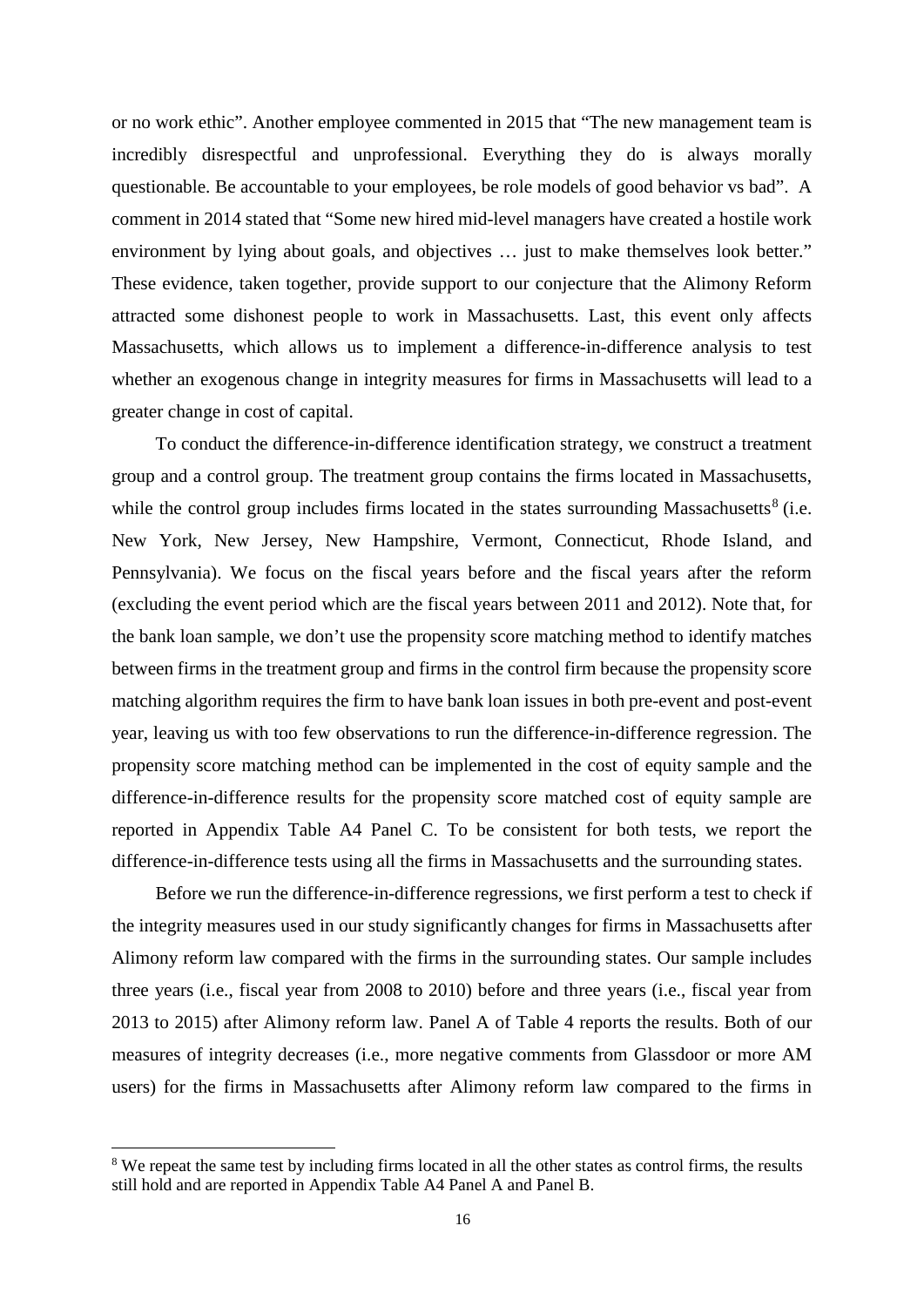surrounding states. We also perform *t*-tests on the differences between the two groups' preevent (2010) characteristics. Panel B and Panel C of Table 4 show that there are no statistically significant differences between the treatment group and the control group for all of the factors that affect bank loan spread and cost of equity.

Second, we compare the change of financing costs for the treatment and control firms over a three-year period centered on the Alimony Reform time (denoted as time 0). The two figures in Figure 1 depict the trends clearly for bank loan spread and cost of equity respectively. Pre-event year is denoted as time -1 and the post-event year is denoted as time 1. As it is shown in the first figure, there is slightly increase in bank loan spread for both treatment and control groups from time -1 to the event time 0. After the event time, the bank loan spread starts to decline for the control group but still goes up for the treatment group, indicating a larger increase in loan spread for the treatment group. The second figure shows the trend for cost of equity. Both the treatment and control groups experience drops in cost of equity before the event time. After the Alimony Reform, the treatment firms show a large increase in cost of equity while the cost of equity for control firms continues to drop.

### [Insert Figure 1 About Here]

Next, we perform the difference-in-difference analysis in a regression framework as follows:

$$
Ln(Loan\,Speed) or\,Cost\, of\, Equity = \alpha_1\, Treatment \times Post + \alpha_2\, Treatment + \alpha_3Post + \beta'Controls + \varepsilon,
$$
\n(3)

where *Treatment* is a dummy variable equaling to one (zero) if a firm is in the treatment (control) group, *Post* is a dummy variable equaling to one for post-event fiscal year and zero for preevent fiscal year, and *Treatment × Post* is the interaction between these two variables. The control variables are the same as those used in baseline model.

The results are in Table 4, Panel D and Panel E. In both panels, Column (1) reports the results for the sample with one year before (fiscal year=2010) and one year after (fiscal year=2013) the reform, Column (2) shows the results for the sample with two years before (fiscal year=2009 and 2010) and two years after (fiscal year=2013 and 2014) the reform, and Column (3) presents the results for the sample with three years before (fiscal year=2008, 2009, and 2010) and three years after (fiscal year=2013, 2014, and 2015) the law change. As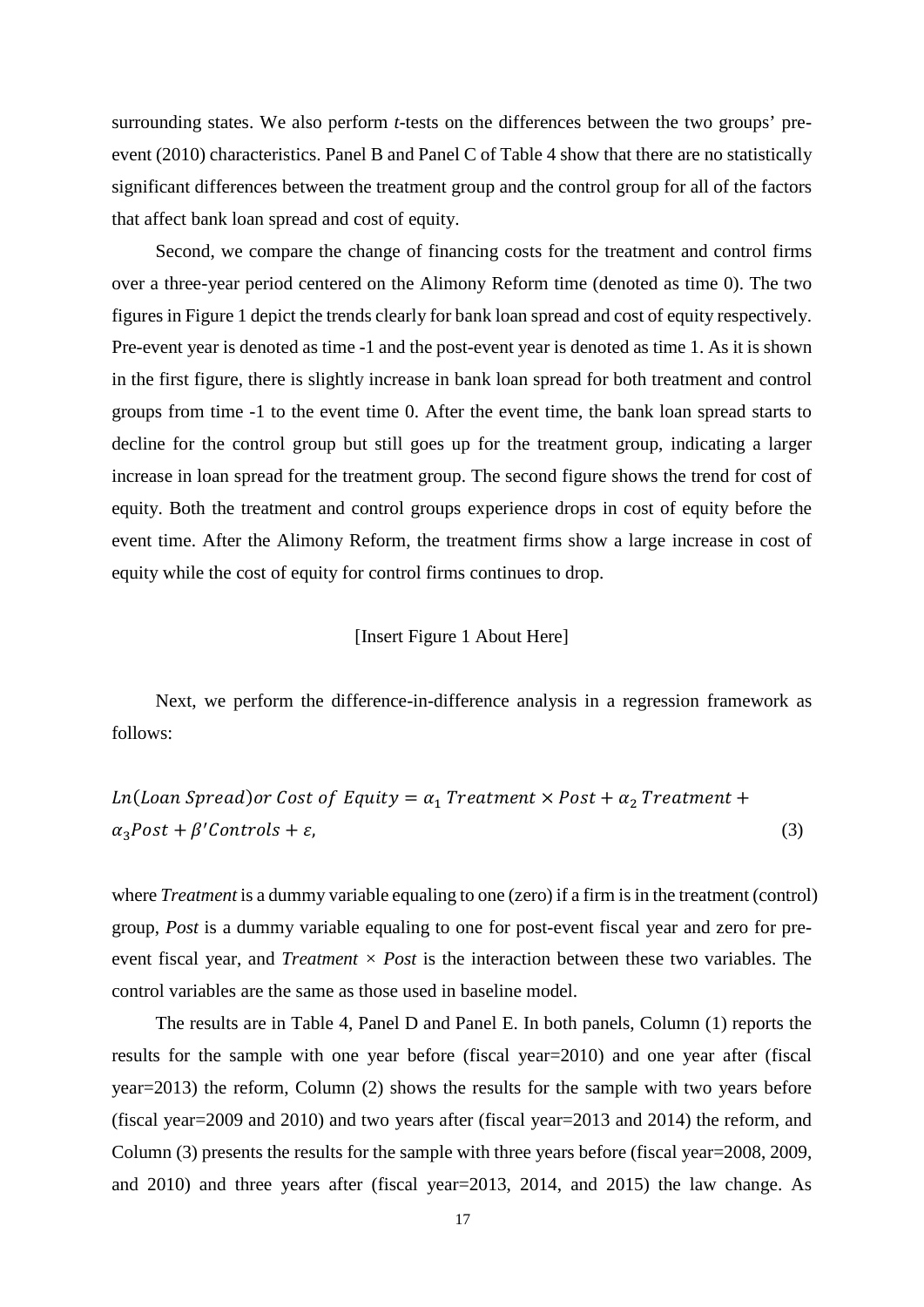expected, for both samples, the coefficients on *Treatment*  $\times$  *Post* are statistically significant and positive, indicating that, compared with the control firms, the treatment firms experience a larger increase of 19.7% and 2.8% in loan spread (measured by *Ln(Loan Spread*) and cost of equity (measured by *ICOCAvg*) after the Alimony Reform. The results consistently show that a drop in integrity level raises both loan spread and cost of equity.

To testify that the results we find by using the Massachusetts' Alimony Reform Law as exogenous event are not random, we first conduct tests to examine the parallel trend. We add a *Pseudo Post* variable and the interaction term *Treatment × Pseudo Post* in which we use other year as a pseudo-event year. The results are presented in Column (4) and (5) of Panel C and Panel D in Table 4. In Column (4) we use 2010 as a pseudo-event, and 2009 is chosen as a pseudo-event in Column (5). The coefficients of *Treatment × Pseudo Post* in both columns are insignificant whereas the coefficients of *Treatment × Post* remain statistically significant. Then we perform a general placebo test. More specifically, we replace the event state Massachusetts with a randomly selected state from all the other 49 states and randomly choose one fiscal year between 2008 and 2013 as the event year and rerun our difference-in-difference regressions. The firms located in the randomly selected state is called "pseudo treatment" firm and the randomly selected fiscal year is called "pseudo event year". We repeat this randomly choosing process and run the difference-in-difference regressions for 200 times. The distribution of the coefficients on the interaction term *Pseudo Treatment × Pseudo Post* and the corresponding t-statistics are reported in Panel E of Table 3. The average coefficient estimate is insignificant and much smaller in magnitude compared to those in Panel C and D. For instance, the coefficient estimate on the interaction term for the bank loan specification in Column (3) of Panel C is 0.139 and significant at 5% level, while the placebo estimates are insignificant and only have a mean value of -0.004 and a median value of 0.000. For the cost of equity tests, compared to the coefficient estimate on the interaction term in Column (3) of Panel D which is 0.022 and significant at 5% level, the mean and median value of the placebo estimates are -0.001 and 0.002 respectively. Both placebo tests support that our findings in the context of the Massachusetts' Alimony Reform Law are unique, suggesting the identification of the effect of financee's integrity on cost of capital.

[Insert Table 4 About Here]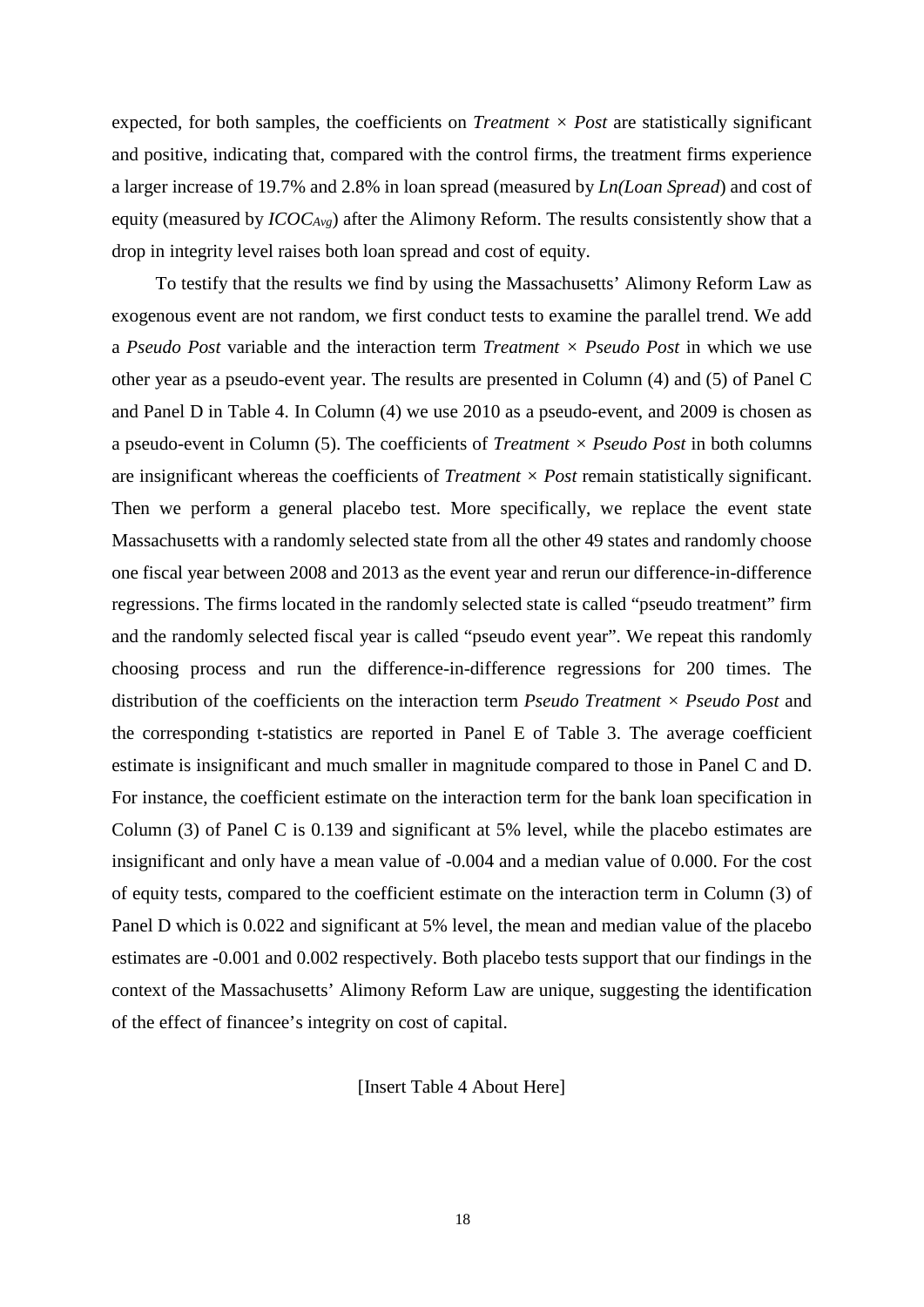# *4.2 Difference-in-Difference analysis using forced CEO turnover as a quasi-natural experiment*

 We utilize a quasi-natural experiment based on forced departures of CEOs due to their personal indiscretions which bring exogenous changes to the integrity culture of the firm. Cline, Walkling and Yore (2018) find that executives with personal indiscretions, such as sexual misadventure, substance abuse, violence and dishonesty face significant labor market consequences, including forced turnover once the indiscretion information becomes available to the public. Prior literature in organizational studies show that corporate leaders play an essential role in shaping an organization's culture value (Davis, 1984; Quinn and McGrath, 1984; Schein, 1985, Bennis, 1986; Trice and Beyer, 1993). Therefore, we posit that after the executives with personal indiscretions are forced to leave the company, the integrity culture in that company will be improved, thus lowering the financing costs of the company. We collect the forced CEO turnover cases in S&P 1500 and search the reasons for the turnover in news databases such as Factiva and LexisNexis for the period between 2002 and  $2010$ .<sup>[9](#page-20-0)</sup> Then we focus on the CEO turnover events due to the exposure of personal indiscretions. For instance, in our treatment sample, Harry C. Stonecipher, the CEO of the Boeing Company, was forced to resign on March  $7<sup>th</sup>$ , 2005 after admitting an affair with a female Boeing executive. Dennis Kozlowski, the CEO of Tyco International PLC, was under criminal investigation for several months by the office of the Manhattan district attorney before he left the company. Taken together we have found 18 treatment firm with bank loan issues in both pre- and post-event years in our bank loan sample and 30 treatment firms with available cost of equity data in both pre- and post-event years in our cost of equity sample. The control group include firms with available bank loan issues or cost of equity data in both pre- and post-event years but don't experience forced CEO turnover due to CEO's personal indiscretions.<sup>[10](#page-20-1)</sup> We match each treatment firm to a control firm in the same pre-event year using propensity score matching method. Specifically, we estimate a probit model in which the dependent variable equals to one for firms in the treatment group and zero for firms in the control group and the independent

<span id="page-20-0"></span><sup>&</sup>lt;sup>9</sup> Our CEO sample for this particular test ends in 2010 as the data from Ashley Madison ends in the middle of 2015. We have to show our measure of integrity improves (the number of Ashley Madison users decreases) after the CEO forced turnover event compared with the control sample. It is worth mentioning that we are not able to use the integrity measures from the Glassdoor data as our treatment sample doesn't have enough reviews on Glassdoor website. We thank Dirk Jenter for providing us the CEO forced turnover data.

<span id="page-20-1"></span> $10$  Note that, if we restrict that the control firms also experience CEO turnover, most treatment firms cannot be matched to a control firm with similar characteristics, leaving us with too few observations to run the difference-in-difference regressions.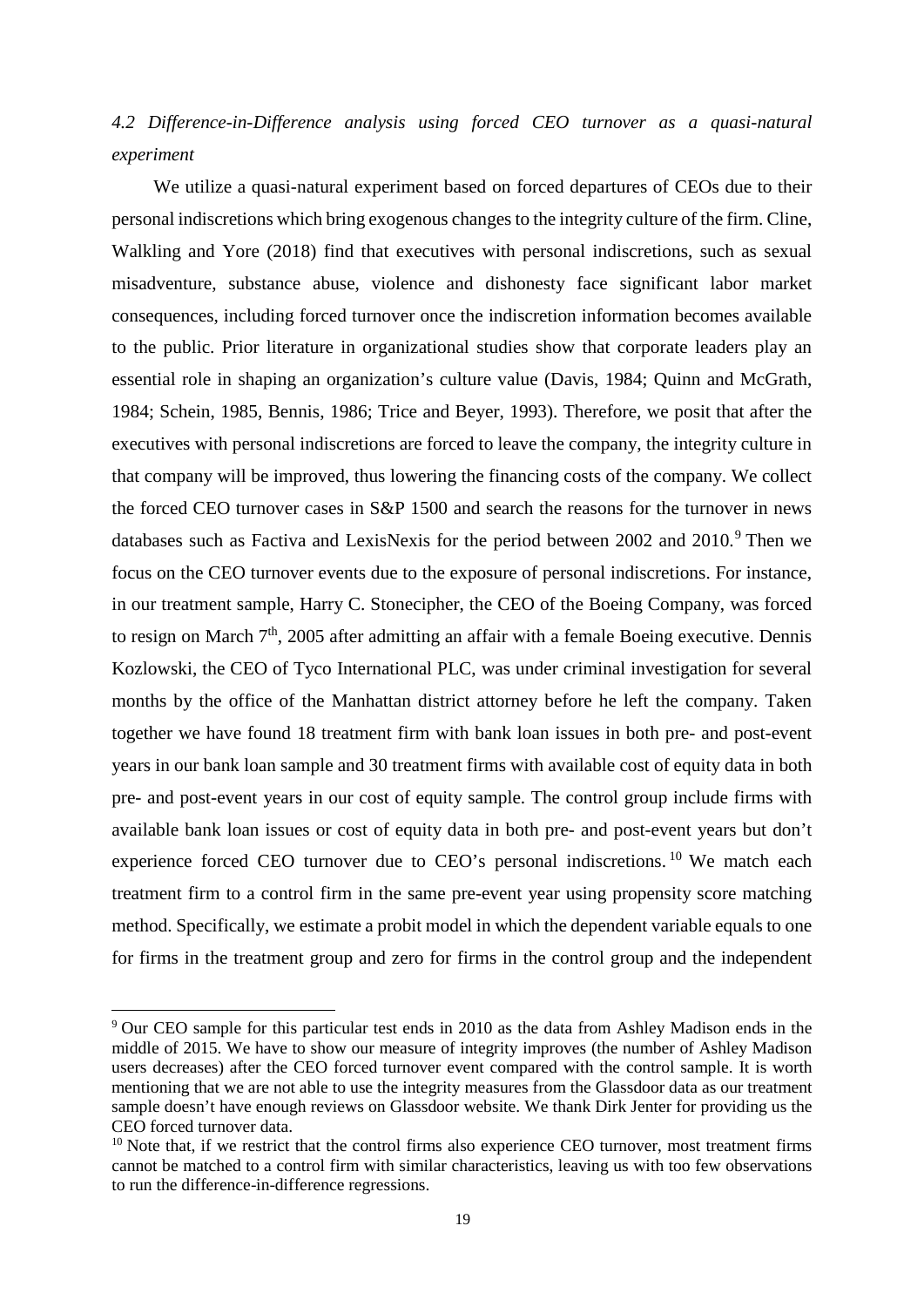variables are the same set of control variables used in our baseline regressions measured in preevent year. Then we use the propensity score predicted from the probit model to match each firm in the treatment group to a firm in the control firm with the closest propensity score.

 We first compare the change of our integrity measure for the treatment and control firms following the event. Panel A of Table 5 report the results. After the event, compared to the control firms, the treatment firms have larger drop in *Ln(1+ AMActUser)*, indicating the greater improvement in integrity culture of the treatment firms. Before we run the difference-indifference regressions, we perform *t*-tests on the differences between the two groups' pre-event (2010) characteristics. Panel B and Panel C of Table 5 show that there are no statistically significant differences between the treatment group and the control group for most of the factors that affect bank loan spread and cost of equity.

### [Insert Table 5 About Here]

Next, we perform the difference-in-difference analysis in a regression framework as follows:

 $Ln($ Loan Spread) or Cost of Equity =  $\alpha_1$  Treatment  $\times$  Post +  $\alpha_2$  Treatment +  $\alpha_3 Post + \beta' Controls + \varepsilon,$  (4)

where *Treatment* is a dummy variable equaling to one (zero) if a firm is in the treatment (control) group, *Post* is a dummy variable equaling to one for post-event fiscal year and zero for preevent fiscal year, and *Treatment × Post* is the interaction between these two variables. The control variables are the same as those used in baseline model.

The results are reported in Panel D, Table 5. Column (1) reports the results for the bank loan sample and Column (2) reports the results for the cost of equity sample. As expected, for both samples, the coefficients on *Treatment*  $\times$  *Post* are statistically significant and negative, indicating that, compared with the control firms, the treatment firms experience a larger decrease in both loan spread and cost of equity after the CEOs are forced to step down due to personal indiscretions.

### *4.3 Instrumental variable approach*

To further address the endogeneity concern, we perform a two-stage least square (2SLS) regression by using an instrumental variable. A valid instrument must be correlated with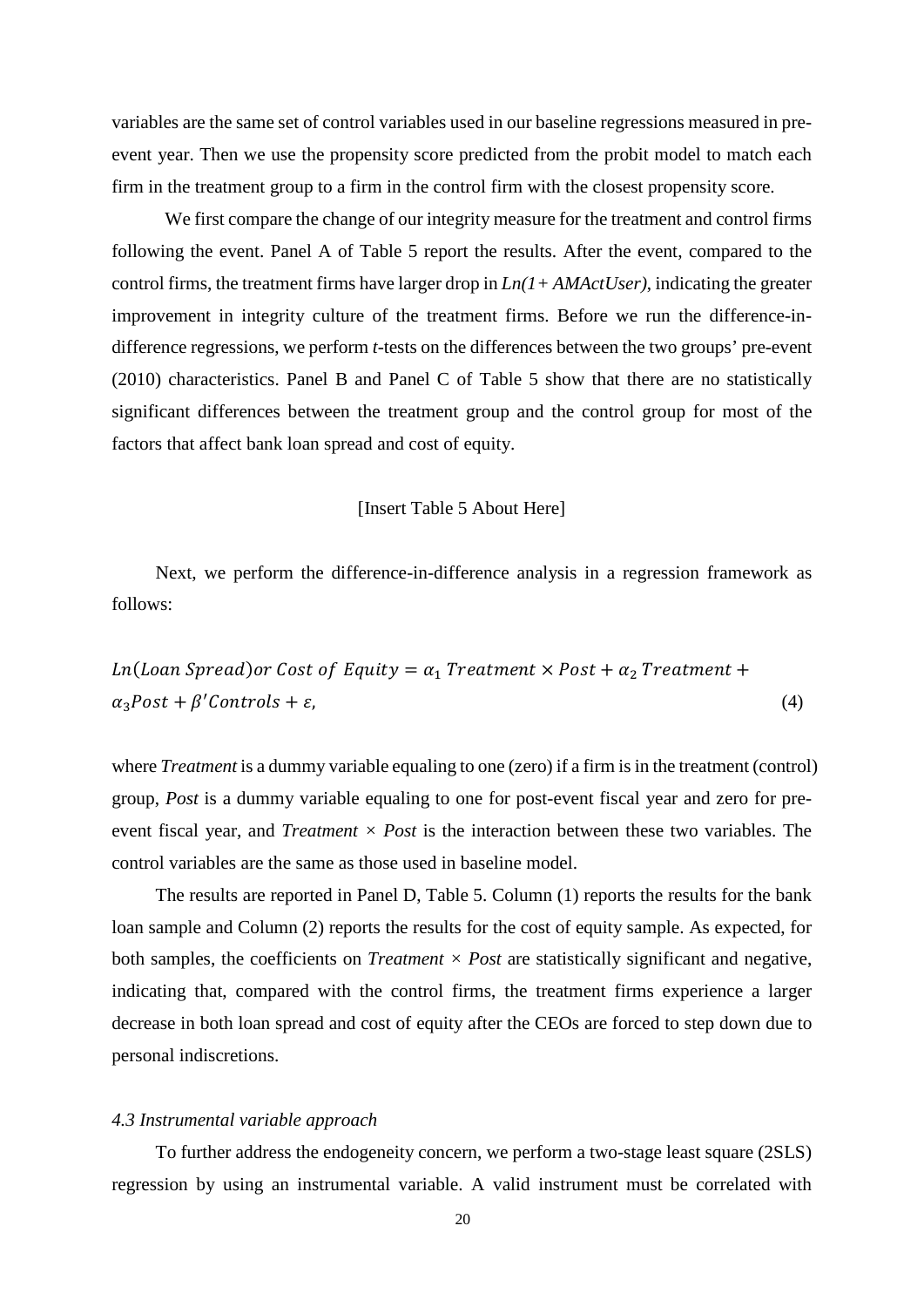integrity measures but unrelated to any unobservable variables that may affect firm's financing cost independently. We use social capital in the firm's home county as an instrument for integrity measures. Social capital, as a major community governance mechanism, can reduce residents' incentives to do something dishonest by imposing a reputational loss (Bowles and Gintis, 2002), and thus increases the costs of cheating. In fact, research in sociology documents that as social capital in US decreases, the divorce rates due to extramarital affairs increase significantly (Putnam, 1995). We contend that the social capital in the firm's home county is a valid instrumental variable as there is no sound evidence showing that it affects loan pricing and cost of equity through other channels except for perceived integrity. In other words, it affects firm's financing cost mainly through its integrity culture channel.

Empirically, we measure social capital at the county level. It is constructed as the first principal component of four inputs: *Assn*, *Nccs*, *Pvote* and *Respn*. The data are collected from the Northeast Regional Center for Rural Development (NERCRD) surveys. *Assn* is the sum of the religious organizations, civic and social associations, business associations, political organizations, professional organizations, labor organizations, bowling centers, physical fitness facilities, public golf courses, sport clubs, managers and promoters membership sports and recreation clubs (no data for 2005 or 2009), and membership organizations not elsewhere classified (no data for 2005 or 2009), then divided the number by 12 (10 for 2005 or 2009) and scaled by the population of the county (measured per 10,000 people). *Nccs* is the total number of nongovernment organizations excluding the ones with an international focus, scaled by the population (measured per 10,000 people). *Pvote* is the number of votes casted scaled by the population above 18 years old (measured per 10,000 people). *Respn* is the census response rate. As the NERCD surveys are not conducted every year, we linearly interpolate and fill the social capital data for years between two adjacent surveys.

In the first-stage, we regress our integrity measures on the instrumental variable and other control variables. In the second-stage, we regress the financing costs measures on the fitted value of integrity measures obtained from the first-stage. The 2SLS regressions are as follows:

1st Stage: Integrity

 $= \alpha_1$  Social Capital +  $\beta'$ Controls +  $\gamma'$ Year +  $\varepsilon$ , 2nd Stage: Ln(Loan Spread) or Cost of Equity  $= \alpha_1 \text{ Fit\_Integrity} + \beta' \text{Contents} + \gamma' \text{Year} + \varepsilon,$  (5)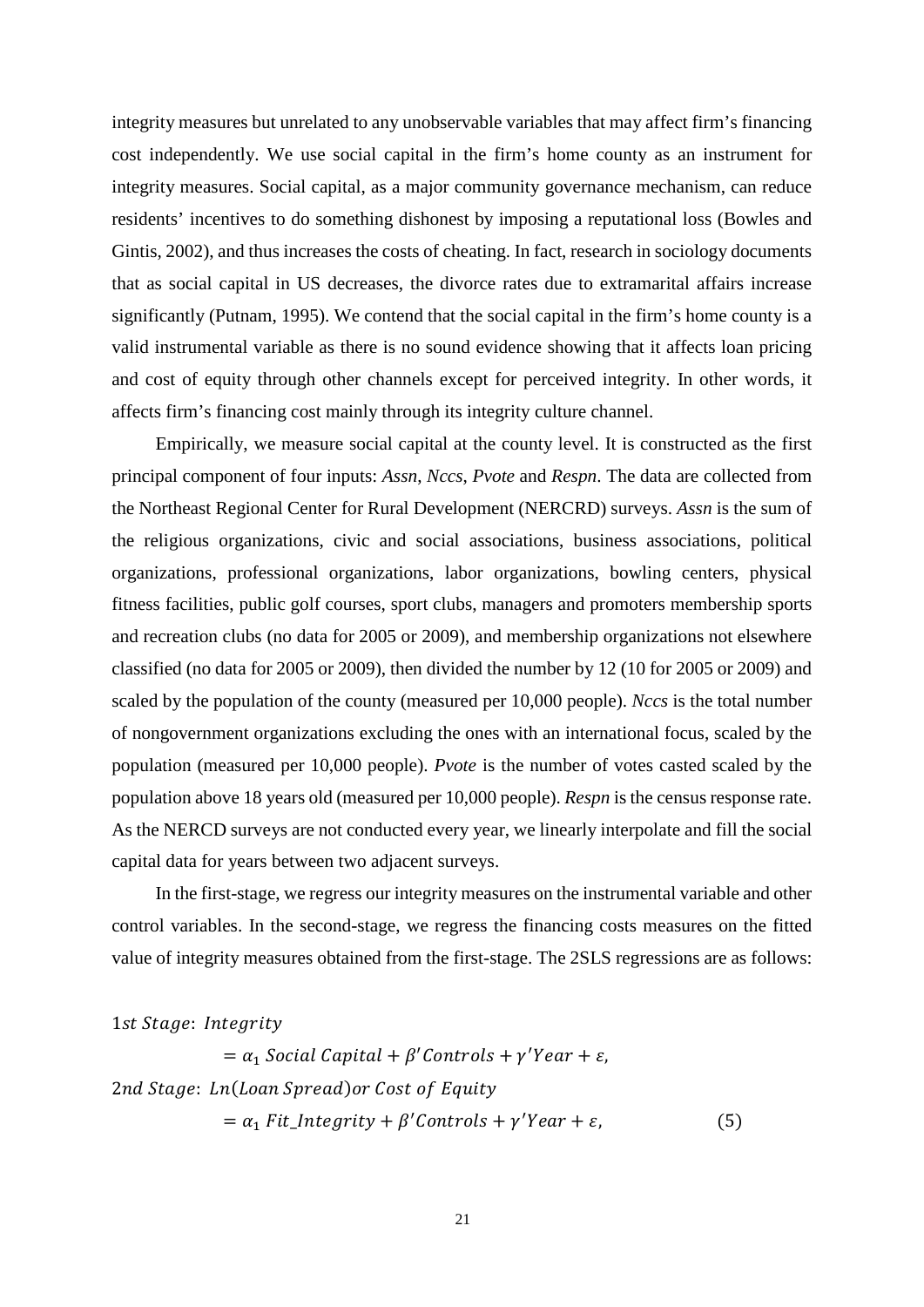where *Integrity* is measured by either *Ln(1+NegComment)*, *Ln(1+AMActUser)*, *Ln(1+ NegCommentCBSA)*, or *Ln(1+AMActUserCBSA)*, *Fit\_Integrity* is the fitted value of *Ln(1+NegComment)*, *Ln(1+AMActUser)*, *Ln(1+NegCommentCBSA)*, or *Ln(1+ AMActUserCBSA)*, *Controls* is a set of control variables used in the baseline regressions, and *Year* stand for vectors of year fixed effects. We cannot include firm fixed effects because the social capital is measured at county level and is not time variant at firm level.

The results of 2SLS regressions are tabulated in Table 6. Panel A and Panel B show the results for our bank loan sample. Panel C and Panel D show the results for our cost of equity sample. Across four different measures of integrity, the coefficients in the first stage are all negative and significant, indicating that social capital is highly correlated with integrity culture. The results in the second stage further confirms that the instrumented integrity measures are positively related to both the loan spread and cost of equity. Thus, our results are robust to the controlling for endogeneity issue using instrumental variable approach..

[Insert Table 6 About Here]

### **5 Additional tests**

In this section, we perform several additional tests to strenghern our analysis. First, we investigate whether integrity culture can affect realized stock returns. Second, we explore channels through which intergrity affects financing costs.

#### *5.1 Tests using realized stock return*

After establishing a causal effect of integrity on capital pricing, one potential question is whether our results can survive for the realized stock return analysis. We first perform monthly Fama and MacBeth (1973) cross-sectional regressions of returns on our measures of integrity. In the regressions, we control for variables used in Novy-Marx (2013), i.e. the natural logarithm of maket capitalization, the natural logarithm of book-to-market ratio, and past returns for the prior month and for the prior 12-month excluding the prior month. We also control for several additional risk factors included in the implied cost of equity tests, the results with additional factors are reported in Appendix Table A5.

Next, we examine the stock market reaction to the announcement of Alimony Reform law in Massachusetts. Specifically, we calculate cumulative abnormal returns as cumulative raw returns minus cumulative benchmark returns using the Fama and French (1993) 3-factor model with an estimation window of [-255, -46] trading days prior to the event date and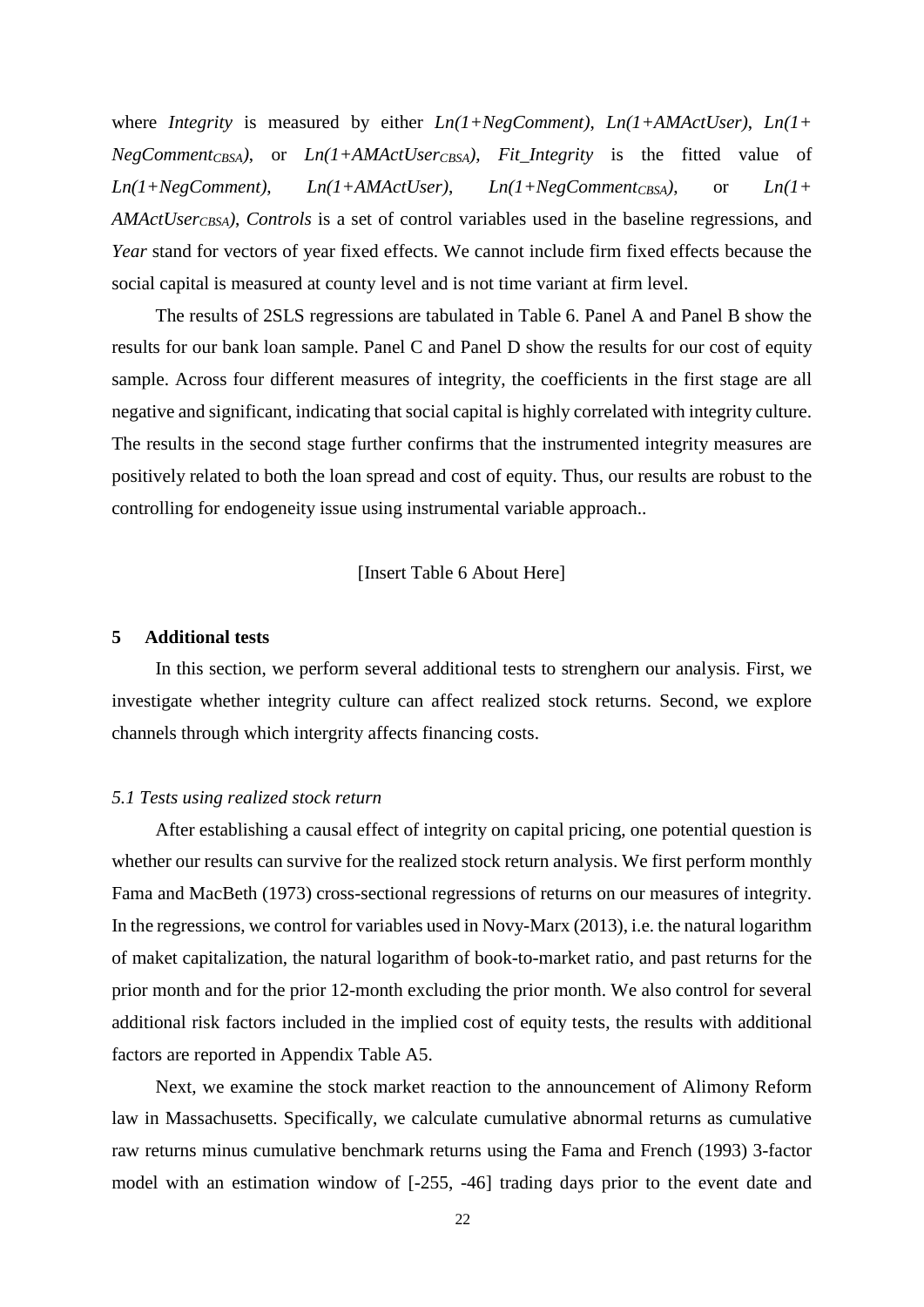compare the cumulative abnormal returns of treatment firms to those of the control firms. Results are reported in Appendix Table A6.

Table 7 reports the results of Fama and MacBeth (1973) cross-sectional regressions. Across different model specifications, our integrity measures are consistently positively correlated with future stock returns. This is consistent with our conjecture that firms with lower integrity earn excessive risk premium in the future as requested by the shareholders. Appendix Table A6 reports the cumulative abnormal returns for both treatment and control firms in different event windows around September 26, 2011, i.e. the announcement date of Alimony Reform law in Massachusetts. We find the treatment group (firms in Massachusetts) experiences significantly negative cumulative abnormal stock returns using different event windows. Compared with the market reactions to the control firms in surrounding states, the negative market reactions in the treatment group are significantly stronger. Therefore, these results in the short windows support our conjecture that stock market discounts the firms if their integrity level decrease.

### [Insert Table 7 About Here]

### *5.2 Channels that integrity affects capital pricing*

 Since captial prvodiers can not fully observe intergirty culture within a company, a potential questions is how the capital providers gauge a firm's integrity culture. Banks, as sophisticated capital providers, have access to more private information about the borrowing firms (e.g., Ramakrishan and Thakor, 1984). For the stock market, our data from Glassdoor website provide some answer to this question. This publicly available information may convey important information for the stock market investors to evaluate a firm's internal corporate culture. Whereas Green, Huang, Wen and Zhou (2018) documentthat the stock market can not incorporate the information contained in employer ratings on Glassdoor in a timely manner. Our identification settings using Massachusetts' Alimony Reform Law and forced departures of CEOs due to personal indiscretions as exogenous shocks also imply that capital providers can obtain information through other publich information sources. In this sub-section, we further explore the channels through which integrity culture affects capital pricing.

### *5.2.1 Information quality*

The first channel we attempt to test is information opaqueness. Prior research has found that accounting information quality has a singifcant role in loan contracting terms as well as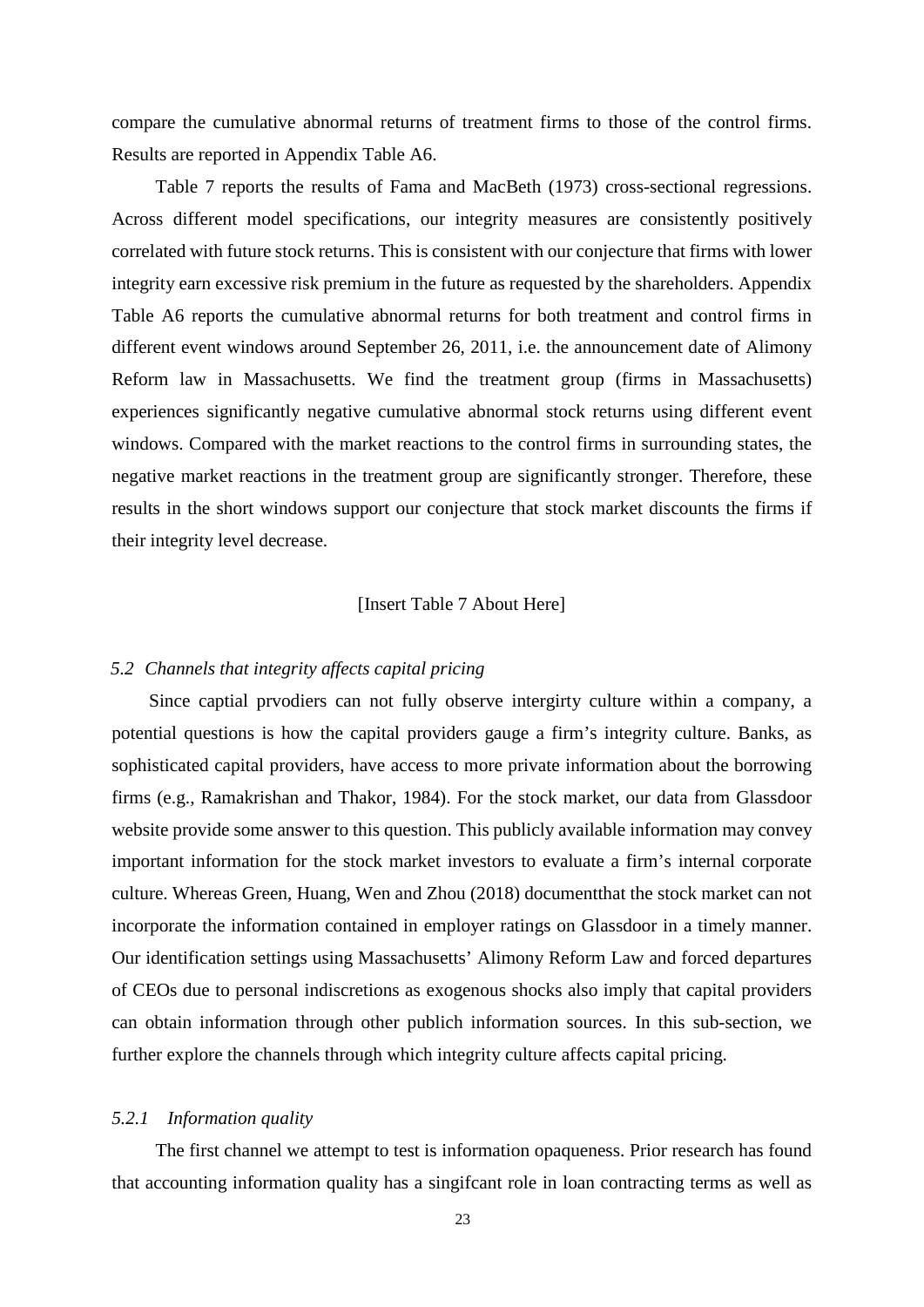equity prices (Francis, Lafond, Olsson and Schipper, 2004; Graham, Li, and Qiu, 2008). Karpoff, Lee, and Martin (2008) find that unethical behavior affects the credibility of corporate disclosure. Implied from prior literature, firms diaplay lack of integrity culture tend to provide more opaque information, as a result, the financier will charge a larger price premium for bearing the higher informational risk. To empirical test this conjecture, we conduct the twostep analysis. Specifically, in the first step, we show that integrity improves information quality The second step tests whether information quality affects loan spreads and cost of equity. Following Hutton, Marcus, and Tehranian (2009), we use discretionary accruals to proxy for information quality. Discretionary accruals are defined as the abnormal level of accruals, captured by the residual estimated from the following modified version of Jones (1991) model:

$$
\frac{IB_{i,t} - OANCE_{i,t}}{AT_{i,t-1}} = \beta_0 + \beta_1 \frac{1}{AT_{i,t-1}} + \beta_2 \frac{\Delta Sale_{i,t}}{AT_{i,t-1}} + \beta_3 \frac{PPEGT_{i,t}}{AT_{i,t-1}} + \varepsilon_{i,t},
$$
(6)

where *IB<sub>i,t</sub>* is income before extraordinary items, *OANCF<sub>i,t</sub>* indicates cash flow from operations, and  $PPECT_{i,t}$  is gross property, plant and equipment.

 Table 8 reports results from our two-step analysis. Column (1) and (3) in Panel A show that firms with lower level of integrity is associated with higher level of discretional accurals. Column (2) and (4) in Panel A show results that higher predicted value of discretionary accrual is associated with higher bank loan spreads. Panel B of Table 8 confirms these findings using the regional level of integrity measures. Panel C and Panel D of Table 8 presents the results for cost of equity samples. Again, the results confirm that the higher predicted value of discretionary accrual using different measures of integrity is associated with higher cost of equity.

### [Insert Table 8 About Here]

### *5.2.2 Excessive risk taking*

 The second channel we investigate is excessive risk taking. Prior study has found that less integrity culture can encourage more risk taking behaviors. Research in psychology and behavioral economics finds a robust positive association between dishonesty and creativity. Gino and Ariely (2012) find that creativity is a strong determinant of unethical behavior in an experimental setting. Creative people are more likely to break the existing rules and more able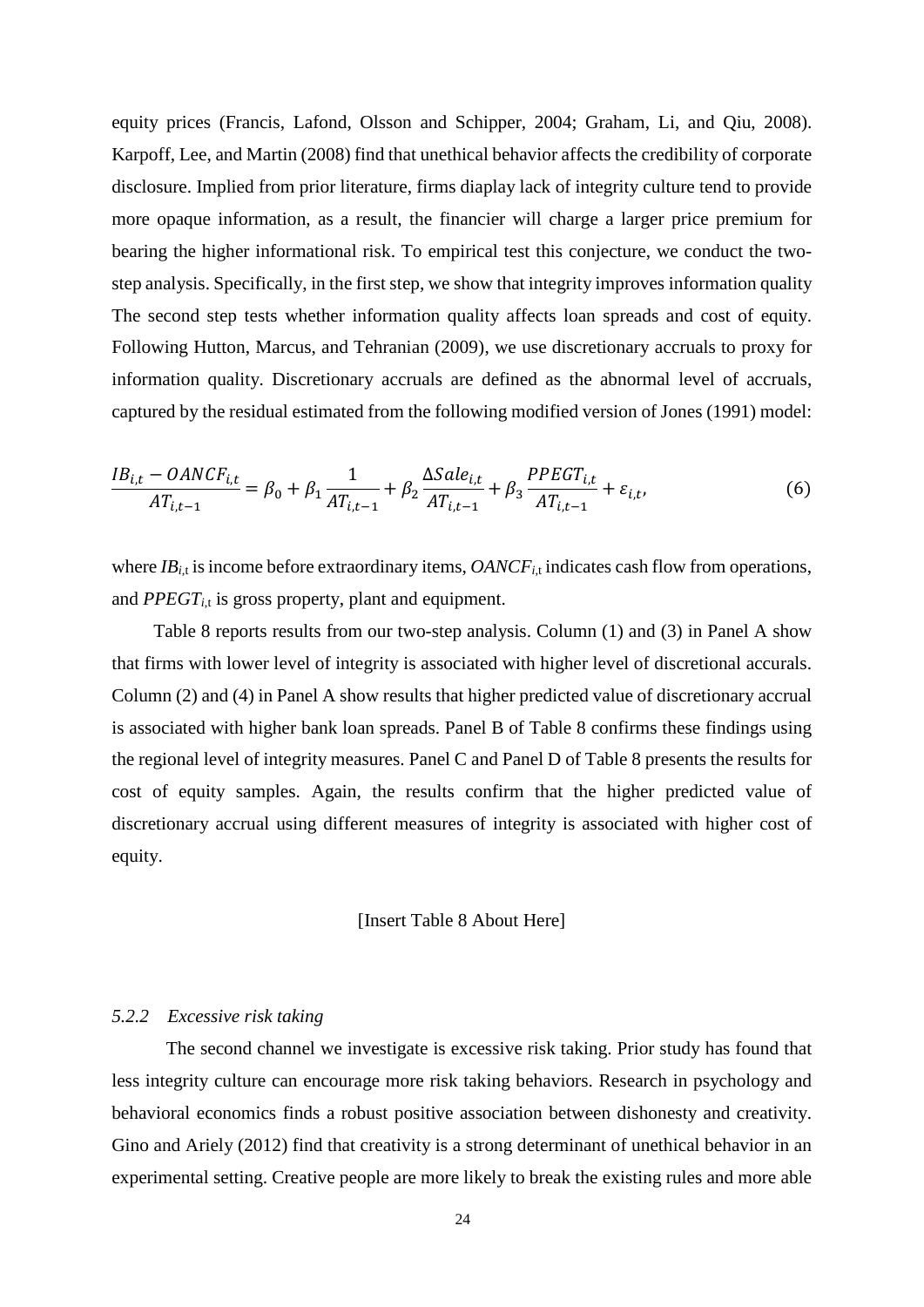to develop rationalizations for unethical behavior. In a controlled experiment, Gino and Wiltermuth (2014) find that acting dishonestly leads to greater creativity in subsequent tasks within the same individual. They argue that acting dishonestly leads to a heightened feeling of being unconstrained by rules. In the finance literature, Grieser, Kapadia, Li, and Simonov (2016) find that a less-honest corporate culture can sometimes be advantageous to innovation as dishonest individuals are more rule-breaking and willing to take more risks. Given unethical behavior and risk taking is intercorrelated, we conjecture that capital providers may charge the finencees' more for their excessive risk taking behavior stemming from dishonesty. To empirically test this channel, we first show that the dishonesty culture within the firm encourages risk taking. The subsequent analysis tests whether the risk taking affects loan spreads and cost of equity. We use distance-to-default to proxy for firm's risk taking beahvior. We follow Bharath and Shumway (2008) to compute distance-to-default as follows:

$$
Distance to Default_{i,t} = \frac{log(\frac{Equity_{i,t} + Debt_{i,t}}{Debt_{i,t}}) + (r_{i,t-1} - \frac{\sigma_{Vi,t}^2}{2}) \times T_{i,t}}{\sigma_{Vi,t} \times \sqrt{T_{i,t}}},
$$
  

$$
\sigma_{Vi,t} = \frac{Equity_{i,t}}{Equity_{i,t} + Debt_{i,t}} \times \sigma_{Ei,t} + \frac{Debt_{i,t}}{Equity_{i,t} + Debt_{i,t}} \times (0.05 + 0.25 \times \sigma_{Ei,t}),
$$
 (7)

where *Equity<sub>i,t</sub>* is the market capitalization; *Debt<sub>i,t</sub>* is the face value of debt computed as the sum of debt in current liabilities and one-half of long-term debt at the end of the year;  $r_{it-1}$ , firm *i*'s past annual return, is calculated from monthly stock returns over the previous year;  $\sigma_{E i,t}$  is the stock return volatility for firm *i* during year *t* estimated using the monthly stock return from the previous year;  $\sigma_{V_{i,t}}$ , calculated from  $\sigma_{E_{i,t}}$  is an approximation of the volatility of firm assets; and  $T_{i,t}$  is set to one year.

 Table 9 presents the results. Column (1) and (3) in Panel A and Panel B show that lower level of intergrity culture is associated with lower distance-to-default (i.e., higher default risk). Column (2) and (4) in Panel A show that the predicted value of distance-to-default negatively affects bank loan spreads. Panel C and Panel D of Table 8 present the results for cost of equity samples, showing that the predicted value of distance-to-default using different measures of integrity is negatively associated with cost of equity.

[Insert Table 9 About Here]

#### **6 Conclusion**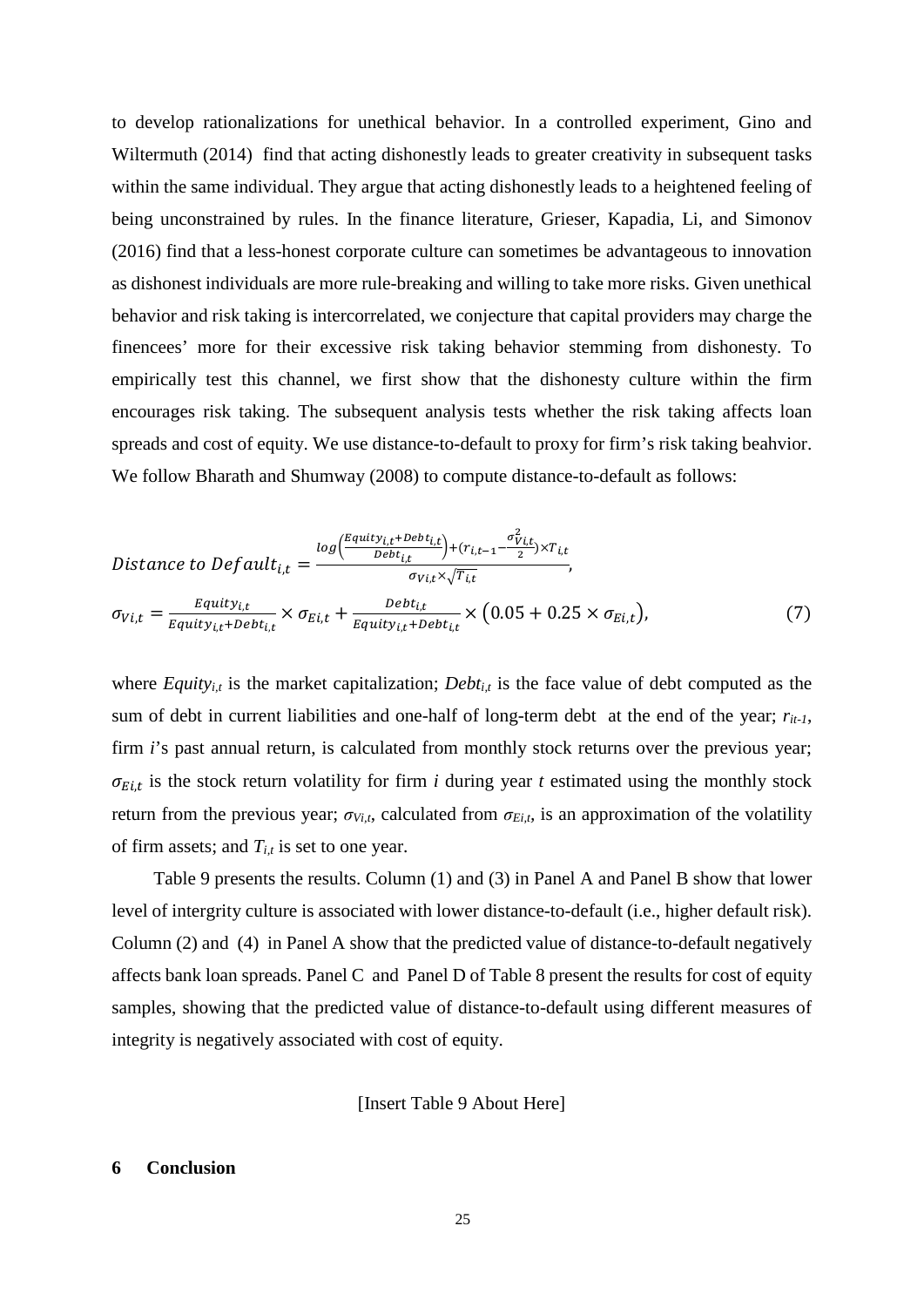This paper examines whether and how integrity culture affects cost of bank loan and cost of equity. We capture integrity culture using employee comments on corporate integrity culture from Glassdoor and the number of employees who register for AM website at both the firm and region level and find a strong negative relationship between financee's integrity and financing costs. To overcome endogeniety concerns, we first rely on the Massachusetts' Alimony Reform Law of 2011 as an exogenous shock to integrity measures and conduct difference-in-difference analysis to establish a negative causal effects of integrity on financing costs, i.e., the drop in integrity increases both bank loan spread and cost of equity. Next we utilize a quasi-natural experiment based on forced CEOs turnovers due to personal indiscretions which changes firms' integrity culture. Using the difference-in-difference analysis, we find that, compared to control firms, the treatment firms experience larger drop financing costs following the events. We also employ the instrumental variable method by using social capital in the firm's home county as an instrumental variable for integrity measures and find results that support our hypothesis. In additional tests, we show that stock market penalizes firms with lower integrity in the short run and demands excess future abnormal return. Last but not the least, this study explores the possible mechanisms through which financee's integrity affect financing costs. We show that the firm with lower integrity level can increase the financing costs through opaque accounting information and excessive risk taking.

Integrity culture plays a crucial role in virtually every financial transaction. Our findings may be of interest to firms and investors who are concerned about the determinants of capital prices and have important implications for regulators and policymakers when they attempt to emphasize the importance of integrity culture in business.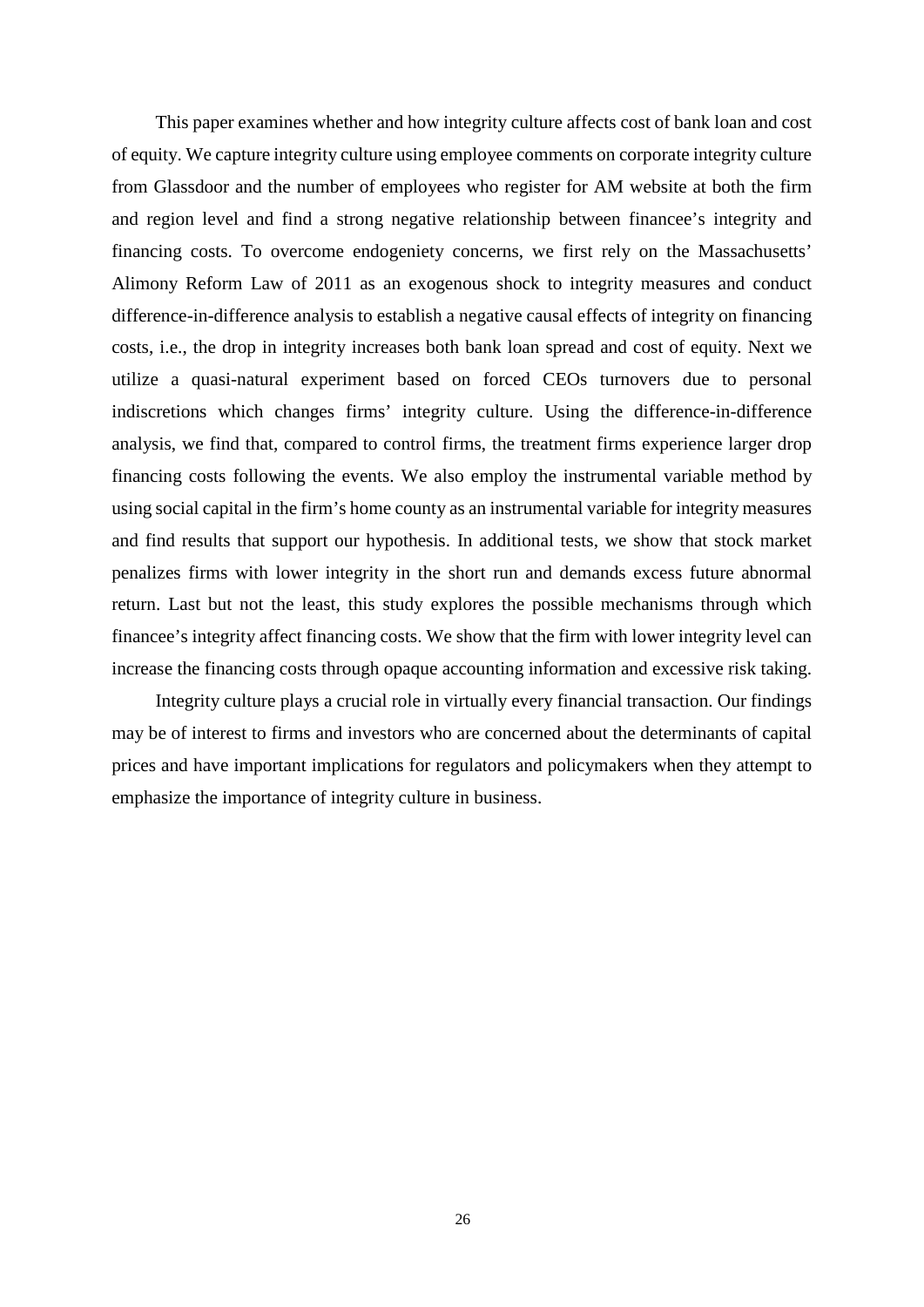### **References**

- Altman, E.I., 1968. Financial ratios, discriminant analysis and the prediction of corporate bankruptcy. *The Journal of Finance* 23, 589-609.
- Bennis, W., 1986. Four traits of leadership. *Leader-Manager*, 197-214.
- Bharath, S.T. and Shumway, T., 2008. Forecasting default with the Merton distance to default model. *Review of Financial Studies* 21, 1339–1369.
- Bowles, S., and Gintis, H. 2002. Social capital and community governance. *The Economic Journal*, 112(483).
- Campello, M. and Gao, J., 2017. Customer concentration and loan contract terms. *Journal of Financial Economics* 123, 108-136.
- Campello, M., Lin, C., Ma, Y. and Zou, H., 2011. The real and financial implications of corporate hedging. *The Journal of Finance* 66, 1615-1647.
- Christensen, H. B., Nikolaev, V. V., and Wittenberg-Moreman, R., 2016. Accounting information in financial contracting: The incomplete contract theory perspective. *Journal of Accounting Research* 54, 397-435.
- Claus, J. and Thomas, J., 2001. Equity premia as low as three percent? Evidence from analysts' earnings forecasts for domestic and international stock markets. *The Journal of Finance* 56, 1629-1666.
- Cline, B.N., Walkling, R.A. and Yore, A.S., 2018. The consequences of managerial indiscretions: Sex, lies, and firm value. *Journal of Financial Economics* 127, 389-415.
- Davidson, R., Dey, A., and Smith, A. 2015. Executives' "off-the-job" behavior, corporate culture, and financial reporting risk. *Journal of Financial Economics* 117, 5-28.
- Davis, S.M., 1984. *Managing corporate culture*. HarperCollins Publishers.
- Dhaliwal, D., Judd, J. S., Serfling, M., and Shaikh, S. 2016. Customer concentration risk and the cost of equity capital. *Journal of Accounting and Economics* 61, 23-48.
- Easton, P.D., 2004. PE ratios, PEG ratios, and estimating the implied expected rate of return on equity capital. *The Accounting Review* 79, 73-95.
- Fama, E.F. and French, K.R., 1993. Common risk factors in the returns on stocks and bonds. *Journal of financial economics* 33, 3-56.
- Fama, E.F. and MacBeth, J.D., 1973. Risk, return, and equilibrium: Empirical tests. *Journal of political economy* 81, 607-636.
- Francis, J., LaFond, R., Olsson, P. M., and Schipper, K. 2004. Costs of equity and earnings attributes. *The Accounting Review* 79, 967-1010.
- Gebhardt, W.R., Lee, C. and Swaminathan, B., 2001. Toward an implied cost of capital. *Journal of Accounting Research* 39, 135-176.
- Gino, F. and Ariely, D., 2012, The dark side of creativity: Original thinkers can be more dishonest, *Journal of Personality and Social Psychology* 102, 445-459.
- Gino, F. and Wiltermuth, S.S., 2014, Evil Genius? How Dishonesty Can Lead to Greater Creativity, *Psychological Science* 25, 973-981.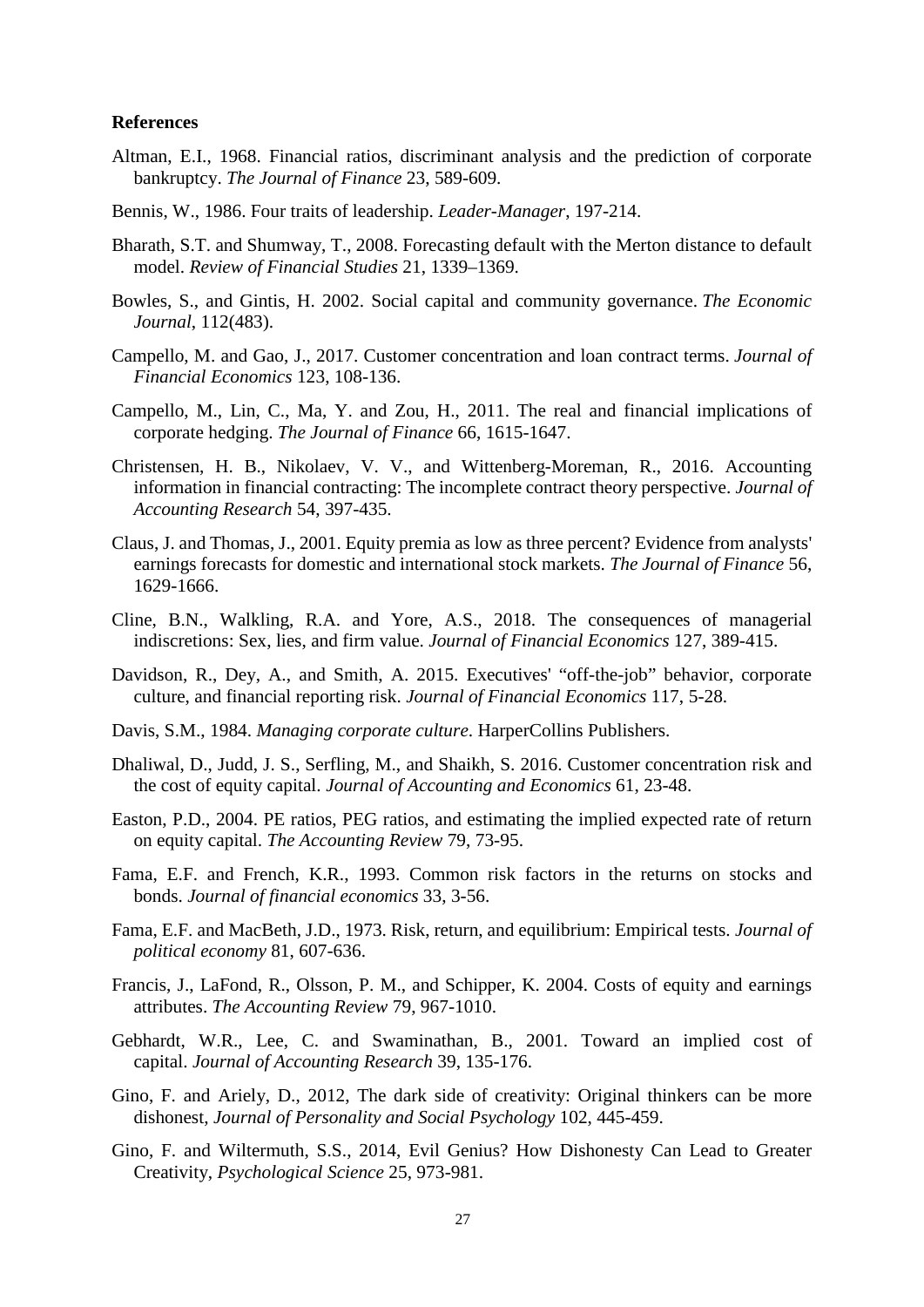- Graham, J.R., Li, S. and Qiu, J., 2008. Corporate misreporting and bank loan contracting. *Journal of Financial Economics* 89, 44-61.
- Green, T.C., Huang, R., Wen, Q. and Zhou, D., 2018. Crowdsourced Employer Reviews and Stock Returns. *Journal of Financial Economics* forthcoming.
- Grieser, W.D., Kapadia, N., Li, R. and Simonov, A., 2016. Fifty shades of corporate culture. Working paper.
- Guiso, L., Sapienza, P., and Zingales, L. 2008. Trusting the stock market. *Journal of Finance* 63, 2557-2600.
- Guiso, L., Sapienza, P., and Zingales, L. 2015. The value of corporate culture*. Journal of Financial Economics* 117, 60-76.
- Hutton, A.P., Marcus, A.J. and Tehranian, H., 2009. Opaque financial reports, R2, and crash risk. *Journal of financial Economics* 94, 67-86.
- Jones, J.J., 1991. Earnings management during import relief investigations. *Journal of accounting research*: 193-228.
- Karpoff, J. M., Lee, D. S., and Martin, G. S. 2008. The cost to firms of cooking the books. *Journal of Financial and Quantitative Analysis* 43, 581-611.
- Mironov, M., 2015. Should one hire a corrupt CEO in a corrupt country? *Journal of Financial Economics* 117, 29-42.
- Novy-Marx, R., 2013. The other side of value: The gross profitability premium. *Journal of Financial Economics* 108, 1-28.
- Ohlson, J.A. and Juettner-Nauroth, B.E., 2005. Expected EPS and EPS growth as determinants of value. *Review of Accounting Studies* 10, 349-365.
- Parsons, C.A., Sulaeman, J. and Titman, S., 2018. The geography of financial misconduct. *The Journal of Finance* 73, 2087-2137.
- Putnam, R. D. 1995. Tuning in, tuning out: The strange disappearance of social capital in America. *PS-WASHINGTON-* 28, 664-664.
- Quinn, R.E., and McGrath, M.R.,1984. The transformation of organizational culture: A competing values. Paper presented at the Conference of Organizational Culture and Meaning of Life in the Workplace, Vancouver.
- Ramakrishnan, R.T. and Thakor, A.V., 1984. Information reliability and a theory of financial intermediation. *The Review of Economic Studies* 51, 415-432.
- Schein, E.H., 1985. Organisational culture and leadership: A dynamic view. *San Francisco*.
- Schneider, B., 1987, The People Make the Place. *Personnel Psychology* 40, 437-453.
- Trice, H.M. and Beyer, J.M., 1993. *The cultures of work organizations*. Prentice-Hall, Inc.
- Zang, A.Y., 2011. Evidence on the trade-off between real activities manipulation and accrualbased earnings management. *The Accounting Review*, 87, 675-703.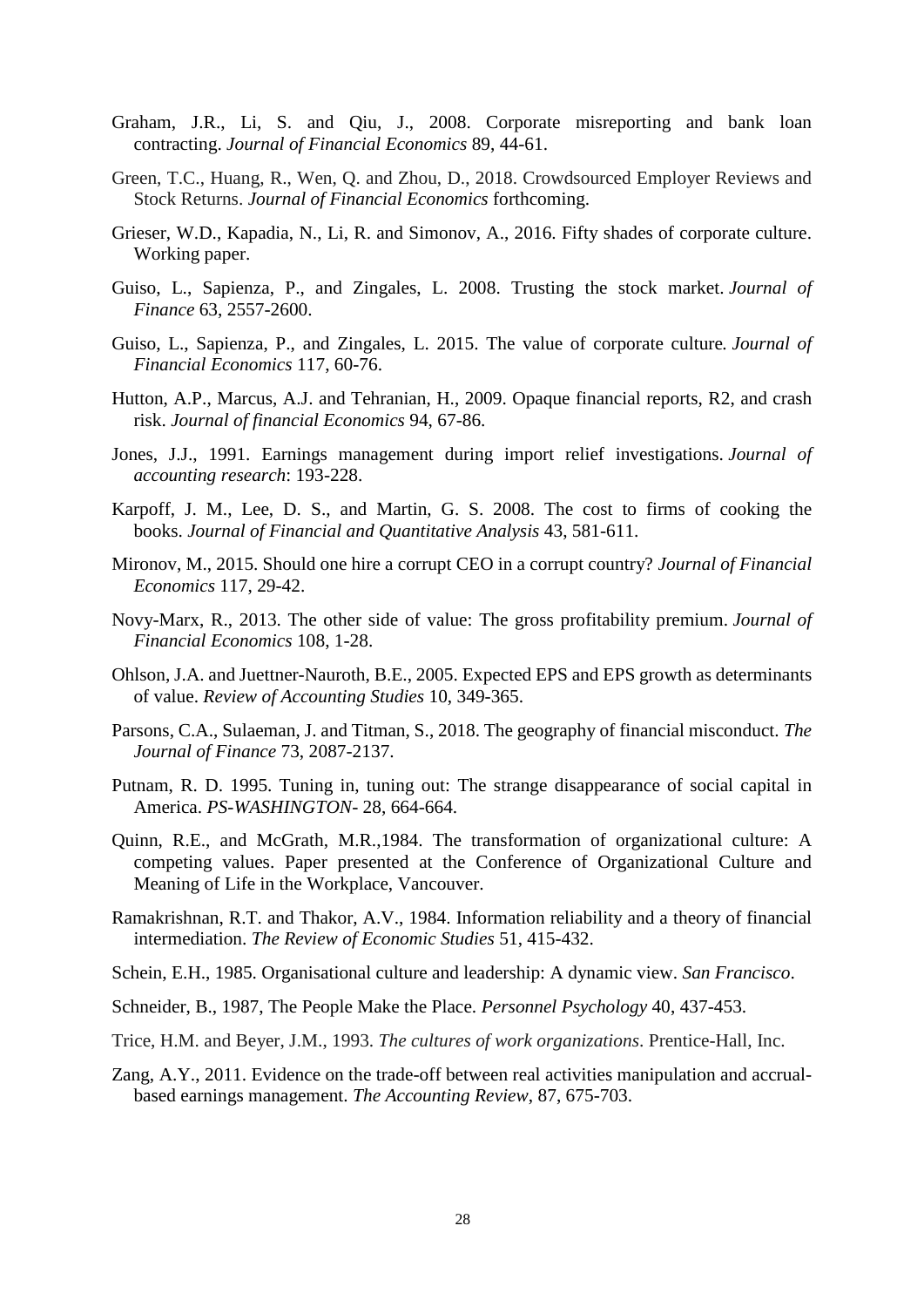### **Table 1: Summary Statistics**

Panel A reports summary statistics for the bank loan sample. Panel B reports summary statistics for the implied cost of equity sample. The summary statistics include the sample mean, minimum, median, maximum, and standard deviation of the key variables used in this study. These variables are defined in Appendix A. The sample period is between 2002 and 2015 (The Glassdoor variables are only available from 2008).

| <b>Panel A: Bank Loan Sample</b> |       |        |          |        |         |           |  |
|----------------------------------|-------|--------|----------|--------|---------|-----------|--|
| Variable                         | N     | Mean   | Minimum  | Median | Maximum | Std. Dev. |  |
| Ln(Loan Spread)                  | 8,030 | 0.381  | $-1.743$ | 0.560  | 1.872   | 0.768     |  |
| $Ln(1+NegComment)$               | 2,783 | 0.792  | 0.000    | 0.693  | 2.708   | 0.867     |  |
| $Ln(1+NegComment_{CBSA})$        | 2,465 | 3.711  | 0.000    | 3.989  | 6.050   | 1.649     |  |
| $Ln(1+AMActUser)$                | 7,663 | 0.682  | 0.000    | 0.000  | 4.143   | 1.014     |  |
| $Ln(1+AMActUser_{CBSA})$         | 8,030 | 8.023  | 0.693    | 8.754  | 12.547  | 2.904     |  |
| $Ln(1+TotComment)$               | 2,783 | 2.709  | 0.693    | 2.565  | 8.017   | 1.475     |  |
| $Ln(1+TotComment_{CBSA})$        | 2,465 | 6.397  | 2.485    | 6.672  | 9.000   | 1.807     |  |
| GD_Rate                          | 2,783 | 3.042  | 1.000    | 3.000  | 5.000   | 0.714     |  |
| GD_Rate_CBSA                     | 2,465 | 3.027  | 1.000    | 3.034  | 5.000   | 0.293     |  |
| Ln(Asset)                        | 8,030 | 7.460  | 3.927    | 7.389  | 11.414  | 1.618     |  |
| Market-to-Book                   | 8,030 | 1.774  | 0.725    | 1.507  | 5.835   | 0.903     |  |
| Return on Asset                  | 8,030 | 0.139  | $-0.081$ | 0.133  | 0.374   | 0.074     |  |
| Leverage                         | 8,030 | 0.272  | 0.000    | 0.246  | 0.986   | 0.202     |  |
| <b>Asset Tangibility</b>         | 8,030 | 0.301  | 0.018    | 0.224  | 0.912   | 0.241     |  |
| Cash Flow Volatility             | 8,030 | 0.015  | 0.002    | 0.010  | 0.090   | 0.014     |  |
| Ln(Loan Size)                    | 8,030 | 5.619  | 2.303    | 5.704  | 8.648   | 1.313     |  |
| <b>Maturity</b>                  | 8,030 | 51.441 | 1.000    | 60.000 | 240.000 | 19.782    |  |
| Z-Score                          | 8,030 | 3.558  | $-1.178$ | 3.003  | 15.905  | 2.713     |  |
| Ln(Employee)                     | 7,663 | 3.412  | $-0.924$ | 2.854  | 15.608  | 2.711     |  |
| Ln(Population)                   | 8,030 | 14.892 | 11.185   | 14.972 | 16.817  | 1.132     |  |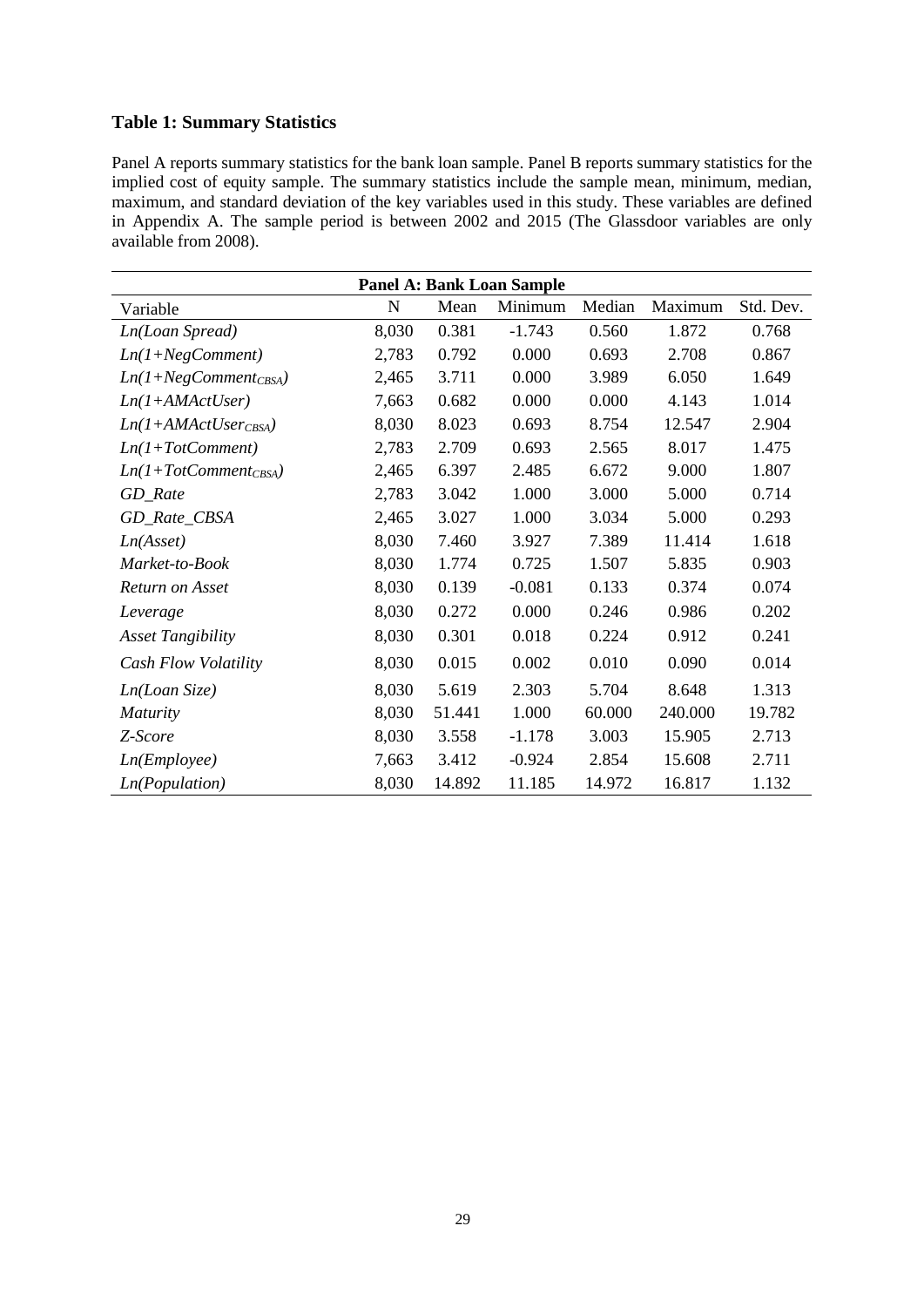| <b>Panel B: Implied Cost of Equity Sample</b> |             |        |          |        |         |           |
|-----------------------------------------------|-------------|--------|----------|--------|---------|-----------|
| Variable                                      | $\mathbf N$ | Mean   | Minimum  | Median | Maximum | Std. Dev. |
| ICOC <sub>GLS</sub>                           | 18,644      | 0.065  | 0.004    | 0.050  | 0.381   | 0.064     |
| ICOC <sub>CT</sub>                            | 18,647      | 0.090  | 0.013    | 0.080  | 0.352   | 0.056     |
| $ICOC_{Easton}$                               | 16,534      | 0.111  | 0.042    | 0.101  | 0.275   | 0.047     |
| $ICOC_{OJ}$                                   | 17,271      | 0.238  | 0.049    | 0.207  | 0.690   | 0.141     |
| ICOC <sub>Avg</sub>                           | 18,701      | 0.126  | 0.029    | 0.113  | 0.381   | 0.065     |
| $Ln(1+NegComment)$                            | 7,032       | 0.715  | 0.000    | 0.693  | 2.944   | 0.864     |
| $Ln(1+NegComment_{CBSA})$                     | 6,299       | 3.802  | 0.000    | 4.143  | 6.001   | 1.632     |
| $Ln(1+AMActUser)$                             | 17,145      | 0.270  | 0.000    | 0.000  | 5.727   | 0.602     |
| $Ln(1+AMActUser_{CBSA})$                      | 18,701      | 8.304  | 1.386    | 8.975  | 12.187  | 2.741     |
| $Ln(1+TotComment)$                            | 7,032       | 2.484  | 0.693    | 2.197  | 5.720   | 1.441     |
| $Ln(1+TotComment_{CBSA})$                     | 6,363       | 6.497  | 2.485    | 6.882  | 9.000   | 1.816     |
| GD_Rate                                       | 7,032       | 3.027  | 1.000    | 3.000  | 4.500   | 0.735     |
| GD_Rate_CBSA                                  | 6,363       | 3.037  | 2.642    | 3.049  | 3.443   | 0.196     |
| Market Beta                                   | 18,701      | 1.144  | 0.219    | 1.101  | 2.333   | 0.470     |
| Idiosyncratic Risk                            | 18,701      | 0.368  | 0.123    | 0.329  | 1.013   | 0.184     |
| <b>Ln(Market Capitalization)</b>              | 18,701      | 7.327  | 3.838    | 7.224  | 11.116  | 1.641     |
| Book-to-Market                                | 18,701      | 0.499  | 0.000    | 0.426  | 1.703   | 0.332     |
| Leverage                                      | 18,701      | 0.220  | 0.000    | 0.202  | 0.753   | 0.192     |
| Momentum                                      | 18,701      | 0.140  | $-0.768$ | 0.098  | 1.707   | 0.476     |
| Return on Asset                               | 18,701      | 0.038  | $-0.506$ | 0.049  | 0.216   | 0.103     |
| Long-term Growth Rate                         | 18,701      | 0.156  | $-0.060$ | 0.147  | 0.505   | 0.100     |
| <b>Analyst Forecast Dispersion</b>            | 18,701      | 0.211  | 0.024    | 0.110  | 1.741   | 0.309     |
| Ln(Em ployee)                                 | 17,145      | 1.275  | $-6.908$ | 1.305  | 7.696   | 1.862     |
| Ln(Population)                                | 18,701      | 14.926 | 11.180   | 15.046 | 16.817  | 1.103     |

# **Table 1: Summary Statistics - Continued**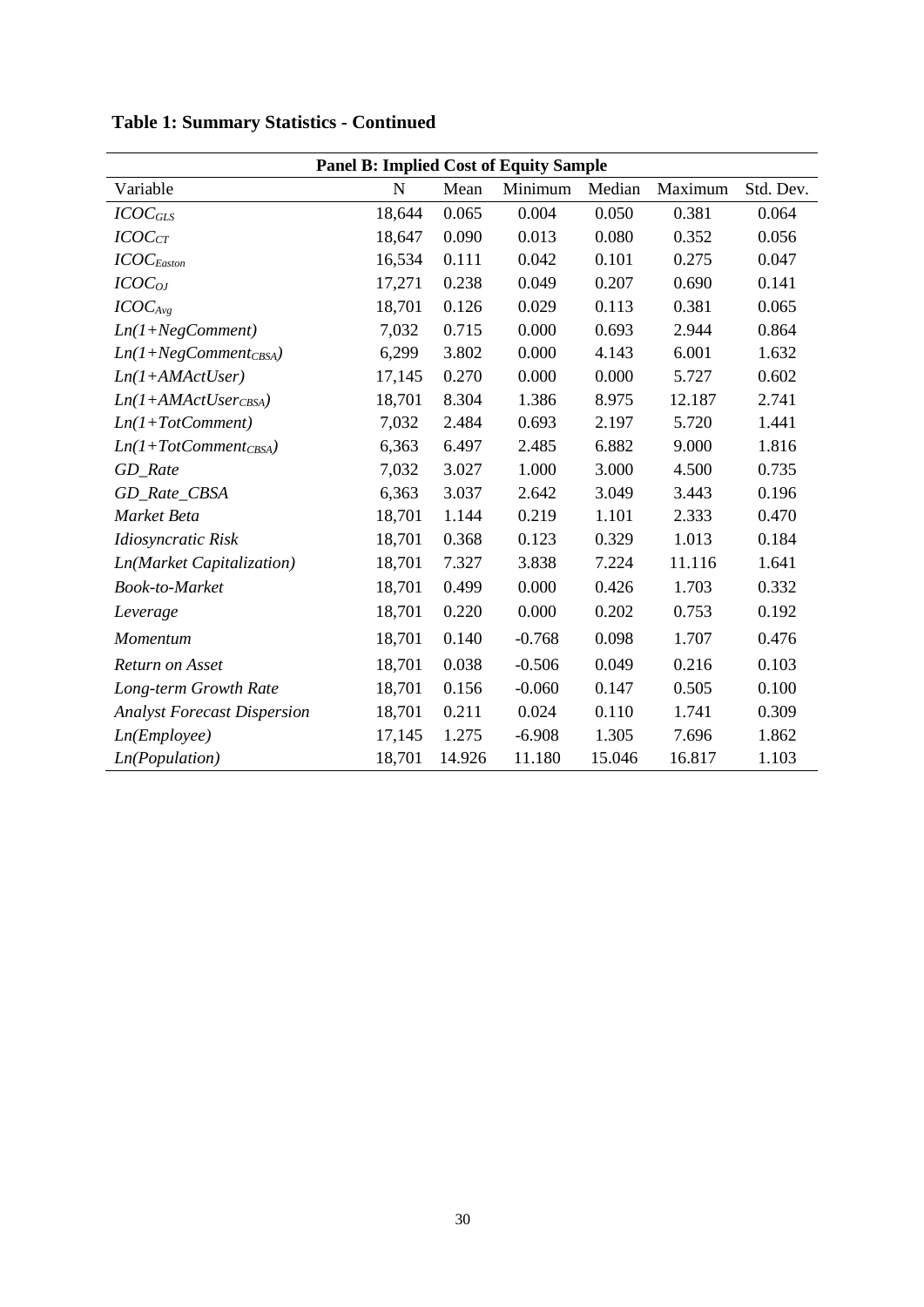# **Table 2: Correlation between Integrity Measures**

Panel A reports Pearson correlation coefficients for the bank loan sample, and Panel B reports Pearson correlation coefficients for the implied cost of equity capital sample. \* , \*\*, and \*\*\* indicates the statistical significance at the 10%, 5%, and 1% level, respectively. The integrity measures are defined in Appendix A. The sample period is between 2002 and 2015 (The Glassdoor variables are only available from 2008).

| <b>Panel A: Bank Loan Sample</b> |                 |                    |                           |                   |                          |  |  |  |
|----------------------------------|-----------------|--------------------|---------------------------|-------------------|--------------------------|--|--|--|
| Variable                         | Ln(Loan Spread) | $Ln(1+NegComment)$ | $Ln(1+NegComment_{CBSA})$ | $Ln(1+AMActUser)$ | $Ln(1+AMActUser_{CBSA})$ |  |  |  |
| Ln(Loan Spread)                  |                 |                    |                           |                   |                          |  |  |  |
| $Ln(1+NegComment)$               | $0.038**$       |                    |                           |                   |                          |  |  |  |
| $Ln(1+NegComment_{CBSA})$        | $0.085***$      | $0.249***$         |                           |                   |                          |  |  |  |
| $Ln(1+AMActUser)$                | $0.127***$      | $0.365***$         | $0.138***$                |                   |                          |  |  |  |
| $Ln(1+AMActUser_{CBSA})$         | $0.100***$      | $0.113***$         | $0.628***$                | $0.063***$        |                          |  |  |  |

| <b>Panel B: Implied Cost of Equity Capital Sample</b> |              |                    |                           |                   |                          |  |  |  |
|-------------------------------------------------------|--------------|--------------------|---------------------------|-------------------|--------------------------|--|--|--|
| Variable                                              | $ICOC_{Avg}$ | $Ln(1+NegComment)$ | $Ln(1+NegComment_{CBSA})$ | $Ln(1+AMActUser)$ | $Ln(1+AMActUser_{CRSA})$ |  |  |  |
| $ICOC_{Avg}$                                          |              |                    |                           |                   |                          |  |  |  |
| $Ln(1+NegComment)$                                    | $0.029**$    |                    |                           |                   |                          |  |  |  |
| $Ln(1+NegComment_{CBSA})$                             | $0.052***$   | $0.214***$         |                           |                   |                          |  |  |  |
| $Ln(1+AMActUser)$                                     | $0.120***$   | $0.265***$         | $0.073***$                |                   |                          |  |  |  |
| $Ln(1+AMActUser_{CBSA})$                              | $0.029***$   | $0.121***$         | $0.611***$                | $0.050***$        |                          |  |  |  |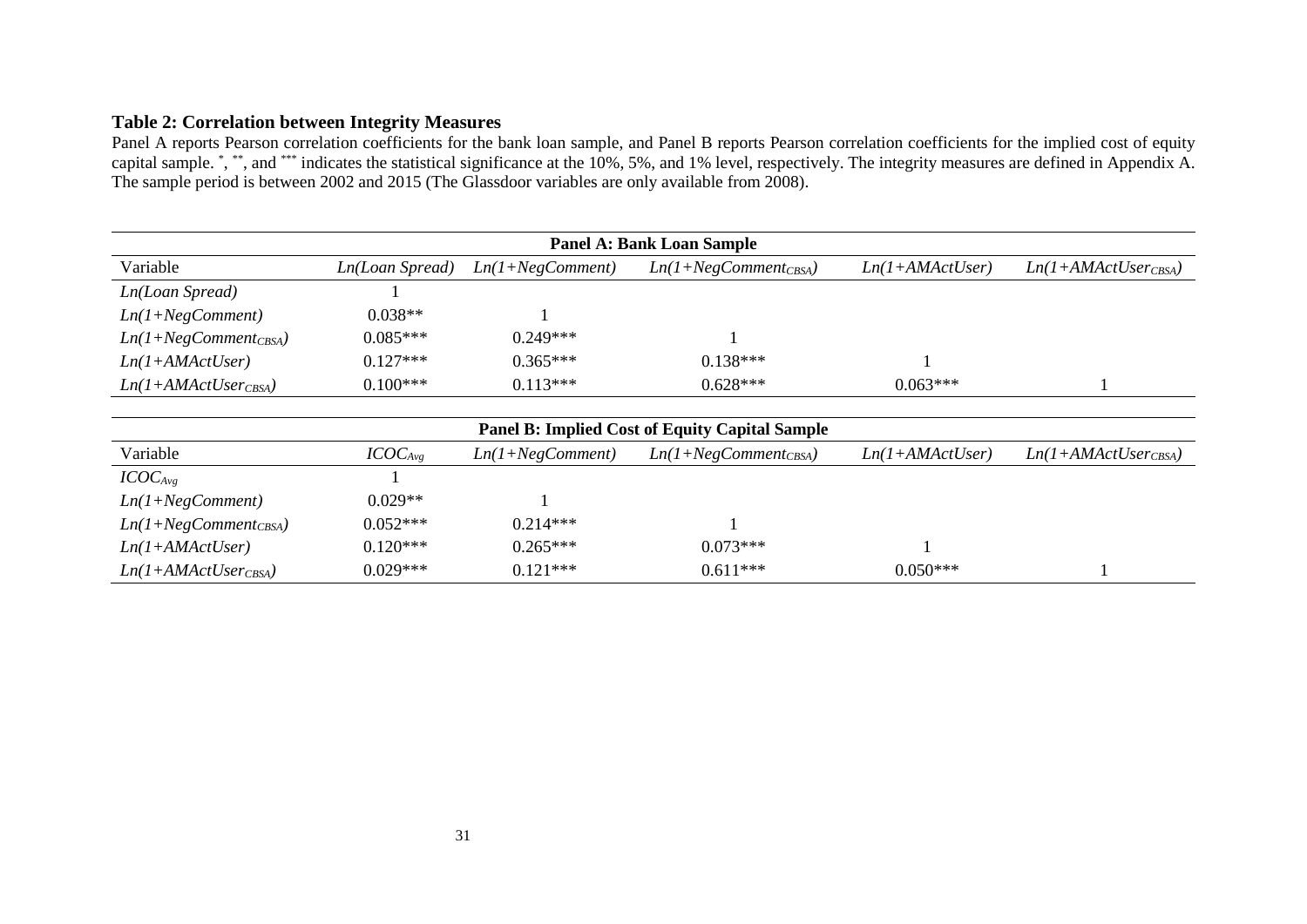### **Table 3: Baseline Regressions**

Panel A presents results for the ordinary least squares (OLS) regressions of bank loan spread on integrity measures. The dependent variable is bank loan spread, *Ln(Loan Spread)*. Columns 1 to 4 reports the regression results with  $Ln(1+NegComment)$ ,  $Ln(1+AMActUser)$ ,  $Ln(1+NegComment_{CRS4})$ , and  $Ln(1+$ *AMActUser<sub>CBSA</sub>*) as integrity measures, respectively. In addition to regular loan and firm charateristics, we control for loan type, loan purpose, firm, and year fixed effects in all regressions. In Panel B, the dependent variable is the implied cost of equity capital (*ICOCAvg*), calculated by taking the mean of the four implied cost of equity capital measures following the methodologies outlined in Gebhardt, Lee, and Swaminathan (2001), Claus and Thomas (2001), Easton (2004), and Ohlson and Juettner-Nauroth (2005). Columns 1 to 4 reports the regression results with *Ln(1+NegComment)*, *Ln(1+AMActUser)*,  $Ln(1+NegComment_{CBSA})$ , and  $Ln(1+AMActUser_{CBSA})$  as integrity measures, respectively. We control for firm and year fixed effects in all regressions. Standard errors are clustered at the firm level. *t*statistics are presented in parentheses. \*, \*\*, and \*\*\* indicates statistical significance at the 10%, 5%, and 1% level, respectively. The variables are defined in Appendix A. The sample period is between 2002 and 2015 (The Glassdoor variables are only available from 2008).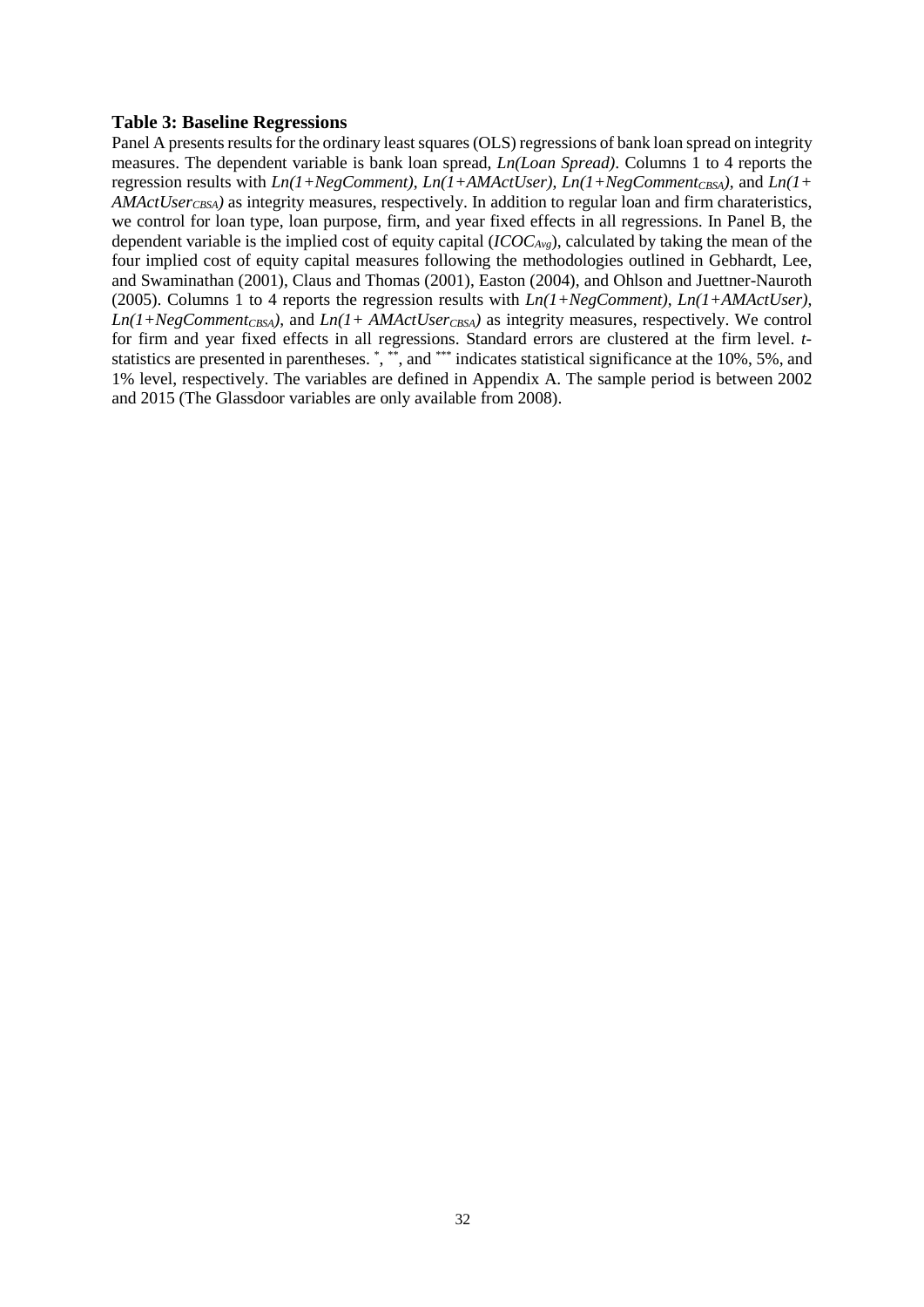| <b>Panel A: Bank Loan Sample</b> |                     |                                     |                     |                           |  |  |  |  |  |
|----------------------------------|---------------------|-------------------------------------|---------------------|---------------------------|--|--|--|--|--|
|                                  |                     | Dependent Variable: Ln(Loan Spread) |                     |                           |  |  |  |  |  |
| Variable                         | (1)                 | (2)                                 | (3)                 | (4)                       |  |  |  |  |  |
| $Ln(1+NegComment)$               | $0.048***$          |                                     |                     |                           |  |  |  |  |  |
|                                  | (2.687)             |                                     |                     |                           |  |  |  |  |  |
| $Ln(1+AMActUser)$                |                     | $0.091***$                          |                     |                           |  |  |  |  |  |
|                                  |                     | (6.295)                             |                     |                           |  |  |  |  |  |
| $Ln(1+NegComment_{CBSA})$        |                     |                                     | $0.056**$           |                           |  |  |  |  |  |
|                                  |                     |                                     | (2.241)             |                           |  |  |  |  |  |
| $Ln(1+AMActUserCBSA)$            |                     |                                     |                     | $0.033***$                |  |  |  |  |  |
|                                  |                     |                                     |                     | (3.187)                   |  |  |  |  |  |
| Ln(Asset)                        | $-0.186***$         | $-0.087***$                         | $-0.090***$         | $-0.134***$               |  |  |  |  |  |
|                                  | $(-4.069)$          | $(-3.117)$                          | $(-2.647)$          | $(-6.611)$                |  |  |  |  |  |
| Market-to-Book                   | $-0.134***$         | $-0.036*$                           | $-0.033$            | $-0.044**$                |  |  |  |  |  |
|                                  | $(-3.487)$          | $(-1.889)$                          | $(-0.947)$          | $(-2.434)$                |  |  |  |  |  |
| <b>Return on Asset</b>           | $-0.598**$          | $-1.079***$                         | $-0.374$            | $-1.067***$               |  |  |  |  |  |
|                                  | $(-1.977)$          | $(-6.916)$                          | $(-1.119)$          | $(-7.074)$                |  |  |  |  |  |
| Leverage                         | $0.409***$          | $0.518***$                          | $0.233**$           | $0.523***$                |  |  |  |  |  |
|                                  | (2.990)             | (6.699)                             | (2.003)             | (7.480)                   |  |  |  |  |  |
| <b>Asset Tangibility</b>         | $-0.325$            | $-0.460***$                         | $-0.225$            | $-0.363***$               |  |  |  |  |  |
|                                  | $(-1.612)$          | $(-3.560)$<br>$-0.046***$           | $(-1.258)$          | $(-3.157)$                |  |  |  |  |  |
| Ln(Loan Size)                    | $-0.031**$          |                                     | $-0.028*$           | $-0.053***$               |  |  |  |  |  |
|                                  | $(-2.068)$<br>0.000 | $(-4.671)$<br>$-0.001**$            | $(-1.927)$<br>0.000 | $(-4.674)$<br>$-0.002***$ |  |  |  |  |  |
| <i>Maturity</i>                  |                     | $(-2.166)$                          |                     | $(-3.828)$                |  |  |  |  |  |
|                                  | (0.103)<br>1.842*   | $-0.091$                            | (0.060)<br>1.894*   | $-1.185$                  |  |  |  |  |  |
| Cash Flow Volatility             | (1.727)             | $(-0.079)$                          | (1.933)             | $(-1.238)$                |  |  |  |  |  |
| Z-Score                          | 0.003               | $-0.004$                            | $-0.033*$           | $-0.004$                  |  |  |  |  |  |
|                                  | (0.187)             | $(-0.518)$                          | $(-1.842)$          | $(-0.661)$                |  |  |  |  |  |
| <b>Performance Pricing</b>       | 0.006               | 0.001                               | $-0.014$            | $-0.000$                  |  |  |  |  |  |
|                                  | (0.411)             | (0.087)                             | $(-1.069)$          | $(-0.012)$                |  |  |  |  |  |
| Ln(Em plove)                     | $0.085**$           | $-0.033$                            |                     |                           |  |  |  |  |  |
|                                  | (2.040)             | $(-1.364)$                          |                     |                           |  |  |  |  |  |
| $Ln(1+TotComment)$               | $-0.097***$         |                                     |                     |                           |  |  |  |  |  |
|                                  | $(-6.378)$          |                                     |                     |                           |  |  |  |  |  |
| GD_Rate                          | $-0.002$            |                                     |                     |                           |  |  |  |  |  |
|                                  | $(-0.126)$          |                                     |                     |                           |  |  |  |  |  |
| $Ln(1+TotComment_{CBSA})$        |                     |                                     | $-0.132***$         |                           |  |  |  |  |  |
|                                  |                     |                                     | $(-4.102)$          |                           |  |  |  |  |  |
| GD_Rate_CBSA                     |                     |                                     | 0.010               |                           |  |  |  |  |  |
|                                  |                     |                                     | (0.338)             |                           |  |  |  |  |  |
| <i>Ln</i> (Population)           |                     |                                     | 0.090               | $-0.199**$                |  |  |  |  |  |
|                                  |                     |                                     | (0.294)             | $(-2.534)$                |  |  |  |  |  |
|                                  |                     |                                     |                     |                           |  |  |  |  |  |
| Loan Type                        | Yes                 | Yes                                 | Yes                 | Yes                       |  |  |  |  |  |
| Loan Purpose                     | Yes                 | Yes                                 | Yes                 | Yes                       |  |  |  |  |  |
| Firm fixed effects               | Yes                 | Yes                                 | Yes                 | Yes                       |  |  |  |  |  |
| Year fixed effects               | Yes                 | Yes                                 | Yes                 | Yes                       |  |  |  |  |  |
|                                  |                     |                                     |                     |                           |  |  |  |  |  |
| Number of Obs                    | 2,783               | 7,663                               | 2,465               | 8,030                     |  |  |  |  |  |
| Adj. R-squared                   | 0.334               | 0.536                               | 0.453               | 0.536                     |  |  |  |  |  |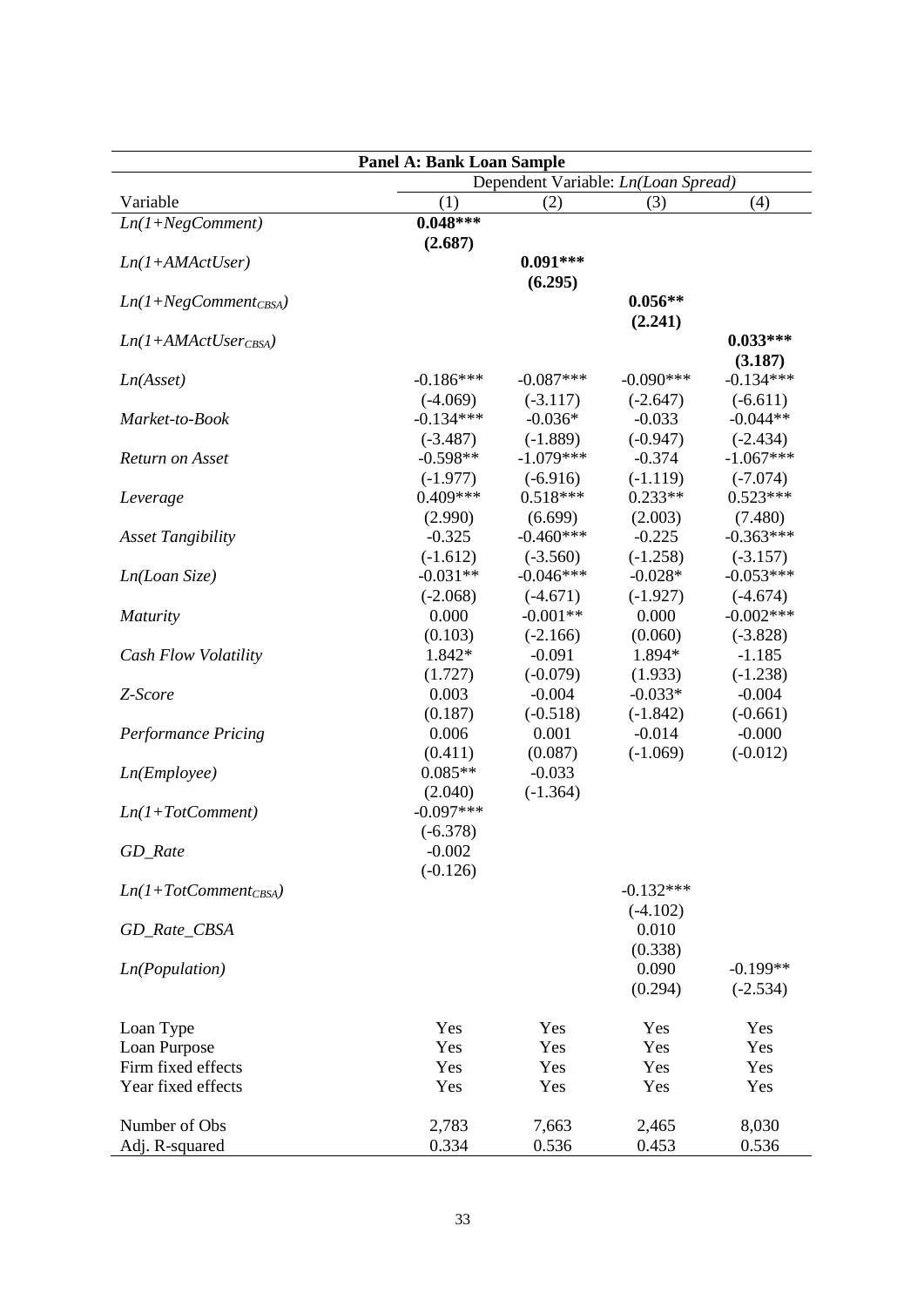| <b>Panel B: Implied Cost of Equity Capital Sample</b> |             |                                         |              |             |  |  |
|-------------------------------------------------------|-------------|-----------------------------------------|--------------|-------------|--|--|
|                                                       |             | Dependent Variable: ICOC <sub>Avg</sub> |              |             |  |  |
| Variable                                              | (1)         | (2)                                     | (3)          | (4)         |  |  |
| $Ln(1+NegComment)$                                    | $0.004**$   |                                         |              |             |  |  |
|                                                       | (2.576)     |                                         |              |             |  |  |
| $Ln(1+AMActUser)$                                     |             | $0.004***$                              |              |             |  |  |
|                                                       |             | (2.903)                                 |              |             |  |  |
| $Ln(1+NegComment_{CBSA})$                             |             |                                         | $0.003**$    |             |  |  |
|                                                       |             |                                         | (2.121)      |             |  |  |
| $Ln(1+AMActUser_{CBSA})$                              |             |                                         |              | $0.001***$  |  |  |
|                                                       |             |                                         |              | (5.249)     |  |  |
| Market Beta                                           | 0.001       | 0.003                                   | $-0.001$     | 0.001       |  |  |
|                                                       | (0.500)     | (1.136)                                 | $(-0.482)$   | (0.730)     |  |  |
| Idiosyncratic Risk                                    | $-0.010$    | $0.028***$                              | $-0.010$     | $0.022***$  |  |  |
|                                                       | $(-1.160)$  | (3.192)                                 | $(-1.401)$   | (5.064)     |  |  |
| Ln(Market Capitalization)                             | $-0.020***$ | $-0.014***$                             | $-0.009***$  | $-0.010***$ |  |  |
|                                                       | $(-6.008)$  | $(-5.135)$                              | $(-3.966)$   | $(-5.815)$  |  |  |
| <b>Book-to-Market</b>                                 | $-0.002$    | $-0.006$                                | $0.013**$    | $-0.004$    |  |  |
|                                                       | $(-0.281)$  | $(-1.338)$                              | (2.564)      | $(-1.271)$  |  |  |
| Leverage                                              | 0.014       | $0.030***$                              | $0.037***$   | $0.025***$  |  |  |
|                                                       | (1.504)     | (3.532)                                 | (4.394)      | (4.729)     |  |  |
| Momentum                                              | $0.004**$   | $-0.002$                                | $-0.001$     | $-0.005***$ |  |  |
|                                                       | (2.063)     | $(-0.959)$                              | $(-0.527)$   | $(-5.177)$  |  |  |
| Return on Asset                                       | 0.011       | $-0.019$                                | $-0.010$     | $-0.006$    |  |  |
|                                                       | (1.023)     | $(-1.364)$                              | $(-0.716)$   | $(-0.617)$  |  |  |
| Long-term Growth Rate                                 | $0.012***$  | $0.003*$                                | $0.048***$   | $0.050***$  |  |  |
|                                                       | (3.541)     | (1.929)                                 | (6.273)      | (7.887)     |  |  |
| <b>Analyst Forecast Dispersion</b>                    | 0.000       | 0.000                                   | 0.000        | 0.000       |  |  |
|                                                       | (0.786)     | (0.441)                                 | (0.070)      | (1.370)     |  |  |
| Ln(Em plope)                                          | $0.022***$  | $0.010***$                              |              |             |  |  |
|                                                       | (5.806)     | (3.356)                                 |              |             |  |  |
| $Ln(1+TotComment)$                                    | $-0.011***$ |                                         |              |             |  |  |
|                                                       | $(-9.687)$  |                                         |              |             |  |  |
| GD_Rate                                               | $-0.001$    |                                         |              |             |  |  |
|                                                       | $(-0.859)$  |                                         |              |             |  |  |
| $Ln(1+TotComment_{CBSA})$                             |             |                                         | $-0.008$ *** |             |  |  |
|                                                       |             |                                         | $(-3.739)$   |             |  |  |
| GD_Rate_CBSA                                          |             |                                         | $-0.001$     |             |  |  |
|                                                       |             |                                         | $(-0.225)$   |             |  |  |
| <i>Ln</i> (Population)                                |             |                                         | 0.004        | $-0.094***$ |  |  |
|                                                       |             |                                         | (0.204)      | $(-7.217)$  |  |  |
|                                                       |             |                                         |              |             |  |  |
| Firm fixed effects                                    | Yes         | Yes                                     | Yes          | Yes         |  |  |
| Year fixed effects                                    | Yes         | Yes                                     | Yes          | Yes         |  |  |
|                                                       |             |                                         |              |             |  |  |
| Number of Obs                                         | 6,473       | 17,145                                  | 5,798        | 18,701      |  |  |
| Adj. R-squared                                        | 0.235       | 0.057                                   | 0.311        | 0.057       |  |  |

# **Table 3: Baseline Regressions - Continued**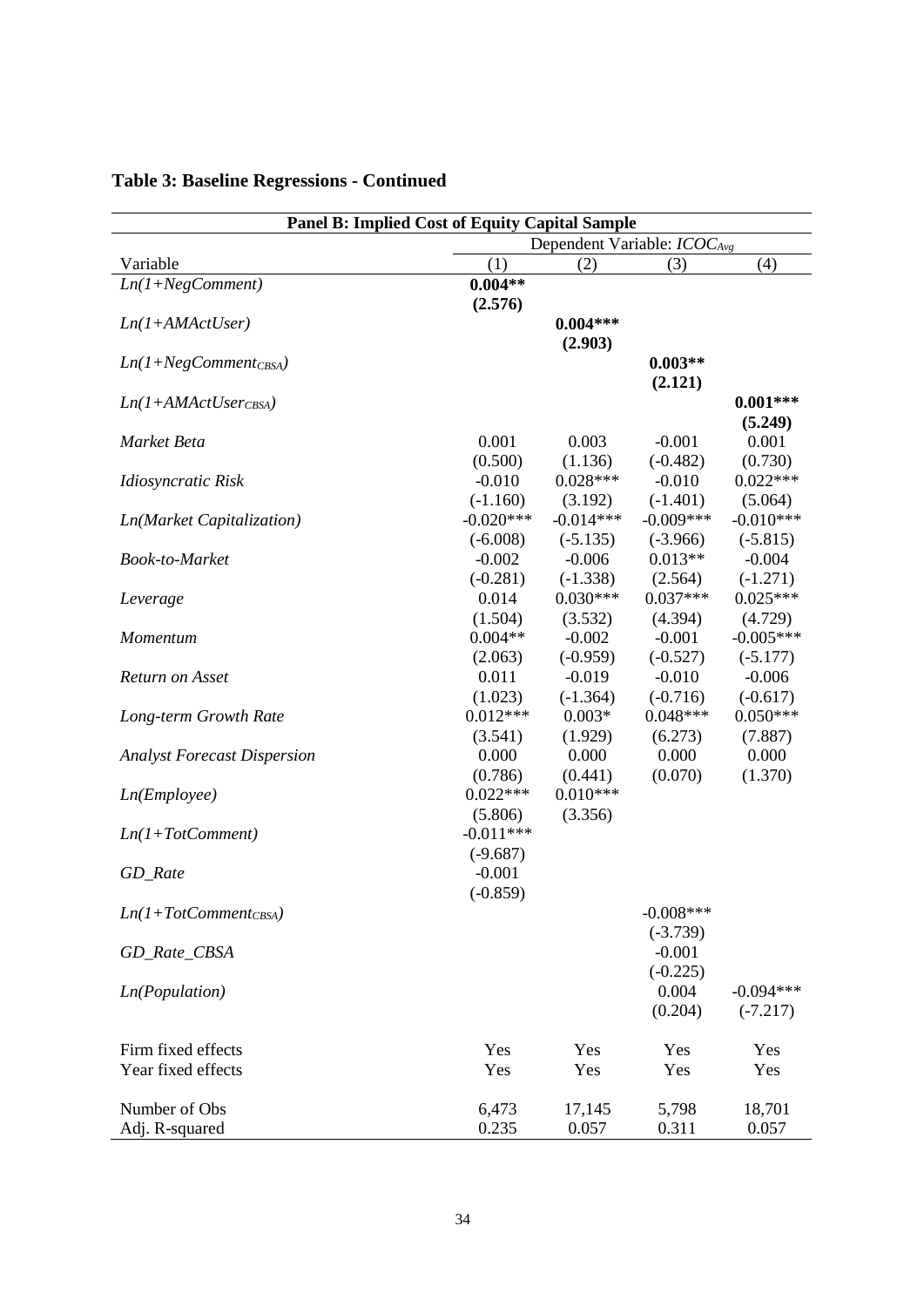### **Table 4: Diff.-in-Diff. analysis using the Alimony Reform Law in Massachusetts**

This table reports the results for the difference-in-difference analysis around the Alimony Reform law in Massachusetts in 2011. The analysis is based on the sample of firms located in Massachusetts and the states surrounding Massachusetts (New York, New Jersey, New Hampshire, Vermont, Connecticut, Rhode Island, and Pennsylvania). *Treatment* is a dummy variable that equals one if the firm is located in Massachusetts and zero otherwise. *Post* is a dummy that equals one for the pre-event year and equals zero for the post-event year. Panel A reports the difference-in-difference regression results of the effect of Alimony Reform law on integrity measures. Panel B and Panel C report the control variable averages in 2010 (the pre-event year) for treatment and control groups, the differences in the average value of control variables, and the corresponding *t*-statistics. Panel D and Panel E report the difference-indifference regression results of bank loan spread and the implied cost of equity capital, respectively. Column (1) reports the results for the sample one year before (fiscal year=2010) and one year after (fiscal year=2013) the law change. Column (2) shows the results for the sample two years before (fiscal year=2009&2010) and two years after (fiscal year=2013&2014) the law change. Column (3) presents the results for the sample three years before (fiscal year=2008&2009&2010) and three years after (fiscal year=2013&2014&2015) the law change. Column (4) adds a *Pseudo Post* variable, for which we use 2010 as a pseudo event and the interaction term between *Treatment* and *Pseudo Post*. Column (5) adds the *Pseudo Post* variable, for which 2009 is used as the pseudo-event year, and the interaction term between *Treatment* and *Pseudo Post*. Panel F presents the coefficient distribution on the interaction term between Pseudo Treatment and Pseudo Post, for which we randomly choose any state (excluding Massachusetts) and any year (between 2008 and 2013) as the event state and year and run 200 regressions. We control for loan type and loan purpose fixed effects in all bank loan regressions. Standard errors are robust standard errors. *t*-statistics are presented in parentheses. \*, \*\*, and \*\*\* indicates statistical significance at the 10%, 5%, and 1% level, respectively. The variables are defined in Appendix A. The sample period is between 2002 and 2015 (The Glassdoor variables are only available from 2008).

|                         | <b>Panel A: Alimony Reform Law and Integrity Measures</b> |                     |
|-------------------------|-----------------------------------------------------------|---------------------|
|                         |                                                           | Dependent Variable: |
|                         | $Ln(1+NegComment)$                                        | $Ln(1+AMActUser)$   |
| Variable                | (1)                                                       | (2)                 |
| $Treatment \times Post$ | $0.242***$                                                | $0.175***$          |
|                         | (5.349)                                                   | (3.008)             |
| Treatment               | $-0.092**$                                                | $-0.129**$          |
|                         | $(-2.331)$                                                | $(-2.546)$          |
| Ln(Em ployee)           | $-0.045***$                                               | $0.160***$          |
|                         | $(-9.643)$                                                | (29.122)            |
| $Ln(1+TotComment)$      | $0.366***$                                                |                     |
|                         | (59.714)                                                  |                     |
| GD Rate                 | $-0.143***$                                               |                     |
|                         | $(-16.506)$                                               |                     |
| Firm fixed effects      | Yes                                                       | Yes                 |
| Year fixed effects      | Yes                                                       | Yes                 |
| Number of Obs           | 5,629                                                     | 5,866               |
| Adj. R-squared          | 0.651                                                     | 0.321               |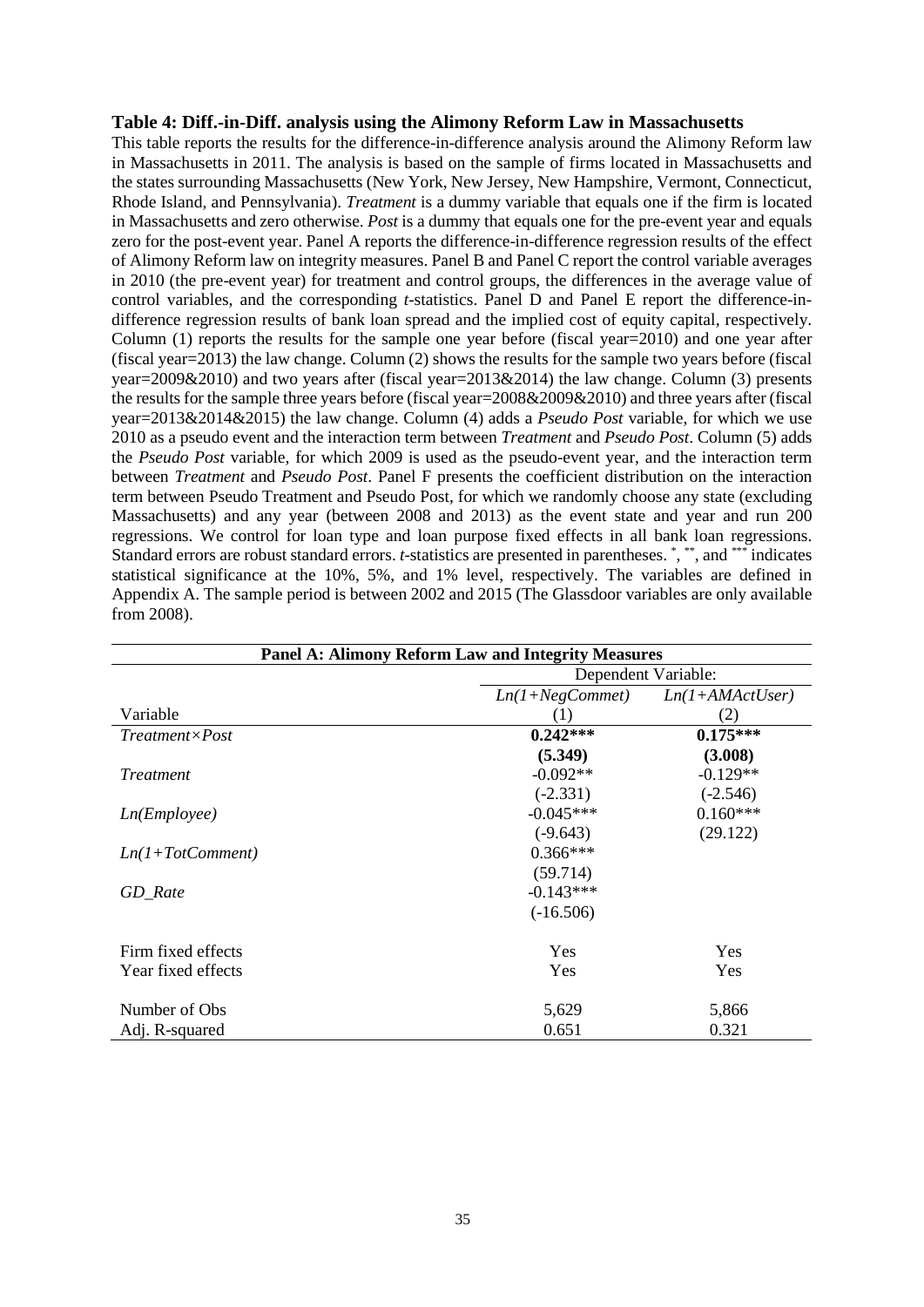| Panel B: Control Variables in 2010 (the Pre-event Year) for the Bank Loan Sample |           |         |            |            |         |
|----------------------------------------------------------------------------------|-----------|---------|------------|------------|---------|
|                                                                                  | Treatment | Control | Difference | $t$ -Value | Pr >  t |
| Ln(Asset)                                                                        | 7.685     | 7.891   | $-0.206$   | $-0.72$    | 0.479   |
| Market-to-Book                                                                   | 2.052     | 1.723   | 0.416      | 1.48       | 0.142   |
| Return on Asset                                                                  | 0.156     | 0.134   | 0.021      | 1.27       | 0.212   |
| Leverage                                                                         | 0.230     | 0.278   | $-0.049$   | $-1.36$    | 0.182   |
| <b>Asset Tangibility</b>                                                         | 0.155     | 0.216   | $-0.061$   | $-1.59$    | 0.113   |
| Ln(Loan Size)                                                                    | 5.935     | 6.016   | $-0.081$   | $-0.37$    | 0.716   |
| <i>Maturity</i>                                                                  | 49.520    | 56.622  | $-7.102$   | $-1.57$    | 0.128   |
| Cash Flow Volatility                                                             | 0.011     | 0.011   | 0.000      | 0.17       | 0.863   |
| Z-Score                                                                          | 3.635     | 3.227   | 0.407      | 0.94       | 0.355   |
| <b>Performance Pricing</b>                                                       | 0.240     | 0.353   | $-0.113$   | $-1.16$    | 0.255   |
| Ln(Em plovee)                                                                    | 1.595     | 2.000   | $-0.405$   | $-1.19$    | 0.243   |

**Table 4: Diff.-in-Diff. analysis using the Alimony Reform Law in Massachusetts - Continued**

**Panel C: Control Variables in 2010 (the Pre-event Year) for the Implied Cost of Equity Capital Sample**

|                                    | Treatment | Control | Difference | $t$ -Value | Pr >  t |
|------------------------------------|-----------|---------|------------|------------|---------|
| Market Beta                        | 1.179     | 1.167   | 0.011      | 0.26       | 0.795   |
| Idiosyncratic Risk                 | 0.347     | 0.362   | $-0.015$   | $-0.97$    | 0.334   |
| Ln(Market Capitalization)          | 6.927     | 7.270   | $-0.343$   | $-1.53$    | 0.127   |
| Book-to-Market                     | 0.476     | 0.495   | $-0.019$   | $-0.63$    | 0.532   |
| Leverage                           | 0.096     | 0.100   | $-0.004$   | $-0.34$    | 0.735   |
| <i>Momentum</i>                    | 0.357     | 0.342   | 0.015      | 0.33       | 0.745   |
| Return on Asset                    | 0.035     | 0.027   | 0.007      | 0.59       | 0.554   |
| Long-term Growth Rate              | 0.116     | 0.104   | 0.012      | 0.67       | 0.504   |
| <b>Analyst Forecast Dispersion</b> | 0.343     | 0.467   | $-0.124$   | $-1.24$    | 0.216   |
| Ln(Em plovee)                      | 0.750     | 0.519   | 0.231      | 1.40       | 0.163   |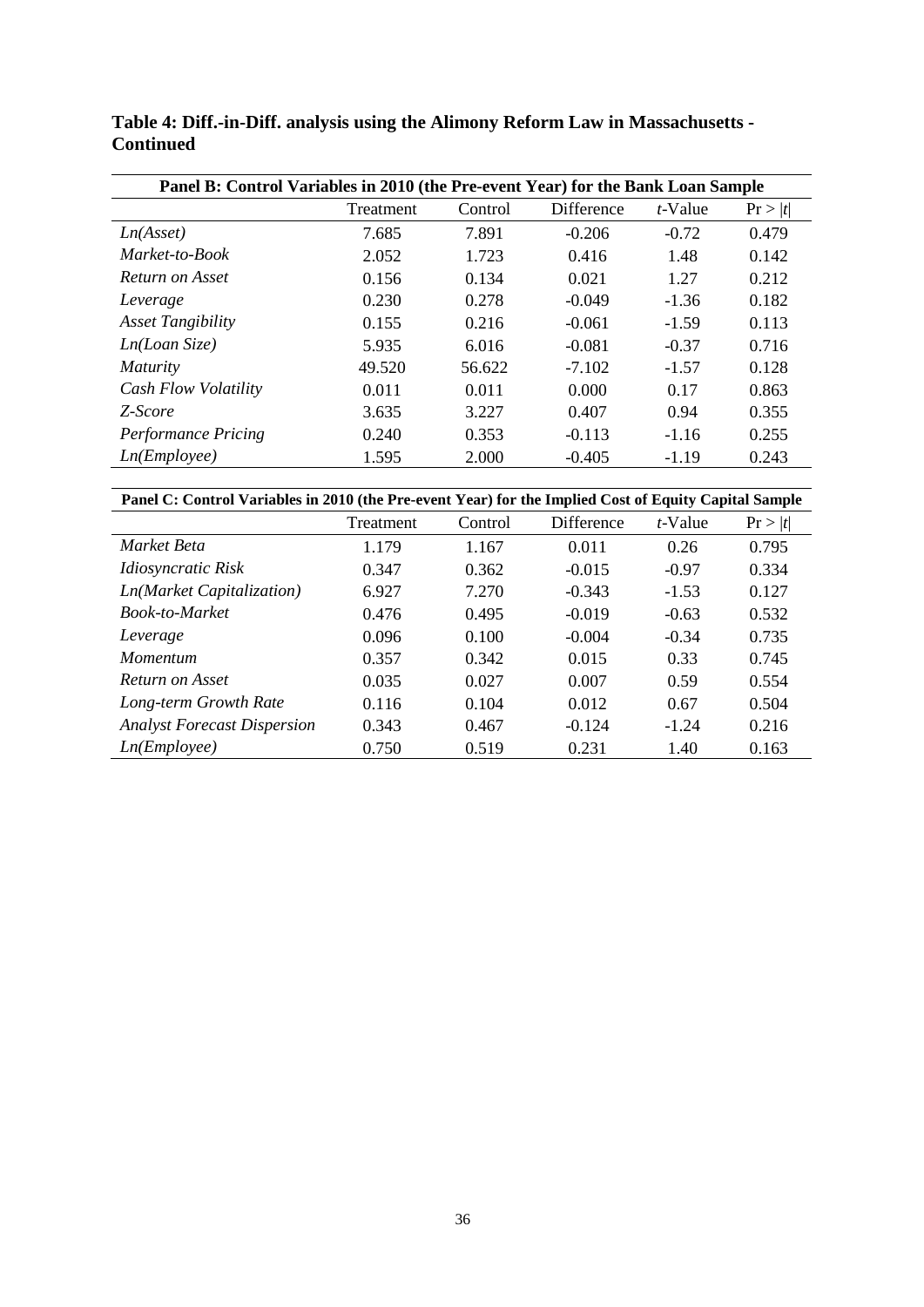| Panel D: DID Regressions for the Bank Loan Sample |                  |             |                                     |             |                 |  |  |  |
|---------------------------------------------------|------------------|-------------|-------------------------------------|-------------|-----------------|--|--|--|
|                                                   |                  |             | Dependent Variable: Ln(Loan Spread) |             |                 |  |  |  |
|                                                   | $\{2010, 2013\}$ | {2009-2010, | ${2008 - 2010,$                     | {2008-2010, | ${2008 - 2010,$ |  |  |  |
|                                                   |                  | 2013-2014}  | 2013-2015}                          | 2013-2015}  | 2013-2015}      |  |  |  |
| Variable                                          | (1)              | (2)         | (3)                                 | (4)         | (5)             |  |  |  |
| Treatment×Post                                    | $0.197*$         | $0.122*$    | $0.139**$                           | $0.163**$   | $0.144**$       |  |  |  |
|                                                   | (1.911)          | (1.674)     | (2.122)                             | (2.488)     | (2.227)         |  |  |  |
| <b>Treatment</b>                                  | $-0.126*$        | $-0.116**$  | $-0.131**$                          | $-0.043$    | $-0.095$        |  |  |  |
|                                                   | $(-1.755)$       | $(-2.009)$  | $(-2.454)$                          | $(-0.569)$  | $(-0.676)$      |  |  |  |
| Post                                              | $-0.120**$       | $-0.160***$ | $-0.199***$                         | $-0.100***$ | $-0.162***$     |  |  |  |
|                                                   | $(-2.584)$       | $(-4.941)$  | $(-6.909)$                          | $(-3.237)$  | $(-5.648)$      |  |  |  |
| Treatment×Pseudo Post                             |                  |             |                                     | $-0.110$    | $-0.040$        |  |  |  |
|                                                   |                  |             |                                     | $(-1.220)$  | $(-0.277)$      |  |  |  |
| Pseudo Post                                       |                  |             |                                     | $-0.244***$ | $-0.317***$     |  |  |  |
|                                                   |                  |             |                                     | $(-5.464)$  | $(-5.314)$      |  |  |  |
| Ln(Asset)                                         | $-0.025$         | $-0.076***$ | $-0.070***$                         | $-0.062***$ | $-0.070***$     |  |  |  |
|                                                   | $(-0.743)$       | $(-3.250)$  | $(-3.827)$                          | $(-3.358)$  | $(-3.844)$      |  |  |  |
| Market-to-Book                                    | $-0.108***$      | $-0.058**$  | $-0.046**$                          | $-0.044**$  | $-0.035*$       |  |  |  |
|                                                   | $(-3.271)$       | $(-2.165)$  | $(-2.284)$                          | $(-2.269)$  | $(-1.745)$      |  |  |  |
| Return on Asset                                   | $-1.356***$      | $-1.084***$ | $-0.631***$                         | $-0.692***$ | $-0.732***$     |  |  |  |
|                                                   | $(-4.300)$       | $(-3.725)$  | $(-3.256)$                          | $(-3.483)$  | $(-3.545)$      |  |  |  |
| Leverage                                          | 0.779***         | $0.328***$  | $0.242**$                           | $0.227**$   | $0.193**$       |  |  |  |
|                                                   | (5.368)          | (2.767)     | (2.338)                             | (2.355)     | (1.994)         |  |  |  |
| <b>Asset Tangibility</b>                          | $-0.002$         | $0.270***$  | $0.288***$                          | $0.277***$  | $0.276***$      |  |  |  |
|                                                   | $(-0.014)$       | (3.072)     | (3.652)                             | (3.618)     | (3.506)         |  |  |  |
| Ln(Loan Size)                                     | $-0.098***$      | $-0.048*$   | $-0.044**$                          | $-0.045**$  | $-0.033$        |  |  |  |
|                                                   | $(-2.771)$       | $(-1.773)$  | $(-2.049)$                          | $(-2.164)$  | $(-1.558)$      |  |  |  |
| <b>Maturity</b>                                   | $0.004**$        | $-0.002$    | $-0.004***$                         | $-0.002$    | $-0.003*$       |  |  |  |
|                                                   | (2.340)          | $(-1.109)$  | $(-2.737)$                          | $(-1.360)$  | $(-1.871)$      |  |  |  |
| Cash Flow Volatility                              | $6.810***$       | $6.323***$  | $6.744***$                          | $6.344***$  | $6.607***$      |  |  |  |
|                                                   | (3.056)          | (3.927)     | (4.408)                             | (4.242)     | (4.495)         |  |  |  |
| Z-Score                                           | $-0.012$         | $-0.028**$  | $-0.042***$                         | $-0.036***$ | $-0.042***$     |  |  |  |
|                                                   | $(-0.740)$       | $(-2.404)$  | $(-3.748)$                          | $(-3.263)$  | $(-3.927)$      |  |  |  |
| Ln(Em ployee)                                     | $-0.020$         | 0.009       | $-0.001$                            | $-0.005$    | $-0.002$        |  |  |  |
|                                                   | $(-1.180)$       | (0.630)     | $(-0.085)$                          | $(-0.405)$  | $(-0.164)$      |  |  |  |
| Performance Pricing                               | $-0.087**$       | 0.005       | $-0.016$                            | $-0.044$    | $-0.031$        |  |  |  |
|                                                   | $(-2.001)$       | (0.144)     | $(-0.578)$                          | $(-1.647)$  | $(-1.171)$      |  |  |  |
| Loan Type                                         | Yes              | Yes         | Yes                                 | Yes         | Yes             |  |  |  |
| Loan Purpose                                      | Yes              | Yes         | Yes                                 | Yes         | Yes             |  |  |  |
|                                                   |                  |             |                                     |             |                 |  |  |  |
| Number of Obs                                     | 278              | 472         | 620                                 | 620         | 620             |  |  |  |
| Adj. R-squared                                    | 0.530            | 0.599       | 0.600                               | 0.628       | 0.627           |  |  |  |

**Table 4: Diff.-in-Diff. analysis using the Alimony Reform Law in Massachusetts - Continued**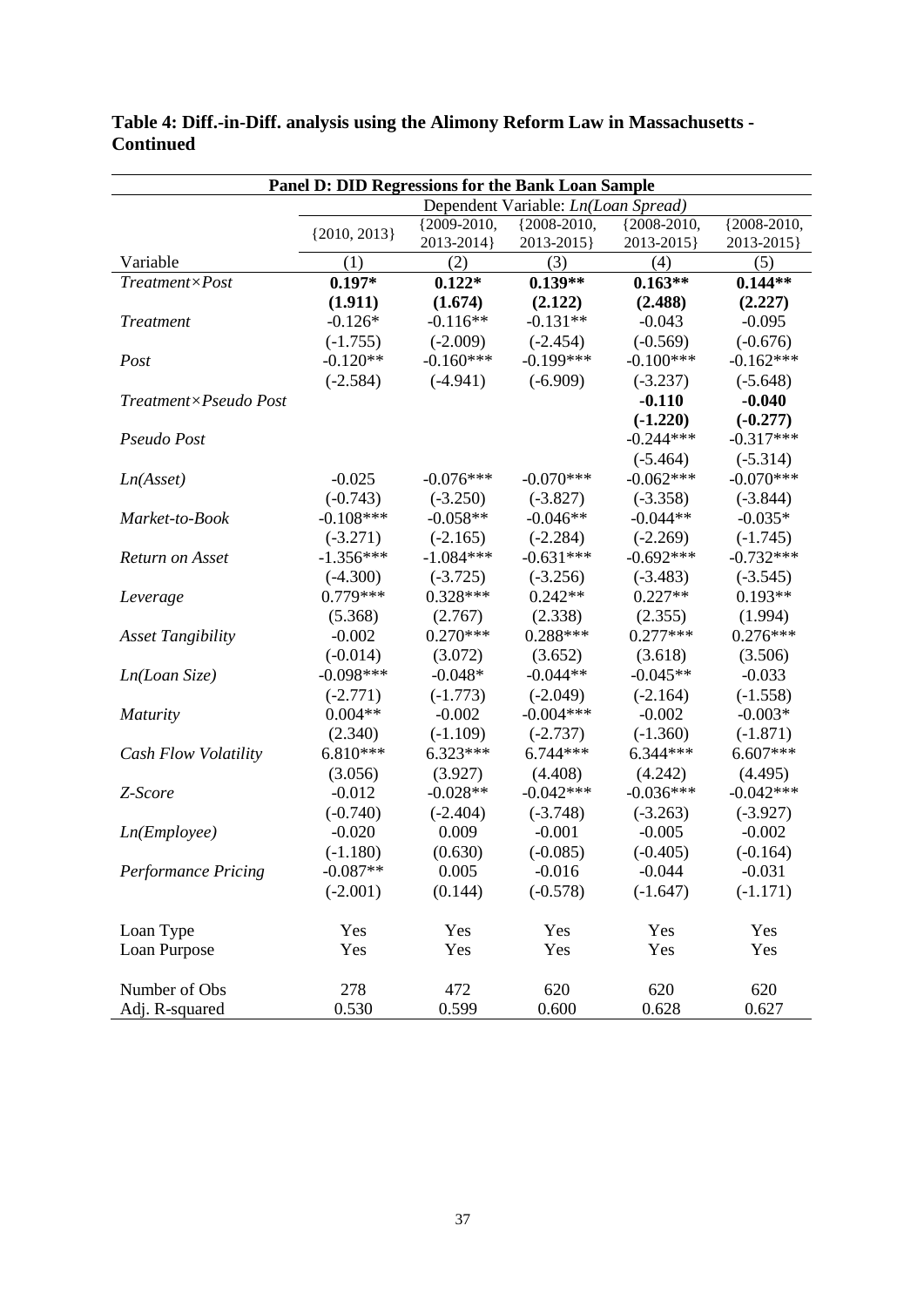| Panel D: DID Regressions for the Implied Cost of Equity Sample |                                  |                 |                 |             |                 |  |  |
|----------------------------------------------------------------|----------------------------------|-----------------|-----------------|-------------|-----------------|--|--|
|                                                                | Dependent Variable: $ICOC_{Avg}$ |                 |                 |             |                 |  |  |
|                                                                | ${2010,$                         | ${2009 - 2010,$ | ${2008 - 2010,$ | {2008-2010, | ${2008 - 2010,$ |  |  |
|                                                                | 2013                             | 2013-2014}      | 2013-2015}      | 2013-2015}  | 2013-2015}      |  |  |
| Variable                                                       | (1)                              | (2)             | (3)             | (4)         | (5)             |  |  |
| $Treatment \times Post$                                        | $0.028**$                        | $0.032***$      | $0.022**$       | $0.026**$   | $0.028***$      |  |  |
|                                                                | (2.012)                          | (2.821)         | (2.220)         | (2.226)     | (2.755)         |  |  |
| <b>Treatment</b>                                               | $-0.026***$                      | $-0.023***$     | $-0.032***$     | $-0.040***$ | $-0.035***$     |  |  |
|                                                                | $(-4.087)$                       | $(-4.812)$      | $(-7.473)$      | $(-7.072)$  | $(-7.595)$      |  |  |
| Post                                                           | $-0.030***$                      | $-0.031***$     | $-0.024***$     | $-0.023***$ | $-0.009$        |  |  |
|                                                                | $(-2.955)$                       | $(-3.985)$      | $(-3.610)$      | $(-2.597)$  | $(-0.644)$      |  |  |
| Treatment×Pseudo Post                                          |                                  |                 |                 | $-0.005$    | $-0.020$        |  |  |
|                                                                |                                  |                 |                 | $(-0.393)$  | $(-1.251)$      |  |  |
| Pseudo Post                                                    |                                  |                 |                 | $0.015*$    | $0.012*$        |  |  |
|                                                                |                                  |                 |                 | (1.917)     | (1.686)         |  |  |
| Market Beta                                                    | $-0.014$                         | $-0.006$        | $-0.003$        | $-0.005$    | $-0.004$        |  |  |
|                                                                | $(-1.359)$                       | $(-0.892)$      | $(-0.505)$      | $(-0.862)$  | $(-0.598)$      |  |  |
| Idiosyncratic Risk                                             | $0.105*$                         | $0.055**$       | 0.025           | $0.039*$    | 0.029           |  |  |
|                                                                | (1.817)                          | (2.360)         | (1.254)         | (1.714)     | (1.442)         |  |  |
| Ln(Market Capitalization)                                      | $-0.004$                         | $-0.003$        | $-0.005**$      | $-0.004*$   | $-0.005*$       |  |  |
|                                                                | $(-0.886)$                       | $(-1.102)$      | $(-1.996)$      | $(-1.757)$  | $(-1.932)$      |  |  |
| <b>Book-to-Market</b>                                          | 0.002                            | $-0.003$        | $-0.004$        | $-0.003$    | $-0.004$        |  |  |
|                                                                | (0.152)                          | $(-0.299)$      | $(-0.455)$      | $(-0.349)$  | $(-0.456)$      |  |  |
| Leverage                                                       | $0.049**$                        | $0.064***$      | $0.038***$      | $0.039***$  | $0.039***$      |  |  |
|                                                                | (2.533)                          | (4.210)         | (2.911)         | (2.941)     | (2.970)         |  |  |
| Momentum                                                       | $-0.013$                         | $-0.013**$      | $-0.001$        | $-0.002$    | $-0.003$        |  |  |
|                                                                | $(-1.226)$                       | $(-1.996)$      | $(-0.241)$      | $(-0.457)$  | $(-0.536)$      |  |  |
| Return on Asset                                                | $-0.127**$                       | $-0.100**$      | $-0.088***$     | $-0.085***$ | $-0.085***$     |  |  |
|                                                                | $(-2.198)$                       | $(-2.356)$      | $(-2.777)$      | $(-2.651)$  | $(-2.687)$      |  |  |
| Long-term Growth Rate                                          | 0.017                            | $-0.008$        | $-0.018$        | $-0.017$    | $-0.016$        |  |  |
|                                                                | (0.915)                          | $(-0.522)$      | $(-1.132)$      | $(-1.073)$  | $(-0.996)$      |  |  |
| <b>Analyst Forecast Dispersion</b>                             | 0.003                            | 0.002           | 0.002           | 0.002       | 0.002           |  |  |
|                                                                | (0.275)                          | (0.298)         | (0.466)         | (0.413)     | (0.433)         |  |  |
| Ln(Em ployee)                                                  | 0.005                            | 0.002           | 0.003           | 0.003       | 0.003           |  |  |
|                                                                | (1.548)                          | (0.931)         | (1.465)         | (1.528)     | (1.433)         |  |  |
|                                                                |                                  |                 |                 |             |                 |  |  |
| Number of Obs                                                  | 666                              | 1,305           | 1,805           | 1,805       | 1,805           |  |  |
| Adj. R-squared                                                 | 0.150                            | 0.115           | 0.108           | 0.110       | 0.109           |  |  |

### **Table 4: Diff.-in-Diff. analysis using the Alimony Reform Law in Massachusetts - Continued**

| <b>Panel E: Placebo Tests</b>                |                  |            |            |                   |         |         |  |  |
|----------------------------------------------|------------------|------------|------------|-------------------|---------|---------|--|--|
|                                              | Mean             | 5%         | 25%        | Median            | 75%     | 95%     |  |  |
| <b>Coefficient Estimates</b>                 | $\left(1\right)$ | (2)        | (3)        | $\left( 4\right)$ | (5)     | (6)     |  |  |
| <b>Bank Loan Sample</b>                      |                  |            |            |                   |         |         |  |  |
| Pseudo Treatment×Pseudo Post                 | $-0.004$         | $-0.218$   | $-0.075$   | 0.000             | 0.072   | 0.225   |  |  |
|                                              | (0.199)          | $(-1.865)$ | $(-0.866)$ | $(-0.167)$        | (0.880) | (3.277) |  |  |
| <b>Implied Cost of Equity Capital Sample</b> |                  |            |            |                   |         |         |  |  |
| Pseudo Treatment×Pseudo Post                 | $-0.001$         | $-0.051$   | $-0.013$   | 0.002             | 0.012   | 0.032   |  |  |
|                                              | $(-0.408)$       | $(-5.128)$ | $(-1.084)$ | (0.163)           | (1.122) | (2.141) |  |  |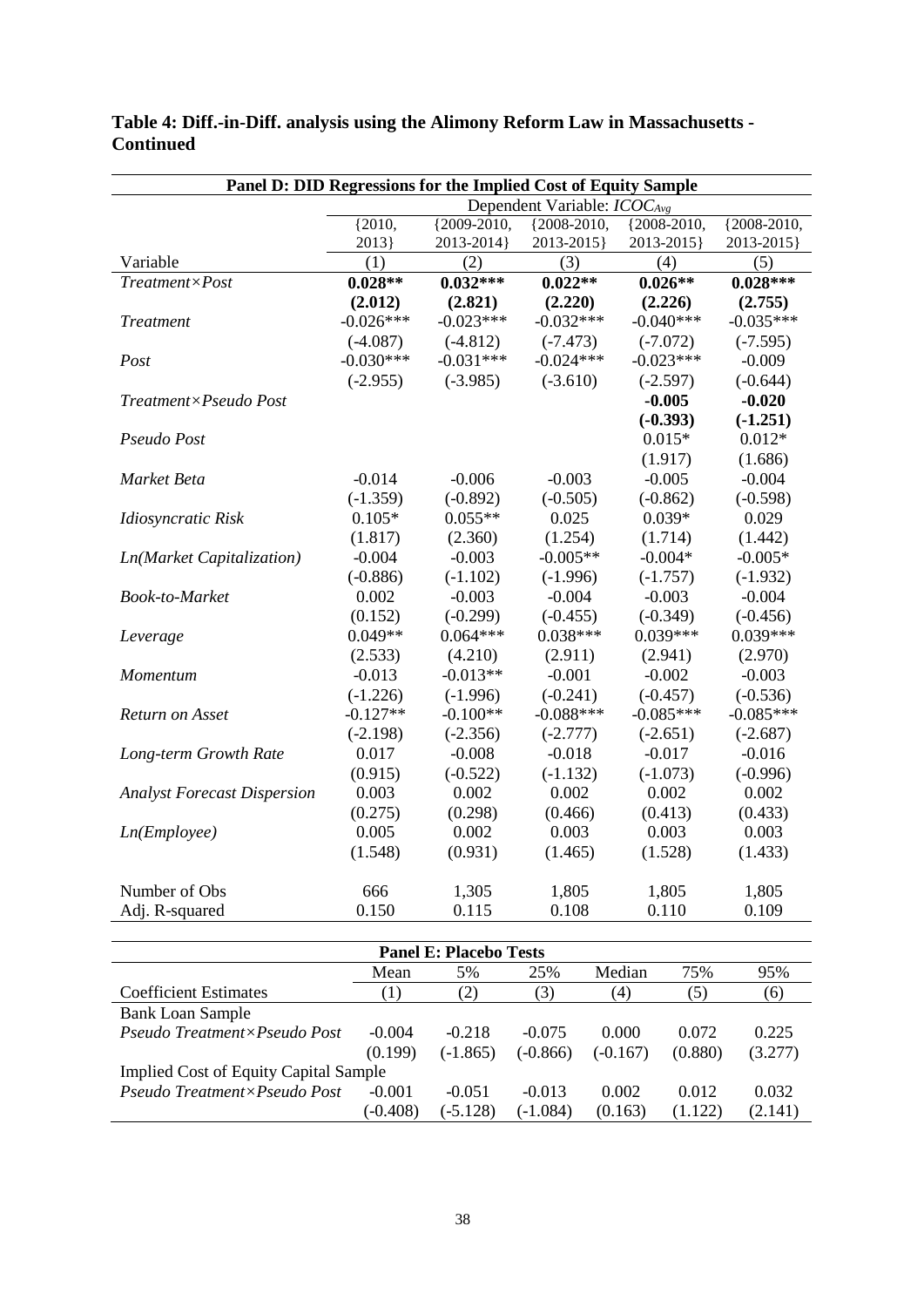### **Table 5:Diff.-in-Diff. Analysis using Forced Departures of CEOs**

This table reports the results for the difference-in-difference analysis around forced CEO turnover cases due to managerial indiscretions from 2002 to 2010. A treatment firm, whose CEO was suddenly forced to leave due to managerial indiscretions, is matched to a control firm without CEO turnover using the propensity score matching method. Panel A reports the difference-in-difference regression results of the effect of CEO sudden resignation on integrity measures. Panel B and Panel C report the variable averages in the pre-event year for treatment and control groups, the differences in each variable, and corresponding *t*-statistics. Panel D report the difference-in-difference regression results. Column (1) and (2) reports the regression results for the bank loan and implied cost of equity capital samples, respectively. *Treatment* is a dummy variable that equals one if the firm's CEO is forced to leave due to managerial indiscretions and zero otherwise. *Post* is a dummy that equals one for the pre-event year and equals zero for the post-event year. Standard errors are robust standard errors. *t*-statistics are presented in parentheses. \*, \*\*, and \*\*\* indicates statistical significance at the 10%, 5%, and 1% level, respectively. The variables are defined in Appendix A. The sample period is between 2002 and 2015 (The Glassdoor variables are only available from 2008).

| <b>Panel A: CEO Resignation and Integrity Measures</b> |                                       |  |  |
|--------------------------------------------------------|---------------------------------------|--|--|
| Variable                                               | Dependent Variable: $Ln(I+AMActUser)$ |  |  |
| $Treatment \times Post$                                | $-0.647***$                           |  |  |
|                                                        | $(-3.031)$                            |  |  |
| <i>Treatment</i>                                       | $-0.135$                              |  |  |
|                                                        | $(-0.660)$                            |  |  |
| Post                                                   | $0.927***$                            |  |  |
|                                                        | (5.307)                               |  |  |
| Ln(Em ployee)                                          | $0.207***$                            |  |  |
|                                                        | (3.812)                               |  |  |
| Industry fixed effects                                 | Yes                                   |  |  |
| Number of Obs.                                         | 120                                   |  |  |
| Adj. R-squared                                         | 0.471                                 |  |  |

| Panel B: Differences in Variables in the Pre-event Year for the Bank Loan Sample |           |         |            |            |         |  |
|----------------------------------------------------------------------------------|-----------|---------|------------|------------|---------|--|
|                                                                                  | Treatment | Control | Difference | $t$ -Value | Pr >  t |  |
| Ln(Asset)                                                                        | 8.609     | 8.685   | $-0.076$   | $-0.14$    | 0.892   |  |
| Market-to-Book                                                                   | 1.660     | 1.398   | 0.262      | 1.30       | 0.204   |  |
| Return on Asset                                                                  | 0.115     | 0.100   | 0.016      | 0.97       | 0.340   |  |
| Leverage                                                                         | 0.280     | 0.339   | $-0.058$   | $-1.09$    | 0.282   |  |
| <b>Asset Tangibility</b>                                                         | 0.340     | 0.322   | 0.017      | 0.25       | 0.802   |  |
| Ln(Loan Size)                                                                    | 5.841     | 6.174   | $-0.334$   | $-0.86$    | 0.398   |  |
| <i>Maturity</i>                                                                  | 45.889    | 51.944  | $-6.056$   | $-0.76$    | 0.453   |  |
| Cash Flow Volatility                                                             | 0.013     | 0.008   | 0.005      | 1.48       | 0.153   |  |
| Z-Score                                                                          | 2.580     | 2.107   | 0.474      | 1.00       | 0.327   |  |
| <b>Performance Pricing</b>                                                       | 0.333     | 0.500   | $-0.167$   | $-1.00$    | 0.324   |  |
| Ln(Em plovee)                                                                    | 3.129     | 3.343   | $-0.214$   | $-0.45$    | 0.659   |  |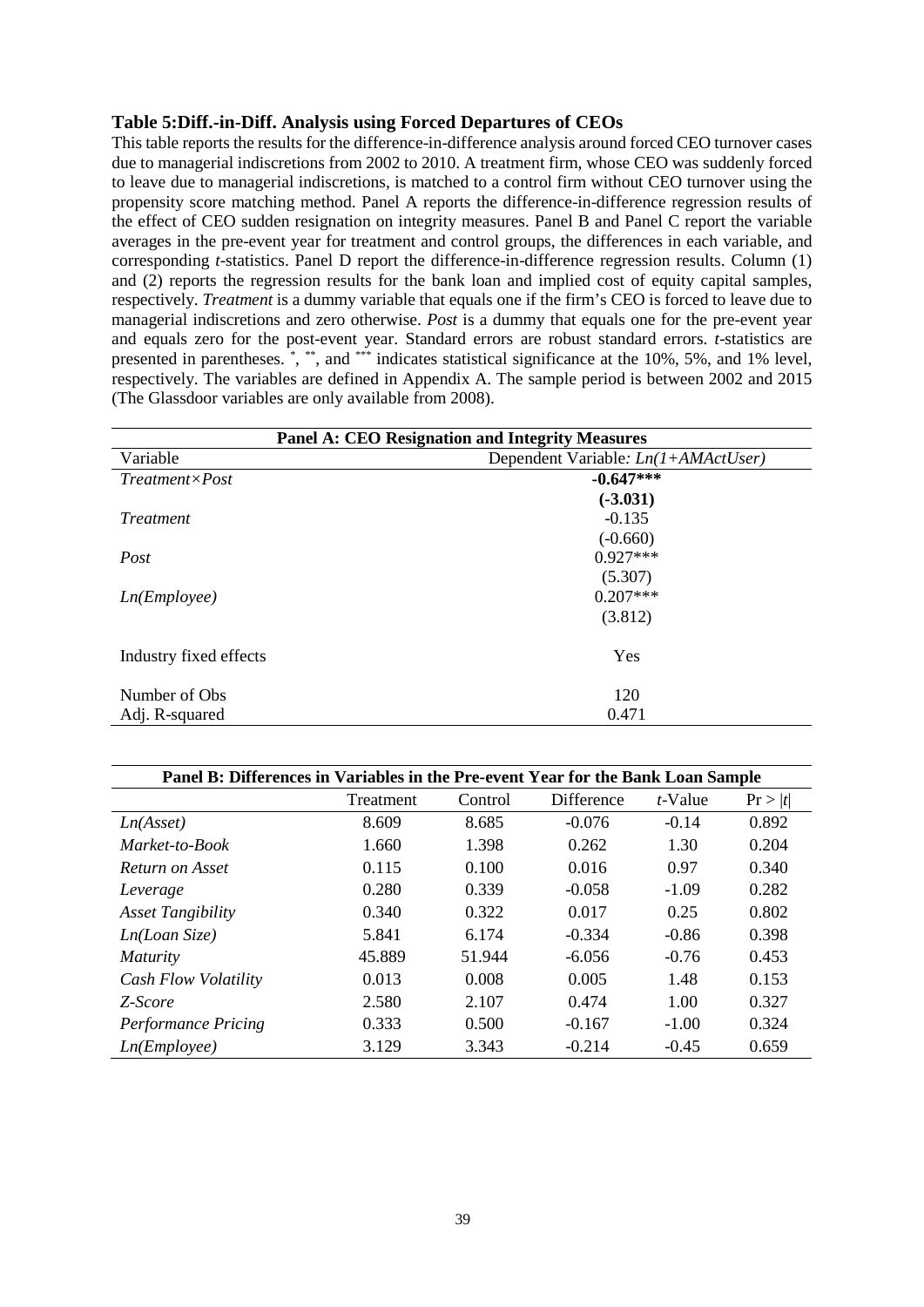| Panel C: Differences in Variables in the Pre-event Year for the Implied Cost of Equity Capital Sample |          |          |          |         |       |  |  |
|-------------------------------------------------------------------------------------------------------|----------|----------|----------|---------|-------|--|--|
| Difference<br>$t$ -Value<br>Treatment<br>Control<br>Pr >  t                                           |          |          |          |         |       |  |  |
| Market Beta                                                                                           | 1.480    | 1.523    | $-0.044$ | $-0.27$ | 0.792 |  |  |
| Idiosyncratic Risk                                                                                    | 0.423    | 0.373    | 0.050    | 0.97    | 0.335 |  |  |
| Ln(Market Capitalization)                                                                             | 7.845    | 7.979    | $-0.134$ | $-0.30$ | 0.765 |  |  |
| <b>Book-to-Market</b>                                                                                 | 0.445    | 0.426    | 0.020    | 0.36    | 0.722 |  |  |
| Leverage                                                                                              | 0.227    | 0.170    | 0.057    | 1.10    | 0.275 |  |  |
| <i>Momentum</i>                                                                                       | $-0.132$ | $-0.101$ | $-0.031$ | $-0.37$ | 0.716 |  |  |
| Return on Asset                                                                                       | 0.024    | 0.041    | $-0.017$ | $-0.95$ | 0.346 |  |  |
| Long-term Growth Rate                                                                                 | 0.149    | 0.168    | $-0.019$ | $-1.05$ | 0.299 |  |  |
| <b>Analyst Forecast Dispersion</b>                                                                    | 0.275    | 0.257    | 0.019    | 0.16    | 0.870 |  |  |
| Ln(Em plovee)                                                                                         | 2.201    | 2.323    | $-0.122$ | $-0.24$ | 0.810 |  |  |

| <b>Panel D: DID Regressions</b> |                 |                     |  |  |  |
|---------------------------------|-----------------|---------------------|--|--|--|
|                                 |                 | Dependent Variable: |  |  |  |
|                                 | Ln(Loan Spread) | ICOC <sub>Avg</sub> |  |  |  |
| Variable                        | (1)             | (2)                 |  |  |  |
| $Treatment \times Post$         | $-1.489***$     | $-0.055***$         |  |  |  |
|                                 | $(-5.030)$      | $(-3.052)$          |  |  |  |
| <i>Treatment</i>                | $0.499**$       | 0.019               |  |  |  |
|                                 | (2.564)         | (1.613)             |  |  |  |
| Post                            | $0.866***$      | $0.022*$            |  |  |  |
|                                 | (4.324)         | (1.758)             |  |  |  |
| <b>Control Variables</b>        | Yes             | Yes                 |  |  |  |
| Number of Obs                   | 72              | 120                 |  |  |  |
| Adj. R-squared                  | 0.657           | 0.129               |  |  |  |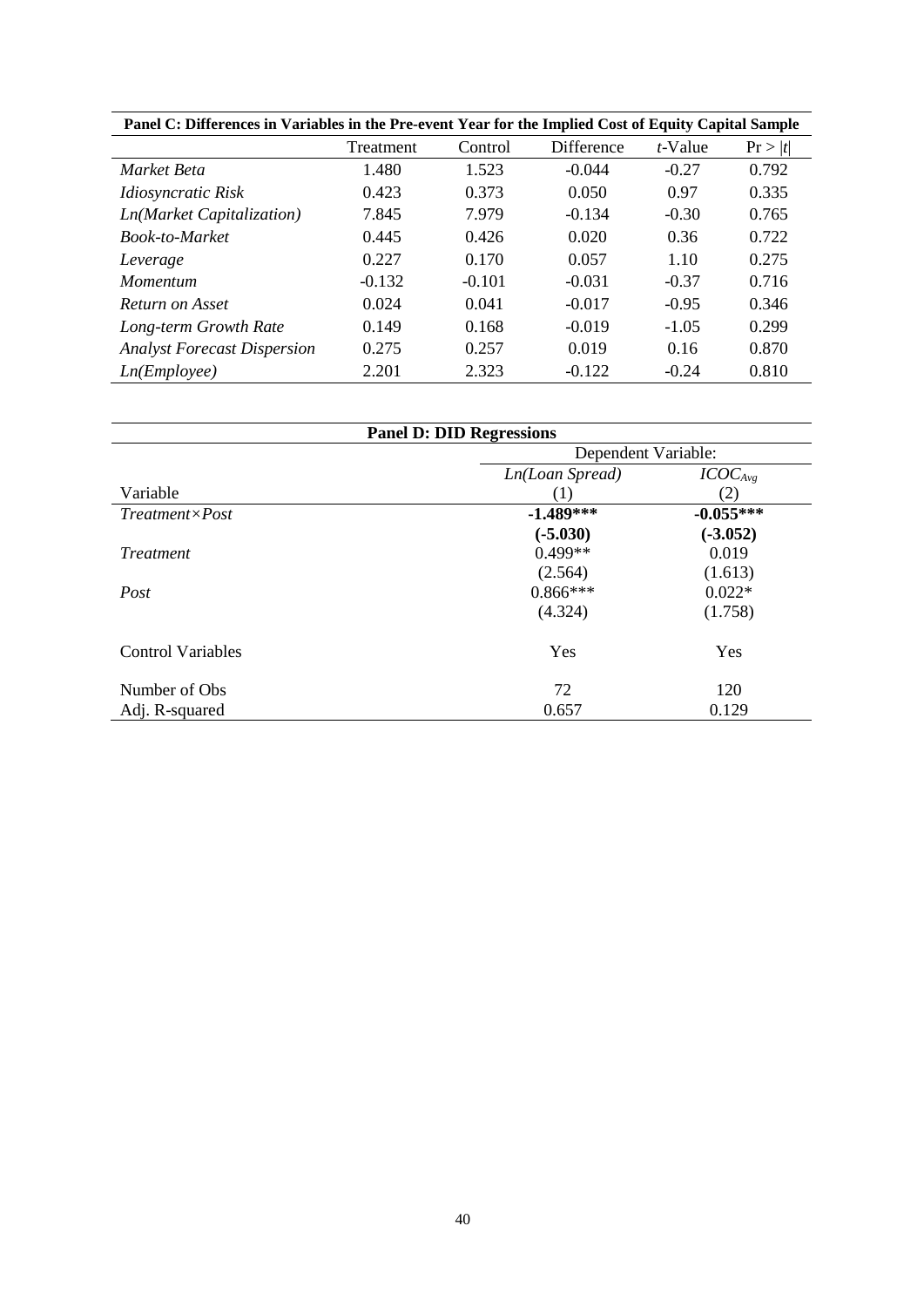### **Table 6: Instrumental Variable Approach**

This table reports the two-stage least squares (2SLS) regressions results. In this approach, integrity measures are instrumented using social capital at the county level. Panel A presents the results for the bank loan sample using firm-level integrity measures. Panel B presents the results for the bank-loan sample using CBSA-level integrity measures. Panel C presents the results for the implied cost of equity capital sample using firm-level integrity measures. Panel D presents the results for the implied cost of equity capital sample using CBSA-level integrity measures. We control for loan type and loan purpose fixed effects in all bank loan regressions. Year and industry fixed effects are included in all regressions. Standard errors are robust standard errors. *t*-statistics are presented in parentheses. \*, \*\*, and \*\*\* indicates statistical significance at the 10%, 5%, and 1% level, respectively. The variables are defined in Appendix A. The sample period is between 2002 and 2015 (The Glassdoor variables are only available from 2008).

| Panel A: Bank Loan Spread and Firm-level Integrity Measures |                    |                 |                   |                 |  |
|-------------------------------------------------------------|--------------------|-----------------|-------------------|-----------------|--|
|                                                             | $Ln(1+NegComment)$ | Ln(Loan Spread) | $Ln(1+AMActUser)$ | Ln(Loan Spread) |  |
|                                                             | First              | Second          | First             | Second          |  |
| Variable                                                    | (1)                | (2)             | (3)               | (4)             |  |
| Social Capital                                              | $-0.006**$         |                 | $-0.012**$        |                 |  |
|                                                             | $(-1.960)$         |                 | $(-2.131)$        |                 |  |
| $Ln(1 + N\widehat{egComment})$                              |                    | $0.781***$      |                   |                 |  |
|                                                             |                    | (6.180)         |                   |                 |  |
| $Ln(1 + \widehat{AM}(\text{ActUser}))$                      |                    |                 |                   | 2.875***        |  |
|                                                             |                    |                 |                   | (4.820)         |  |
| Ln(Asset)                                                   | 0.023              | $-0.148***$     | $0.051***$        | $-0.248***$     |  |
|                                                             | (1.085)            | $(-11.077)$     | (6.817)           | $(-7.775)$      |  |
| Market-to-Book                                              | 0.006              | $-0.012$        | $0.018***$        | $-0.091***$     |  |
|                                                             | (0.317)            | $(-1.319)$      | (2.791)           | $(-6.632)$      |  |
| Return on Asset                                             | 0.160              | $-1.548***$     | $-0.061$          | $-0.345**$      |  |
|                                                             | (0.487)            | $(-7.427)$      | $(-1.085)$        | $(-2.377)$      |  |
| Leverage                                                    | $-0.104$           | $0.336***$      | $0.062*$          | $0.172***$      |  |
|                                                             | $(-1.198)$         | (7.012)         | (1.743)           | (2.840)         |  |
| <b>Asset Tangibility</b>                                    | 0.139              | $-0.035$        | $-0.089***$       | $0.236***$      |  |
|                                                             | (1.610)            | $(-0.596)$      | $(-3.610)$        | (3.485)         |  |
| Ln(Loan Size)                                               | $-0.024$           | $0.029**$       | 0.003             | $-0.080***$     |  |
|                                                             | $(-1.172)$         | (2.052)         | (0.379)           | $(-8.580)$      |  |
| <b>Maturity</b>                                             | $-0.001$           | 0.001           | $-0.001$          | $-0.000$        |  |
|                                                             | $(-0.975)$         | (1.416)         | $(-1.396)$        | $(-0.192)$      |  |
| Cash Flow Volatility                                        | 0.747              | 5.574***        | $-0.147$          | 2.391***        |  |
|                                                             | (0.361)            | (4.562)         | $(-0.558)$        | (5.159)         |  |
| Z-Score                                                     | $-0.032**$         | $-0.046***$     | $-0.006$          | $-0.050***$     |  |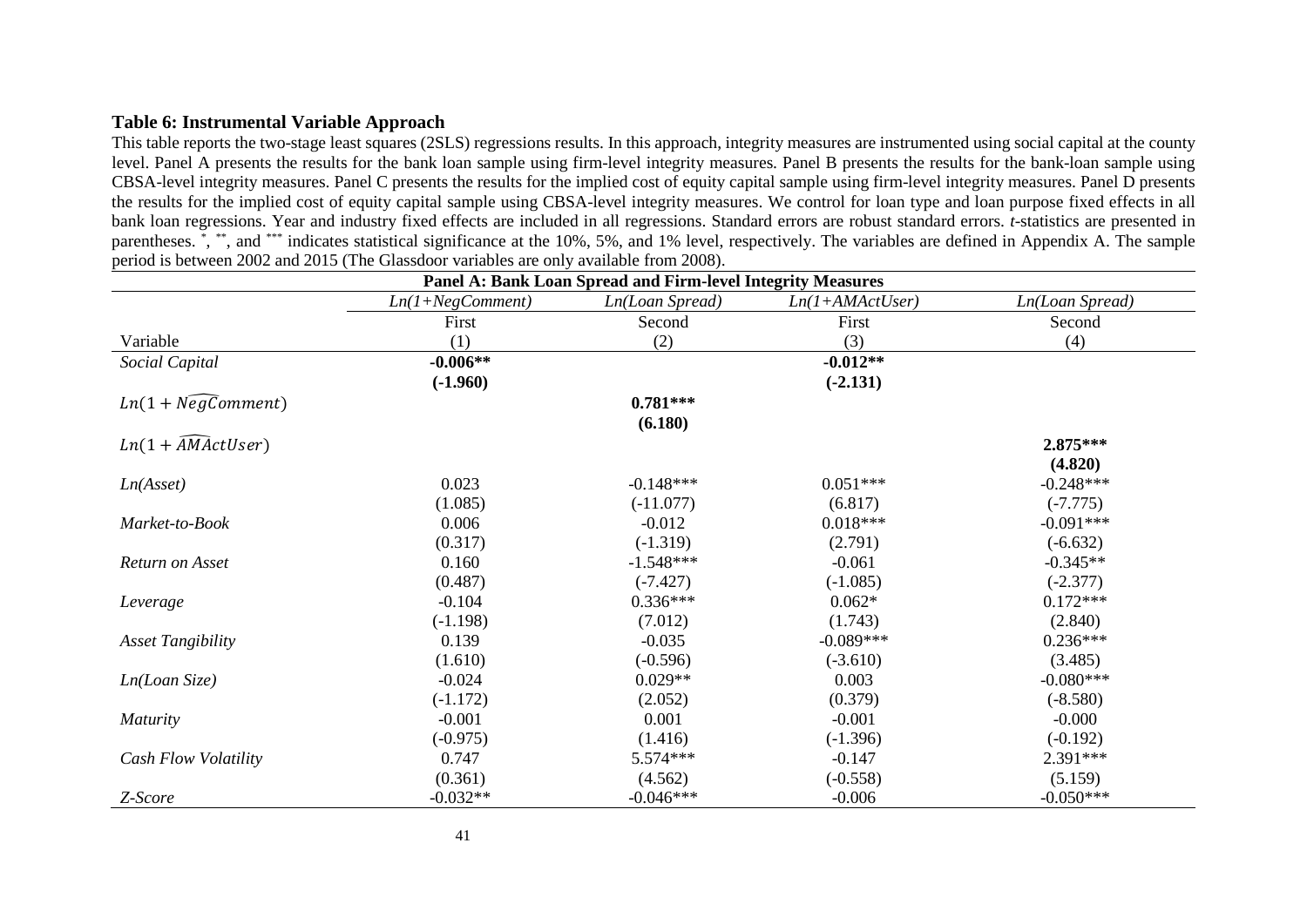|                            | $(-2.400)$  | $(-5.040)$  | $(-1.467)$ | $(-7.399)$  |
|----------------------------|-------------|-------------|------------|-------------|
| <b>Performance Pricing</b> | 0.029       | $-0.023$    | $0.020*$   | $-0.035**$  |
|                            | (1.131)     | $(-1.474)$  | (1.801)    | $(-1.999)$  |
| Ln(Em ployee)              | $-0.001$    | $0.036***$  | $0.072***$ | $-0.250***$ |
|                            | $(-0.056)$  | (3.062)     | (13.605)   | $(-5.785)$  |
| $Ln(1+TotComment)$         | $0.503***$  | $-0.442***$ |            |             |
|                            | (34.651)    | $(-6.736)$  |            |             |
| GD_Rate                    | $-0.164***$ | $0.117***$  |            |             |
|                            | $(-10.122)$ | (5.113)     |            |             |
| Loan Type                  | Yes         | Yes         | Yes        | Yes         |
| Loan Purpose               | Yes         | Yes         | Yes        | Yes         |
| Year fixed effects         | Yes         | Yes         | Yes        | Yes         |
| Industry fixed effects     | Yes         | Yes         | Yes        | Yes         |
| Number of Obs              | 2,577       | 2,577       | 6,822      | 6,822       |
| Adj. R-squared             | 0.633       | 0.581       | 0.255      | 0.655       |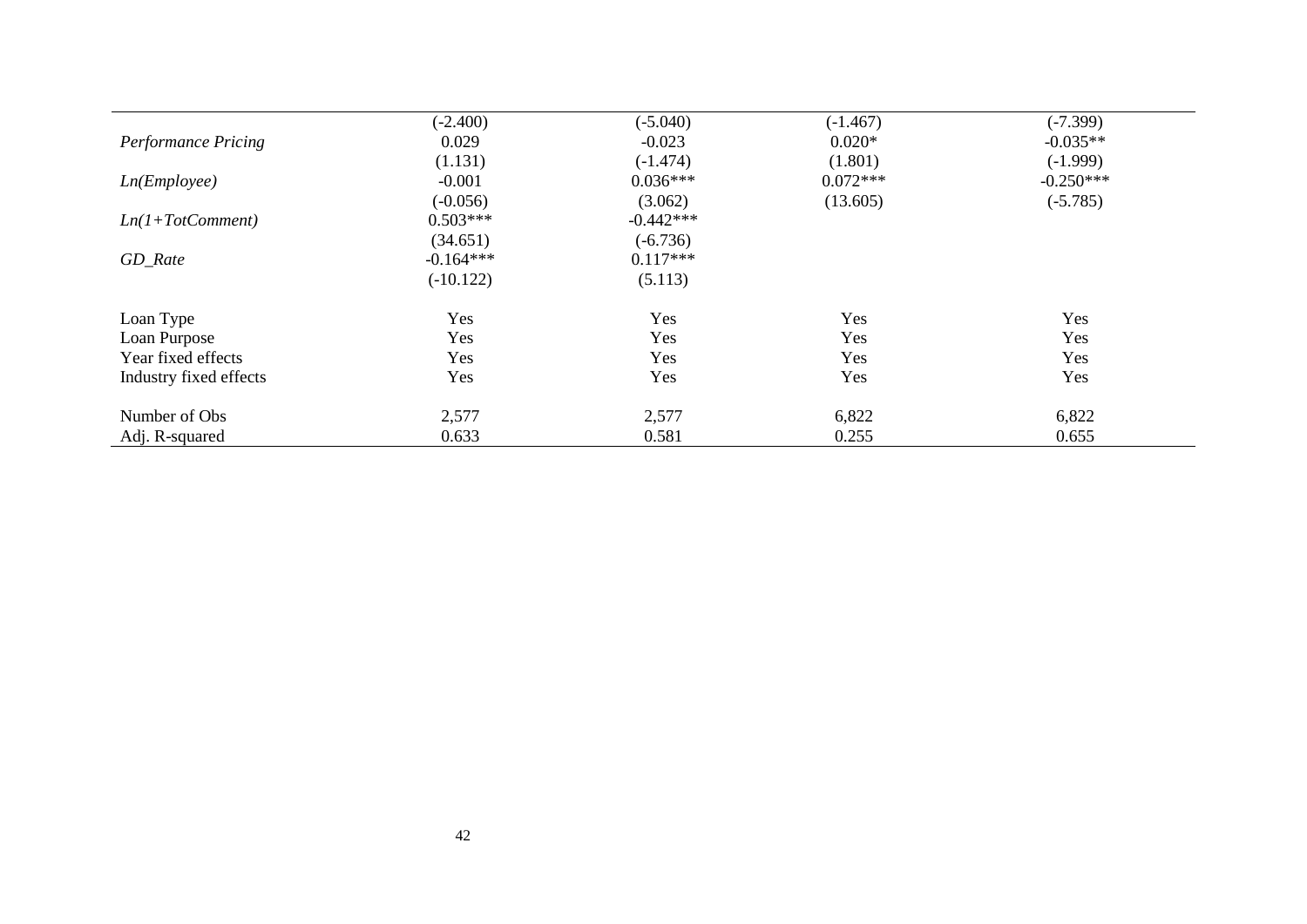# **Table 6: Instrumental Variable Approach - Continued**

| Panel B: Bank Loan Spread and CBSA-level Integrity Measures |                           |                 |                          |                 |  |
|-------------------------------------------------------------|---------------------------|-----------------|--------------------------|-----------------|--|
|                                                             | $Ln(1+NegComment_{CBSA})$ | Ln(Loan Spread) | $Ln(1+AMActUser_{CBSA})$ | Ln(Loan Spread) |  |
|                                                             | First                     | Second          | First                    | Second          |  |
| Variable                                                    | $\left( 1\right)$         | (2)             | (3)                      | (4)             |  |
| Social Capital                                              | $-0.004**$                |                 | $-0.265***$              |                 |  |
|                                                             | $(-1.998)$                |                 | $(-6.692)$               |                 |  |
| $Ln(1+NegComment_{CRSA})$                                   |                           | $0.367**$       |                          |                 |  |
|                                                             |                           | (2.079)         |                          |                 |  |
| $Ln(1 + AMActUser_{CRSA})$                                  |                           |                 |                          | $0.387***$      |  |
|                                                             |                           |                 |                          | (9.710)         |  |
|                                                             |                           |                 |                          |                 |  |
| <b>Control Variables</b>                                    | Yes                       | Yes             | Yes                      | Yes             |  |
|                                                             |                           |                 |                          |                 |  |
| Number of Obs                                               | 2,341                     | 2,341           | 8,590                    | 8,590           |  |
| Adj. R-squared                                              | 0.948                     | 0.605           | 0.363                    | 0.516           |  |

| Panel C: Implied Cost of Equity Capital and Firm-level Integrity Measures |                    |              |                   |              |  |  |
|---------------------------------------------------------------------------|--------------------|--------------|-------------------|--------------|--|--|
|                                                                           | $Ln(1+NegComment)$ | $ICOC_{Avg}$ | $Ln(I+AMActUser)$ | $ICOC_{Avg}$ |  |  |
|                                                                           | First              | Second       | First             | Second       |  |  |
| Variable                                                                  | (1)                | (2)          | (3)               | (4)          |  |  |
| Social Capital                                                            | $-0.018**$         |              | $-0.009***$       |              |  |  |
|                                                                           | $(-2.219)$         |              | $(-3.553)$        |              |  |  |
| $Ln(1+NegComment_{CRSA})$                                                 |                    | $0.186***$   |                   |              |  |  |
|                                                                           |                    | (4.188)      |                   |              |  |  |
| $Ln(1 + AMActUser_{CRSA})$                                                |                    |              |                   | $0.180***$   |  |  |
|                                                                           |                    |              |                   | (2.706)      |  |  |
|                                                                           |                    |              |                   |              |  |  |
| <b>Control Variables</b>                                                  | Yes                | Yes          | Yes               | Yes          |  |  |
|                                                                           |                    |              |                   |              |  |  |
| Number of Obs                                                             | 5,877              | 5,877        | 15,843            | 15,843       |  |  |
| Adj. R-squared                                                            | 0.728              | 0.221        | 0.704             | 0.106        |  |  |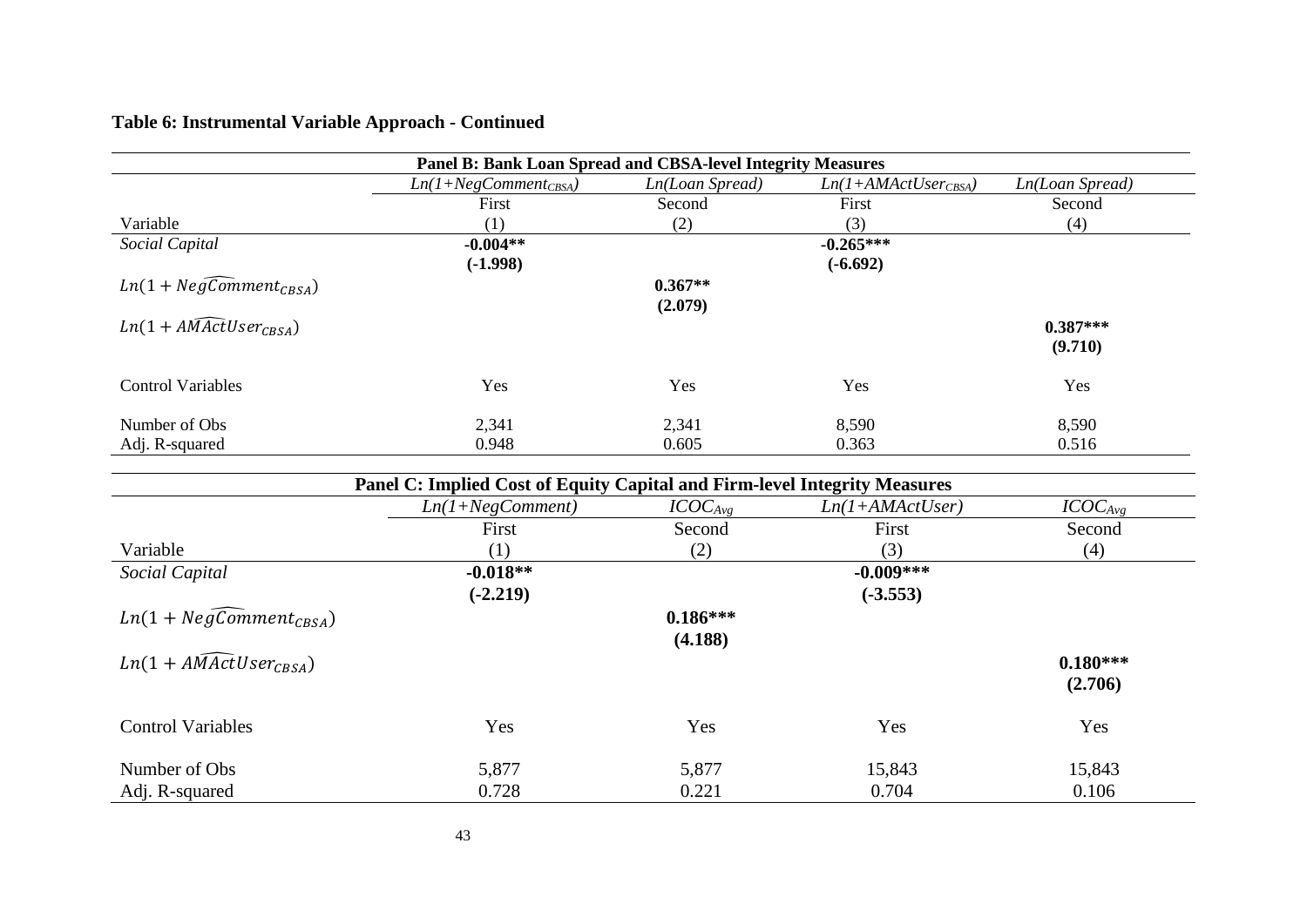# **Table 6: Instrumental Variable Approach - Continued**

| Panel D: Cost of equity – CBSA level integrity measures |                           |                     |                       |              |  |  |
|---------------------------------------------------------|---------------------------|---------------------|-----------------------|--------------|--|--|
|                                                         | $Ln(1+NegComment_{CBSA})$ | ICOC <sub>Avg</sub> | $Ln(1+AMActUserCBSA)$ | $ICOC_{Avg}$ |  |  |
|                                                         | First                     | Second              | First                 | Second       |  |  |
| Variable                                                | (1)                       | (2)                 | (3)                   | (4)          |  |  |
| Social Capital                                          | $-0.004***$               |                     | $-0.069***$           |              |  |  |
|                                                         | $(-3.577)$                |                     | $(-5.982)$            |              |  |  |
| $Ln(1+NegComment_{CRSA})$                               |                           | $0.298***$          |                       |              |  |  |
|                                                         |                           | (7.064)             |                       |              |  |  |
| $Ln(1 + AMActUser_{CRSA})$                              |                           |                     |                       | $0.002***$   |  |  |
|                                                         |                           |                     |                       | (4.816)      |  |  |
|                                                         |                           |                     |                       |              |  |  |
| <b>Control Variables</b>                                | Yes                       | Yes                 | Yes                   | Yes          |  |  |
|                                                         |                           |                     |                       |              |  |  |
| Number of Obs                                           | 5,410                     | 5,410               | 18,995                | 18,995       |  |  |
| Adj. R-squared                                          | 0.945                     | 0.182               | 0.782                 | 0.114        |  |  |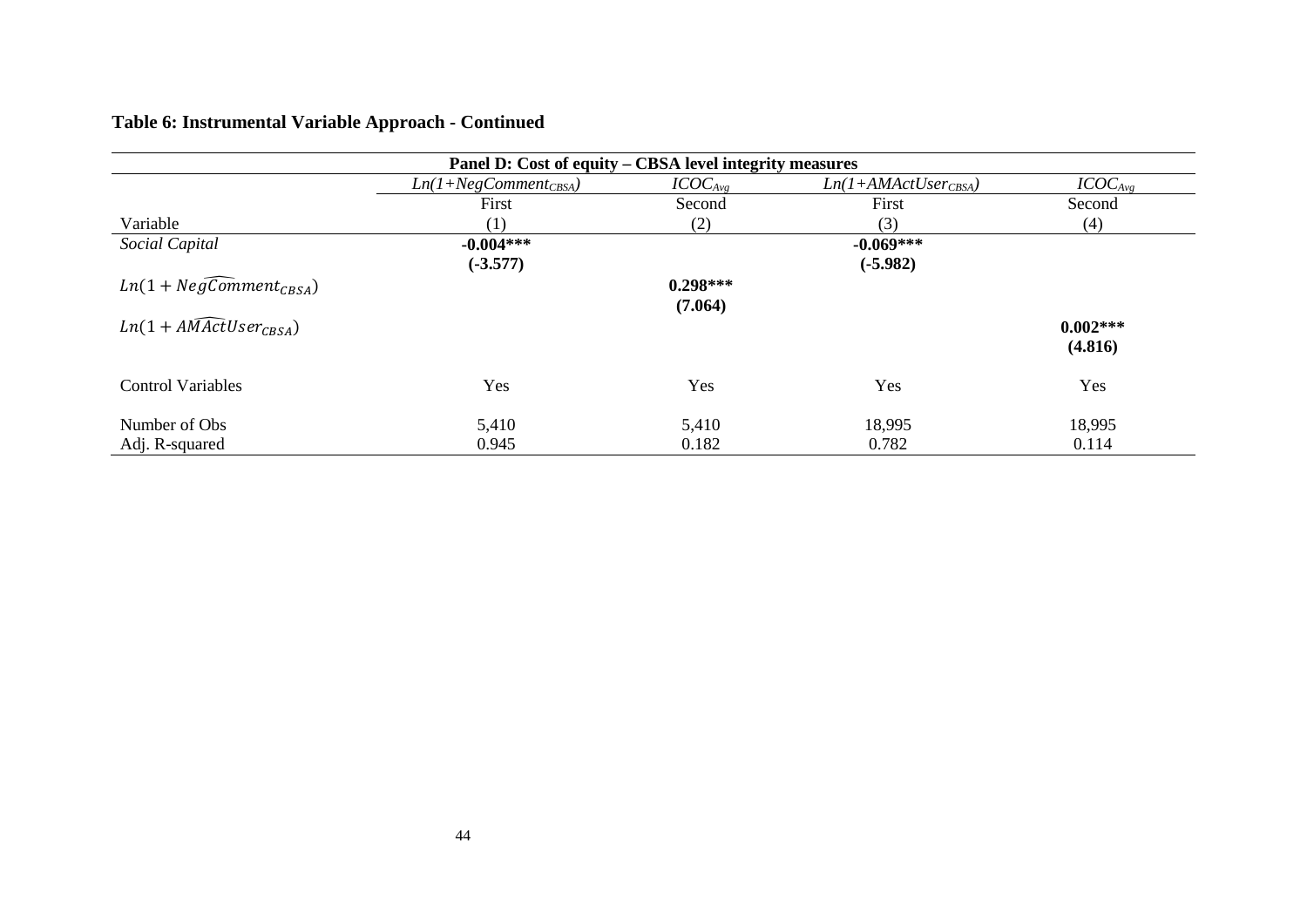### **Table 7: Cross-sectional Expected Stock Returns**

This reports the average Fama-MacBeth regression slopes and their corresponding *t*-statistics from the cross-sectional regressions of firms' monthly future returns on integrity measures*.* Columns 1 to 4 reports the results of regressions with *Ln(1+NegComment), Ln(1+AMActUser)*,  $Ln(1+NegComment_{CBSA})$ , and  $Ln(1+AMActUser_{CBSA})$  as integrity measures, respectively.  $\overset{*}{\cdot}, \overset{**}{\cdot}$ , and  $\overset{***}{\cdot}$ indicates statistical significance at the 10%, 5%, and 1% level, respectively. The variables are defined in Appendix A. The sample period is between 2002 and 2015 (The Glassdoor variables are only available from 2008).

| Variable                  | (1)        | (2)         | (3)         | (4)         |
|---------------------------|------------|-------------|-------------|-------------|
| $Ln(1+NegComment)$        | $0.009***$ |             |             |             |
|                           | (2.876)    |             |             |             |
| $Ln(1+AMActUser)$         |            | $0.004**$   |             |             |
|                           |            | (2.062)     |             |             |
| $Ln(1+NegComment_{CBSA})$ |            |             | $0.011***$  |             |
|                           |            |             | (3.586)     |             |
| $Ln(1+AMActUserCBSA)$     |            |             |             | $0.004***$  |
|                           |            |             |             | (3.286)     |
| $Ln(Book-to-Marker)$      | 0.007      | 0.001       | 0.009       | $0.003**$   |
|                           | (0.385)    | (0.786)     | (0.494)     | (2.084)     |
| Ln(Market Capitalization) | 0.001      | $-0.003***$ | 0.001       | $-0.001$    |
|                           | (1.433)    | $(-4.281)$  | (1.052)     | $(-1.448)$  |
| $R_{1,1}$                 | $-0.016**$ | $-0.033***$ | $-0.020***$ | $-0.023***$ |
|                           | $(-2.203)$ | $(-4.522)$  | $(-2.922)$  | $(-4.220)$  |
| $R_{12,2}$                | 0.003      | $-0.052$    | 0.004       | $-0.014$    |
|                           | (1.087)    | $(-1.252)$  | (1.153)     | $(-0.376)$  |
| Ln(Em ployee)             | $0.002**$  | $0.001**$   |             |             |
|                           | (2.465)    | (2.421)     |             |             |
| $Ln(1+TotComment)$        | 0.000      |             |             |             |
|                           | (0.052)    |             |             |             |
| GD_Rate                   | 0.000      |             |             |             |
|                           | $(-1.060)$ |             |             |             |
| $Ln(1+TotComment_{CBSA})$ |            |             | $-0.001$    |             |
|                           |            |             | $(-0.969)$  |             |
| GD_Rate_CBSA              |            |             | $-0.001$    |             |
|                           |            |             | $(-0.532)$  |             |
| Ln(Population)            |            |             | 0.000       | $-0.001$    |
|                           |            |             | $(-0.001)$  | $(-0.615)$  |
| Number of Obs             | 91,139     | 323,414     | 79,896      | 365,301     |
| Adj. R-squared            | 0.044      | 0.036       | 0.039       | 0.029       |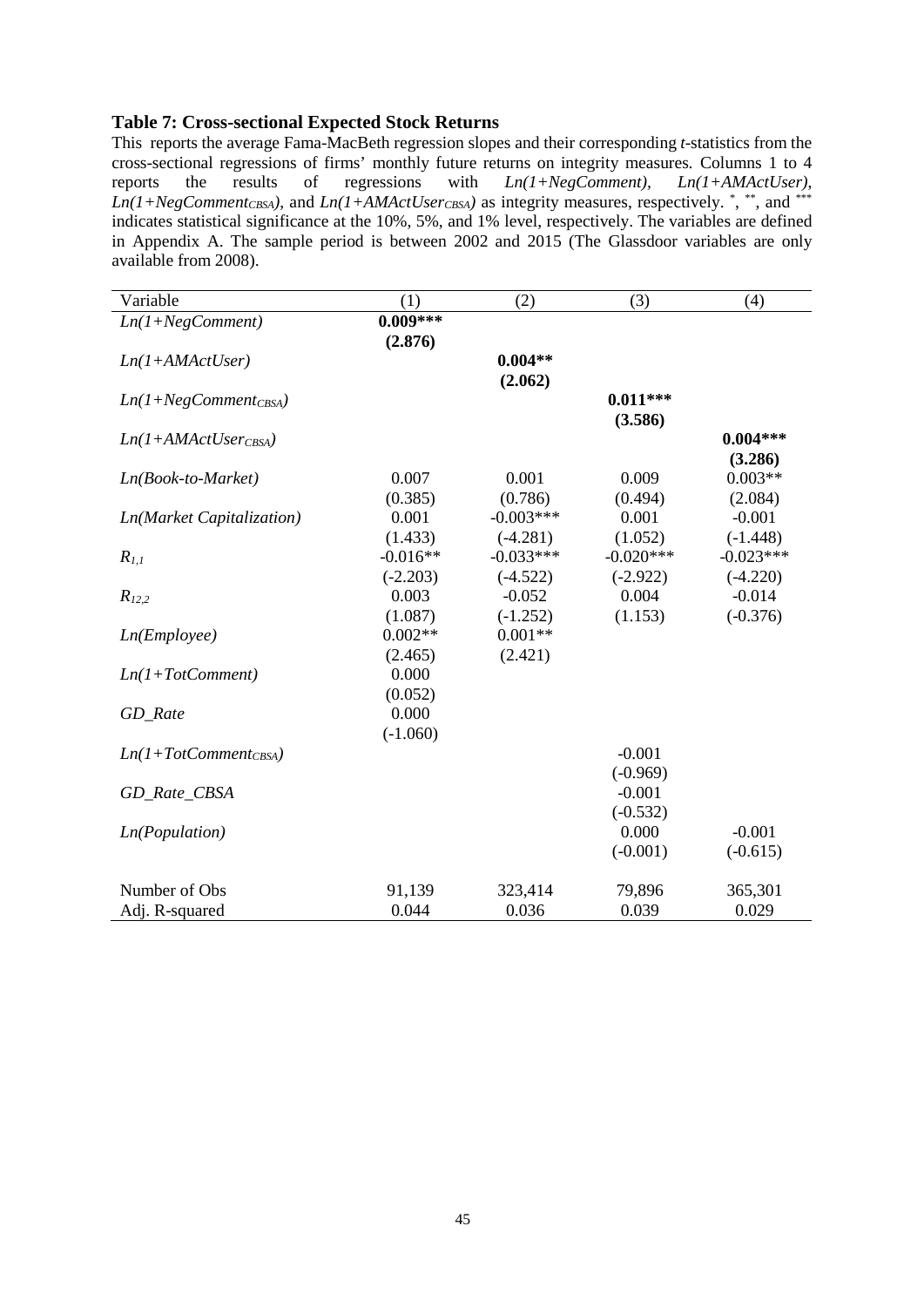### **Table 8: Economic Mechanisms – Information Quality**

This table reports the results for the accounting information quality channel. Panel A and Panel B presents the results of the two-step analysis for the bank loan sample. Column 1 and 3 report the results for the first step regressions of accounting information quality measured by discretional accruals on integrity measures. Column 2 and 4 report the results for the second step regression of bank loan spread (*Ln(Loan Spread)*) on discretional accruals predicted from the first step. Panel C and Panel D presents the results of the two-step analysis for the implied cost of equity capital sample. Column 1 and 3 report the results for the first step regressions of accounting information quality measured by discretional accruals on integrity measures. Column 2 and 4 report the results for the second step regression of the implied cost of equity capital (*ICOCAvg*) on discretional accruals predicted from the first step. We control for firm and year fixed effects in all regressions. Standard errors are robust standard errors. *t*statistics are presented in parentheses. \*, \*\*, and \*\*\* indicates statistical significance at the 10%, 5%, and 1% level, respectively. The variables are defined in Appendix A. The sample period is between 2002 and 2015 (The Glassdoor variables are only available from 2008).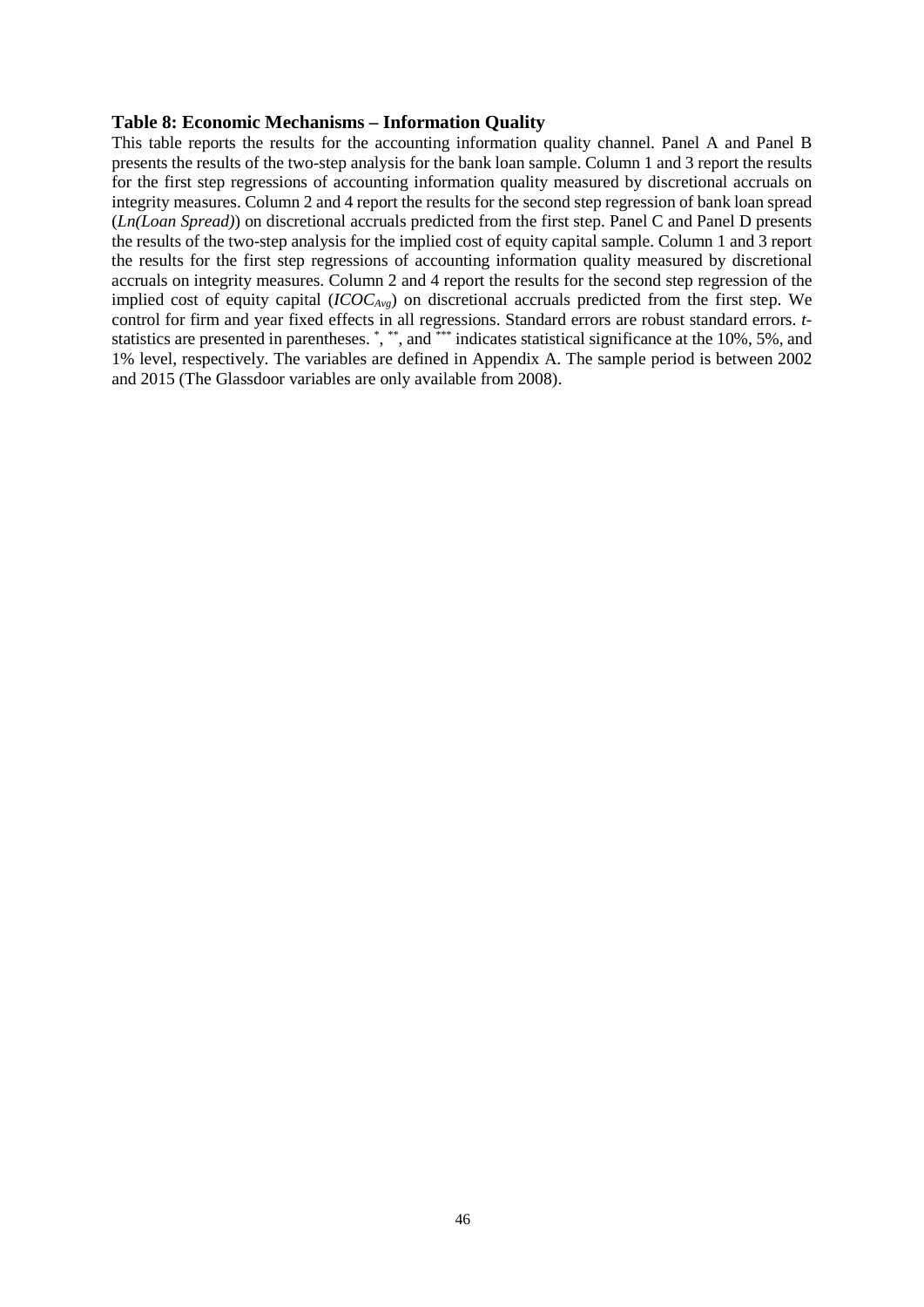|                                 |                | Panel A: Bank Loan Spread and Firm-level Integrity Measures |                |                 |
|---------------------------------|----------------|-------------------------------------------------------------|----------------|-----------------|
|                                 | Accruals       | Ln(Loan Spread)                                             | Accruals       | Ln(Loan Spread) |
|                                 | First          | Second                                                      | First          | Second          |
| Variable                        | (1)            | (2)                                                         | (3)            | (4)             |
| $Ln(1+NegComment)$              | $0.008*$       |                                                             |                |                 |
|                                 | (1.680)        |                                                             |                |                 |
| $Ln(1+AMActUser)$               |                |                                                             | $0.023*$       |                 |
|                                 |                |                                                             | (1.670)        |                 |
| <b>Accruals</b>                 |                | 5.372**                                                     |                | $0.625**$       |
|                                 |                | (2.272)                                                     |                | (2.424)         |
| Ln(Asset)                       | $-0.015$       | $-0.066$                                                    | $-0.110***$    | $-0.008$        |
|                                 | $(-1.168)$     | $(-0.808)$                                                  | $(-3.130)$     | $(-0.196)$      |
| Market-to-Book                  | $-0.011$       | $-0.052$                                                    | 0.042          | $-0.082***$     |
|                                 | $(-1.457)$     | $(-1.036)$                                                  | (0.869)        | $(-4.000)$      |
| Return on Asset                 | $-0.053**$     | 0.183                                                       | $-0.169$       | $-0.986***$     |
|                                 | $(-2.480)$     | (1.161)                                                     | $(-0.552)$     | $(-5.681)$      |
| Leverage                        | $0.132***$     | $-0.245$                                                    | $-0.160$       | $0.542***$      |
|                                 | (3.804)        | $(-0.664)$                                                  | $(-1.541)$     | (6.707)         |
| <b>Asset Tangibility</b>        | $-0.028$       | 0.034                                                       | 0.069          | $-0.380***$     |
|                                 | $(-0.504)$     | (0.118)                                                     | (0.931)        | $(-2.806)$      |
| Ln(Loan Size)                   | $-0.000$       | $-0.065***$                                                 | 0.019          | $-0.066***$     |
|                                 | $(-0.015)$     | $(-4.323)$                                                  | (1.340)        | $(-5.632)$      |
| Maturity                        | $-0.000$       | $-0.000$                                                    | 0.000          | $-0.002***$     |
|                                 | $(-0.417)$     | $(-0.487)$                                                  | (0.102)        | $(-3.548)$      |
| Cash Flow Volatility            | $-0.108$       | 2.217*                                                      | $-0.479$       | 0.067           |
|                                 | $(-0.310)$     | (1.791)                                                     | $(-0.238)$     | (0.049)         |
| Z-Score                         | $0.009***$     | $-0.043$                                                    | $-0.008$       | 0.005           |
|                                 | (3.148)        | $(-1.446)$                                                  | $(-1.388)$     | (1.393)         |
| <b>Performance Pricing</b>      | $0.009**$      | $-0.047*$                                                   | $-0.016$       | 0.015           |
|                                 | (2.218)        | $(-1.750)$                                                  | $(-1.039)$     | (1.062)         |
| Ln(Employee)                    | $0.017*$       | $-0.054$                                                    | 0.039          | $-0.076**$      |
|                                 | (1.653)        | $(-0.743)$                                                  | (1.092)        | $(-2.341)$      |
| $Ln(1+TotComment)$              | $-0.002$       | $-0.083***$                                                 |                |                 |
|                                 | $(-0.379)$     | $(-4.929)$                                                  |                |                 |
| GD_Rate                         | 0.006          | $-0.018$                                                    |                |                 |
|                                 | (1.467)        | $(-0.925)$                                                  |                |                 |
| Loan Type                       | Yes            | Yes                                                         | Yes            | Yes             |
| Loan Purpose                    | Yes            | Yes                                                         | Yes            | Yes             |
| Firm fixed effects              | Yes            | Yes                                                         | Yes            | Yes             |
| Year fixed effects              | Yes            | Yes                                                         | Yes            | Yes             |
|                                 |                |                                                             |                |                 |
| Number of Obs<br>Adj. R-squared | 2,243<br>0.031 | 2,243<br>0.354                                              | 6,327<br>0.021 | 6,327<br>0.551  |
|                                 |                |                                                             |                |                 |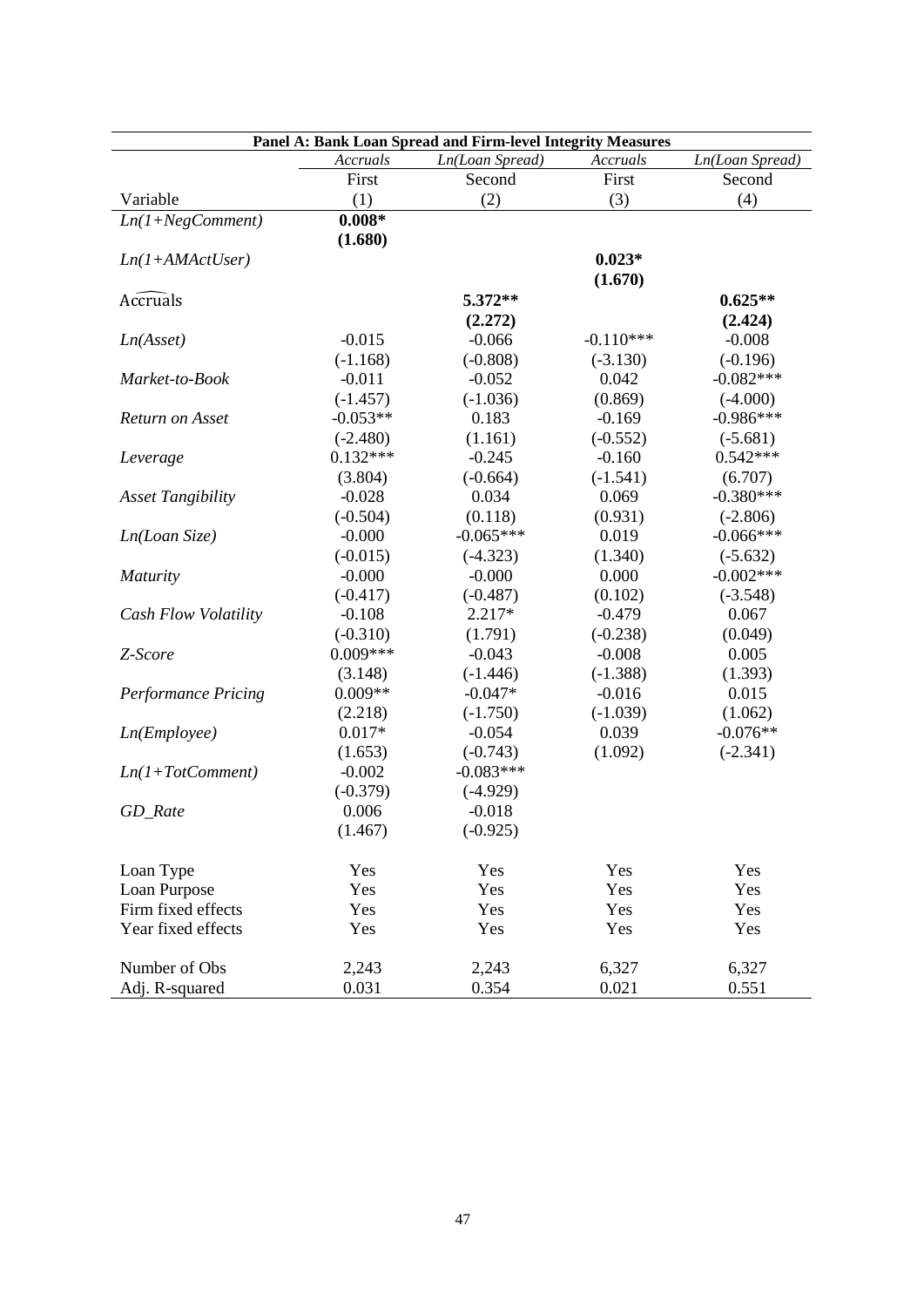| Panel B: Bank Loan Spread and CBSA-level Integrity Measures |           |                 |            |                 |  |  |
|-------------------------------------------------------------|-----------|-----------------|------------|-----------------|--|--|
|                                                             | Accruals  | Ln(Loan Spread) | Accruals   | Ln(Loan Spread) |  |  |
|                                                             | First     | Second          | First      | Second          |  |  |
| Variable                                                    | (1)       | (2)             | (3)        | (4)             |  |  |
| $Ln(1+NegComment_{CBSA})$                                   | $0.018**$ |                 |            |                 |  |  |
|                                                             | (2.101)   |                 |            |                 |  |  |
| $Ln(1+AMActUser_{CRSA})$                                    |           |                 | $0.019***$ |                 |  |  |
|                                                             |           |                 | (2.910)    |                 |  |  |
| Accruals                                                    |           | $1.459**$       |            | $2.304***$      |  |  |
|                                                             |           | (1.969)         |            | (4.161)         |  |  |
| <b>Control Variables</b>                                    | Yes       | <b>Yes</b>      | Yes        | Yes             |  |  |
| Number of Obs.                                              | 1,956     | 1,956           | 7,720      | 7,720           |  |  |
| Adj. R-squared                                              | 0.031     | 0.464           | 0.031      | 0.535           |  |  |

# **Table 8: Economic Mechanisms – Information Quality - Continued**

| Panel C: Implied Cost of Equity Capital and Firm-level Integrity Measures |           |              |           |              |  |
|---------------------------------------------------------------------------|-----------|--------------|-----------|--------------|--|
|                                                                           | Accruals  | $ICOC_{Avg}$ | Accruals  | $ICOC_{Avg}$ |  |
|                                                                           | First     | Second       | First     | Second       |  |
| Variable                                                                  | (1)       | (2)          | (3)       | (4)          |  |
| $Ln(1+NegComment)$                                                        | $0.004**$ |              |           |              |  |
|                                                                           | (1.978)   |              |           |              |  |
| $Ln(1+AMActUser)$                                                         |           |              | $0.008**$ |              |  |
|                                                                           |           |              | (1.981)   |              |  |
| <b>Accruals</b>                                                           |           | $0.390***$   |           | $0.064***$   |  |
|                                                                           |           | (9.715)      |           | (2.636)      |  |
| <b>Control Variables</b>                                                  | Yes       | Yes          | Yes       | Yes          |  |
| Number of Obs.                                                            | 4,721     | 4,721        | 15,260    | 15,260       |  |
| Adj. R-squared                                                            | 0.035     | 0.159        | 0.058     | 0.038        |  |

| Panel C: Implied Cost of Equity Capital and CBSA-level Integrity Measures |            |                     |           |              |  |  |
|---------------------------------------------------------------------------|------------|---------------------|-----------|--------------|--|--|
|                                                                           | Accruals   | ICOC <sub>Avg</sub> | Accruals  | $ICOC_{Avg}$ |  |  |
|                                                                           | First      | Second              | First     | Second       |  |  |
| Variable                                                                  | (1)        | (2)                 | (3)       | (4)          |  |  |
| $Ln(1+NegComment)$                                                        | $0.040***$ |                     |           |              |  |  |
|                                                                           | (3.004)    |                     |           |              |  |  |
| $Ln(1+AMActUser)$                                                         |            |                     | $0.002**$ |              |  |  |
|                                                                           |            |                     | (2.213)   |              |  |  |
| Accruals                                                                  |            | $0.215***$          |           | $0.428***$   |  |  |
|                                                                           |            | (3.606)             |           | (2.654)      |  |  |
| <b>Control Variables</b>                                                  | Yes        | Yes                 | Yes       | Yes          |  |  |
| Number of Obs.                                                            | 4,776      | 4,776               | 17,977    | 17,977       |  |  |
| Adj. R-squared                                                            | 0.033      | 0.091               | 0.021     | 0.037        |  |  |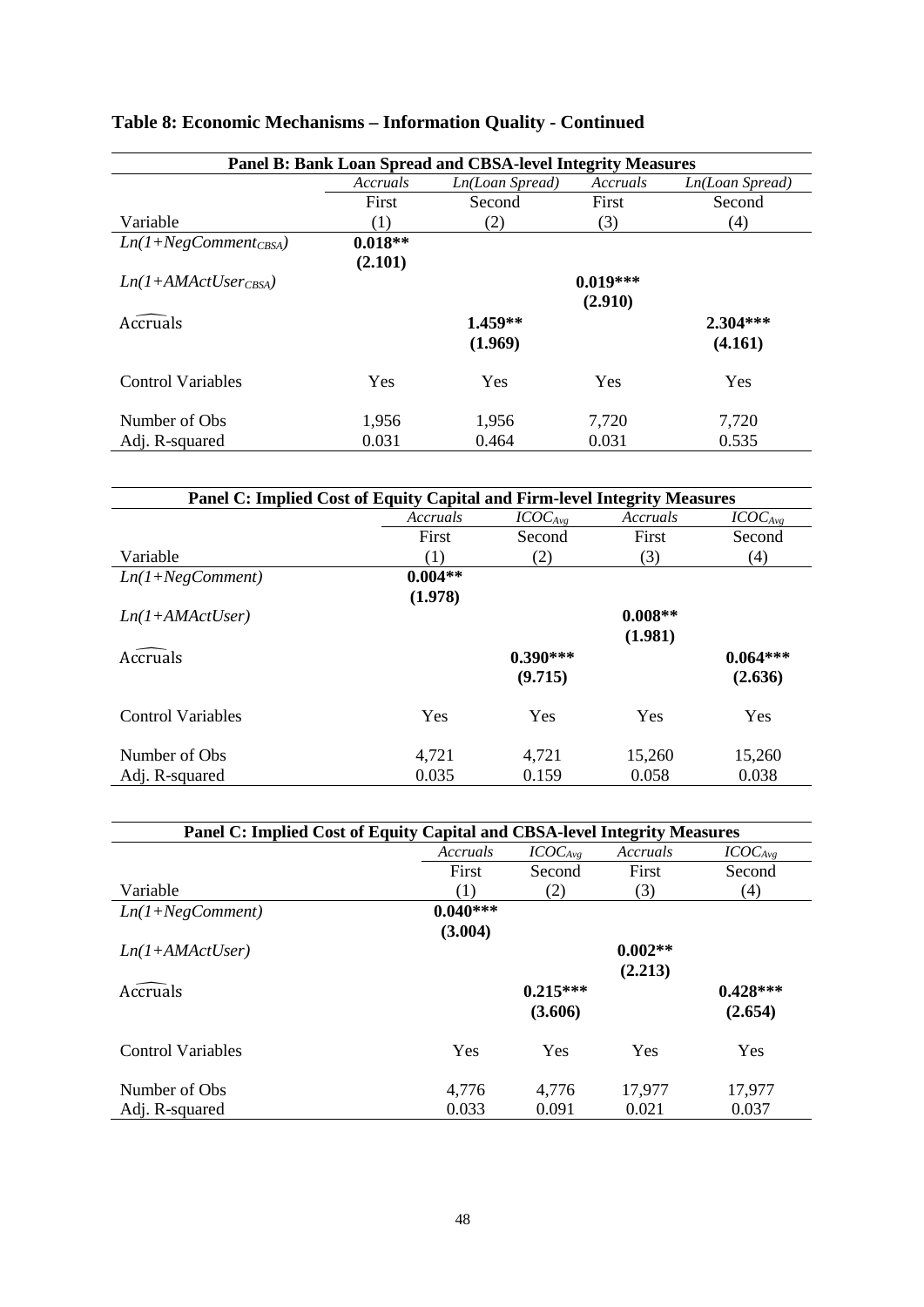### **Table 9: Economic Mechanism – Excessive Risk Taking**

This table reports the results for the excessive risk taking channel. Panel A and Panel B presents the results of the two-step analysis for the bank loan sample. Column 1 and 3 report the results for the first step regressions of risk taking measured by *Distance-to-Default* on integrity measures. Column 2 and 4 report the results for the second step regression of bank loan spread (*Ln(Loan Spread)*) on *Distanceto-Default* predicted from the first step. Panel C and Panel D presents the results of the two-step analysis for cost of equity sample. Column 1 and 3 report the results for the first step regressions of risk taking measured by *Distance-to-Default* on integrity measures. Column 2 and 4 report the results for the second step regression of the implied cost of equity capital (*ICOCAvg*) on *Distance-to-Default* predicted from the first step. We control for firm and year fixed effects in all regressions. Standard errors are robust standard errors. *t*-statistics are presented in parentheses. \*, \*\*, and \*\*\* indicates statistical significance at the 10%, 5%, and 1% level, respectively. The variables are defined in Appendix A. The sample period is between 2002 and 2015 (The Glassdoor variables are only available from 2008).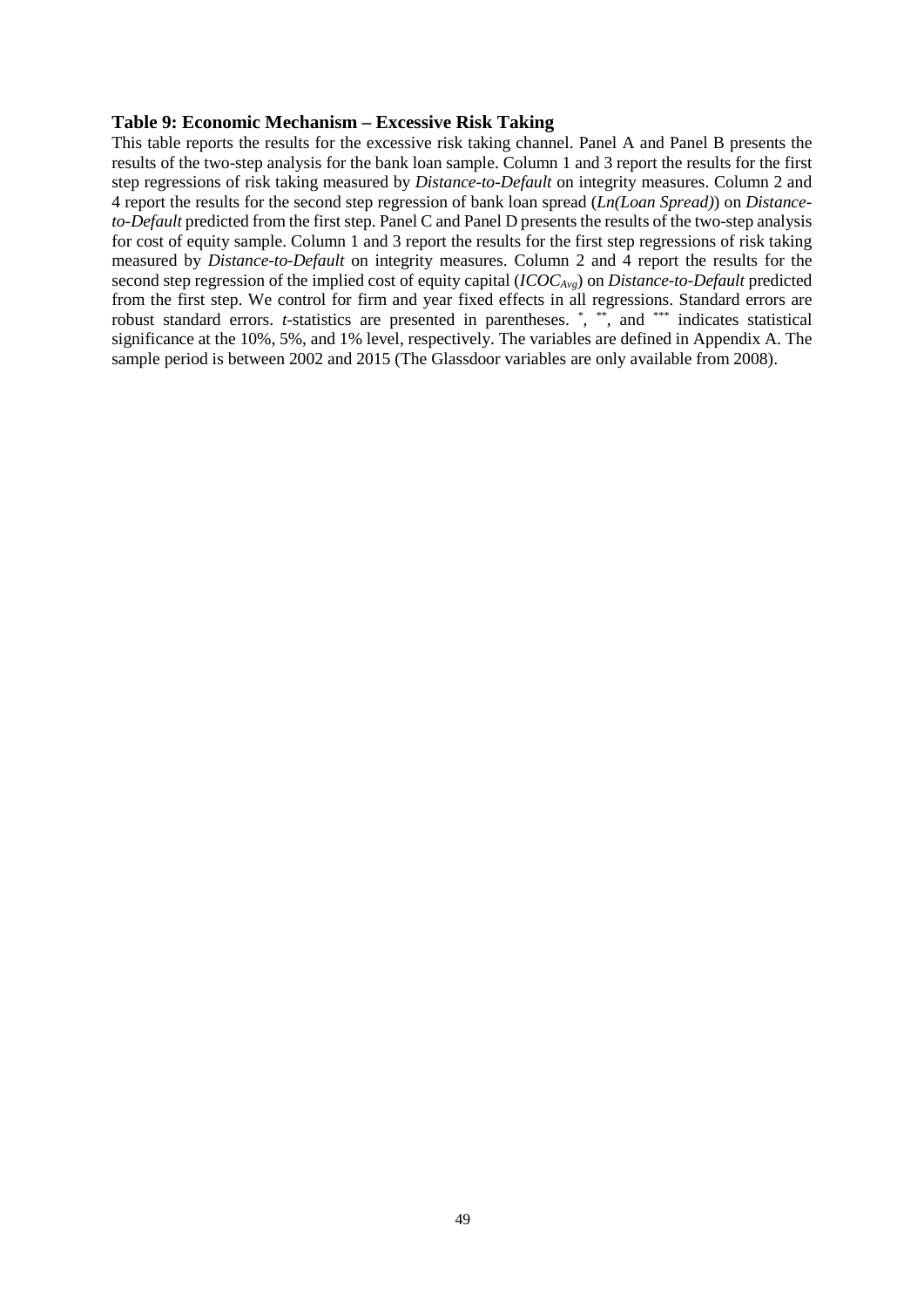|                             |              |             | Panel A: Bank Loan Spread and Firm-level Integrity Measures |              |
|-----------------------------|--------------|-------------|-------------------------------------------------------------|--------------|
|                             | Distance-to- | Ln(Loan     | Distance-to-                                                | Ln(Loan      |
|                             | Default      | Spread)     | Default                                                     | Spread)      |
|                             | First        | Second      | First                                                       | Second       |
| Variable                    | (1)          | (2)         | (3)                                                         | (4)          |
| $Ln(1+NegComment)$          | $-0.578**$   |             |                                                             |              |
|                             | $(-2.103)$   |             |                                                             |              |
| $Ln(1+AMActUser)$           |              |             | $-0.342**$                                                  |              |
|                             |              |             | $(-2.221)$                                                  |              |
| Distance $-$ to $-$ Default |              | $-0.038**$  |                                                             | $-0.270***$  |
|                             |              | $(-2.381)$  |                                                             | $(-5.579)$   |
| Ln(Asset)                   | $1.341**$    | $-0.170**$  | 0.396                                                       | $-0.025$     |
|                             | (2.138)      | $(-2.528)$  | (1.315)                                                     | $(-0.662)$   |
| Market-to-Book              | 4.182***     | 0.016       | 1.821 ***                                                   | $0.443***$   |
|                             | (8.666)      | (0.184)     | (4.566)                                                     | (4.912)      |
| Return on Asset             | $-0.545$     | $-0.699**$  | 2.906                                                       | $-0.225$     |
|                             | $(-0.147)$   | $(-2.343)$  | (1.358)                                                     | $(-0.968)$   |
| Leverage                    | $-11.479***$ | 0.040       | $-8.609***$                                                 | $-1.890***$  |
|                             | $(-7.037)$   | (0.149)     | $(-7.834)$                                                  | $(-4.505)$   |
| <b>Asset Tangibility</b>    | 2.170        | 0.007       | $-4.048***$                                                 | $-1.509***$  |
|                             | (1.003)      | (0.027)     | $(-2.886)$                                                  | $(-5.839)$   |
| Ln(Loan Size)               | $-0.072$     | $-0.056***$ | $-0.238**$                                                  | $-0.122***$  |
|                             | $(-0.556)$   | $(-3.754)$  | $(-2.454)$                                                  | $(-7.398)$   |
| <b>Maturity</b>             | $0.018***$   | $-0.000$    | $0.014***$                                                  | $0.002**$    |
|                             | (2.963)      | $(-0.344)$  | (3.135)                                                     | (2.000)      |
| Cash Flow Volatility        | $-16.137$    | 0.007       | $-46.283***$                                                | $-12.868***$ |
|                             | $(-0.731)$   | (0.003)     | $(-3.569)$                                                  | $(-4.691)$   |
| Z-Score                     | $0.627**$    | 0.023       | 0.052                                                       | 0.003        |
|                             | (2.259)      | (1.004)     | (0.377)                                                     | (0.359)      |
| <b>Performance Pricing</b>  | $-0.060$     | 0.001       | $-0.026$                                                    | 0.002        |
|                             | $(-0.302)$   | (0.068)     | $(-0.195)$                                                  | (0.110)      |
| Ln(Em ployee)               | $-0.528$     | $0.098*$    | $-0.469*$                                                   | $-0.143***$  |
|                             | $(-1.008)$   | (1.690)     | $(-1.869)$                                                  | $(-3.714)$   |
| $Ln(1+TotComment)$          | $0.538***$   | $-0.049***$ |                                                             |              |
|                             | (3.032)      | $(-2.829)$  |                                                             |              |
| GD_Rate                     | $-0.066$     | $-0.001$    |                                                             |              |
|                             | $(-0.385)$   | $(-0.062)$  |                                                             |              |
| Loan Type                   | Yes          | Yes         | Yes                                                         | Yes          |
| Loan Purpose                | Yes          | Yes         | Yes                                                         | Yes          |
| Firm fixed effects          | Yes          | Yes         | Yes                                                         | Yes          |
| Year fixed effects          | Yes          | Yes         | Yes                                                         | Yes          |
|                             |              |             |                                                             |              |
| Number of Obs               | 2,120        | 2,120       | 5,807                                                       | 5,807        |
| Adj. R-squared              | 0.478        | 0.427       | 0.290                                                       | 0.569        |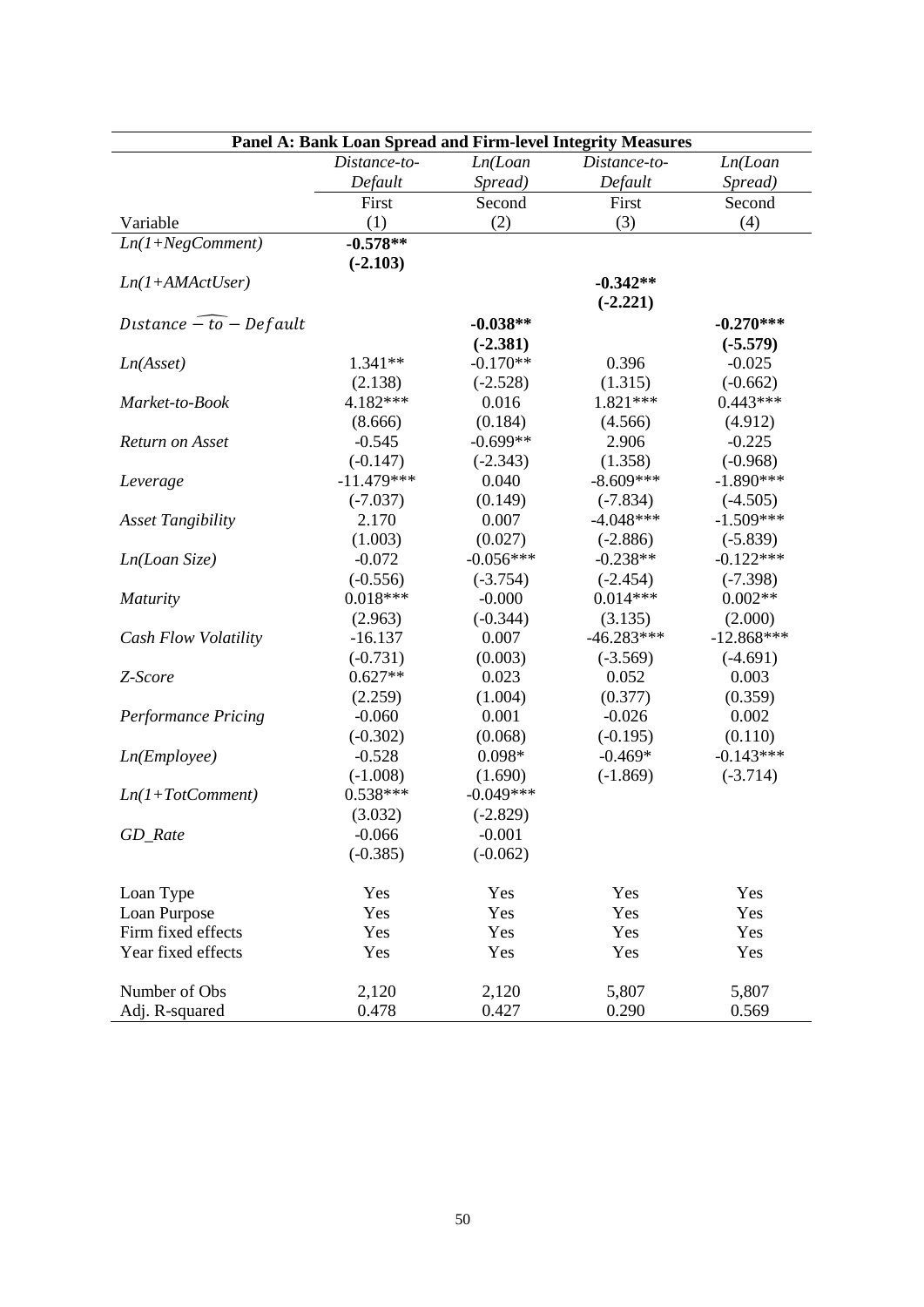| Panel B: Bank Loan Spread and CBSA-level Integrity Measures |              |             |              |             |  |
|-------------------------------------------------------------|--------------|-------------|--------------|-------------|--|
|                                                             | Distance-to- | Ln(Loan     | Distance-to- | Ln(Loan     |  |
|                                                             | Default      | Spread)     | Default      | Spread)     |  |
|                                                             | First        | Second      | First        | Second      |  |
| Variable                                                    | (1)          | (2)         | (3)          | (4)         |  |
| $Ln(1+NegComment_{CRSA})$                                   | $-0.744**$   |             |              |             |  |
|                                                             | $(-2.250)$   |             |              |             |  |
| $Ln(1+AMActUser_{CBSA})$                                    |              |             | $-0.662***$  |             |  |
|                                                             |              |             | $(-3.395)$   |             |  |
| Distance $\widehat{-to}$ - Default                          |              | $-0.055***$ |              | $-0.056***$ |  |
|                                                             |              | $(-3.719)$  |              | $(-3.192)$  |  |
| <b>Control Variables</b>                                    | <b>Yes</b>   | Yes         | Yes          | Yes         |  |
| Number of Obs                                               | 2,018        | 2,018       | 6,400        | 6,400       |  |
| Adj. R-squared                                              | 0.396        | 0.400       | 0.210        | 0.556       |  |

# **Table 9: Economic Mechanism – Excessive Risk Taking - Continued**

| Panel C: Implied Cost of Equity Capital and Firm-level Integrity Measures |                         |                     |                         |                     |  |
|---------------------------------------------------------------------------|-------------------------|---------------------|-------------------------|---------------------|--|
|                                                                           | Distance-<br>to-Default | ICOC <sub>Avg</sub> | Distance-<br>to-Default | ICOC <sub>Avg</sub> |  |
|                                                                           | First                   | Second              | First                   | Second              |  |
| Variable                                                                  | (1)                     | (2)                 | (3)                     | (4)                 |  |
| $Ln(1+NegComment)$                                                        | $-0.511***$             |                     |                         |                     |  |
|                                                                           | $(-3.073)$              |                     |                         |                     |  |
| $Ln(1+AMActUser)$                                                         |                         |                     | $-0.557***$             |                     |  |
|                                                                           |                         |                     | $(-4.761)$              |                     |  |
| Distance $-$ to $-$ Default                                               |                         | $-0.005***$         |                         | $-0.006***$         |  |
|                                                                           |                         | $(-3.251)$          |                         | $(-2.935)$          |  |
| <b>Control Variables</b>                                                  | Yes                     | Yes                 | Yes                     | Yes                 |  |
| Number of Obs                                                             | 4,708                   | 4,708               | 13,232                  | 13,232              |  |
| Adj. R-squared                                                            | 0.421                   | 0.136               | 0.363                   | 0.106               |  |

| Panel D: Implied Cost of Equity Capital and CBSA-level Integrity Measures |                         |                           |                           |                          |  |
|---------------------------------------------------------------------------|-------------------------|---------------------------|---------------------------|--------------------------|--|
|                                                                           | Distance-to-<br>Default | ICOC <sub>Avg</sub>       | Distance-to-<br>Default   | ICOC <sub>Avg</sub>      |  |
|                                                                           | First                   | Second                    | First                     | Second                   |  |
| Variable                                                                  | (1)                     | (2)                       | (3)                       | (4)                      |  |
| $Ln(1+NegComment_{CBSA})$                                                 | $-0.306*$<br>$(-1.654)$ |                           |                           |                          |  |
| $Ln(1+AMActUser_{CBSA})$                                                  |                         |                           | $-0.482***$<br>$(-4.121)$ |                          |  |
| Distance $\widehat{-to}$ - Default                                        |                         | $-0.015***$<br>$(-2.606)$ |                           | $-0.006**$<br>$(-2.397)$ |  |
| <b>Control Variables</b>                                                  | Yes                     | Yes                       | Yes                       | Yes                      |  |
| Number of Obs.                                                            | 4,236                   | 4,236                     | 16,144                    | 16,144                   |  |
| Adj. R-squared                                                            | 0.361                   | 0.117                     | 0.310                     | 0.061                    |  |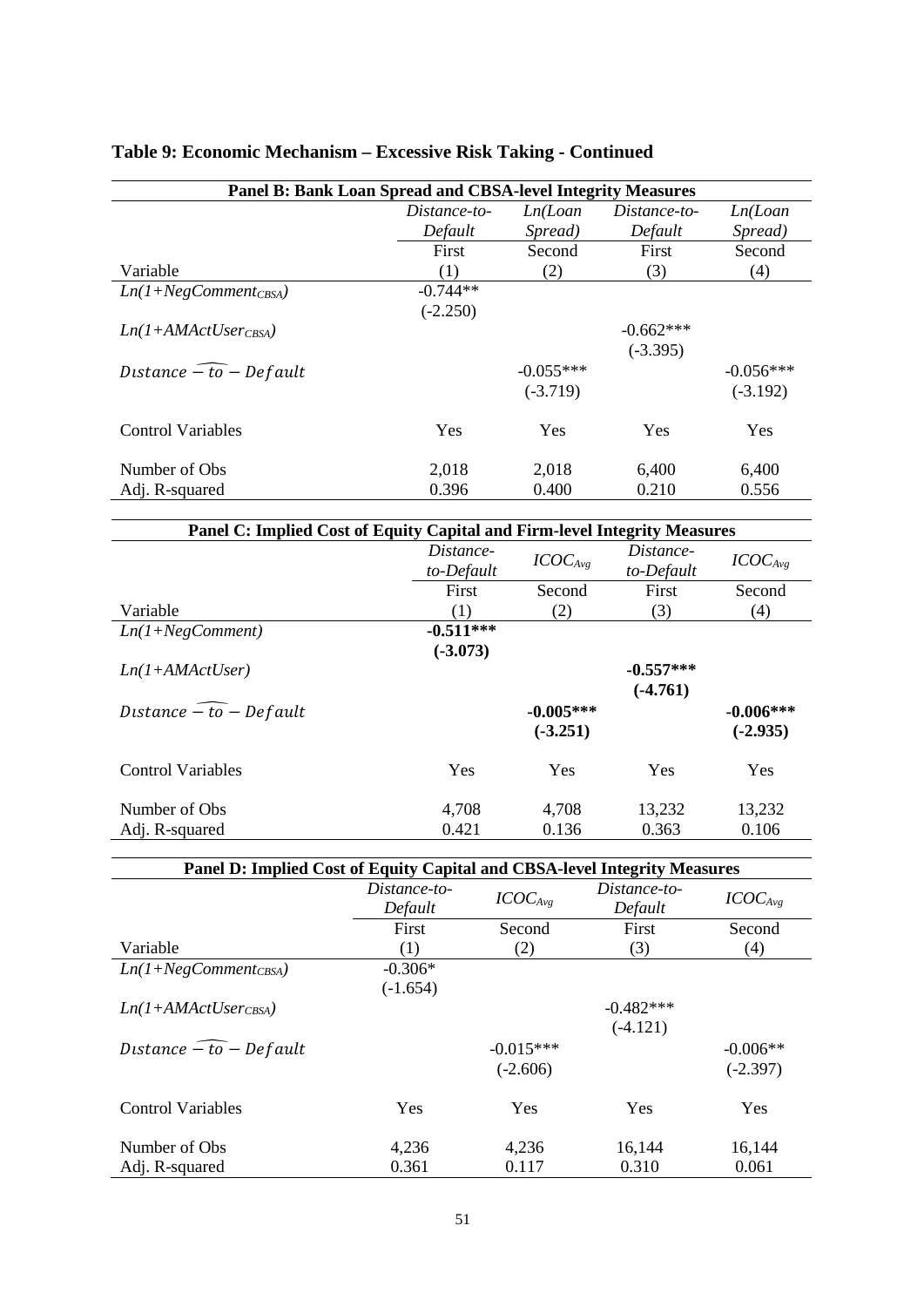### **Figure 1. Bank Loan Spread and Implied Cost of Equity Capital surrounding the Massachusetts' Alimony Reform Law**

The first figure shows the average bank loan spread measured by *Ln(Loan Spread)* for treatment and control firms, from the year before the reform law to the year after reform law. The second figure shows the average cost of equity measured by *ICOCAvg* for treatment and control firms, from the year before the reform law to the year after the reform law. The reform law year is denoted as year 0.



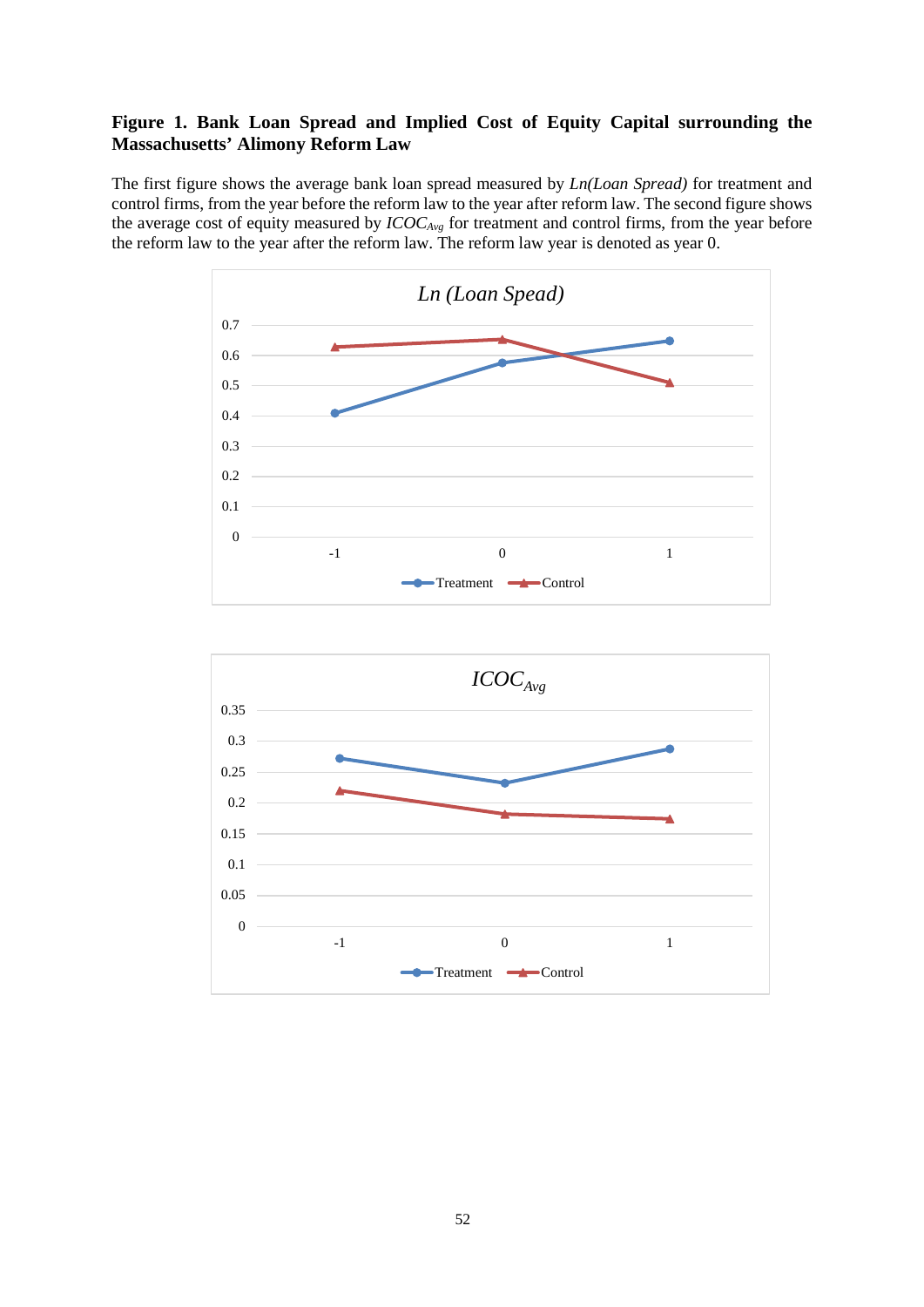| Variable                  | Definition                                                                                                                                                                                                                             | Source            |
|---------------------------|----------------------------------------------------------------------------------------------------------------------------------------------------------------------------------------------------------------------------------------|-------------------|
| $Ln(1+NegComment)$        | Natural logarithm of one plus NegComment. NegComment<br>is the number of employees' negative comments regarding<br>the integrity of the firm in a fiscal year.                                                                         | Glassdoor         |
| $Ln(1+AMActUser)$         | Natural logarithm of one plus AMActUser. AMActUser is<br>the number of active users who have registered for the<br>Ashley Madison (AM) service from a firm in a fiscal year.                                                           | Ashley<br>Madison |
| $Ln(1+NegComment_{CBSA})$ | Natural logarithm of one plus NegComment CBSA.<br>NegComment <sub>CBSA</sub> is the number of employees' negative<br>comments regarding integrity of the firms within the same<br>core-based statistical area (CBSA) in a fiscal year. | Glassdoor         |
| $Ln(1+AMActUser_{CBSA})$  | logarithm of one plus AMActUsercBSA<br>Natural<br>AMActUser <sub>CBSA</sub> is the number of active users who have<br>registered for the AM service within the same CBSA in a<br>fiscal year.                                          | Ashley<br>Madison |
| $Ln(1+AMUser)$            | Natural logarithm of one plus AMUser. AMUser is the<br>number of AM users from a firm in a fiscal year.                                                                                                                                | Ashley<br>Madison |
| $Ln(1+AMNewUser)$         | Natural logarithm of one plus AMNewUser. AMNewUser is<br>the number of new AM users from a firm in a fiscal year.                                                                                                                      | Ashley<br>Madison |
| $Ln(1+AMUser_{CBSA})$     | Natural logarithm of one plus AMUser <sub>CBSA</sub> . AMUser <sub>CBSA</sub> is<br>the number of AM users within the same CBSA in a fiscal                                                                                            | Ashley<br>Madison |
| $Ln(1+AMNewUser_{CBSA})$  | year.<br>Natural<br>logarithm<br>of<br>plus<br>one<br>AMNewUserc <sub>BS</sub> .<br>AMNewUserc <sub>BS</sub> is the number of new AM users within the<br>same CBSA in a fiscal year.                                                   | Ashley<br>Madison |
| Loan Spread               | All-in-drawn spread. The spread over the London Interbank<br>Offered Rate (LIBOR) (or LIBOR equivalent) on a loan<br>plus associated loan origination fees. In percentage.                                                             | DealScan          |
| Ln(Loan Spread)           | Natural logarithm of the all-in-drawn spread.                                                                                                                                                                                          | DealScan          |
| Ln(Asset)                 | Natural logarithm of total assets $(AT)$ .                                                                                                                                                                                             | Compustat         |
| Market-to-Book            | Market value of assets ( $PRCC_F \times CSHO - CEQ+AT$ ) over<br>the book value of total assets $(AT)$ .                                                                                                                               | Compustat         |
| Return on Asset           | Operating income before depreciation (OIBDP) over book<br>value of total assets $(AT)$ .                                                                                                                                               | Compustat         |
| Leverage                  | Leverage ratio is calculated as the sum of long-term debt<br>(DLTT) and debt in current liabilities (DLC) divided by<br>total assets $(AT)$ .                                                                                          | Compustat         |
| <b>Asset Tangibility</b>  | Net property, plant and equipment (PPENT) divided by<br>total assets $(AT)$ .                                                                                                                                                          | Compustat         |
| Cash Flow Volatility      | The standard deviation of operating income before<br>depreciation ( $OIBDP$ ) divided by total assets $(AT)$ over the<br>20 quarters before the quarter containing the loan<br>origination date.                                       | Compustat         |
| Ln(Loan Size)             | Natural logarithm of loan (facility) amount.                                                                                                                                                                                           | DealScan          |
| <b>Maturity</b>           | Loan maturity measured in months.                                                                                                                                                                                                      |                   |
| Z-Score                   | Altman's (1968) Z-Score = $1.2 \times (WCAP/AT) + 1.4 \times (RE/AT)$<br>+3.3×(OIADP/AT)+0.6×(PRCC_F×CSHO/LT)+0.999×(S<br>$ALE/AT$ ).                                                                                                  | Compustat         |
| Performance pricing       | Dummy variable that equals one if the loan uses<br>performance pricing.                                                                                                                                                                | DealScan          |

# **Appendix A: Variable Definitions**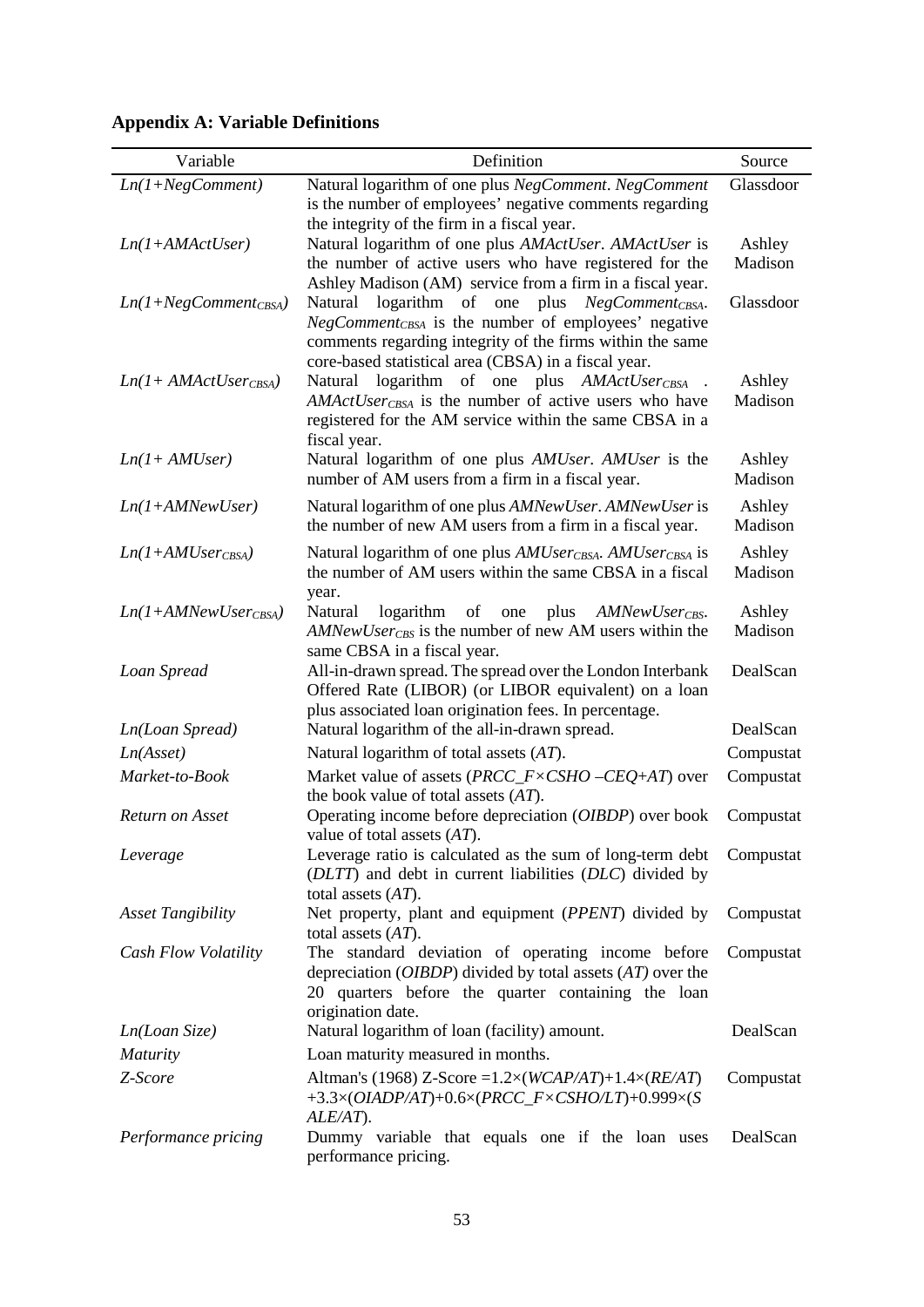| Ln(Em ployee)             | Natural logarithm of the actual number of people (in<br>thousand) employed by the company and its consolidated<br>subsidiaries.                                                                                                                                      | Compustat            |
|---------------------------|----------------------------------------------------------------------------------------------------------------------------------------------------------------------------------------------------------------------------------------------------------------------|----------------------|
| $Ln(1+TotComment)$        | Natural logarithm of one plus TotCom. TotCom is the total<br>number of employees' comments on a firm in a fiscal year.                                                                                                                                               | Glassdoor            |
| GD_Rate                   | Average employor star rating obtained from Glassdoor<br>ratings and reviews during the fiscal year.                                                                                                                                                                  | Glassdoor            |
| $Ln(1+TotComment_{CBSA})$ | Natural<br>logarithm<br>plus TotCommentcBSA.<br>of one<br>TotComment <sub>CBSA</sub> is the total number of employees'<br>comments on the firms within the same CBSA in a fiscal<br>year.                                                                            | Glassdoor            |
| GD_Rate_CBSA              | Average employor star rating obtained from Glassdoor<br>ratings and reviews within the same CBSA during the fiscal<br>year.                                                                                                                                          | Glassdoor            |
| $ICOC_{GLS}$              | Implied cost of equity capital measure following the<br>methodology outlined in Gebhardt, Lee, and Swaminathan<br>(2001).                                                                                                                                            | IBES,<br><b>CRSP</b> |
| ICOC <sub>CT</sub>        | Implied cost of equity capital measure following the<br>methodology outlined in Claus and Thomas (2001).                                                                                                                                                             | IBES,<br><b>CRSP</b> |
| $ICOC_{Easton}$           | Implied cost of equity measure following the methodology<br>outlined in Easton (2004).                                                                                                                                                                               | IBES,<br><b>CRSP</b> |
| $ICOC_{OJ}$               | Implied cost of equity capital measure following the<br>methodology outlined in Ohlson and Juettner-Nauroth<br>(2005).                                                                                                                                               | IBES,<br><b>CRSP</b> |
| ICOC <sub>Avg</sub>       | Mean of the four implied cost of equity capital measures<br>following the methodologies outlined in Gebhardt, Lee,<br>and Swaminathan (2001), Claus and Thomas (2001),<br>Easton (2004), and Ohlson and Juettner-Nauroth (2005).                                     | IBES,<br><b>CRSP</b> |
| Market Beta               | Estimated by regressing daily stock returns on the CRSP<br>value-weighted daily market returns over a fiscal year.                                                                                                                                                   | <b>CRSP</b>          |
| Idiosyncratic Risk        | Annualized standard deviation of the residuals from the<br>regression of daily stock returns on the CRSP value-<br>weighted daily market returns over a fiscal year.                                                                                                 | <b>CRSP</b>          |
| Ln(Market                 | Natural logarithm of market capitalization,<br>maket                                                                                                                                                                                                                 | Compustat            |
| Capitalization)           | capitalization is calculated as stock price $(PRCC_F)$<br>multiplied by the number of shares outstanding (CSHO).                                                                                                                                                     |                      |
| Book-to-Market            | Book value of equity (CEQ) divided by the market<br>capitalization.                                                                                                                                                                                                  | Compustat            |
| Momentum                  | Annual stock returns over a fiscal year.                                                                                                                                                                                                                             | <b>CRSP</b>          |
| Long-term Growth Rate     | Median value of analyst forecasts of the long-term earnings<br>growth rate.                                                                                                                                                                                          | <b>IBES</b>          |
| <b>Analyst Forecast</b>   | Standard deviation of analysts forecasts for the next                                                                                                                                                                                                                | <b>IBES</b>          |
| <b>Dispersion</b>         | period's earnings within 90 days before earnings<br>announcements divided by the consensus forecast for the<br>next period's earnings                                                                                                                                |                      |
| Accruals                  | Absolute level of accrual-based earnings management is<br>calculated as the absolute value of the residual from the<br>following cross-section regressions for each year and<br>industry: $\frac{IB_{i,t}-OANCE_{i,t}}{AT_{i,t-1}} = \beta_0 +$<br>48<br>Fama-French | Compustat            |
|                           | $\beta_1 \frac{1}{AT_{it-1}} + \beta_2 \frac{\Delta Sale_{it}}{AT_{it-1}} + \beta_3 \frac{PPECT_{it}}{AT_{it-1}} + \varepsilon_{i,t}.$                                                                                                                               |                      |
| Distance-to-Default       | Distance to default is calculated following Bharath and<br>Shumway (2008).                                                                                                                                                                                           | CRSP,<br>Compustat   |
| $R_{1,1}$                 | Stock return over the month t-1.                                                                                                                                                                                                                                     | <b>CRSP</b>          |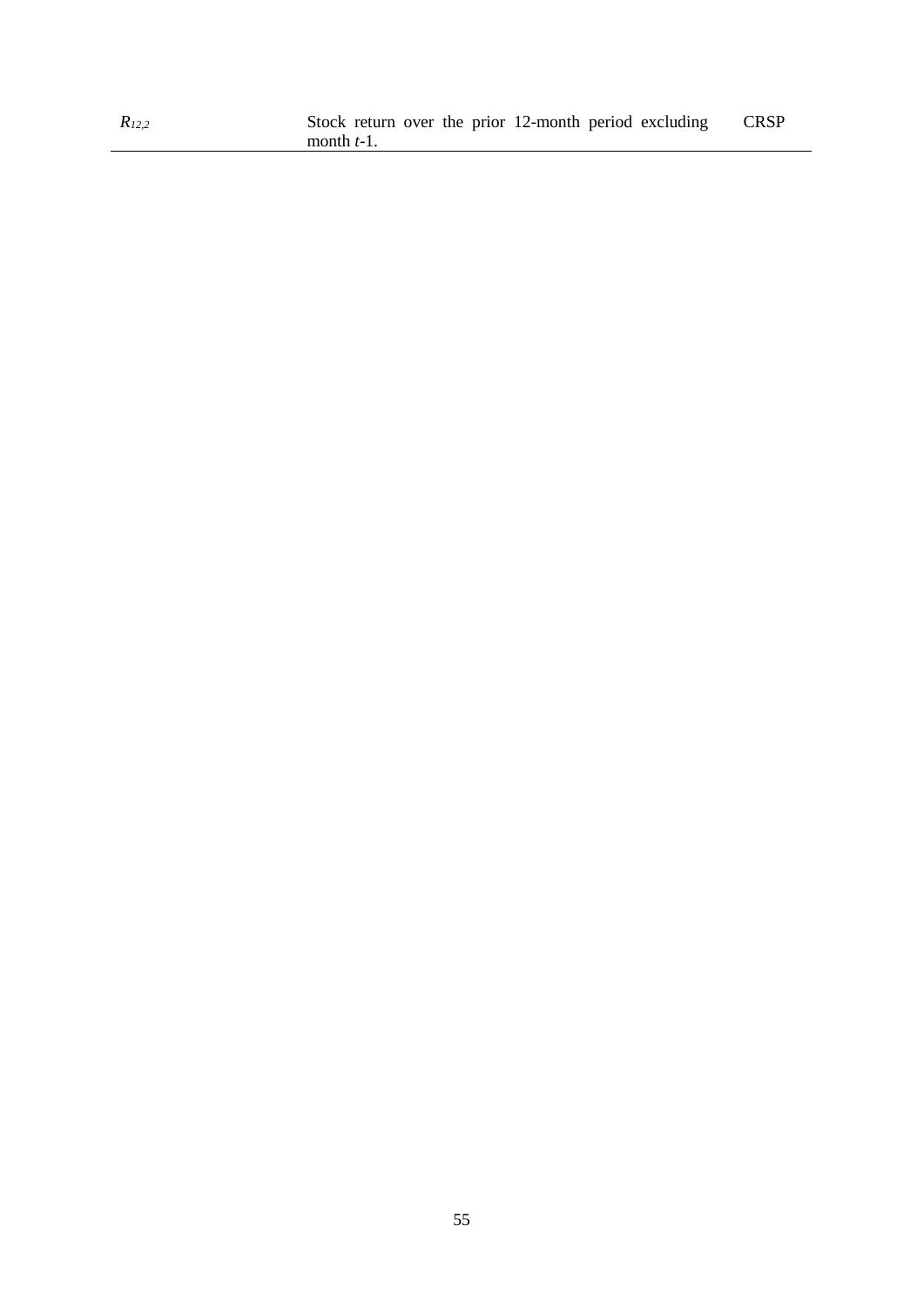### **Baseline regressions - Alternative AM integrity measures**

Panel A presents results for ordinary least squares (OLS) regressions of bank loan spread on alternative AM integrity measures. The dependent variable is the bank loan spread (*Ln(Loan Spread)*). Columns 1 and 2 reports the results of regressions with *Ln(1+ AMUser)* and *Ln(1+ AMNewUser)* as alternative AM integrity measures at firm level, respectively. Columns 3 and 4 reports the results of regressions with  $Ln(1+AMUser_{CBSA})$  and  $Ln(1+AMNewUser_{CBSA})$  as alternative AM integrity measures at CBSA level, respectively. We control for loan type, loan purpose, firm fixed effects, and year fixed effects in all regressions. In Panel B, the dependent variable is the implied cost of equity calculated by taking the mean of the four cost of equity measures following the methodologies outlined in Gebhardt, Lee, and Swaminathan (2001), Claus and Thomas (2001), Easton (2004), and Ohlson and Juettner-Nauroth (2005). Columns 1 and 2 reports the results of regressions with *Ln(1+ AMUser)* and *Ln(1+ AMNewUser)*  as alternative AM integrity measures at firm level, respectively. Columns 3 and 4 reports the results of regressions with  $Ln(I+AMUseC_{CSA})$  and  $Ln(I+AMNewUseC_{CSA})$  as alternative AM integrity measures at CBSA level, respectively. We control for firm and year fixed effects in all regressions. See Table A1 for definitions of all variables. Standard errors are clustered at the firm level. T-statistics are presented in parentheses. \* , \*\*, and \*\*\* indicates statistical significance at the 10%, 5%, and 1% level, respectively.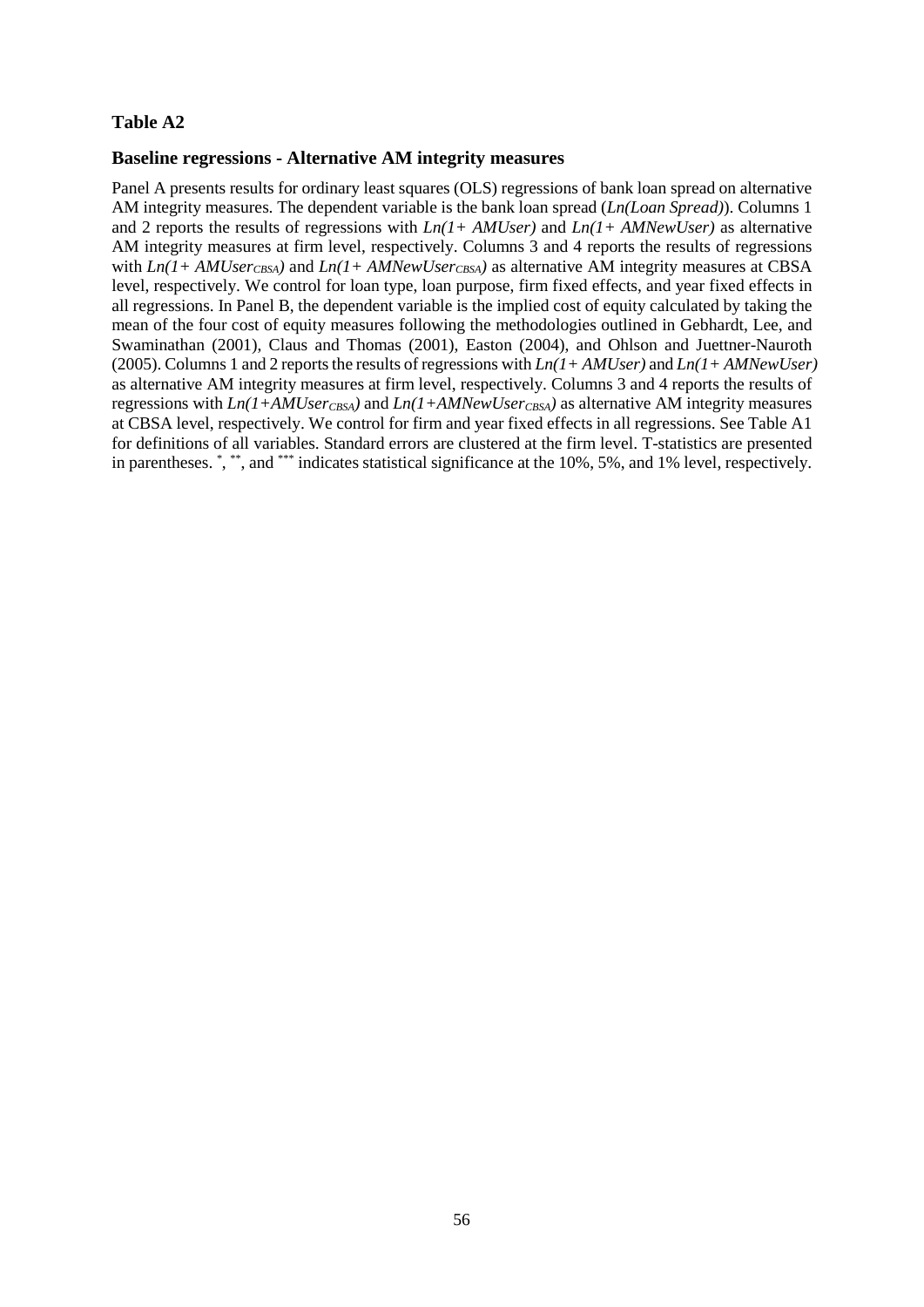|                            | Dependent Variable: Ln(Loan Spread) |             |             |             |
|----------------------------|-------------------------------------|-------------|-------------|-------------|
| Variable                   | (1)                                 | (2)         | (3)         | (4)         |
| $Ln(1+AMUser)$             | $0.095***$                          |             |             |             |
|                            | (6.712)                             |             |             |             |
| $Ln(1+AMNewUser)$          |                                     | $0.071***$  |             |             |
|                            |                                     | (4.938)     |             |             |
| $Ln(1+AMUser_{CBSA})$      |                                     |             | $0.032***$  |             |
|                            |                                     |             | (3.509)     |             |
| $Ln(1+AMNewUser_{CBSA})$   |                                     |             |             | $0.031***$  |
|                            |                                     |             |             | (3.097)     |
| Ln(Asset)                  | $-0.086***$                         | $-0.089***$ | $-0.135***$ | $-0.134***$ |
|                            | $(-3.081)$                          | $(-3.202)$  | $(-6.664)$  | $(-6.600)$  |
| Market-to-Book             | $-0.034*$                           | $-0.038**$  | $-0.045**$  | $-0.044**$  |
|                            | $(-1.820)$                          | $(-1.977)$  | $(-2.479)$  | $(-2.435)$  |
| Return on Asset            | $-1.079***$                         | $-1.067***$ | $-1.061***$ | $-1.066***$ |
|                            | $(-6.856)$                          | $(-6.835)$  | $(-7.032)$  | $(-7.068)$  |
| Leverage                   | $0.497***$                          | $0.521***$  | $0.521***$  | $0.523***$  |
|                            | (6.466)                             | (6.724)     | (7.440)     | (7.482)     |
| <b>Asset Tangibility</b>   | $-0.435***$                         | $-0.456***$ | $-0.361***$ | $-0.362***$ |
|                            | $(-3.347)$                          | $(-3.527)$  | $(-3.132)$  | $(-3.145)$  |
| Ln(Loan Size)              | $-0.046***$                         | $-0.045***$ | $-0.053***$ | $-0.053***$ |
|                            | $(-4.614)$                          | $(-4.509)$  | $(-4.679)$  | $(-4.658)$  |
| <i>Maturity</i>            | $-0.001**$                          | $-0.001**$  | $-0.002***$ | $-0.002***$ |
|                            | $(-2.022)$                          | $(-2.205)$  | $(-3.842)$  | $(-3.817)$  |
| Cash Flow Volatility       | $-0.114$                            | $-0.114$    | $-1.164$    | $-1.212$    |
|                            | $(-0.101)$                          | $(-0.098)$  | $(-1.217)$  | $(-1.267)$  |
| Z-Score                    | $-0.004$                            | $-0.004$    | $-0.004$    | $-0.004$    |
|                            | $(-0.653)$                          | $(-0.530)$  | $(-0.672)$  | $(-0.669)$  |
| <b>Performance Pricing</b> | $-0.001$                            | 0.002       | 0.000       | $-0.000$    |
|                            | $(-0.111)$                          | (0.164)     | (0.001)     | $(-0.013)$  |
| Ln(Em plope)               | $-0.025$                            | $-0.033$    |             |             |
|                            | $(-1.051)$                          | $(-1.360)$  |             |             |
| Ln(Population)             |                                     |             | $-0.201**$  | $-0.196**$  |
|                            |                                     |             | $(-2.559)$  | $(-2.507)$  |
| Loan Type                  | Yes                                 | Yes         | Yes         | Yes         |
| Loan Purpose               | Yes                                 | Yes         | Yes         | Yes         |
| Firm fixed effects         | Yes                                 | Yes         | Yes         | Yes         |
| Year fixed effects         | Yes                                 | Yes         | Yes         | Yes         |
| Number of Obs              | 7,663                               | 7,663       | 8,030       | 8,030       |
| Adj. R-squared             | 0.539                               | 0.534       | 0.536       | 0.535       |

*Panel A: Bank loan spread*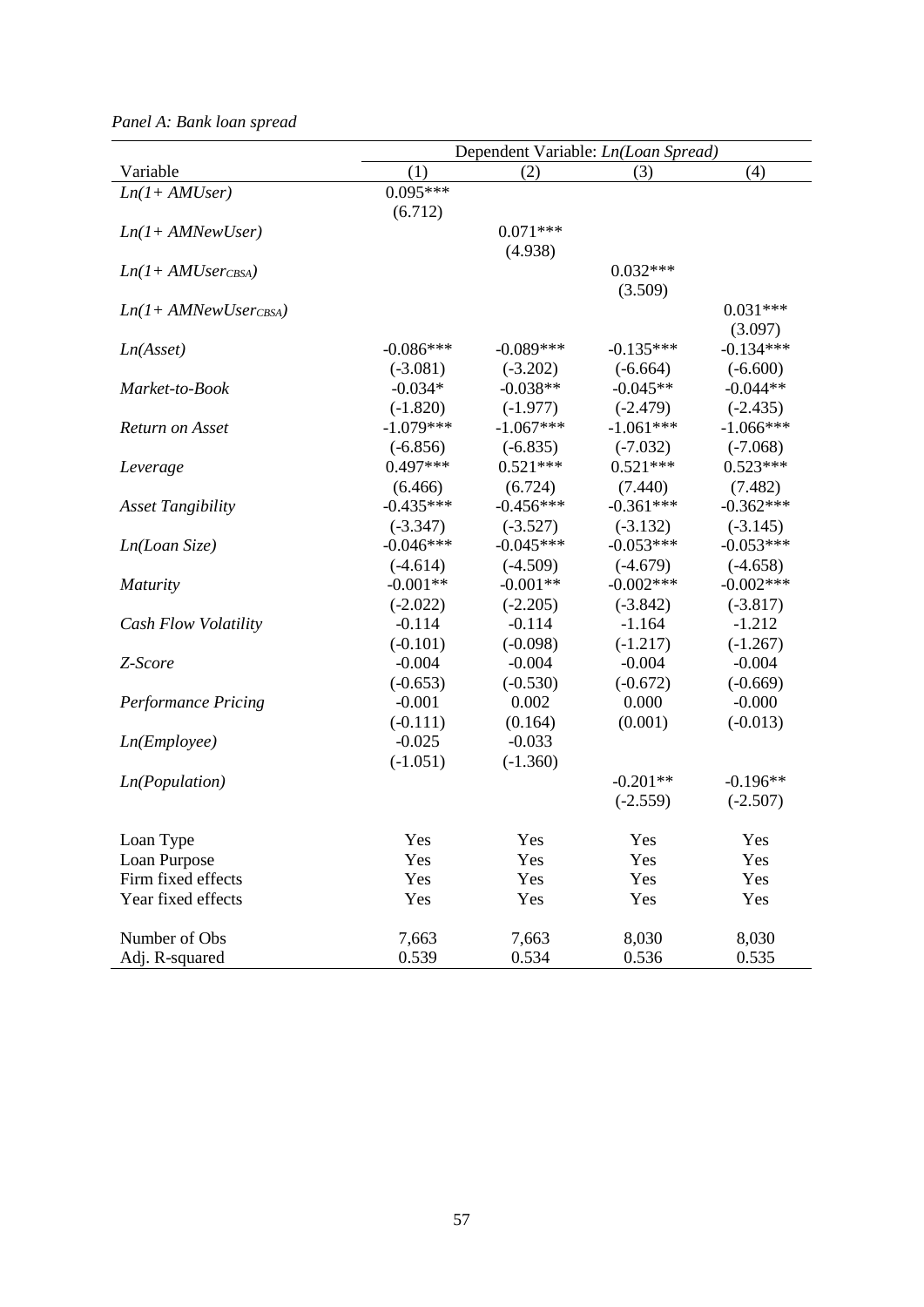*Panel B: ICOCAvg*

|                                    | Dependent Variable: $ICOC_{Avg}$ |             |             |             |
|------------------------------------|----------------------------------|-------------|-------------|-------------|
| Variable                           | (1)                              | (2)         | (3)         | (4)         |
| $Ln(1+AMUser)$                     | $0.003**$                        |             |             |             |
|                                    | (2.322)                          |             |             |             |
| $Ln(1+AMNewUser)$                  |                                  | $0.003***$  |             |             |
|                                    |                                  | (2.809)     |             |             |
| $Ln(1+AMUser_{CBSA})$              |                                  |             | $0.002***$  |             |
|                                    |                                  |             | (7.334)     |             |
| $Ln(1+AMNewUser_{CBSA})$           |                                  |             |             | $0.002***$  |
|                                    |                                  |             |             | (7.126)     |
| Market Beta                        | 0.003                            | 0.002       | 0.002       | 0.001       |
|                                    | (1.167)                          | (1.125)     | (1.208)     | (1.162)     |
| Idiosyncratic Risk                 | $0.028***$                       | $0.028***$  | $0.021***$  | $0.020***$  |
|                                    | (3.164)                          | (3.201)     | (4.849)     | (4.678)     |
| <b>Ln(Market Capitalization)</b>   | $-0.014***$                      | $-0.014***$ | $-0.008***$ | $-0.007***$ |
|                                    | $(-5.152)$                       | $(-5.146)$  | $(-4.488)$  | $(-4.347)$  |
| <b>Book-to-Market</b>              | $-0.006$                         | $-0.006$    | 0.000       | 0.000       |
|                                    | $(-1.327)$                       | $(-1.340)$  | (0.069)     | (0.156)     |
| Leverage                           | $0.030***$                       | $0.031***$  | $0.030***$  | $0.030***$  |
|                                    | (3.517)                          | (3.545)     | (5.811)     | (5.939)     |
| Momentum                           | $-0.002$                         | $-0.002$    | $-0.003**$  | $-0.003***$ |
|                                    | $(-0.962)$                       | $(-0.964)$  | $(-2.562)$  | $(-2.640)$  |
| Return on Asset                    | $-0.020$                         | $-0.019$    | $-0.008$    | $-0.008$    |
|                                    | $(-1.366)$                       | $(-1.358)$  | $(-0.854)$  | $(-0.923)$  |
| Long-term Growth Rate              | $0.003*$                         | $0.003*$    | $1.230***$  | 1.192***    |
|                                    | (1.928)                          | (1.909)     | (23.138)    | (22.237)    |
| <b>Analyst Forecast Dispersion</b> | $-0.000$                         | $-0.000$    | $-0.000$    | $-0.000$    |
|                                    | $(-0.425)$                       | $(-0.437)$  | $(-1.197)$  | $(-1.198)$  |
| Ln(Em plove)                       | $0.010***$                       | $0.010***$  |             |             |
|                                    | (3.410)                          | (3.351)     |             |             |
| Ln(Population)                     |                                  |             | $-0.004$    | 0.002       |
|                                    |                                  |             | $(-0.311)$  | (0.159)     |
| Firm fixed effects                 | Yes                              | Yes         | Yes         | Yes         |
| Year fixed effects                 | Yes                              | Yes         | Yes         | Yes         |
|                                    |                                  |             |             |             |
| Number of Obs                      | 17,145                           | 17,145      | 18,701      | 18,701      |
| Adj. R-squared                     | 0.057                            | 0.057       | 0.094       | 0.093       |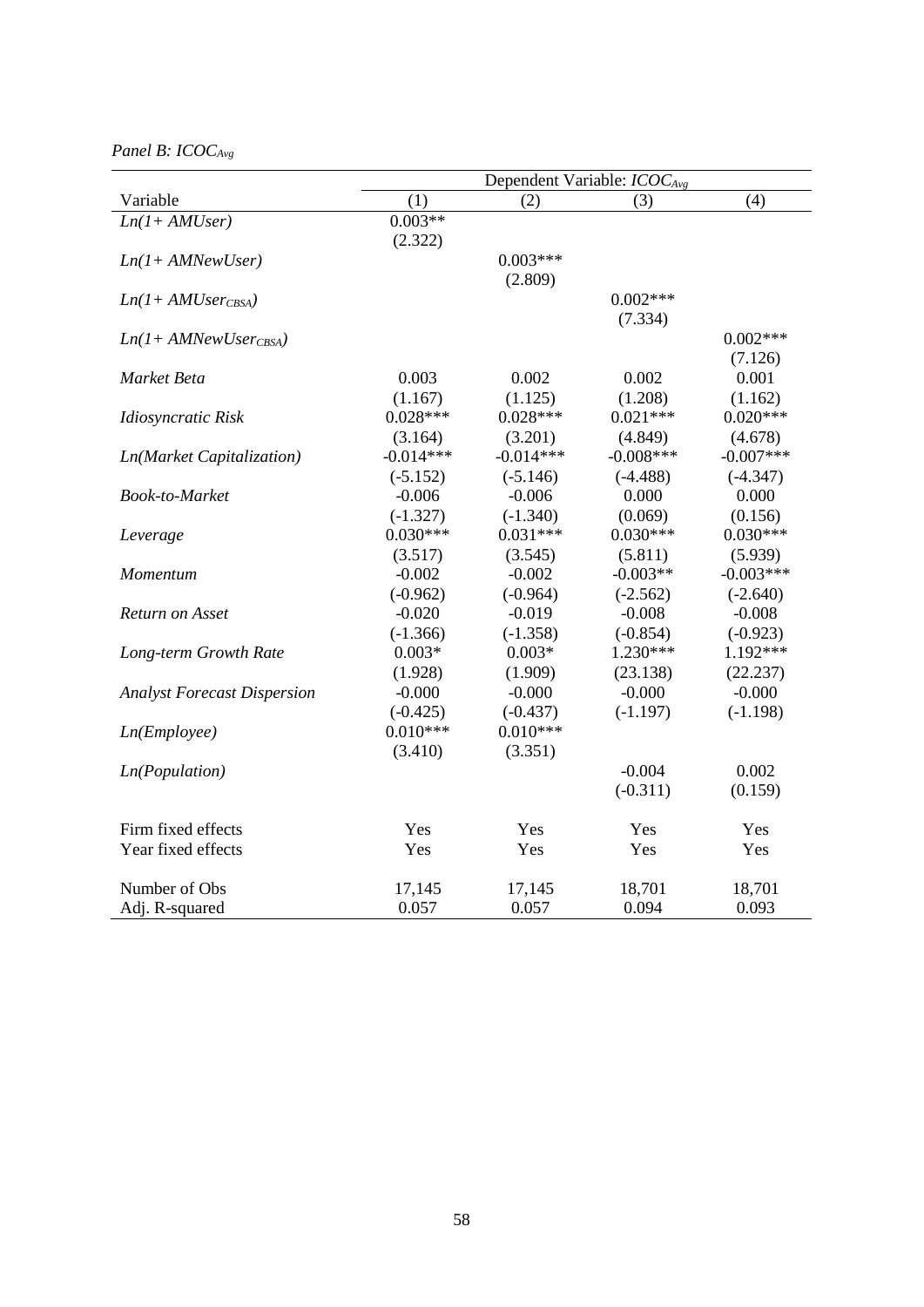### **Baseline regressions - Alternative cost of equity measures**

Panel A to Panel D presents results for ordinary least squares (OLS) regressions of implied cost of equity on integrity measures. In Panel A, the dependent variable is the implied cost of equity calculated following the methodologies outlined in Gebhardt et al. (2001). In Panel B, the dependent variable is the implied cost of equity calculated following the methodologies outlined in Claus and Thomas (2001). The dependent variable in Panel C is the implied cost of equity calculated following the methodologies outlined in Easton (2004). The dependent variable in Panel D is the implied cost of equity calculated following the methodologies outlined in Ohlson and Juettner-Nauroth (2005). Columns 1 to 4 reports the results of regressions with  $Ln(1+NegComment)$ ,  $Ln(1+AMActUser)$ ,  $Ln(1+NegComment_{CSA})$  and *Ln(1+AMActUser\_CBSA)* as integrity measures, respectively. We control for firm and year fixed effects in all regressions. See Table A1 for definitions of all variables. Standard errors are clustered at the firm level. T-statistics are presented in parentheses. \*, \*\*, and \*\*\* indicates statistical significance at the 10%, 5%, and 1% level, respectively.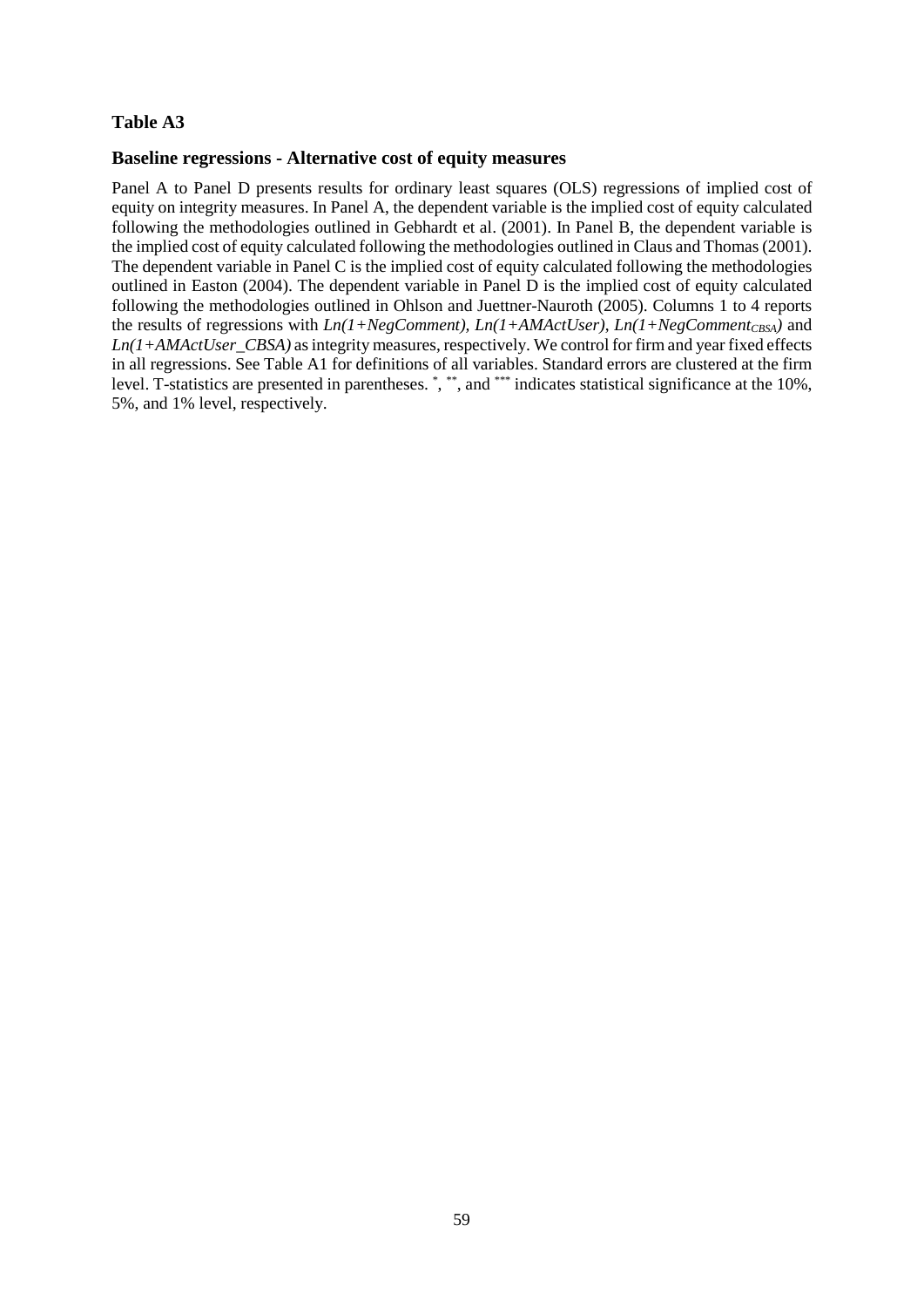# *Panel A: ICOCGLS*

|                                    | Dependent Variable: <i>ICOC<sub>GLS</sub></i> |                     |                          |                         |
|------------------------------------|-----------------------------------------------|---------------------|--------------------------|-------------------------|
| Variable                           | (1)                                           | (2)                 | (3)                      | (4)                     |
| $Ln(1+NegComment)$                 | $0.002*$                                      |                     |                          |                         |
|                                    | (1.952)                                       |                     |                          |                         |
| $Ln(1+AMActUser)$                  |                                               | $0.004***$          |                          |                         |
|                                    |                                               | (3.620)             |                          |                         |
| $Ln(1+NegComment_{CBSA})$          |                                               |                     | $0.003**$                |                         |
|                                    |                                               |                     | (2.387)                  |                         |
| $Ln(1+AMActUser_{CBSA})$           |                                               |                     |                          | $0.001**$               |
|                                    |                                               |                     |                          | (2.294)                 |
| Market Beta                        | 0.002                                         | 0.001               | 0.002                    | $0.008***$              |
|                                    | (0.771)                                       | (0.531)             | (1.208)                  | (5.542)                 |
| Idiosyncratic Risk                 | $0.017*$                                      | $0.036***$          | 0.003                    | 0.002                   |
|                                    | (1.823)                                       | (4.020)             | (0.560)                  | (0.440)                 |
| Ln(Market Capitalization)          | $-0.016***$                                   | $-0.015***$         | $-0.009***$              | $-0.006***$             |
|                                    | $(-5.320)$                                    | $(-5.494)$          | $(-4.856)$<br>$0.024***$ | $(-3.560)$<br>$0.010**$ |
| Book-to-Market                     | 0.007                                         | 0.000               |                          |                         |
|                                    | (1.137)                                       | (0.042)             | (5.182)<br>$0.027***$    | (2.575)<br>$0.020***$   |
| Leverage                           | $0.023**$                                     | 0.014               |                          |                         |
|                                    | (2.089)<br>0.002                              | (1.481)<br>0.000    | (3.407)<br>$0.004***$    | (3.079)<br>$0.004***$   |
| Momentum                           |                                               |                     | (2.866)                  |                         |
| Return on Asset                    | (1.174)<br>0.010                              | (0.220)<br>$-0.006$ | $0.027**$                | (3.311)<br>$-0.032***$  |
|                                    | (0.747)                                       | $(-0.498)$          | (2.411)                  | $(-3.603)$              |
| Long-term Growth Rate              | $-0.000$                                      | $-0.000$            | $0.003**$                | $-0.022***$             |
|                                    | $(-0.008)$                                    | $(-0.018)$          | (2.099)                  | $(-3.279)$              |
| <b>Analyst Forecast Dispersion</b> | $0.000***$                                    | 0.000               | $0.000***$               | 0.000                   |
|                                    | (3.140)                                       | (0.664)             | (3.527)                  | (0.640)                 |
| Ln(Em plope)                       | $0.009**$                                     | $0.008***$          |                          |                         |
|                                    | (2.224)                                       | (2.872)             |                          |                         |
| $Ln(1+TotComment)$                 | $-0.003**$                                    |                     |                          |                         |
|                                    | $(-2.178)$                                    |                     |                          |                         |
| GD_Rate                            | 0.001                                         |                     |                          |                         |
|                                    | (0.895)                                       |                     |                          |                         |
| $Ln(1+TotComment_{CBSA})$          |                                               |                     | $-0.007***$              |                         |
|                                    |                                               |                     | $(-3.954)$               |                         |
| GD_Rate_CBSA                       |                                               |                     | 0.002                    |                         |
|                                    |                                               |                     | (0.977)                  |                         |
| <i>Ln</i> (Population)             |                                               |                     | $-0.009$                 | $0.030**$               |
|                                    |                                               |                     | $(-0.439)$               | (2.527)                 |
|                                    |                                               |                     |                          |                         |
| Firm fixed effects                 | Yes                                           | Yes                 | Yes                      | Yes                     |
| Year fixed effects                 | Yes                                           | Yes                 | Yes                      | Yes                     |
|                                    |                                               |                     |                          |                         |
| Number of Obs                      | 6,030                                         | 18,008              | 5,393                    | 19,411                  |
| Adj. R-squared                     | 0.060                                         | 0.033               | 0.072                    | 0.024                   |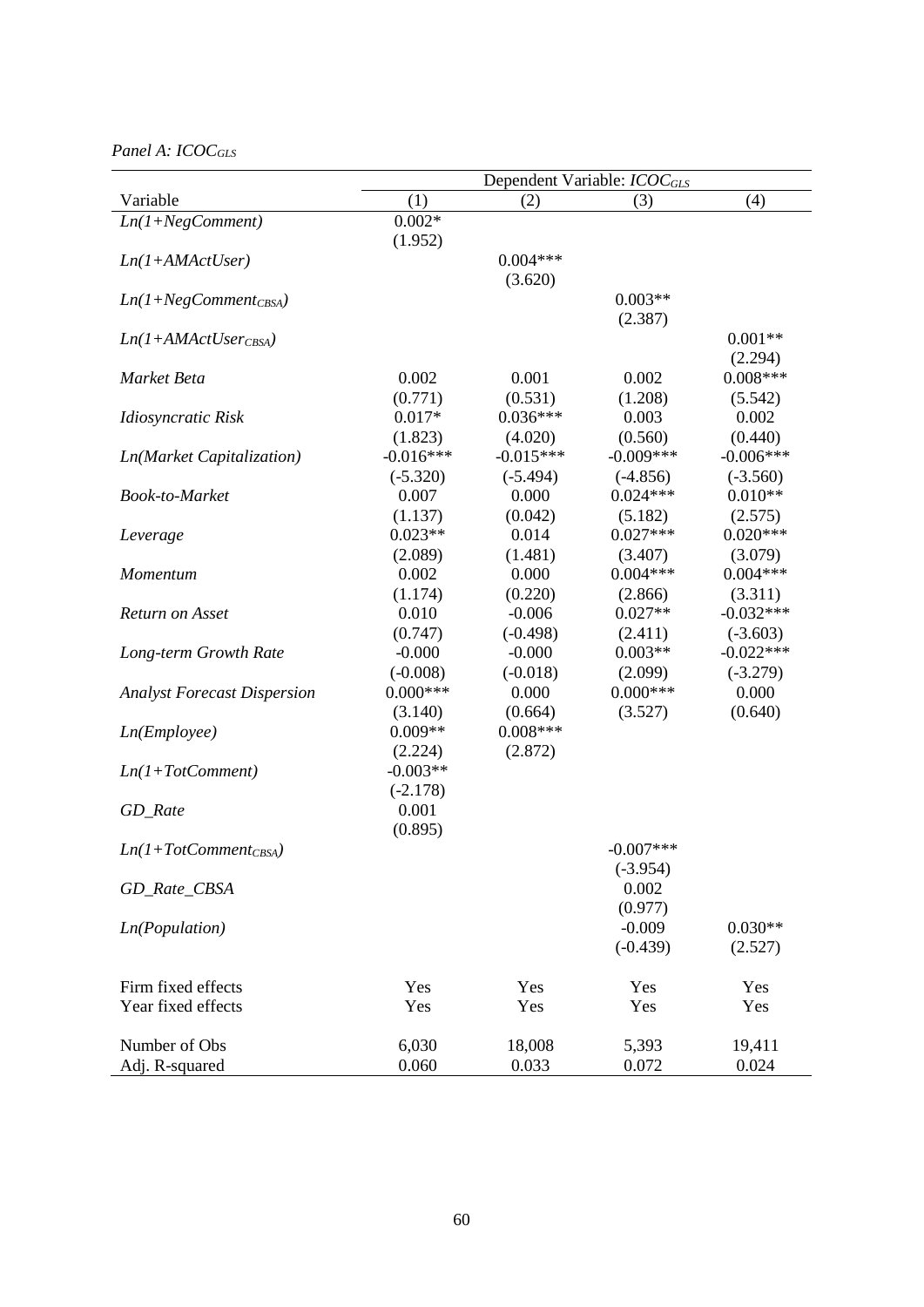*Panel B: ICOC<sub>CT</sub>* 

|                                    | Dependent Variable: ICOC <sub>CT</sub> |                       |                     |                          |
|------------------------------------|----------------------------------------|-----------------------|---------------------|--------------------------|
| Variable                           | (1)                                    | (2)                   | (3)                 | (4)                      |
| $Ln(1+NegComment)$                 | $0.005***$                             |                       |                     |                          |
|                                    | (4.062)                                |                       |                     |                          |
| $Ln(1+AMActUser)$                  |                                        | $0.002*$              |                     |                          |
|                                    |                                        | (1.753)               |                     |                          |
| $Ln(1+NegComment_{CBSA})$          |                                        |                       | $0.004***$          |                          |
|                                    |                                        |                       | (2.588)             |                          |
| $Ln(1+AMActUserCBSA)$              |                                        |                       |                     | $0.002***$               |
|                                    |                                        |                       |                     | (8.999)                  |
| Market Beta                        | $0.013***$                             | 0.001                 | $0.006***$          | $-0.001$                 |
|                                    | (4.447)<br>$-0.025***$                 | (0.303)<br>$0.032***$ | (2.684)<br>$-0.010$ | $(-0.988)$<br>$0.030***$ |
| Idiosyncratic Risk                 | $(-2.701)$                             | (3.151)               | $(-1.310)$          | (7.288)                  |
|                                    | $-0.018***$                            | $-0.017***$           | $-0.005***$         | $-0.004**$               |
| Ln(Market Capitalization)          | $(-6.201)$                             | $(-5.436)$            | $(-2.638)$          | $(-2.537)$               |
| Book-to-Market                     | $-0.009*$                              | $-0.012**$            | 0.005               | $-0.001$                 |
|                                    | $(-1.684)$                             | $(-2.183)$            | (1.321)             | $(-0.420)$               |
| Leverage                           | 0.002                                  | 0.009                 | $0.022***$          | $0.022***$               |
|                                    | (0.199)                                | (0.858)               | (3.302)             | (4.728)                  |
| Momentum                           | 0.001                                  | $-0.002$              | $-0.005***$         | $-0.006***$              |
|                                    | (0.616)                                | $(-0.785)$            | $(-2.647)$          | $(-5.971)$               |
| Return on Asset                    | 0.012                                  | 0.001                 | 0.019               | 0.003                    |
|                                    | (0.961)                                | (0.092)               | (1.588)             | (0.354)                  |
| Long-term Growth Rate              | $0.016***$                             | $0.009***$            | $0.055***$          | $0.122***$               |
|                                    | (3.643)                                | (4.282)               | (7.028)             | (19.988)                 |
| <b>Analyst Forecast Dispersion</b> | 0.000                                  | $0.000***$            | $-0.000$            | $0.000*$                 |
|                                    | (0.206)                                | (3.041)               | $(-0.043)$          | (1.926)                  |
| Ln(Em plope)                       | $0.017***$                             | $0.013***$            |                     |                          |
|                                    | (4.932)                                | (3.874)               |                     |                          |
| $Ln(1+TotComment)$                 | $-0.011***$                            |                       |                     |                          |
|                                    | $(-9.614)$                             |                       |                     |                          |
| GD_Rate                            | 0.000                                  |                       |                     |                          |
|                                    | (0.251)                                |                       |                     |                          |
| $Ln(1+TotComment_{CBSA})$          |                                        |                       | $-0.008$ ***        |                          |
|                                    |                                        |                       | $(-3.810)$          |                          |
| GD_Rate_CBSA                       |                                        |                       | 0.001               |                          |
|                                    |                                        |                       | (0.536)             |                          |
| <i>Ln</i> (Population)             |                                        |                       | $-0.013$            | $0.020**$                |
|                                    |                                        |                       | $(-0.738)$          | (1.990)                  |
|                                    |                                        |                       |                     |                          |
| Firm fixed effects                 | Yes                                    | Yes                   | Yes                 | Yes                      |
| Year fixed effects                 | Yes                                    | Yes                   | Yes                 | Yes                      |
| Number of Obs                      | 6,492                                  | 17,219                | 5,820               | 18,772                   |
| Adj. R-squared                     | 0.328                                  | 0.038                 | 0.509               | 0.100                    |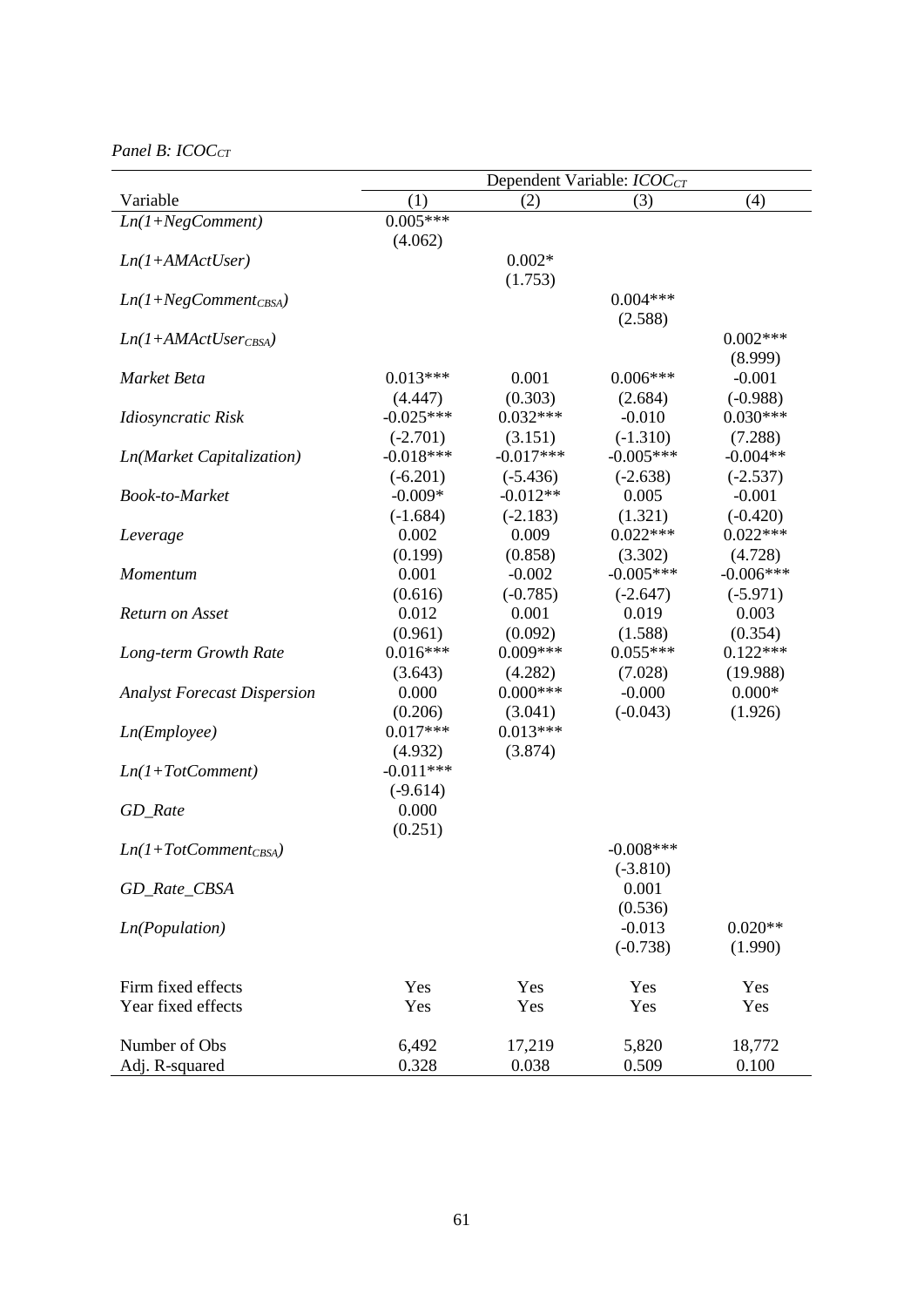*Panel C: ICOCEaston*

|                                    | Dependent Variable: ICOC <sub>Easton</sub> |                        |                  |                       |  |
|------------------------------------|--------------------------------------------|------------------------|------------------|-----------------------|--|
| Variable                           | (1)                                        | (2)                    | (3)              | (4)                   |  |
| $Ln(1+NegComment)$                 | $0.002**$                                  |                        |                  |                       |  |
|                                    | (2.197)                                    |                        |                  |                       |  |
| $Ln(1+AMActUser)$                  |                                            | $0.002**$              |                  |                       |  |
|                                    |                                            | (2.576)                |                  |                       |  |
| $Ln(1+NegComment_{CBSA})$          |                                            |                        | $0.002*$         |                       |  |
|                                    |                                            |                        | (1.788)          |                       |  |
| $Ln(1+AMActUserCBSA)$              |                                            |                        |                  | $0.002***$            |  |
|                                    |                                            |                        |                  | (8.359)               |  |
| Market Beta                        | $0.007***$                                 | 0.002                  | $0.004**$        | $0.002*$              |  |
|                                    | (2.807)<br>$0.018**$                       | (1.238)<br>$0.037***$  | (2.103)<br>0.005 | (1.789)<br>$0.028***$ |  |
| Idiosyncratic Risk                 | (2.008)                                    | (7.162)                | (0.782)          | (7.819)               |  |
|                                    | $-0.015***$                                | $-0.006***$            | $-0.009***$      | $-0.004***$           |  |
| Ln(Market Capitalization)          | $(-5.550)$                                 |                        | $(-5.235)$       | $(-3.584)$            |  |
| Book-to-Market                     | $-0.007$                                   | $(-3.431)$<br>$-0.004$ | 0.000            | 0.000                 |  |
|                                    | $(-1.500)$                                 | $(-1.195)$             | (0.109)          | (0.167)               |  |
| Leverage                           | $0.031***$                                 | $0.026***$             | $0.027***$       | $0.020***$            |  |
|                                    | (4.190)                                    | (4.899)                | (4.299)          | (5.186)               |  |
| Momentum                           | 0.001                                      | $-0.004***$            | 0.002            | $-0.001$              |  |
|                                    | (0.792)                                    | $(-3.819)$             | (1.520)          | $(-1.455)$            |  |
| Return on Asset                    | $-0.048***$                                | $-0.065***$            | $-0.093***$      | $-0.079***$           |  |
|                                    | $(-3.999)$                                 | $(-7.858)$             | $(-7.457)$       | $(-10.539)$           |  |
| Long-term Growth Rate              | $-0.000$                                   | 0.000                  | $0.013*$         | $0.016***$            |  |
|                                    | $(-0.016)$                                 | (1.176)                | (1.895)          | (3.257)               |  |
| <b>Analyst Forecast Dispersion</b> | 0.002                                      | $0.008***$             | $-0.000$         | $0.006**$             |  |
|                                    | (0.512)                                    | (2.909)                | $(-0.166)$       | (2.058)               |  |
| Ln(Em plope)                       | $0.015***$                                 | $0.006***$             |                  |                       |  |
|                                    | (4.329)                                    | (2.768)                |                  |                       |  |
| $Ln(1+TotComment)$                 | $-0.001$                                   |                        |                  |                       |  |
|                                    | $(-1.336)$                                 |                        |                  |                       |  |
| GD_Rate                            | $-0.001$                                   |                        |                  |                       |  |
|                                    | $(-0.960)$                                 |                        |                  |                       |  |
| $Ln(1+TotComment_{CBSA})$          |                                            |                        | $-0.007$ ***     |                       |  |
|                                    |                                            |                        | $(-4.546)$       |                       |  |
| GD_Rate_CBSA                       |                                            |                        | 0.002            |                       |  |
|                                    |                                            |                        | (1.076)          |                       |  |
| Ln(Population)                     |                                            |                        | $-0.016$         | $0.027***$            |  |
|                                    |                                            |                        | $(-0.842)$       | (2.875)               |  |
|                                    |                                            |                        |                  |                       |  |
| Firm fixed effects                 | Yes                                        | Yes                    | Yes              | Yes                   |  |
| Year fixed effects                 | Yes                                        | Yes                    | Yes              | Yes                   |  |
|                                    |                                            |                        |                  |                       |  |
| Number of Obs                      | 5,025                                      | 14,940                 | 5,143            | 16,546                |  |
| Adj. R-squared                     | 0.139                                      | 0.130                  | 0.112            | 0.098                 |  |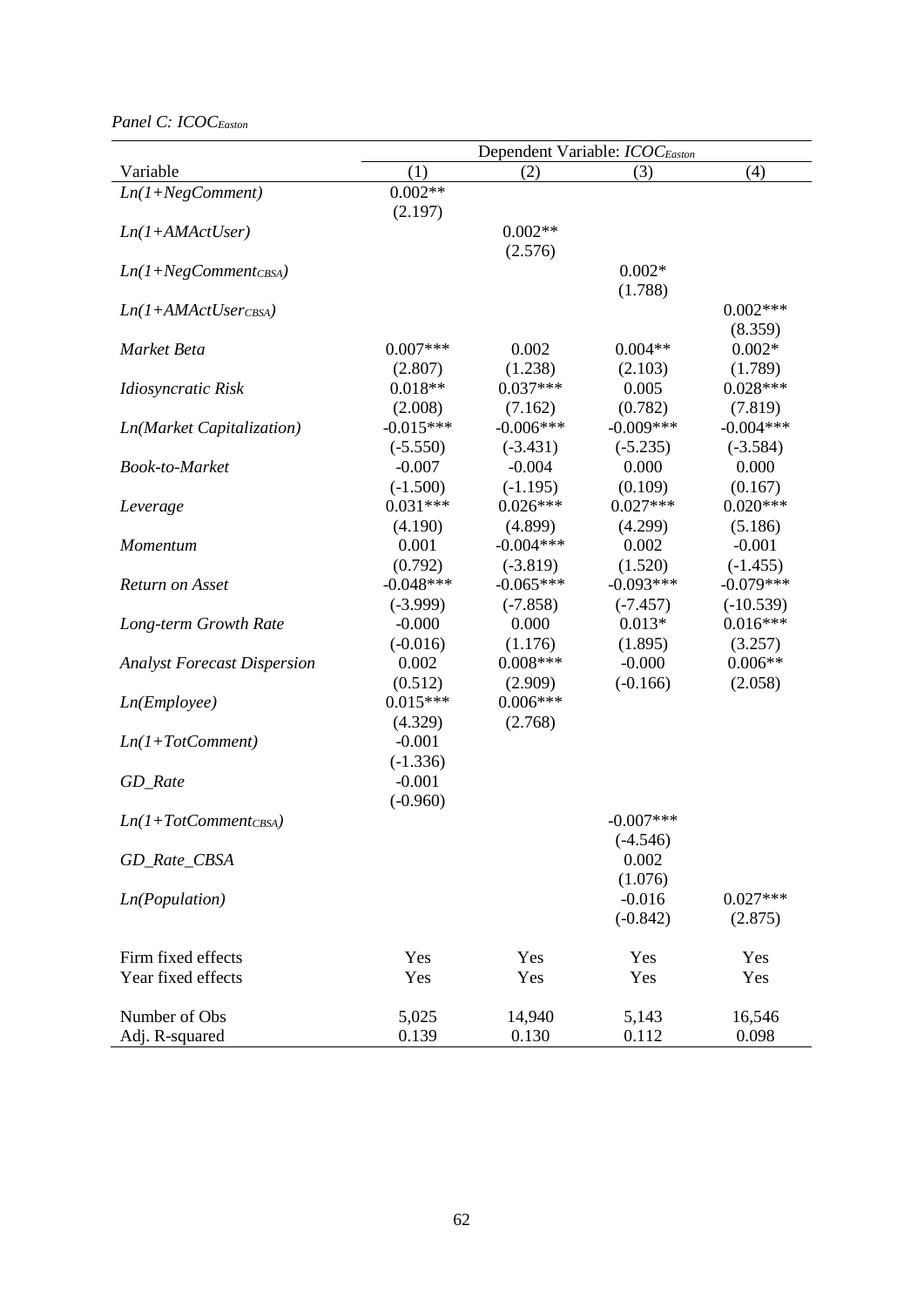*Panel D: ICOC<sub>OJ</sub>* 

| (1)<br>(4)<br>(2)<br>Variable<br>(3)<br>$0.004**$<br>$Ln(1+NegComment)$<br>(2.108)<br>$0.007***$<br>$Ln(1+AMActUser)$<br>(2.587)<br>$0.006*$<br>$Ln(1+NegComment_{CBSA})$<br>(1.915)<br>$0.002***$<br>$Ln(1+AMActUserCBSA)$<br>(3.065) |  |
|----------------------------------------------------------------------------------------------------------------------------------------------------------------------------------------------------------------------------------------|--|
|                                                                                                                                                                                                                                        |  |
|                                                                                                                                                                                                                                        |  |
|                                                                                                                                                                                                                                        |  |
|                                                                                                                                                                                                                                        |  |
|                                                                                                                                                                                                                                        |  |
|                                                                                                                                                                                                                                        |  |
|                                                                                                                                                                                                                                        |  |
|                                                                                                                                                                                                                                        |  |
|                                                                                                                                                                                                                                        |  |
| $-0.005$<br>$-0.018***$<br>$-0.006**$<br>$-0.008$ ***<br>Market Beta                                                                                                                                                                   |  |
| $(-0.809)$<br>$(-2.699)$<br>$(-3.510)$<br>$(-2.284)$                                                                                                                                                                                   |  |
| $0.052***$<br>$-0.040**$<br>$-0.014$<br>0.011<br>Idiosyncratic Risk                                                                                                                                                                    |  |
| $(-2.150)$<br>$(-1.232)$<br>(4.055)<br>(1.323)                                                                                                                                                                                         |  |
| $-0.034***$<br>$-0.019***$<br>$-0.029***$<br>$-0.026***$<br>Ln(Market Capitalization)                                                                                                                                                  |  |
| $(-5.485)$<br>$(-5.860)$<br>$(-3.844)$<br>$(-8.184)$                                                                                                                                                                                   |  |
| $-0.029***$<br>0.004<br>$-0.011*$<br>$-0.006$<br>Book-to-Market                                                                                                                                                                        |  |
| (0.366)<br>$(-0.542)$<br>$(-1.663)$<br>$(-4.524)$                                                                                                                                                                                      |  |
| $0.063**$<br>$0.057***$<br>$0.044**$<br>$0.023**$<br>Leverage                                                                                                                                                                          |  |
| (2.510)<br>(4.323)<br>(2.053)<br>(1.982)                                                                                                                                                                                               |  |
| $0.009**$<br>0.004<br>$-0.016***$<br>$-0.001$<br>Momentum                                                                                                                                                                              |  |
| (2.252)<br>$(-0.458)$<br>(1.087)<br>$(-7.983)$                                                                                                                                                                                         |  |
| $-0.067**$<br>$-0.031$<br>$-0.016$<br>0.003<br>Return on Asset                                                                                                                                                                         |  |
| $(-1.114)$<br>$(-0.923)$<br>(0.167)<br>$(-2.465)$                                                                                                                                                                                      |  |
| $0.039***$<br>$0.084***$<br>$0.064***$<br>0.001<br>Long-term Growth Rate                                                                                                                                                               |  |
| (0.508)<br>(6.216)<br>(4.496)<br>(4.926)                                                                                                                                                                                               |  |
| $0.020*$<br>$0.026***$<br>$0.041***$<br>$0.026***$<br><b>Analyst Forecast Dispersion</b>                                                                                                                                               |  |
| (1.792)<br>(4.615)<br>(2.796)<br>(5.394)                                                                                                                                                                                               |  |
| $0.041***$<br>$0.018***$<br>Ln(Em ployee)                                                                                                                                                                                              |  |
| (4.525)<br>(3.227)                                                                                                                                                                                                                     |  |
| $-0.002$<br>$Ln(1+TotComment)$                                                                                                                                                                                                         |  |
| $(-0.709)$                                                                                                                                                                                                                             |  |
| $-0.000$<br>GD_Rate                                                                                                                                                                                                                    |  |
| $(-0.130)$<br>$-0.026***$                                                                                                                                                                                                              |  |
| $Ln(1+TotComment_{CBSA})$                                                                                                                                                                                                              |  |
| $(-7.996)$<br>$-0.010**$                                                                                                                                                                                                               |  |
| GD_Rate_CBSA                                                                                                                                                                                                                           |  |
| $(-1.967)$<br>0.007<br><i>Ln</i> (Population)<br>$-0.466***$                                                                                                                                                                           |  |
| (0.140)<br>$(-14.597)$                                                                                                                                                                                                                 |  |
|                                                                                                                                                                                                                                        |  |
| Firm fixed effects<br>Yes<br>Yes<br>Yes<br>Yes                                                                                                                                                                                         |  |
| Year fixed effects<br>Yes<br>Yes<br>Yes<br>Yes                                                                                                                                                                                         |  |
|                                                                                                                                                                                                                                        |  |
| 4,466<br>12,964<br>Number of Obs<br>4,029<br>17,288                                                                                                                                                                                    |  |
| 0.316<br>0.400<br>0.250<br>Adj. R-squared<br>0.123                                                                                                                                                                                     |  |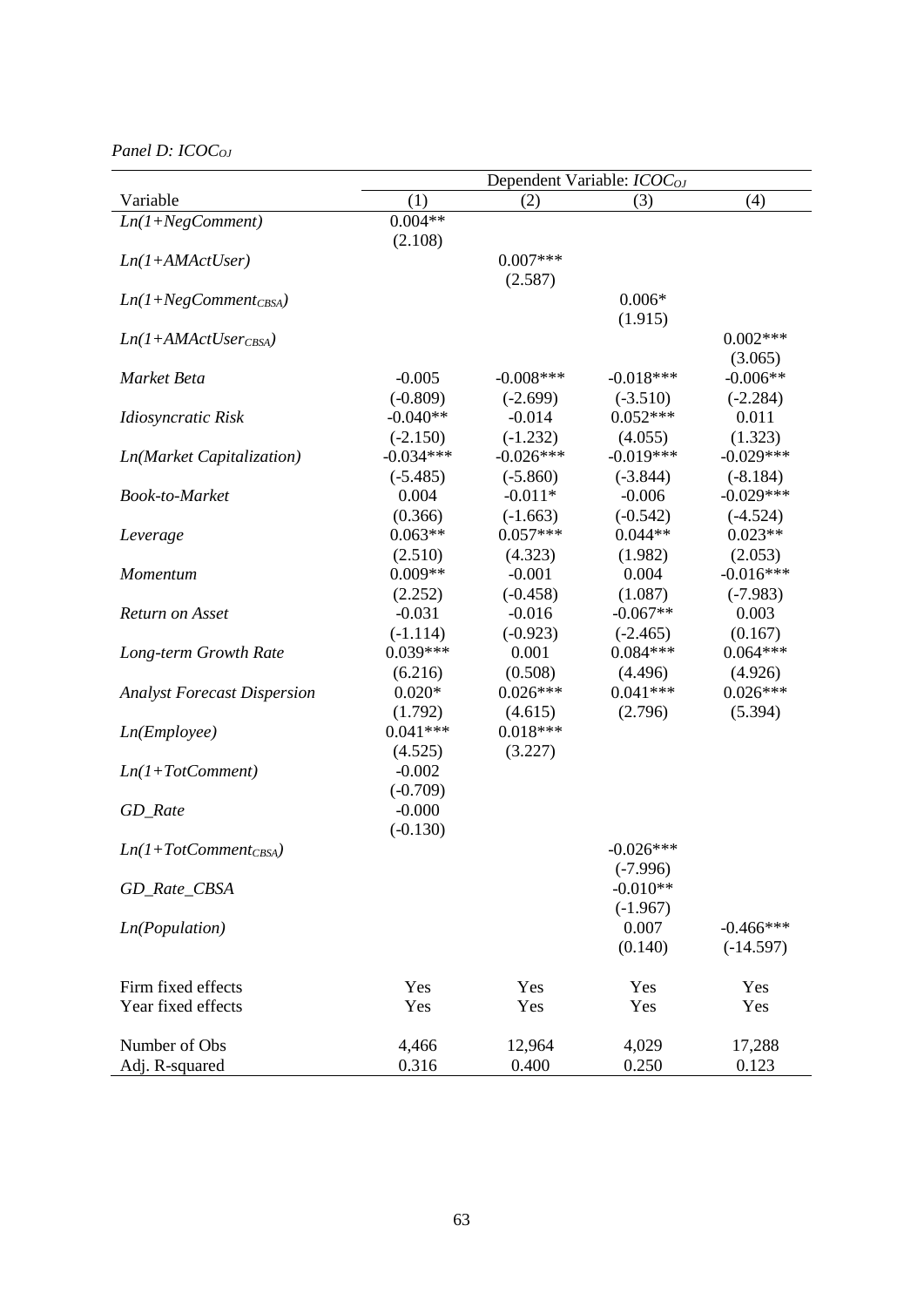# **Other specifications in difference-in-difference regression using Alimony Reform Law in Massachusetts**

This table reports the results for difference-in-difference regressions around the divorce law (in terms of spouse' support) change in Massachusetts in 2011. *Treatment* is a dummy variable that equals one if the firm is located in Massachusetts and zero otherwise. *Post* is a dummy which equals one if it is preevent year and equals zero if it is post-event year. Panel A and Panel B report the difference-indifference regressions results for the full sample of bank loan and cost of equity respectively. Panel C reports the difference-in-difference regressions results for the propensity score matching sample of cost of equity. Column (1) reports the results for the sample with one year before (fiscal year=2010) and one year after (fiscal year=2013) the law change. Column (2) shows the results for the sample with two years before (fiscal year=2009&2010) and two years after (fiscal year=2013&2014) the law change. Column (3) presents the results for the sample with three years before (fiscal year=2008&2009&2010) and three years after (fiscal year=2013&2014&2015) the law change. Column (4) adds a *Pseudo Post* variable in which we use 2010 as a pseudo-event and the interaction term between *Treatment* and *Pseudo Post*. Column (5) adds the *Pseudo Post* variable in which we use 2009 as a pseudo-event and the interaction term between *Treatment* and *Pseudo Post*. We control for loan type and loan purpose in all bank loan regressions. See Table A1 for definitions of all variables. Standard errors are robust standard errors. T-statistics are presented in parentheses. \*, \*\*, and \*\*\* indicates statistical significance at the 10%, 5%, and 1% level, respectively.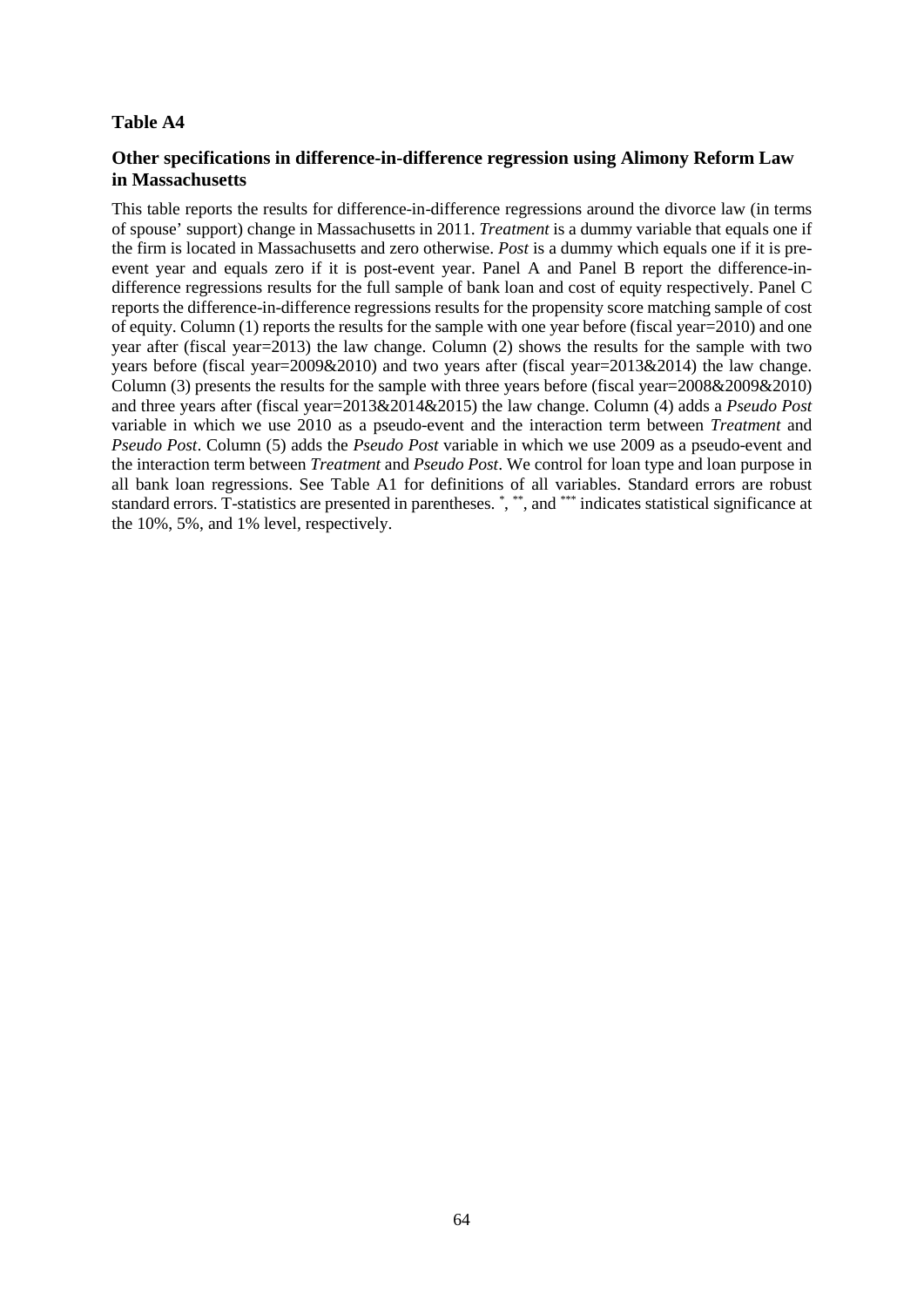|                            | Dependent Variable: Ln(Loan Spread) |             |             |             |             |
|----------------------------|-------------------------------------|-------------|-------------|-------------|-------------|
| Variable                   | (1)                                 | (2)         | (3)         | (4)         | (5)         |
| Treatment*Post             | $0.127*$                            | $0.131**$   | $0.134**$   | $0.170***$  | $0.155***$  |
|                            | (1.719)                             | (2.145)     | (2.138)     | (2.768)     | (2.605)     |
| <b>Treatment</b>           | $-0.162***$                         | $-0.153***$ | $-0.130**$  | $-0.044$    | $-0.014$    |
|                            | $(-3.245)$                          | $(-3.107)$  | $(-2.516)$  | $(-0.571)$  | $(-0.096)$  |
| Post                       | $-0.095***$                         | $-0.181***$ | $-0.222***$ | $-0.102***$ | $-0.191***$ |
|                            | $(-5.897)$                          | $(-13.638)$ | $(-16.818)$ | $(-7.247)$  | $(-14.632)$ |
| Treatment*Pseudo Post      |                                     |             |             | $-0.124$    | $-0.139$    |
|                            |                                     |             |             | $(-1.344)$  | $(-0.880)$  |
| Pseudo Post                |                                     |             |             | $-0.282***$ | $-0.248***$ |
|                            |                                     |             |             | $(-14.618)$ | $(-8.858)$  |
| Ln(Asset)                  | $-0.109***$                         | $-0.108***$ | $-0.105***$ | $-0.099***$ | $-0.106***$ |
|                            | $(-9.203)$                          | $(-12.028)$ | $(-12.736)$ | $(-12.393)$ | $(-13.142)$ |
| Market-to-Book             | $-0.055***$                         | $-0.062***$ | $-0.080***$ | $-0.069***$ | $-0.072***$ |
|                            | $(-3.807)$                          | $(-5.730)$  | $(-7.843)$  | $(-6.933)$  | $(-7.105)$  |
| Return on Asset            | $-0.697***$                         | $-0.399**$  | $-0.342***$ | $-0.353***$ | $-0.381***$ |
|                            | $(-4.647)$                          | $(-2.352)$  | $(-2.783)$  | $(-2.823)$  | $(-2.854)$  |
| Leverage                   | $0.461***$                          | $0.400***$  | $0.433***$  | $0.402***$  | $0.412***$  |
|                            | (7.327)                             | (7.713)     | (9.417)     | (8.931)     | (8.816)     |
| <b>Asset Tangibility</b>   | $-0.015$                            | $-0.053*$   | $-0.072***$ | $-0.083***$ | $-0.078***$ |
|                            | $(-0.410)$                          | $(-1.860)$  | $(-2.618)$  | $(-3.084)$  | $(-2.850)$  |
| Ln(Loan Size)              | $-0.022$                            | $-0.021*$   | $-0.021**$  | $-0.014$    | $-0.012$    |
|                            | $(-1.587)$                          | $(-1.940)$  | $(-2.173)$  | $(-1.506)$  | $(-1.243)$  |
| <b>Maturity</b>            | 0.002                               | $-0.000$    | $-0.001**$  | 0.000       | $-0.001$    |
|                            | (1.397)                             | $(-0.417)$  | $(-2.214)$  | (0.743)     | $(-0.950)$  |
| Cash Flow Volatility       | 4.148***                            | 4.091***    | 4.667***    | 4.310***    | 4.381***    |
|                            | (5.738)                             | (7.317)     | (8.995)     | (8.517)     | (8.450)     |
| Z-Score                    | $-0.020***$                         | $-0.029***$ | $-0.026***$ | $-0.025***$ | $-0.027***$ |
|                            | $(-3.145)$                          | $(-5.506)$  | $(-5.519)$  | $(-5.403)$  | $(-5.592)$  |
| Ln(Em ployee)              | $-0.005$                            | $-0.003$    | 0.004       | 0.001       | 0.003       |
|                            | $(-0.641)$                          | $(-0.614)$  | (0.801)     | (0.228)     | (0.629)     |
| <b>Performance Pricing</b> | $-0.018$                            | 0.002       | 0.009       | $-0.021*$   | $-0.003$    |
|                            | $(-1.026)$                          | (0.186)     | (0.721)     | $(-1.687)$  | $(-0.206)$  |
| Loan Type                  | Yes                                 | Yes         | Yes         | Yes         | Yes         |
| Loan Purpose               | Yes                                 | Yes         | Yes         | Yes         | Yes         |
|                            |                                     |             |             |             |             |
| Number of Obs              | 1,462                               | 2,595       | 3,168       | 3,168       | 3,168       |
| Adj. R-squared             | 0.577                               | 0.558       | 0.530       | 0.565       | 0.547       |

*Panel A: DID regression for bank loan – full sample*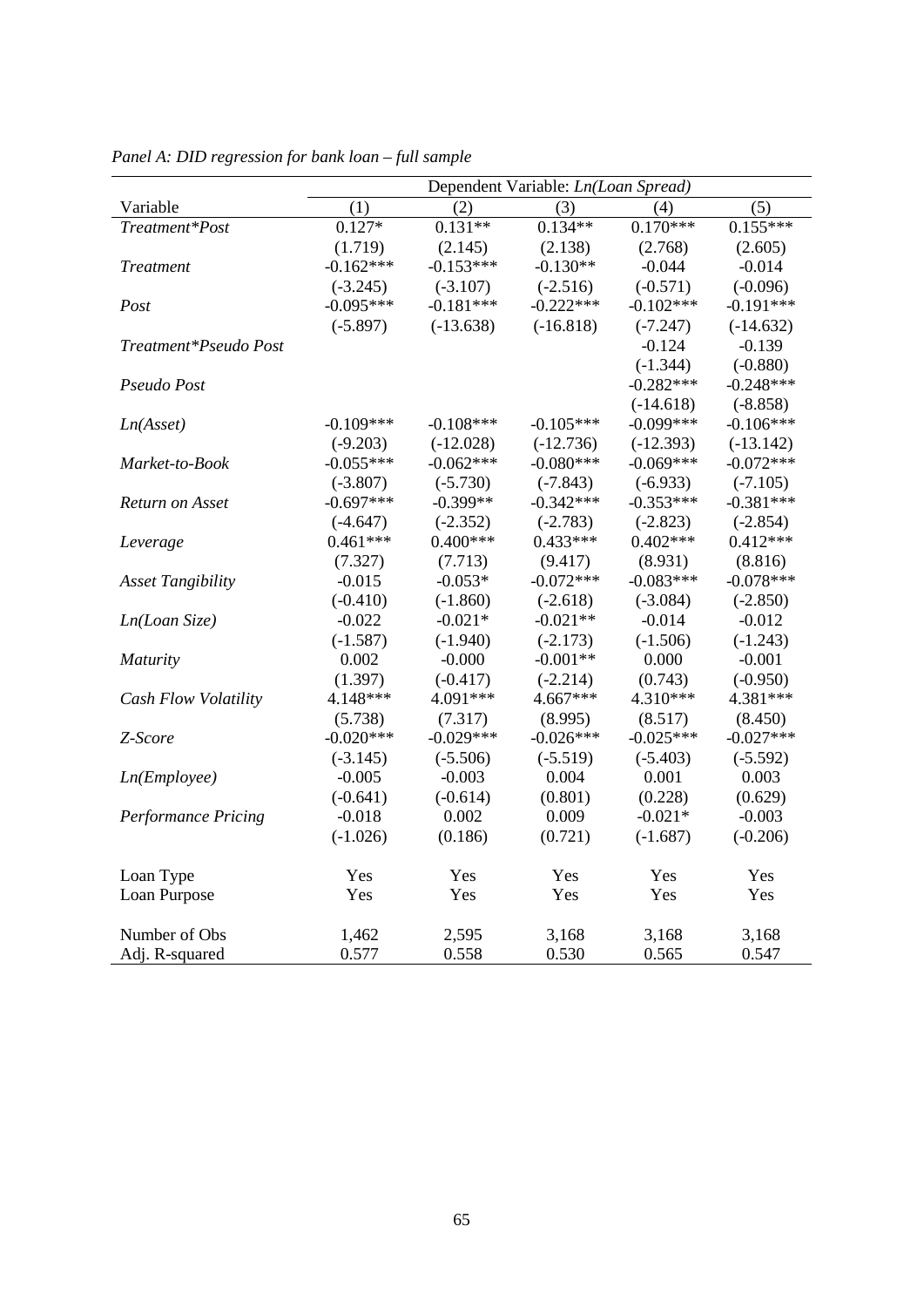|                                    | Dependent Variable: $ICOC_{Avg}$ |             |             |             |             |
|------------------------------------|----------------------------------|-------------|-------------|-------------|-------------|
| Variable                           | (1)                              | (2)         | (3)         | (4)         | (5)         |
| Treatment*Post                     | $0.028**$                        | $0.035***$  | $0.027***$  | $0.031***$  | $0.031***$  |
|                                    | (2.110)                          | (3.129)     | (2.796)     | (2.907)     | (3.213)     |
| <b>Treatment</b>                   | $-0.025***$                      | $-0.022***$ | $-0.036***$ | $-0.043***$ | $-0.037***$ |
|                                    | $(-8.001)$                       | $(-8.947)$  | $(-16.716)$ | $(-15.136)$ | $(-16.022)$ |
| Post                               | $-0.031***$                      | $-0.033***$ | $-0.028***$ | $-0.027***$ | $-0.018$    |
|                                    | $(-3.886)$                       | $(-4.806)$  | $(-4.326)$  | $(-2.962)$  | $(-1.117)$  |
| Treatment*Pseudo Post              |                                  |             |             | $-0.004$    | $-0.014$    |
|                                    |                                  |             |             | $(-0.364)$  | $(-0.844)$  |
| Pseudo Post                        |                                  |             |             | $0.014***$  | 0.003       |
|                                    |                                  |             |             | (3.850)     | (0.808)     |
| Market Beta                        | $-0.010*$                        | $-0.007**$  | $-0.001$    | $-0.003$    | $-0.001$    |
|                                    | $(-1.888)$                       | $(-1.987)$  | $(-0.356)$  | $(-1.029)$  | $(-0.415)$  |
| Idiosyncratic Risk                 | $0.096***$                       | $0.058***$  | $0.029***$  | $0.043***$  | $0.030***$  |
|                                    | (4.301)                          | (4.568)     | (2.884)     | (3.857)     | (2.950)     |
| <b>Ln(Market Capitalization)</b>   | $-0.002$                         | $-0.001$    | $-0.004***$ | $-0.003***$ | $-0.004***$ |
|                                    | $(-1.073)$                       | $(-0.828)$  | $(-3.168)$  | $(-2.667)$  | $(-3.141)$  |
| Book-to-Market                     | $0.018**$                        | $0.021***$  | $0.010**$   | $0.010**$   | $0.010**$   |
|                                    | (2.121)                          | (3.703)     | (2.463)     | (2.553)     | (2.466)     |
| Leverage                           | $0.072***$                       | $0.082***$  | $0.063***$  | $0.063***$  | $0.064***$  |
|                                    | (6.709)                          | (11.144)    | (10.383)    | (10.348)    | (10.409)    |
| Momentum                           | $-0.010**$                       | $-0.006*$   | $0.004*$    | 0.003       | 0.004       |
|                                    | $(-2.148)$                       | $(-1.866)$  | (1.659)     | (1.288)     | (1.353)     |
| Return on Asset                    | $-0.148***$                      | $-0.106***$ | $-0.082***$ | $-0.080***$ | $-0.081***$ |
|                                    | $(-4.793)$                       | $(-4.929)$  | $(-5.263)$  | $(-5.174)$  | $(-5.208)$  |
| Long-term Growth Rate              | 0.016                            | 0.005       | $-0.006$    | $-0.006$    | $-0.006$    |
|                                    | (1.431)                          | (0.612)     | $(-0.875)$  | $(-0.808)$  | $(-0.830)$  |
| <b>Analyst Forecast Dispersion</b> | 0.005                            | 0.000       | $-0.001$    | $-0.002$    | $-0.001$    |
|                                    | (1.135)                          | (0.050)     | $(-0.570)$  | $(-0.668)$  | $(-0.581)$  |
| Ln(Em ployee)                      | 0.002                            | $-0.001$    | $-0.001$    | $-0.001$    | $-0.001$    |
|                                    | (1.208)                          | $(-0.679)$  | $(-0.676)$  | $(-0.522)$  | $(-0.685)$  |
|                                    |                                  |             |             |             |             |
| Number of Obs                      | 3,074                            | 5,977       | 8,286       | 8,286       | 8,286       |
| Adj. R-squared                     | 0.137                            | 0.114       | 0.119       | 0.121       | 0.119       |

*Panel B: DID regression for cost of equity – full sample*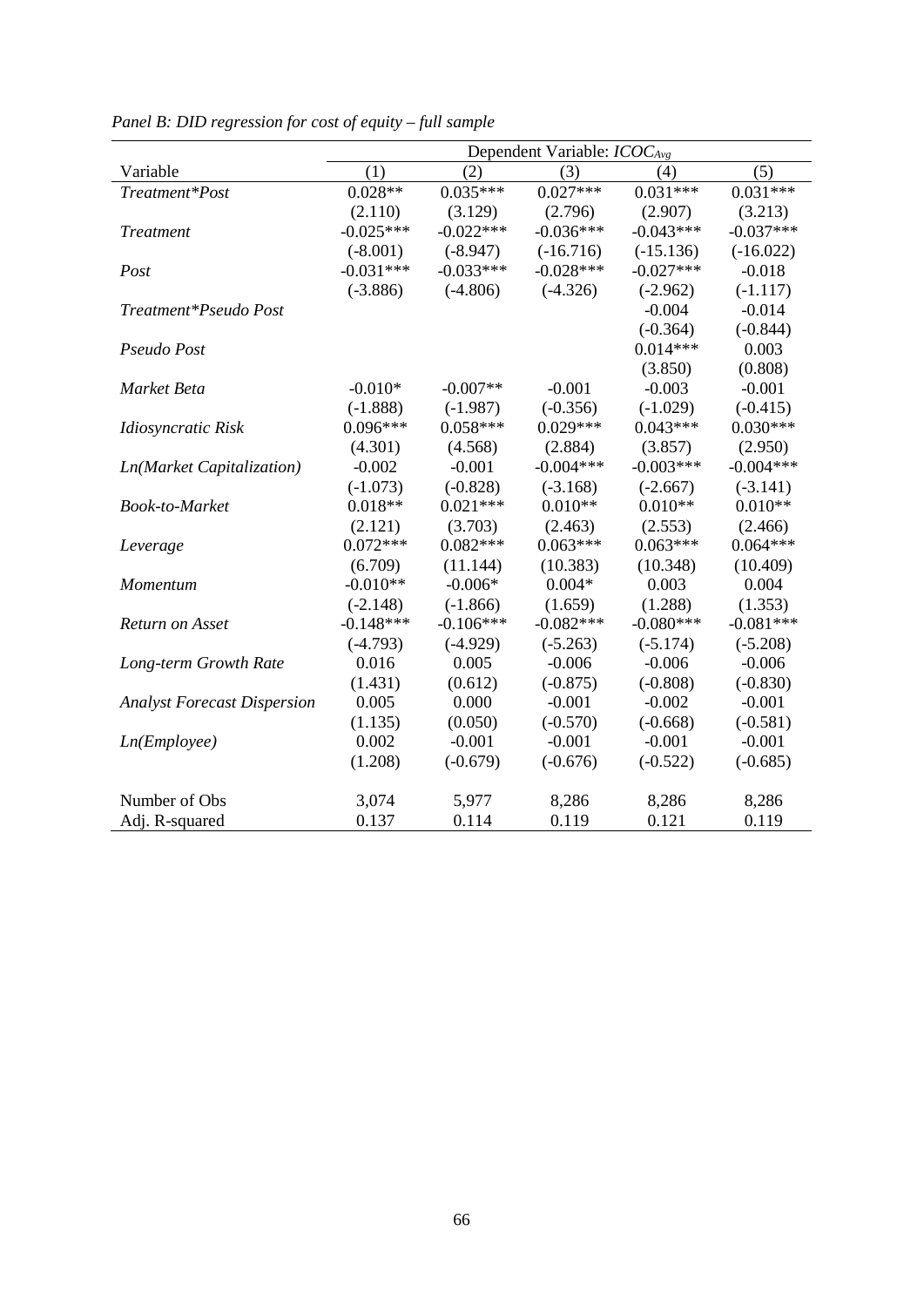|                                    | Dependent Variable: ICOC <sub>Avg</sub> |             |             |  |
|------------------------------------|-----------------------------------------|-------------|-------------|--|
| Variable                           | (1)                                     | (2)         | (3)         |  |
| Treatment*Post                     | $0.019*$                                | $0.023***$  | $0.021***$  |  |
|                                    | (1.852)                                 | (2.645)     | (2.725)     |  |
| <b>Treatment</b>                   | $-0.030***$                             | $-0.022***$ | $-0.032***$ |  |
|                                    | $(-3.362)$                              | $(-3.382)$  | $(-5.894)$  |  |
| Post                               | $-0.031***$                             | $-0.027***$ | $-0.025***$ |  |
|                                    | $(-2.970)$                              | $(-3.993)$  | $(-4.558)$  |  |
| Market Beta                        | $0.022***$                              | 0.007       | $0.012**$   |  |
|                                    | (3.592)                                 | (1.147)     | (2.149)     |  |
| Idiosyncratic Risk                 | $-0.049*$                               | $-0.016$    | $-0.049***$ |  |
|                                    | $(-1.903)$                              | $(-1.044)$  | $(-2.723)$  |  |
| Ln(Market Capitalization)          | 0.001                                   | $-0.008$    | $-0.007$    |  |
|                                    | (0.520)                                 | $(-1.539)$  | $(-1.629)$  |  |
| <b>Book-to-Market</b>              | $0.074***$                              | 0.016       | 0.021       |  |
|                                    | (4.175)                                 | (0.648)     | (0.995)     |  |
| Leverage                           | 0.004                                   | $0.055***$  | 0.009       |  |
|                                    | (0.154)                                 | (2.718)     | (0.431)     |  |
| Momentum                           | $-0.011*$                               | $-0.018***$ | $-0.012**$  |  |
|                                    | $(-1.672)$                              | $(-3.566)$  | $(-2.447)$  |  |
| Return on Asset                    | $-0.068$                                | $-0.005$    | $-0.095$    |  |
|                                    | $(-1.518)$                              | $(-0.151)$  | $(-1.535)$  |  |
| Long-term Growth Rate              | $0.019***$                              | $0.017***$  | $0.020**$   |  |
|                                    | (3.295)                                 | (2.635)     | (2.571)     |  |
| <b>Analyst Forecast Dispersion</b> | 0.004                                   | 0.006       | 0.007       |  |
|                                    | (0.491)                                 | (0.699)     | (0.864)     |  |
| Ln(Em ployee)                      | 0.002                                   | $0.005*$    | $0.006**$   |  |
|                                    | (1.093)                                 | (1.708)     | (2.123)     |  |
| Number of Obs                      | 496                                     | 984         | 1,248       |  |
| Adj. R-squared                     | 0.206                                   | 0.081       | 0.124       |  |

*Panel C: DID regression for cost of equity – Propensity score matching*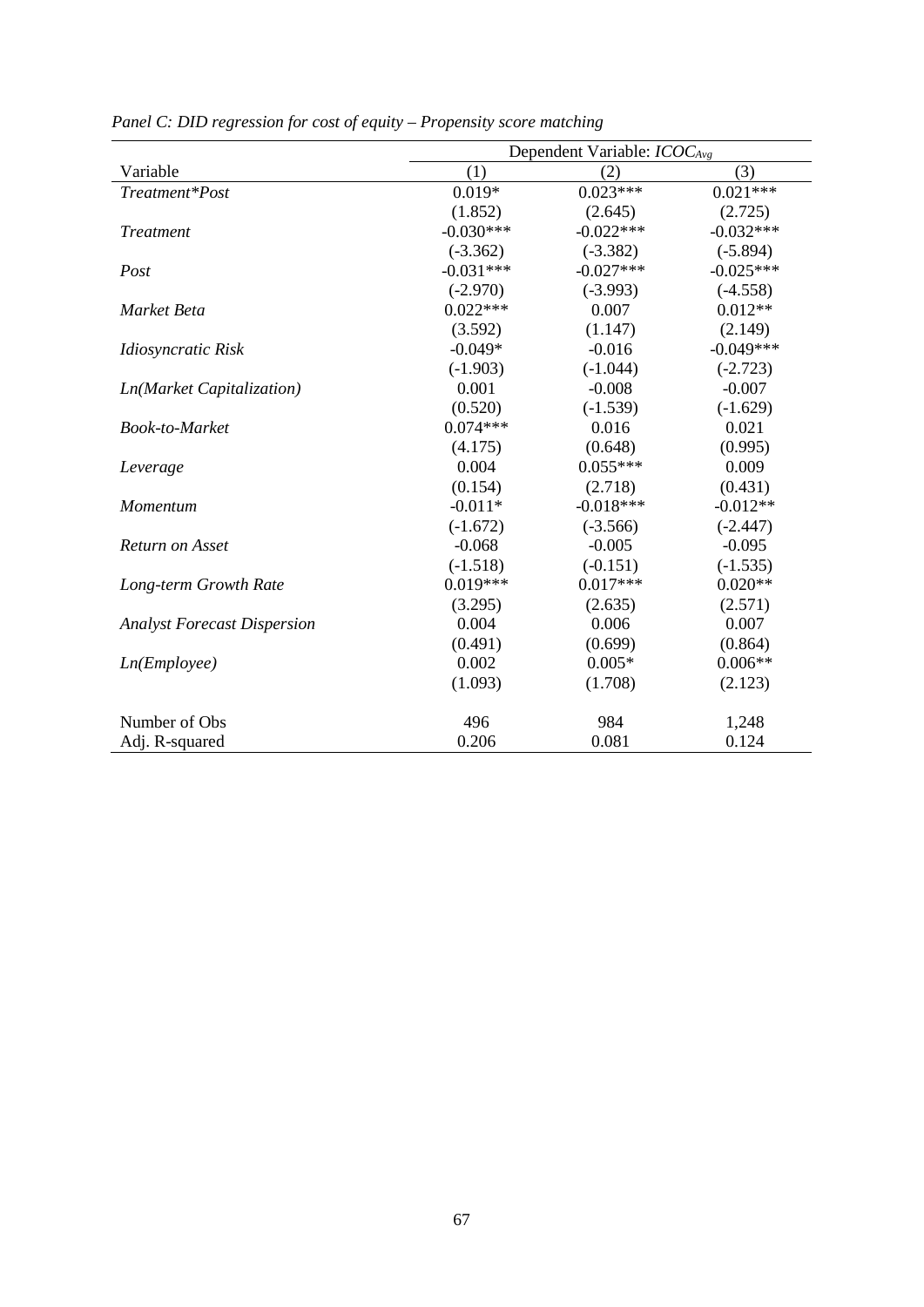### **Stock return analysis – additional controls**

This table reports average Fama-MacBeth regression slopes and their corresponding t-statistics from cross sectional regressions of firms' monthly returns on integrity measures, i.e., *Ln(1+NegComment), Ln(1+AMActUser)*, *Ln(1+NegComment<sub>CBSA</sub>)* and *Ln(1+AMActUser\_CBSA)*, by adding additional control variables included in Table 3 Panel B. See Table A1 for definitions of all variables. \*, \*\*, and \*\*\* indicates statistical significance at the 10%, 5%, and 1% level, respectively.

| Variable                  | (1)         | (2)         | (3)              | (4)         |
|---------------------------|-------------|-------------|------------------|-------------|
| $Ln(1+NegComment)$        | $0.009***$  |             |                  |             |
|                           | (3.000)     |             |                  |             |
| $Ln(1+AMActUser)$         |             | $0.004**$   |                  |             |
|                           |             | (2.139)     |                  |             |
| $Ln(1+NegComment_{CBSA})$ |             |             | $0.010***$       |             |
|                           |             |             | (3.392)          |             |
| $Ln(1+AMActUser_{CBSA})$  |             |             |                  | $0.004***$  |
|                           |             |             |                  | (2.814)     |
| Ln(Book-to-Market)        | 0.006       | 0.000       | 0.007            | $0.002*$    |
|                           | (0.336)     | (0.382)     | (0.375)          | (1.691)     |
| Ln(Market Capitalization) | 0.000       | $-0.002***$ | $\boldsymbol{0}$ | $-0.001***$ |
|                           | $(-0.624)$  | $(-2.809)$  | $(-0.779)$       | $(-2.670)$  |
| $R_{1,1}$                 | $-0.015**$  | $-0.028***$ | $-0.019***$      | $-0.025***$ |
|                           | $(-2.305)$  | $(-5.911)$  | $(-2.979)$       | $(-5.030)$  |
| $R_{12,2}$                | 0.001       | 0.026       | 0.003            | $-0.028$    |
|                           | (0.559)     | (1.176)     | (1.051)          | $(-0.926)$  |
| Market Beta               | 0.001       | 0.000       | 0.001            | $-0.002$    |
|                           | (0.289)     | (0.078)     | (0.563)          | $(-0.936)$  |
| Idiosyncratic Risk        | $-0.025***$ | $-0.011***$ | $-0.010*$        | $-0.002$    |
|                           | $(-4.716)$  | $(-2.703)$  | $(-1.959)$       | $(-0.498)$  |
| Leverage                  | $-0.001$    | $-0.005$    | $-0.001$         | 0.002       |
|                           | $(-0.358)$  | $(-1.312)$  | $(-0.242)$       | (0.576)     |
| Return on Asset           | $0.024***$  | $0.014***$  | $0.012***$       | $0.011*$    |
|                           | (7.027)     | (4.818)     | (3.576)          | (1.928)     |
| Ln(Em ployee)             | 0.000       | $0.001**$   |                  |             |
|                           | (0.568)     | (2.116)     |                  |             |
| $Ln(1+TotComment)$        | 0.000       |             |                  |             |
|                           | (0.571)     |             |                  |             |
| GD_Rate                   | 0.000       |             |                  |             |
|                           | $(-0.591)$  |             |                  |             |
| $Ln(1+TotComment_{CBSA})$ |             |             | 0.000            |             |
|                           |             |             | $(-0.197)$       |             |
| GD_Rate_CBSA              |             |             | 0.000            |             |
|                           |             |             | $(-0.251)$       | 0.000       |
| <i>Ln</i> (Population)    |             |             | 0.000            |             |
|                           |             |             | $(-0.420)$       | (0.125)     |
| Number of Obs             | 90,700      | 290,054     | 79,454           | 340,411     |
| Adj. R-squared            | 0.071       | 0.066       | 0.066            | 0.052       |